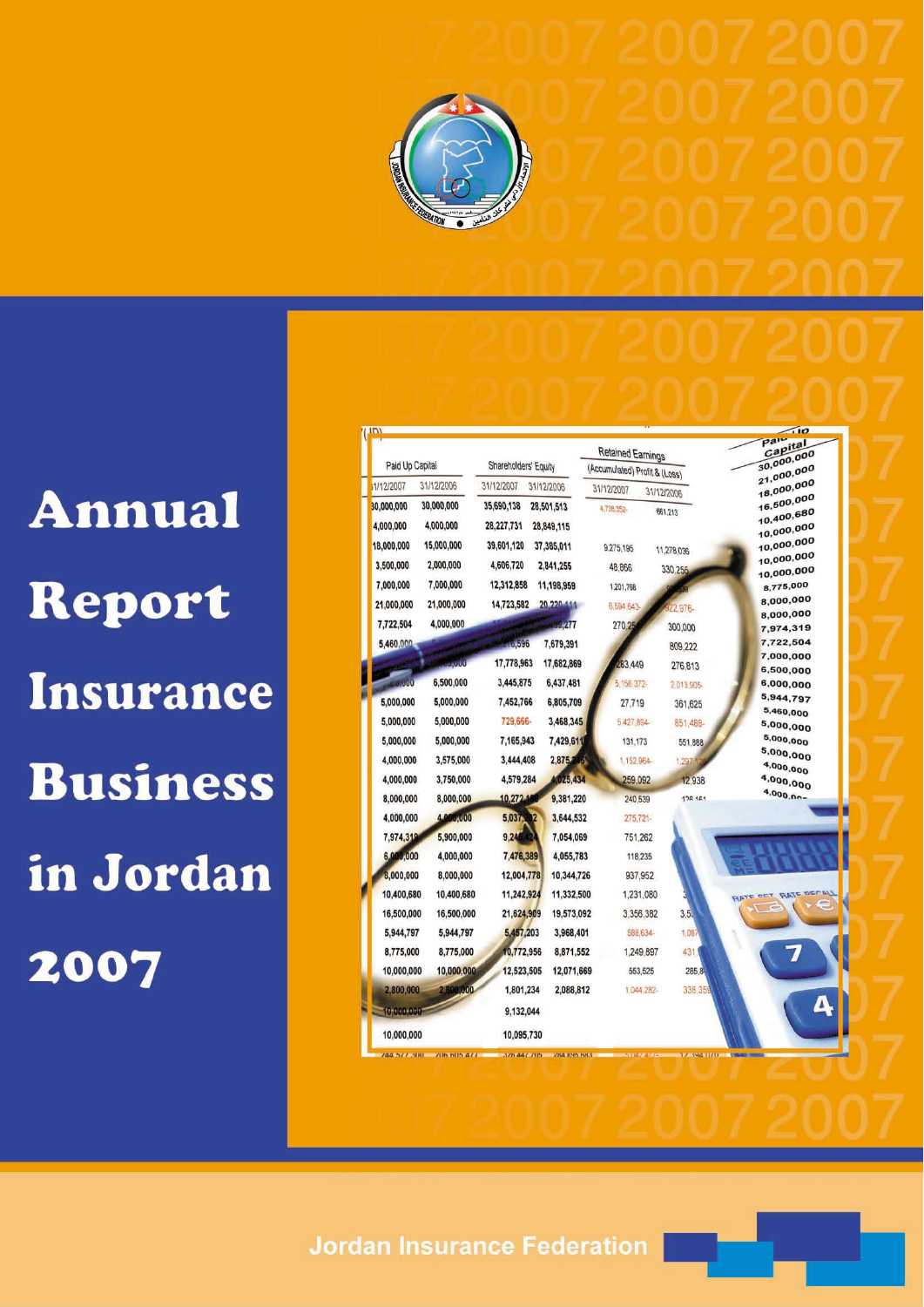## **Growth in Insurance Business 2008**



 **٥٤٧** Million (JD) **Million (JD) <sup>٢٣٧</sup> <sup>٢٦١</sup> <sup>٣٠٤</sup> <sup>٣٦١</sup> ٢٠٠٠ ٢٠٠١ ٢٠٠٢ ٢٠٠٣ ٢٠٠٤ ٢٠٠٥ ٢٠٠٦ ٢٠٠٧** **Paid Up Capital 2000-2007**

**Total Assets 2000-2007**





**Total Retained Earnings (Losses) 2000-2007**

**Investments 2000-2007**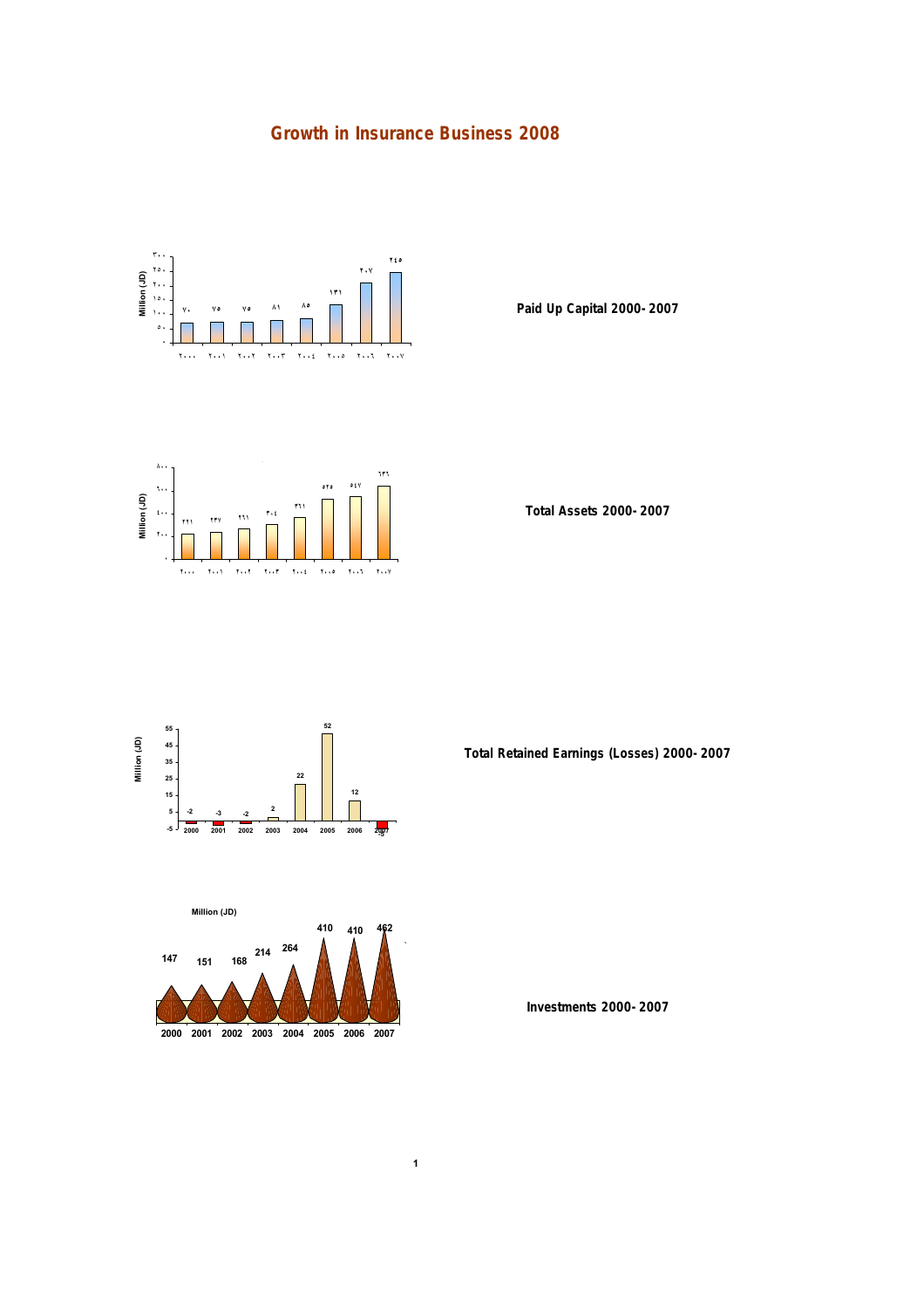

**Net Profit (Loss) 2000-2007** 



**Total Underwritten Premiums 2000-2007**



**Total Paid Claims 2000-2007**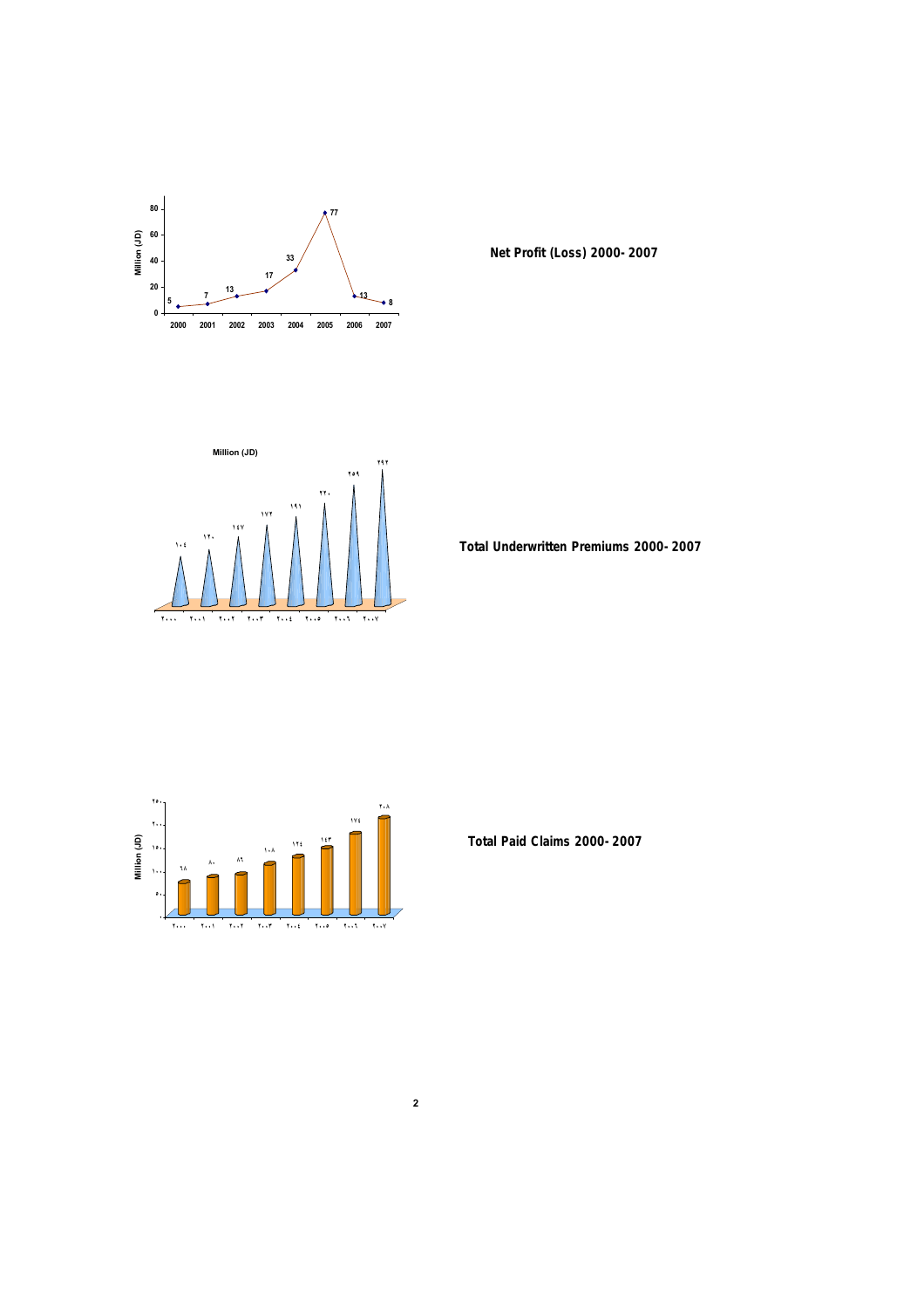## **Table (1)**

# **Insurance Business for the Year 2007**

|                                                           | 2007        | 2006         | %Change   |
|-----------------------------------------------------------|-------------|--------------|-----------|
|                                                           | (JD)        |              |           |
| <b>Total Underwritten Premiums</b>                        | 291,648,945 | 258,736,788  | 12.7      |
| <b>Non-Life Premiums (General Insurances)</b>             | 210,581,870 | 190,685,511  | 10.4      |
| <b>Life Premiums</b>                                      | 29,180,011  | 25, 153, 740 | 16        |
| <b>Medical Premiums</b>                                   | 51,887,064  | 42,897,537   | 21        |
| <b>Total Paid Claims</b>                                  | 207,560,752 | 174,438,813  | 19.0      |
| <b>Non-Life Paid Claims (General Insurances)</b>          | 155,439,085 | 129,899,829  | 19.7      |
| <b>Life Paid Claims</b>                                   | 13,994,725  | 10,946,351   | 27.8      |
| <b>Medical Paid Claims</b>                                | 38,126,942  | 33,592,633   | 13.5      |
|                                                           | Milion(JD)  |              |           |
| <b>Shareholders' Equity</b>                               | 326.4       | 285          | 14.6      |
| <b>Total Technical Reserves</b>                           | 189         | 170.3        | 10.9      |
| <b>Paid Up Capital</b>                                    | 244.6       | 206.6        | 18.4      |
| <b>Total Shareholders' Equity&amp;Technical Reserves</b>  | 515.4       | 455.3        | 13.2      |
| <b>Total of Statutory, Voluntary &amp; Other Reserves</b> | 34.6        | 31.5         | 9.8       |
| <b>Net Outstanding Claims Reserve</b>                     | 60.7        | 56           | 8.9       |
| <b>Total Assets</b>                                       | 636.3       | 547.4        | 16.2      |
| <b>Fixed Assets</b>                                       | 25          | 18           | 35.6      |
| <b>Other Assets</b>                                       | 9.4         | 8.2          | 14.4      |
| <b>Investments</b>                                        | 462.4       | 410.3        | 12.7      |
| <b>Retained Earnings (Acccmulated Losses)</b>             | $5-$        | 12.4         | $140.7 -$ |
| <b>Net Profit (Before Tax)</b>                            | 16.9        | 19.9         | $-15.2$   |
| <b>Net Technical Profit</b>                               | 8.6         | 11.5         | $25.6 -$  |
| <b>Net Profit (After Tax and Fees)</b>                    | 8.4         | 13.4         | $-36.8$   |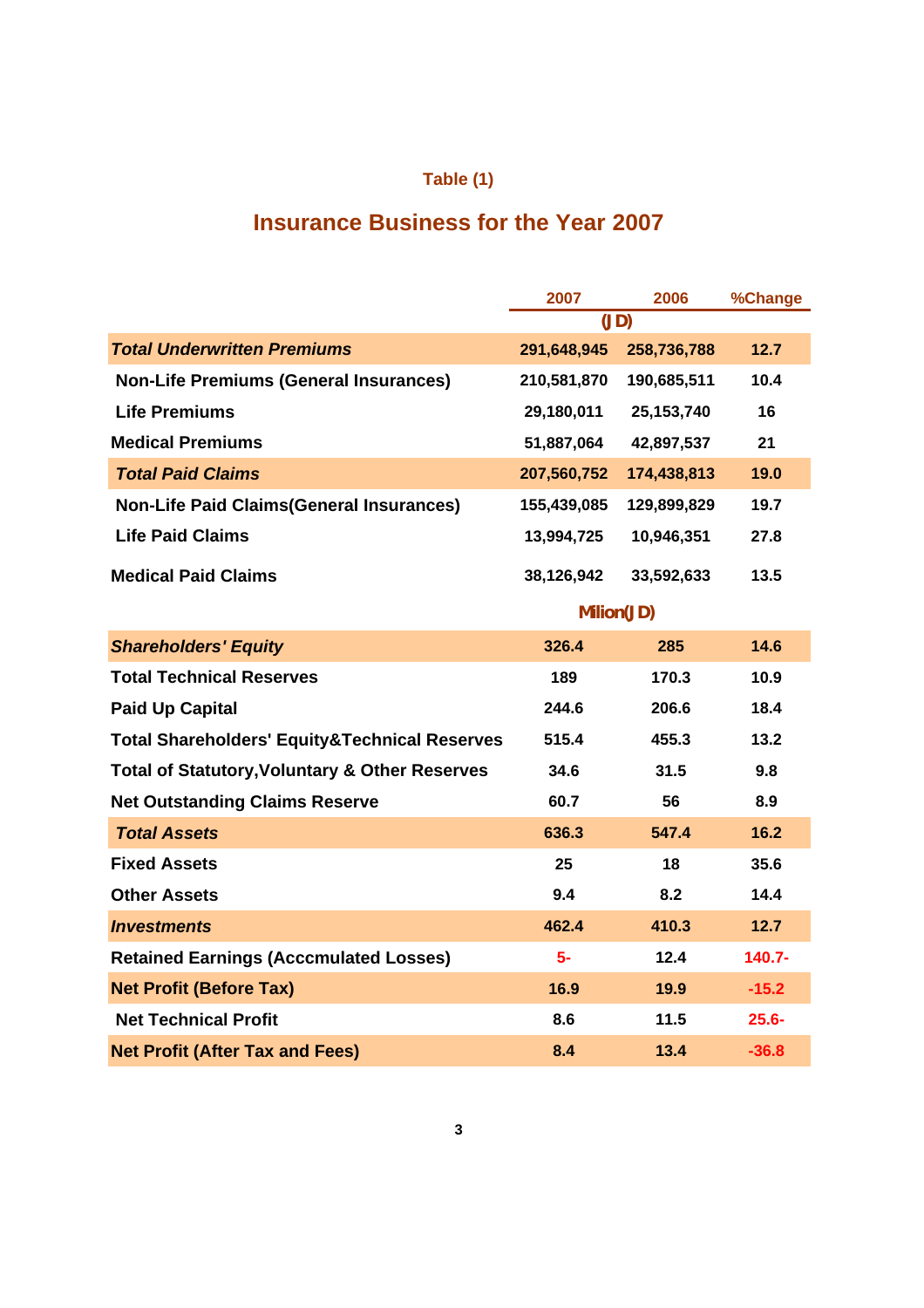## **Insurance Operations For the Year 2007 Table (2) Total Premiums & Claims (JD)**

#### **Underwritten Premiums Paid Claims \***

| Branch/Year                                    | 2007        | Change%2006 | 2006         | Change%2005 |
|------------------------------------------------|-------------|-------------|--------------|-------------|
| Marine Insurance*                              | 23,659,707  | 5.2%        | 22,480,539   | 6.2%        |
| Fire Insurance**                               | 42,201,822  | 20%         | 35, 157, 910 | 18.4%       |
| <b>Motor Insurance</b>                         | 129,991,493 | 7.4%        | 121,046,804  | 19.9%       |
| <b>Compulsory (Third Party Liability Ins.)</b> | 79,891,733  | 8.6%        | 73,543,190   | 8.5%        |
| Comprehensive (Own Damage)Ins.                 | 50,099,760  | 18.6%       | 42,240,951   | 27.3%       |
| Credit Insurance                               | 784,230     | 2.4%        | 766,198      | 32.7%       |
| <b>General Accident Insurance***</b>           | 13,944,618  | 24.1%       | 11,234,060   | 29.4%       |
| <b>Total General Insurances</b>                | 210,581,870 | 10.4%       | 190,685,511  | 18.4%       |
| Life Assurance                                 | 29,180,011  | 16%         | 25, 153, 740 | 9.8%        |
| <b>Medical Insurance</b>                       | 51,887,064  | 21%         | 42,897,537   | 19.7%       |
| <b>Total Life&amp;Medical Insurances</b>       | 81,067,075  | 19.1%       | 68,051,277   | 15.8%       |
| <b>Total Premiums</b>                          | 291,648,945 | 12.7%       | 258,736,788  | 17.7%       |

| 2007        | Change%2006 | 2006         | Change%2005 | Branch/Year                                    | 2007        | Change%2006        | 2006        | Change%2005           |
|-------------|-------------|--------------|-------------|------------------------------------------------|-------------|--------------------|-------------|-----------------------|
| 23,659,707  | 5.2%        | 22,480,539   | 6.2%        | Marine Insurance**                             | 5,512,831   | 54.8%              | 3,560,454   | 0.7%                  |
| 42,201,822  | 20%         | 35, 157, 910 | 18.4%       | Fire Insurance***                              | 25,228,349  | 18.9%              | 21,218,351  | 82.8%                 |
| 129,991,493 | 7.4%        | 121,046,804  | 19.9%       | <b>Motor Insurance</b>                         | 122,812,040 | 18.9%              | 103,299,965 | 18.4%                 |
| 79,891,733  | 8.6%        | 73,543,190   | 8.5%        | <b>Compulsory (Third Party Liability Ins.)</b> | 76,237,078  | 19.5%              | 63,799,216  | 9.1%                  |
| 50,099,760  | 18.6%       | 42,240,951   | 27.3%       | <b>Comprehensive (Own Damage)</b>              | 46,574,962  | 31.7%              | 35,372,743  | 22.7%                 |
| 784,230     | 2.4%        | 766,198      | 32.7%       | Credit Insurance                               | 247,061     | 168.9%             | 91,872      | (53.6)                |
| 13,944,618  | 24.1%       | 11,234,060   | 29.4%       | <b>General Accident Insurance****</b>          | 1,638,804   | $(5\%) \leftarrow$ | 1,729,187   | $(18.4)$ $\leftarrow$ |
| 210,581,870 | 10.4%       | 190,685,511  | 18.4%       | <b>Total General Insurances</b>                | 155,439,085 | 19.7%              | 129,899,829 | 24%                   |
| 29,180,011  | 16%         | 25, 153, 740 | 9.8%        | Life Assurance*****                            | 13,994,725  | 27.8%              | 10,946,351  | 6%                    |
| 51,887,064  | 21%         | 42,897,537   | 19.7%       | <b>Medical Insurance</b>                       | 38,126,942  | 13.5%              | 33,592,633  | 20.5%                 |
| 81,067,075  | 19.1%       | 68,051,277   | 15.8%       | <b>Total Life&amp;Medical Insurances</b>       | 52,121,667  | 17%                | 44,538,984  | 16.6%                 |
| 291,648,945 | 12.7%       | 258,736,788  | 17.7%       | <b>Total Paid Claims</b>                       | 207,560,752 | 19%                | 174,438,813 | 22%                   |
|             |             |              |             |                                                |             |                    |             |                       |

#### Notes

**\* Marine Insurance premiums in 2007 include aviation insurance with an amount of J.D (3,268,743)** 

 **(6) insurance companies practice this kind of insurance.**

**\*\* Fire Insurance Account for 2007 includes engineering Ins. with an amount of J.D (10.8)milion,**

 **Workmen compensation Ins.) in addition to number of general accident insurances such as (Cash Ins, Fidelity Ins,**

 **in addition to other insurances. \*\*\* General Accident Insurance for 2007 includes liability insurance in an amount of J.D (6,506,010).** **\* Recoveries after paying claims in 2007 amounted JD (18,576,027) comparing with JD (15,776,197) in 2006 .**

**\*\* Marine Insurance claims in 2007 include aviation insurance with an amount of J.D (6,261),** 

 **(6) insurance companies practice this kind of insurance.**

\*\*\* Fire Insurance claims for 2007 includes Engineering Ins.(CAR policlies)with an amount

 **of (5)milion J.D,in addition to some general accident insurances.**

- **\*\*\*\*\* General Accident claims for 2007 include liability insurance in an amount of J.D (978,163). in addition to other Insurances.**
- **in an amount of J.D (5,959,663) comparing with JD (4,983,391) in 2006. \*\*\*\*\*\* Life Assurance claims in 2007 include the amounts paid for surrender and maturity policies**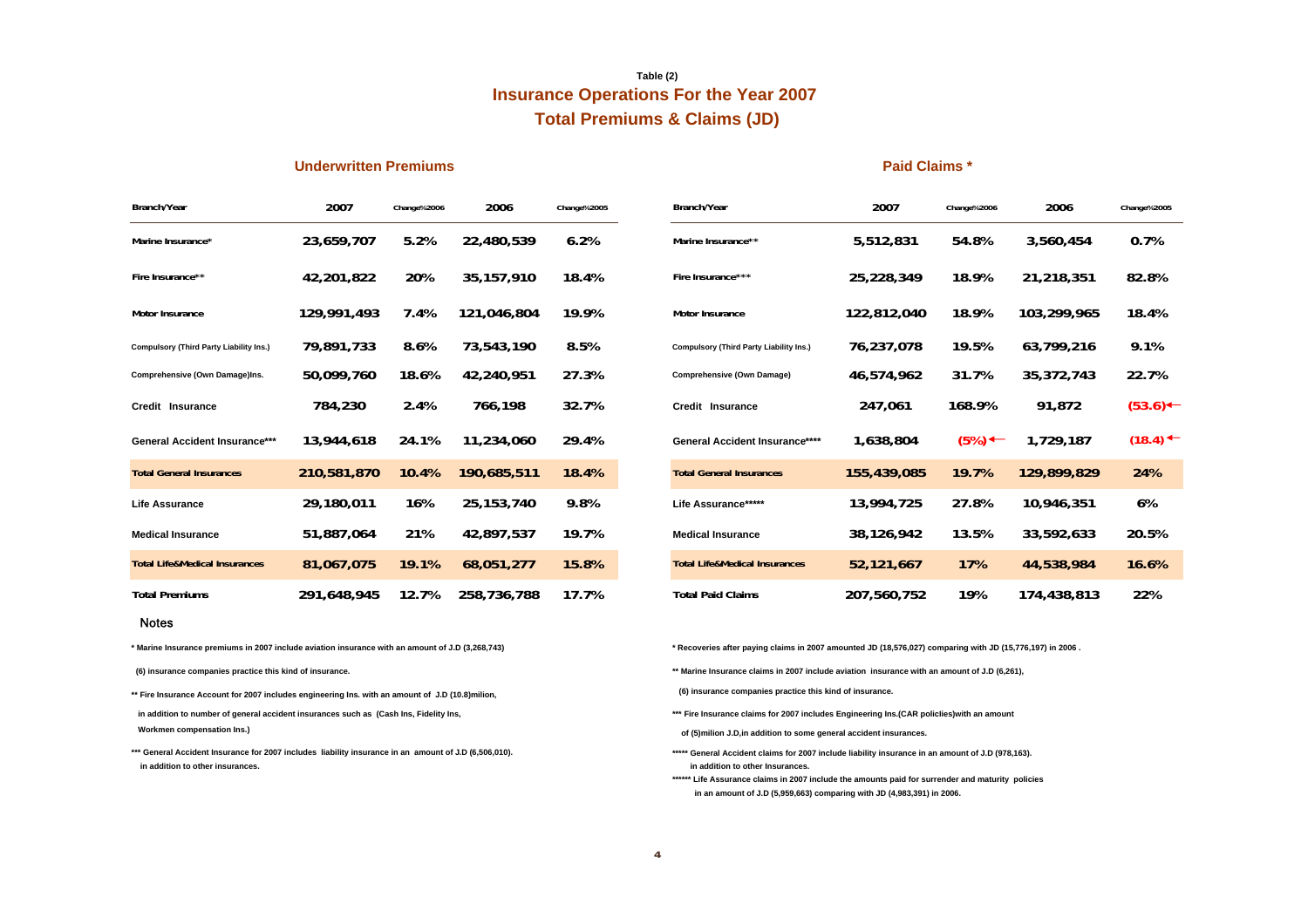## **Table (3)**

## **Insurance Branches Results As in 31/12/2007**

## **Premiums, Abroad Reinsurer´s Premiums Share,Paid Claims,Abroad Reinsurer's Claims Share, Profits(Loss)**

# **(JD)**

| <b>Branch</b>                              | Underwritten<br><b>Premiums</b> | <b>Abroad Reinsurer's</b><br><b>Premiums Share</b> | <b>Paid Claims</b> | <b>Abroad Reinsurer's</b><br><b>Claims Share</b> | <b>Net Technical</b><br><b>Profit (Loss)</b> |
|--------------------------------------------|---------------------------------|----------------------------------------------------|--------------------|--------------------------------------------------|----------------------------------------------|
| <b>Marine Insurance</b>                    | 23,659,707                      | 18,826,029                                         | 5,512,831          | 3,174,326                                        | 2,943,034                                    |
| <b>Fire Insurance</b>                      | 42,201,822                      | 33,859,232                                         | 25,228,349         | 20,945,367                                       | 2,507,437                                    |
| <b>General Accident Insurance</b>          | 13,944,620                      | 8,004,959                                          | 1,638,804          | 972,770                                          | 2,182,232                                    |
| <b>Motor Insurance</b>                     | 129,991,492                     | 4,412,971                                          | 122,812,040        | 5,369,946                                        | 6,838,500-                                   |
| Credit<br><b>Insurance</b>                 | 784,230                         | 9,555                                              | 247,061            | 133,386                                          | 409,631                                      |
| <b>Total General Insurances</b>            | 210,581,871                     | 65,112,746                                         | 155,439,085        | 30,595,795                                       | 1,203,834                                    |
| Life Assurance                             | 29,180,011                      | 7,001,073                                          | 13,994,725         | 5,127,180                                        | 4,839,315                                    |
| <b>Medical Insurance</b>                   | 51,887,064                      | 20,116,682                                         | 38,126,942         | 14,481,427                                       | 2,517,072                                    |
| <b>Total Life &amp; Medical Insurances</b> | 81,067,075                      | 27, 117, 755                                       | 52,121,667         | 19,608,607                                       | 7,356,387                                    |
| Total                                      | 291,648,946                     | 92,230,501                                         | 207,560,752        | 50,204,402                                       | 8,560,221                                    |

| *Net Profit (Before Tax & Fees) (JD) |      | 16,962,200 |
|--------------------------------------|------|------------|
| *Net Profit (After Tax & Fees)       | (JD) | 8,443,508  |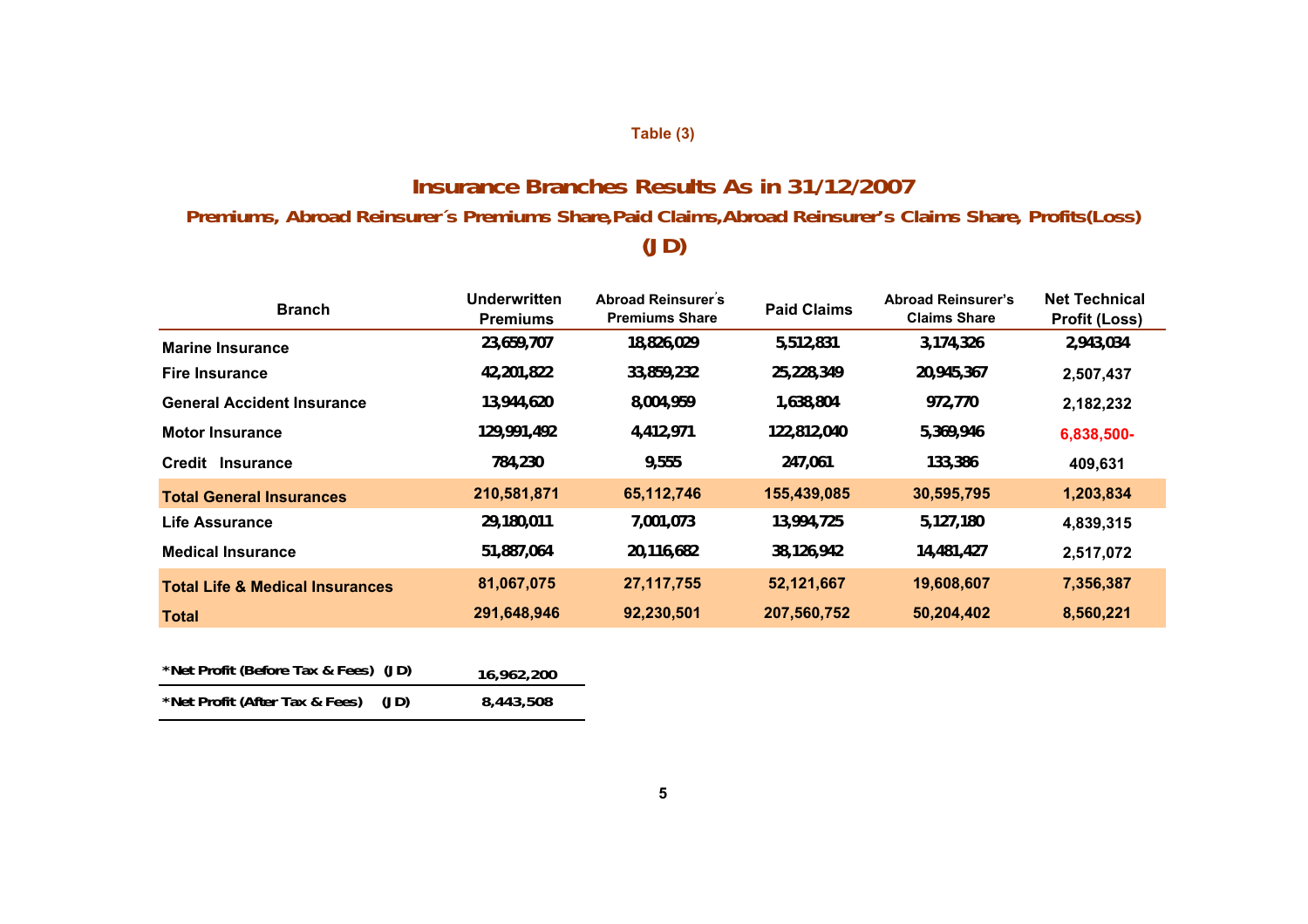## **Table (4)**

## **Balance Sheet for the Jordanian Insurance Companies for The Year 31/12/2007 (JD)**

| <b>Details</b>                                               | 2007                     | 2006                     | Percentage<br>Change % |
|--------------------------------------------------------------|--------------------------|--------------------------|------------------------|
| <b>Cash And Accounts Receivable</b>                          |                          |                          |                        |
| <b>Cash on Hand and at Banks</b>                             | 14,898,436               | 15,843,824               | 6-                     |
| <b>Accounts Receivable</b>                                   | 74,757,340               | 62,160,768               | 20                     |
| Due from Other Insurers                                      | 30,497,764               | 18,197,128               | 68                     |
| <b>Post-Dated Cheques</b>                                    | 14,488,384               | 11,406,374               | 27                     |
| <b>Other Items</b>                                           | 2,482,634                | 1,642,653                | 51                     |
| <b>Total</b>                                                 | 137, 124, 558            | 109,250,747              | 26                     |
| <i><b>Investments</b></i>                                    |                          |                          |                        |
| <b>Deposits at Banks</b>                                     | 174,851,207              | 132,081,537              | 32                     |
| <b>Property Investments</b>                                  | 54,775,418               | 48,311,487               | 13                     |
| <b>Held to Maturity Investments</b>                          | 64,885,589               | 56, 154, 473             | 16                     |
| <b>Investments in Affliates</b>                              | 862,228                  | 817,757                  | 5                      |
| <b>Other Investments</b>                                     | 133,460                  | 96,474                   | 38                     |
| <b>Financial Assets Held For Trading</b>                     | 46,805,078               | 68, 157, 394             | 31-                    |
| <b>Financial Assets available for Sale</b>                   | 114,317,777              | 98,722,227               | 16                     |
| Loans                                                        | 5,810,305                | 5,958,325                | 2-                     |
| <b>Total Investments</b>                                     | 462,441,062              | 410,299,674              | 13                     |
| <b>Other Assets</b>                                          | 9,402,820                | 8,222,601                | 14                     |
| <b>Fixed Assets</b>                                          | 25,001,557               | 18,442,791               | 36                     |
| <b>Intangible Assets</b>                                     | 2,190,808                | 1,190,312                | 84                     |
| <b>Other Items</b>                                           | 127,919                  |                          |                        |
| <b>Total Assets</b>                                          | 636,288,724              | 547,406,125              | 16                     |
| <b>Accounts Payable and Other Liabilities</b>                |                          |                          |                        |
| <b>Accounts Payable</b>                                      | 27,797,667               | 16,847,900               | 65                     |
| Due to Other Insurers                                        | 31,815,426               | 26, 145, 767             | 22                     |
| <b>Different Provisions</b>                                  | 11,243,301               | 11,690,070               | 4-<br>16               |
| <b>Other Liabilities</b><br><b>Accounts Payable to Banks</b> | 22,993,301<br>22,700,469 | 19,848,579<br>13,331,038 | 70                     |
| <b>Due Expenses</b>                                          | 7,069                    | 8,148                    | $13 -$                 |
| <b>Income Tax Provision</b>                                  | 665,577                  | 461,469                  | 44                     |
| <b>Total of Accounts Payable and Other Liabilities</b>       | 117,222,810              | 88,332,971               | 33                     |
| <b>Technical Provisions</b>                                  |                          |                          |                        |
| <b>Net Unearned Premium Provision</b>                        | 69,946,300               | 59,768,220               | 17                     |
| <b>Unexpired Risks Provision</b>                             | 222,552                  | 146,100                  | 52                     |
| <b>Net Outstanding Claims Provision</b>                      | 60,720,579               | 55,755,917               | 9                      |
| <b>Net Mathmatical Provision</b>                             | 56,365,801               | 53,408,546               | 6                      |
| <b>Catastrophic Risk Provision</b>                           | 438,465                  | 395,316                  | 11                     |
| <b>Other Technical Provisions</b>                            | 1,277,391                | 849,429                  | 50                     |
| <b>Total Technical Provisions</b>                            | 188,971,088              | 170,323,528              | 11                     |
| <b>Postponed Tax Liabilities</b>                             | 436,238                  | 316,699                  | 38                     |
| <b>Total Liabilities</b>                                     | 306,630,136              | 258,973,198              | 18                     |
| <b>Minority Equity (Interest)</b>                            | 3,210,883                | 3,537,244                | $9 -$                  |
| <b>Paid Up Capital</b>                                       | 244,577,300              | 206,605,477              | 18                     |
| Premiums (Discount) on Paid Up Capital                       | 5,207,587                | 10,394,459               | $50 -$                 |
| <b>Statutory Reserve</b>                                     | 26,806,729               | 23,941,967               | 12                     |
| <b>Voluntary Reserve</b>                                     | 7,693,623                | 7,289,076                | 6                      |
| <b>Other Reserves</b>                                        | 109,983                  | 309,983                  | $65 -$                 |
| <b>Change in Fair Value</b>                                  | 18,085,071               | 1,787,181-               | 1112-                  |
| <b>Proposed Profits for Distribution</b>                     | 14,065,000               | 6,550,000                | 115                    |
| <b>Retained Earnings (Accumulated Losses)</b>                | $5,042,477-$             | 12,394,070               | $141 -$                |
| <b>Others</b>                                                | 14,944,889               | 19,197,832               | $22 -$                 |
| <b>Total Shareholders' Equity</b>                            | 326,447,705              | 284,895,683              | 15                     |
| <b>Total Liabilities and Shareholders' Equity</b>            | 636,288,724              | 547,406,125              | 16                     |
|                                                              |                          |                          |                        |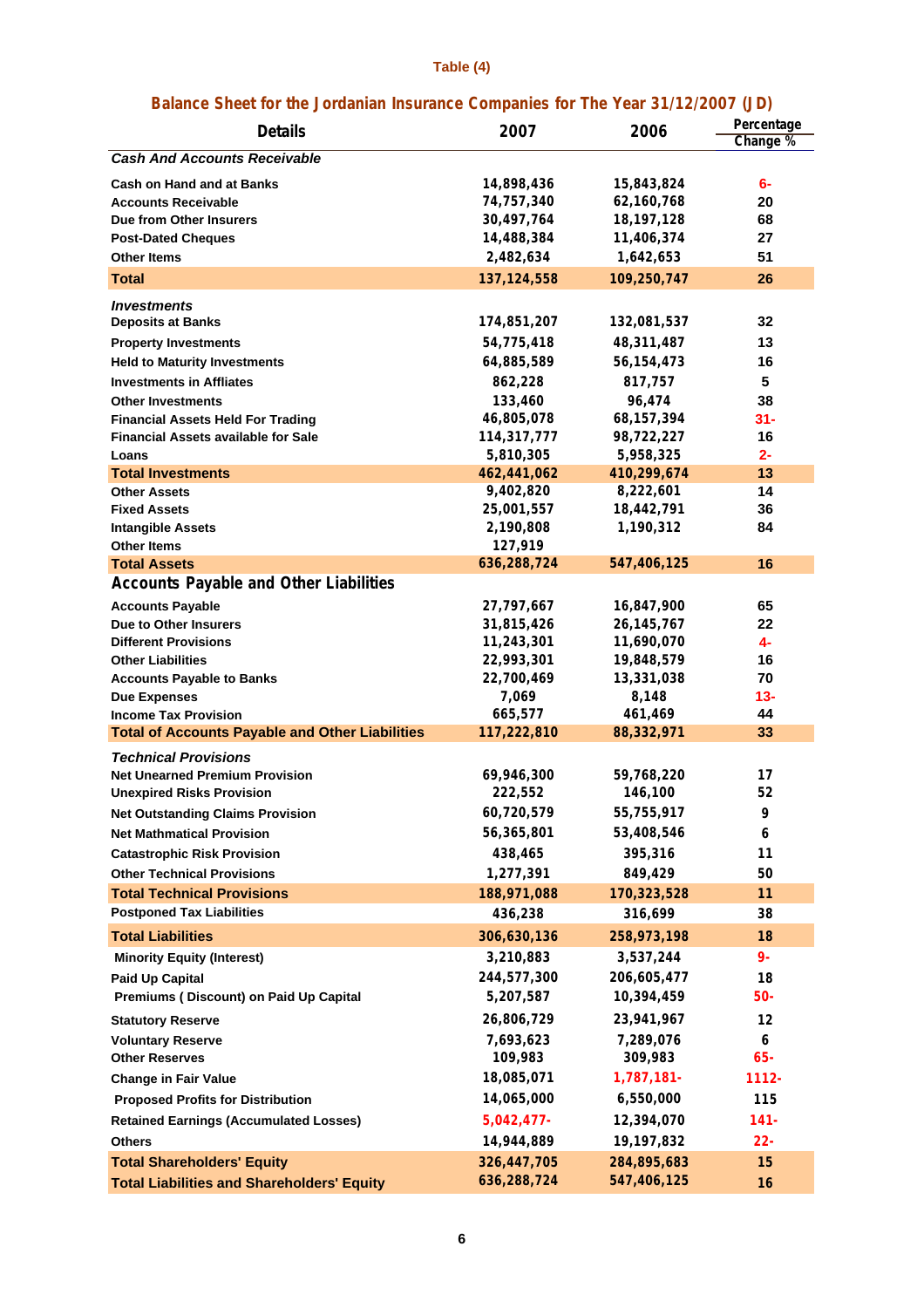## **Table (5)**

## **Income Statement for the Jordanian Insurance Companies for the Year 2007**

**(JD)**

| <b>Details</b>                                                                                     | 2007       | 2006       | Percentage |
|----------------------------------------------------------------------------------------------------|------------|------------|------------|
|                                                                                                    |            |            | Change %   |
| Underwriting Profit Transfered from Marine & Transport Account                                     | 2,987,632  | 4,104,162  | $27 -$     |
| <b>Underwriting Profit Transfered from Aviation Account</b>                                        | 44,598-    | 119,790-   | 63-        |
| <b>Underwriting Profit Transfered from Fire Account</b>                                            | 2,507,437  | 1,426,198  | 76         |
| <b>Underwriting Profit Transfered from Motor Account</b>                                           | 6,838,500- | 2,478,053- | 176        |
| <b>Underwriting Profit Transfered from General Accident Account</b>                                | 2,182,232  | 1,958,574  | 11         |
| <b>Underwriting Profit Transfered from Credit Account</b>                                          | 409,631    | 318,299    | 29         |
| <b>Underwriting Profit Transfered from Medical Account</b>                                         | 2,517,072  | 734,598    | 243        |
| <b>Underwriting Profit Transfered from Life Account</b>                                            | 4,839,315  | 5,563,636  | $13 -$     |
| Total Underwriting Profit from Insurance Branches Account (Inside Jordan)                          | 8,560,221  | 11,507,624 | $26 -$     |
| Underwriting Profit Transfered from Companies' Branches Account (Outside Jordan)                   | 1,560,719  | 1,011,576  | 54         |
| <b>Underwriting Profit Transfered from Insurance Branches Account</b><br>(Inside & Outside Jordan) | 10,120,940 | 12,519,200 | $19 -$     |
| <b>Received Interests</b>                                                                          | 11,692,792 | 8,467,609  | 38         |
| <b>Interests of Financial Assets Available for Sale</b>                                            | 1,017,582  | 2,777,574- | $137 -$    |
| <b>Profit from Financial Assets and Investments</b>                                                | 13,990,101 | 2,873,196  | 387        |
| Profit (Loss) of Selling Finacial Assets Available for Sale                                        | 758,815    | 196,755    | 286        |
| <b>Profit (Loss) of Selling Fixed Assets</b>                                                       | 1,349      | 2,783      | $52 -$     |
| <b>Accumulated Change in Accounting Policies</b>                                                   |            |            |            |
| <b>Net Profit of Abroad Agencies</b>                                                               |            |            |            |
| <b>Other Revenues</b>                                                                              | 5,707,854  | 8,676,827  | 34-        |
| <b>Previous Years' Adjustments</b>                                                                 |            |            |            |
| <b>Total Revenues</b>                                                                              | 43,289,433 | 29,958,796 | 44         |
| <b>Expenses</b>                                                                                    |            |            |            |
| <b>Unallocated Administrative &amp; General Expenses</b>                                           | 7,429,074  | 5,184,576  | 43         |
| <b>Doubtful Debts' Expense</b>                                                                     | 4,301,747  | 1,765,641  | 144        |
| <b>Depreciation</b>                                                                                | 2,087,148  | 1,668,008  | 25         |
| <b>Bad Debts' Expense</b>                                                                          | 199,203    | 167,146    | 19         |
| <b>Other Expenses</b>                                                                              | 11,976,310 | 1,204,513  | 894        |
| <b>Special Provision</b>                                                                           | 333,751    | 93,418     | 257        |
| <b>Total Expenses</b>                                                                              | 26,327,233 | 10,083,302 | 161        |
| <b>Total Profit Before Tax and Fees</b>                                                            | 16,962,200 | 19,875,494 | $15 -$     |
| <b>Income Tax Provision</b>                                                                        | 6,421,488  | 4,786,249  | 34         |
| <b>Income Tax Provision for Previous Years</b>                                                     | 525,347    | 35,000     | 1401       |
| <b>Jordan Universities' Additional Fees</b>                                                        | 348,490    | 329,758    | 6          |
| <b>Scientific Research &amp; Vocational Training Fees</b>                                          | 286,338    | 184,313    | 55         |
| <b>Technical and Vocational Training and Education Support Fees</b>                                | 252,226    | 216,961    | 16         |
| <b>Proposed Profits for Distribution</b>                                                           |            | 605,786    | $100 -$    |
| <b>Board of Directors' Remuneration</b>                                                            | 633,379    | 406,001    | 56         |
| Net Profit After Tax and Fees                                                                      | 8,494,932  | 13,311,426 | $36 -$     |
| <b>Minority Equity (Interest)</b>                                                                  | 51,424     | 46,818-    | $210 -$    |
| <b>Net Profit</b>                                                                                  | 8,443,508  | 13,358,244 | $37 -$     |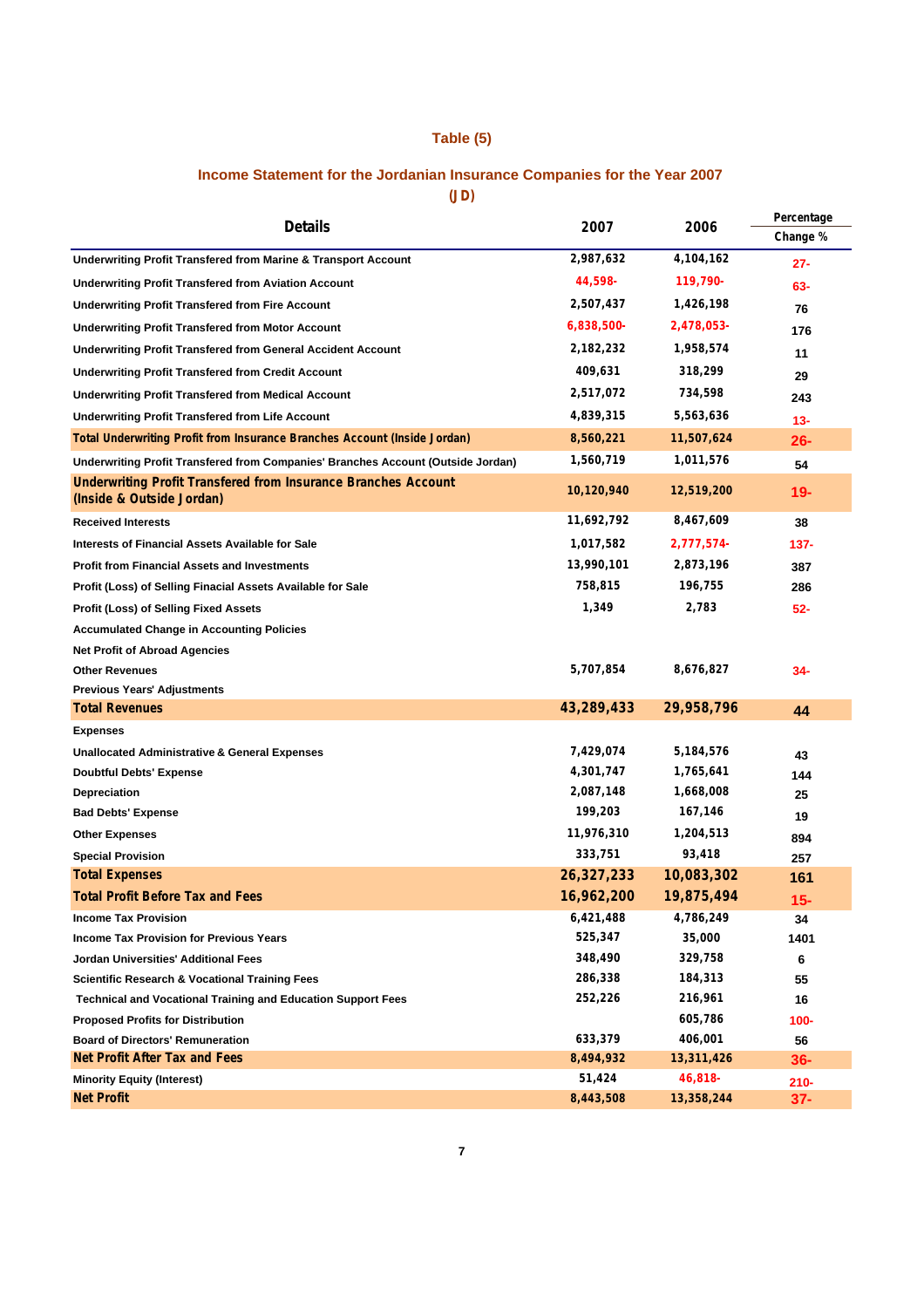## **Table (6) 2000-2007 Growth of Premiums for All Classes (JD)**

|                                     | 2000        | 2001        | 2002        | 2003         | 2004        | 2005         | 2006         | 2007        |
|-------------------------------------|-------------|-------------|-------------|--------------|-------------|--------------|--------------|-------------|
| <b>MARINE INSURANCE*</b>            | 7,917,721   | 9,099,875   | 10,475,721  | 12,241,626   | 17,494,940  | 21,176,828   | 22,480,539   | 23,659,707  |
| * Less (Local) reinsurers premiums  | 311,370     | 524,903     | 507,584     | 1,010,655    | 929,086     | 1,140,827    | 1,059,363    | 923,008     |
| * Less (Abroad) reinsurers premiums | 5,876,784   | 6,801,227   | 7,909,009   | 8,964,923    | 13,839,022  | 17, 151, 314 | 18,034,763   | 18,826,029  |
| * Net retained premiums             | 1,729,567   | 1,773,745   | 2,059,128   | 2,266,048    | 2,726,832   | 2,884,687    | 3,386,413    | 3,910,670   |
| <b>FIRE INSURANCE</b>               | 10,680,610  | 10,550,244  | 13,601,397  | 22,668,736   | 24,077,609  | 29,697,050   | 35, 157, 911 | 42,201,822  |
| * Less (Local) reinsurers premiums  | 2,210,563   | 1,897,383   | 2,778,691   | 3,698,816    | 3,762,526   | 4,024,830    | 5,904,345    | 6,058,814   |
| * Less (Abroad) reinsurers premiums | 7,842,026   | 8,027,611   | 10,090,313  | 17,635,299   | 19,174,260  | 24,174,670   | 27,347,592   | 33,859,232  |
| * Net retained premiums             | 628,021     | 625,250     | 732,393     | 1,334,621    | 1,140,823   | 1,497,550    | 1,905,974    | 2,283,776   |
| <b>MOTOR INSURANCE</b>              | 44,478,352  | 49,242,198  | 64,555,052  | 77,134,629   | 88,028,467  | 100,961,858  | 121,046,810  | 129,991,492 |
| * Less (Local) reinsurers premiums  | 3,099,239   | 3,800,334   | 2,696,057   | 2,686,606    | 3,798,322   | 5,688,014    | 13,182,704   | 9,687,405   |
| * Less (Abroad) reinsurers premiums | 2,667,711   | 1,504,277   | 533,330     | 133,049      | 4,221,617   | 4,330,062    | 4,374,560    | 4,412,971   |
| * Net retained premiums             | 38,711,402  | 43,937,587  | 61,325,665  | 74,314,974   | 80,008,528  | 90,943,782   | 103,489,546  | 115,891,116 |
| <b>GENERAL ACCIDENT INSURANCE**</b> | 8,064,155   | 10,324,476  | 13,736,547  | 8,250,603    | 8,247,122   | 8,680,770    | 11,234,062   | 13,944,620  |
| * Less (Local) reinsurers premiums  | 872,625     | 1,314,257   | 2,584,186   | 1,036,203    | 650,466     | 769,322      | 1,442,109    | 2,046,979   |
| * Less (Abroad) reinsurers premiums | 5,643,723   | 7,045,511   | 9,330,736   | 5,843,224    | 5,806,392   | 5,762,573    | 5,400,258    | 8,004,959   |
| Net retained premiums               | 1,547,807   | 1,964,708   | 1,821,625   | 1,371,176    | 1,790,264   | 2,148,875    | 4,391,695    | 3,892,682   |
| <b>CREDIT INSURANCE</b>             | 295,991     | 196,770     | 154,928     | 440,472      | 395,726     | 577,577      | 766,198      | 784,230     |
| * Less (Local) reinsurers premiums  |             |             |             |              |             |              |              |             |
| * Less (Abroad) reinsurers premiums | 220,966     | 140,341     | 74,795      | 239,769      | 202,039     | 211,349      | 235,686      | 9,555       |
| Net retained premiums               | 75,025      | 56,429      | 80,133      | 200,703      | 193,687     | 366,228      | 530,512      | 774,675     |
| <b>TOTAL NON-LIFE INSURANCES</b>    | 71,436,829  | 79,413,563  | 102,523,645 | 120,736,066  | 138,243,864 | 161,094,083  | 190,685,520  | 210,581,871 |
| * Less (Local) reinsurers premiums  | 6,493,797   | 7,536,877   | 8,566,518   | 8,432,280    | 9,140,400   | 11,622,993   | 21,588,521   | 18,716,206  |
| * Less (Abroad) reinsurers premiums | 22,251,210  | 23,518,967  | 27,938,183  | 32,816,264   | 43,243,330  | 51,629,968   | 55,392,859   | 65,112,746  |
| <b>Net retained premiums</b>        | 42,691,822  | 48,357,719  | 66,018,944  | 79,487,522   | 85,860,134  | 97,841,122   | 113,704,140  | 126,752,919 |
| LIFE ASSURANCE                      | 16,283,831  | 17,399,796  | 18,526,363  | 19,634,856   | 21,523,897  | 22,905,628   | 25, 153, 740 | 29,180,011  |
| * Less (Local) reinsurers premiums  |             |             | 7,240       | 306,859      | 390,226     | 473,319      | 763,408      | 1,404,152   |
| * Less (Abroad) reinsurers premiums | 3,414,971   | 4,180,552   | 4,423,166   | 4,396,925    | 4,554,890   | 5,039,707    | 6,132,999    | 7,001,073   |
| Net retained premiums               | 12,868,860  | 13,219,244  | 14,095,957  | 14,931,072   | 16,578,781  | 17,392,602   | 18,257,333   | 20,774,786  |
| <b>MEDICAL INSURANCE</b>            | 16,458,231  | 23,623,328  | 25,824,599  | 31, 157, 770 | 31,656,229  | 35,848,123   | 42,897,537   | 51,887,064  |
| * Less (Local) reinsurers premiums  | 1,770       | 20,612      | 17,954      | 494,903      | 273,429     | 149,913      | 82,289       | 82,636      |
| * Less (Abroad) reinsurers premiums | 7,712,573   | 8,720,760   | 9,692,651   | 6,743,757    | 6,916,392   | 11,981,385   | 16,791,379   | 20,116,682  |
| Net retained premiums               | 8,743,888   | 14,881,956  | 16,113,994  | 23,919,110   | 24,466,408  | 23,716,825   | 26,023,869   | 31,687,746  |
| <b>TOTAL PREMIUMS UNDERWRITTEN</b>  | 104,178,891 | 120,436,687 | 146,874,607 | 171,528,692  | 191,423,990 | 219,847,834  | 258,736,797  | 291,648,946 |
| * Less (Local) reinsurers premiums  | 6,495,567   | 7,557,489   | 8,591,712   | 9,234,042    | 9,804,055   | 12,246,225   | 22,434,218   | 20,202,994  |
| Less (Abroad) reinsurers premiums   | 33,378,754  | 36,420,279  | 42,054,000  | 43,956,946   | 54,714,612  | 68,651,060   | 78,317,237   | 92,230,501  |
| <b>Net Retained Premiums</b>        | 64,304,570  | 76,458,919  | 96,228,895  | 118,337,704  | 126,905,323 | 138,950,549  | 157,985,342  | 179,215,451 |

**\* Marine Insurance premiums in 2007 include aviation insurance premiums with an amount of J.D (3,268,743) .**

 **\*\* General Accident Insurance premiums in 2007 include liability Insurance premiums with an amount of J.D (6,506,010) .**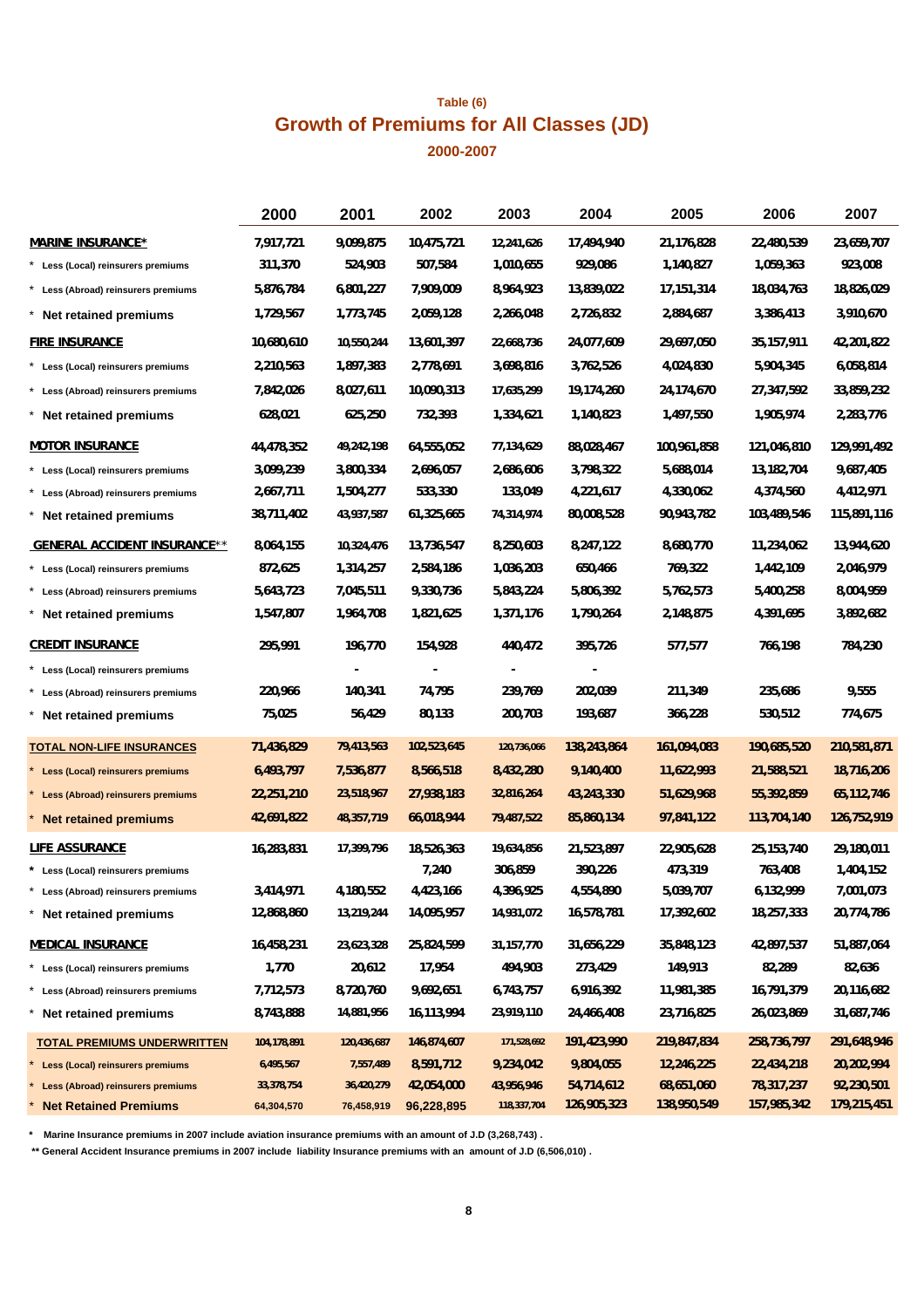## **Table (7) Growth of Paid Claims for All Classes (JD)**

|                                                |            |            | 2000-2007    |             |             |             |             |                     |
|------------------------------------------------|------------|------------|--------------|-------------|-------------|-------------|-------------|---------------------|
|                                                | 2000       | 2001       | 2002         | 2003        | 2004        | 2005        | 2006        | 2007                |
| <b>MARINE INSURANCE*</b>                       | 2,917,398  | 2,312,285  | 2,417,211    | 2,445,701   | 2,720,875   | 3,535,048   | 3,560,454   | 5,512,831           |
| $^\star$<br>Recoveries                         |            |            |              | 218,910     | 185,650     | 173,171     | 204,229     | 214,657             |
| *<br><b>Less Local Reinsurers Share</b>        |            |            | 10,824       | 28,169      | 109,847     | 213,654     | 80,084      | 293,468             |
| Less (Abroad)Reinsurers Share                  | 2,494,457  | 2,024,607  | 2,064,583    | 1,766,338   | 1,943,137   | 2,679,319   | 2,770,051   | 3,174,326           |
| <b>Retained Claims</b>                         | 422,941    | 287,678    | 341,804      | 432,284     | 482,241     | 468,904     | 506,090     | 1,830,380           |
| <b>FIRE INSURANCE</b>                          | 4,092,676  | 8,019,652  | 4,146,282    | 9,215,695   | 8,084,922   | 11,607,891  | 21,218,351  | 25,228,349          |
| Recoveries                                     |            |            |              | 171,634     | 165,660     | 156,184     | 183,209     | 479,600             |
| $^\ast$<br><b>Less Local Reinsurers Share</b>  |            |            | 49,912       | 975,465     | 689,301     | 1,247,869   | 965,159     | 2,252,578           |
| *<br>Less (Abroad)Reinsurers Share             | 3,819,561  | 7,556,005  | 3,701,321    | 7,239,501   | 6,771,143   | 7,937,791   | 18,558,309  | 20,945,367          |
| *<br><b>Retained Claims</b>                    | 273,115    | 463,647    | 395,049      | 829,095     | 458,818     | 2,266,047   | 1,511,674   | 1,550,804           |
| <u>MOTOR INSURANCE</u>                         | 35,112,548 | 36,838,118 | 42,237,755   | 58,224,901  | 70,144,221  | 87,241,664  | 103,299,965 | 122,812,040         |
| *<br>Recoveries                                |            |            |              | 6,154,886   | 8,121,316   | 10,861,117  | 14,687,134  | 17,079,791          |
| *<br><b>Less Local Reinsurers Share</b>        |            |            | 328,671      | 1,932,893   | 1,995,532   | 3,980,656   | 5,163,848   | 4,348,802           |
| *<br><b>Less (Abroad)Reinsurers Share</b>      | 4,967,947  | 5,844,692  | 5,427,652    | 4,534,170   | 4,990,001   | 6,464,452   | 4,744,769   | 5,369,946           |
| <b>Retained Claims</b>                         | 30,144,601 | 30,993,426 | 36,481,432   | 45,602,952  | 55,037,372  | 65,935,439  | 78,704,214  | 96,013,501          |
| <b>GENERAL ACCIDENT INSURANCE**</b>            | 3,598,098  | 2,699,106  | 3,789,634    | 1,292,442   | 2,826,105   | 2,118,734   | 1,729,187   | 1,638,804           |
| *<br>Recoveries                                |            |            |              | 8,921       | 20,849      | 724,109     | 5,645       | 25,008              |
| *<br><b>Less Local Reinsurers Share</b>        |            |            | 39,257       | 89,374      | 568,785     | 291,342     | 141,882     | 73,125              |
| Less (Abroad)Reinsurers Share                  | 3,119,337  | 2,686,637  | 3,291,785    | 753,007     | 1,602,244   | 664,283     | 1,104,886   | 972,770             |
| <b>Retained Claims</b>                         | 478,761    | 12,469     | 458,592      | 441,140     | 634,227     | 439,000     | 476,774     | 567,901             |
| <b>CREDIT INSURANCE</b>                        | 273,540    | 683,658    | 870,066      | 365,582     | 258,750     | 198,002     | 91,872      | 247,061             |
| *<br>Recoveries                                |            |            |              |             |             |             |             | 98,082              |
| <b>Less Local Reinsurers Share</b>             |            |            |              |             |             |             |             |                     |
| Less (Abroad)Reinsurers Share                  | 239,856    | 502,231    | 761,197      | 238,441     | 255,946     | 157,605     | 90,457      | 133,386             |
| <b>Retained Claims</b>                         | 33,684     | 181,427    | 108,869      | 127,141     | 2.804       | 40,397      | 1,415       | 15,593              |
| TOTAL NON-LIFE INSURANCE                       | 45,994,260 | 50,552,819 | 53,460,948   | 71,544,321  | 84,034,873  | 104,701,339 | 129,899,829 | 155,439,085         |
| *<br><b>Recoveries</b>                         |            |            |              | 6,554,351   | 8,493,475   | 11,914,581  | 15,080,217  | 17,897,138          |
| *<br><b>Less Local Reinsurers Share</b>        |            |            | 428,664      | 3,025,901   | 3,363,465   | 5,733,521   | 6,350,973   | 6,967,973           |
| *<br>Less (Abroad) Reinsurers Share            | 14,641,158 | 18,614,172 | 15,246,538   | 14,531,457  | 15,562,471  | 17,903,450  | 27,268,472  | 30,595,795          |
| <b>Retained Claims</b>                         | 31,353,102 | 31,938,647 | 37,785,746   | 47,432,612  | 56,615,462  | 69,149,787  | 81,200,167  | 99,978,179          |
| <i>LIFE ASSURANCE***</i><br>Recoveries         | 7,848,747  | 9,710,399  | 10,019,249   | 10,144,003  | 11,445,823  | 10,275,554  | 10,946,351  | 13,994,725<br>4,097 |
| $^\star$<br><b>Less Local Reinsurers Share</b> |            |            |              | 55,953      | 28,887      | 51,983      | 85,894      | 211,264             |
| $^{\ast}$<br>Less (Abroad)Reinsurers Share     | 2,226,784  | 3,065,235  | 3,830,999    | 2,785,832   | 4,348,751   | 2,815,678   | 3,915,100   | 5,127,180           |
| *<br><b>Retained Claims</b>                    | 5,621,963  | 6,645,164  | 6,188,250    | 7,302,218   | 7,068,185   | 7,407,893   | 6,945,357   | 8,652,184           |
|                                                |            |            |              |             |             |             |             |                     |
| <u>MEDICAL INSURANCE</u><br>*                  | 13,906,941 | 19,547,982 | 22,707,312   | 26,420,906  | 28,095,453  | 27,866,828  | 33,592,633  | 38,126,942          |
| Recoveries<br>*                                |            |            |              | 378,516     | 634,785     | 725,585     | 695,980     | 674,792             |
| <b>Less Local Reinsurers Share</b>             |            |            | 2,718        | 237,188     | 160,336     | 168,335     | 45,402      | 66,123              |
| $^{\ast}$<br>Less (Abroad)Reinsurers Share     | 6,945,971  | 9,297,748  | 9,716,453    | 18,571,370  | 5,701,295   | 7,618,322   | 11,980,181  | 14,481,427          |
| *<br><b>Retained Claims</b>                    | 6,960,970  | 10,250,234 | 12,988,141   | 7,233,832   | 21,599,037  | 19,354,586  | 20,871,070  | 22,904,600          |
| <b>Total Paid Claims</b><br>×                  | 67,749,948 | 79,811,200 | 86, 187, 509 | 108,109,230 | 123,576,149 | 142,843,721 | 174,438,813 | 207,560,752         |
| <b>Recoveries</b>                              |            |            |              | 6,932,867   | 9,128,260   | 12,640,166  | 15,776,197  | 18,576,027          |
| <b>Less Local Reinsurers Share</b>             |            |            | 431,382      | 3,319,042   | 3,552,688   | 5,953,839   | 6,482,269   | 7,245,360           |
| *<br>Less (Abroad) Reinsurers Share            | 23,813,913 | 30,977,155 | 28,793,990   | 35,888,659  | 25,612,517  | 28,337,450  | 43,163,753  | 50,204,402          |
| <b>Retained Claims</b>                         | 43,936,035 | 48,834,045 | 56,962,137   | 61,968,662  | 85,282,684  | 95,912,266  | 109,016,594 | 131,534,963         |

**\* Marine insurance Claims in 2007 include aviation Claims in an amount of J.D (6,261 )**

**\*\* General Accident Claims in 2007 include liability paid claims in an amount of J.D (978,163)in addition to other insurances**

**\*\*\* Life Assurance claims include the amounts paid for surrender and maturity Policies in an amount of J.D (5,959,663)**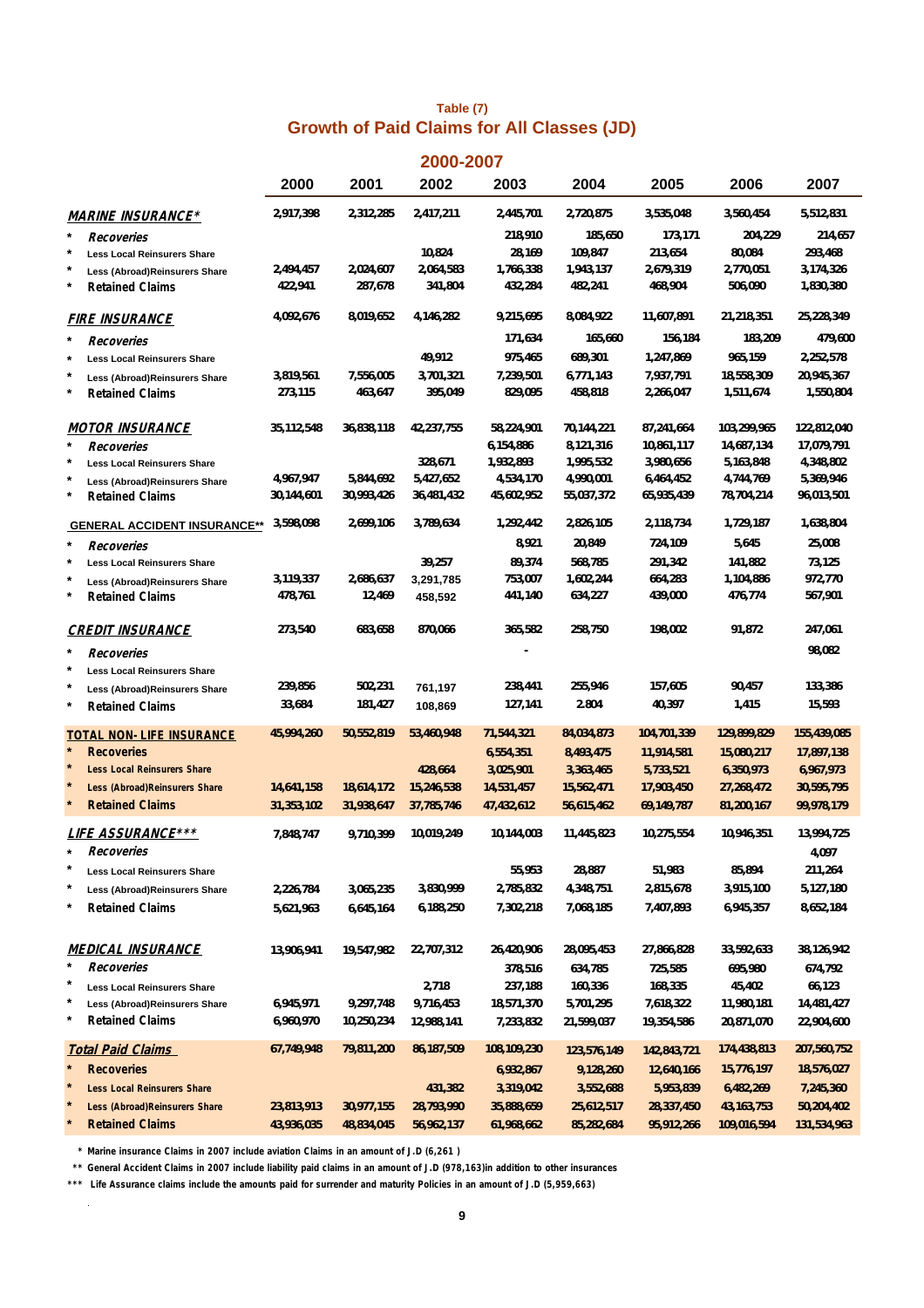#### **Table (8)**

## **Written Premiums of Jordan Insurance Market 2007**

|                                                     |              |             | Arrange of<br><b>Branch</b> | Share of<br><b>Gross Premiums</b><br>$\%$ | Growth %                                                                                                                            | Arrange<br>According to<br>Average |
|-----------------------------------------------------|--------------|-------------|-----------------------------|-------------------------------------------|-------------------------------------------------------------------------------------------------------------------------------------|------------------------------------|
|                                                     | 2006         | 2007        | 2007                        | 2007                                      |                                                                                                                                     |                                    |
| <b>MARINE INSURANCE*</b>                            | 22,480,539   | 23,659,707  |                             |                                           |                                                                                                                                     |                                    |
| $\ast$<br>Less (Local) reinsurers premiums          | 1,059,363    | 923,008     | 5                           | 8                                         | 5.2                                                                                                                                 | 6                                  |
| $\star$<br>Less (Abroad) reinsurers premiums        | 18,034,763   | 18,826,029  |                             |                                           |                                                                                                                                     |                                    |
| $^{\ast}$<br><b>Net retained premiums</b>           | 3,386,413    | 3,910,670   |                             |                                           | Growth %<br>20<br>3<br>7.4<br>5<br>24.1<br>$\mathbf{1}$<br>2.4<br>$\overline{7}$<br>10.4<br>16<br>4<br>21<br>$\overline{2}$<br>12.7 |                                    |
| <b>FIRE INSURANCE</b>                               | 35,157,911   | 42,201,822  |                             |                                           |                                                                                                                                     |                                    |
| *<br>Less (Local) reinsurers premiums               | 5,904,345    | 6,058,814   | 3                           | 14.5                                      |                                                                                                                                     |                                    |
| $\ast$<br>Less (Abroad) reinsurers premiums         | 27,347,592   | 33,859,232  |                             |                                           |                                                                                                                                     |                                    |
| $\star$<br><b>Net retained premiums</b>             | 1,905,974    | 2,283,776   |                             |                                           |                                                                                                                                     |                                    |
| <b>MOTOR INSURANCE</b>                              | 121,046,810  | 129,991,492 |                             |                                           |                                                                                                                                     |                                    |
| *<br>Less (Local) reinsurers premiums               | 13,182,704   | 9,687,405   | $\mathbf{1}$                |                                           |                                                                                                                                     |                                    |
| $^{\ast}$<br>Less (Abroad) reinsurers premiums      | 4,374,560    | 4,412,971   |                             | 44.6                                      |                                                                                                                                     |                                    |
| $\ast$<br>Net retained premiums                     | 103,489,546  | 115,891,116 |                             |                                           |                                                                                                                                     |                                    |
| <b>GENERAL ACCIDENT INSURANCE**</b>                 | 11,234,061   | 13,944,620  |                             |                                           |                                                                                                                                     |                                    |
| $\ast$<br>Less (Local) reinsurers premiums          | 1,442,109    | 2,046,979   |                             |                                           |                                                                                                                                     |                                    |
| $^{\ast}$<br>Less (Abroad) reinsurers premiums      | 5,400,258    | 8,004,959   | 6                           | 4.8                                       |                                                                                                                                     |                                    |
| $^{\ast}$<br><b>Net retained premiums</b>           | 4,391,694    | 3,892,682   |                             |                                           |                                                                                                                                     |                                    |
| <b>Credit Insurance</b>                             | 766,198      | 784,230     |                             |                                           |                                                                                                                                     |                                    |
| $\ast$<br>Less (Local) reinsurers premiums          |              |             |                             |                                           |                                                                                                                                     |                                    |
| $^\star$<br>Less (Abroad) reinsurers premiums       | 235,686      | 9,555       | $\overline{1}$              | 0.3                                       |                                                                                                                                     |                                    |
| $^{\ast}$<br>Net retained premiums                  | 530,512      | 774,675     |                             |                                           |                                                                                                                                     |                                    |
| <b>TOTAL (NON-LIFE) INSURANCES</b>                  | 190,685,519  | 210,581,871 |                             |                                           |                                                                                                                                     |                                    |
| $\ast$<br>Less (Local) reinsurers premiums          | 21,588,521   | 18,716,206  |                             |                                           |                                                                                                                                     |                                    |
| $\star$<br><b>Less (Abroad) reinsurers premiums</b> | 55,392,859   | 65,112,746  |                             | 72.2                                      |                                                                                                                                     |                                    |
| <b>Net retained premiums</b>                        | 113,704,139  | 126,752,919 |                             |                                           |                                                                                                                                     |                                    |
| <b>LIFE ASSURANCE</b>                               | 25, 153, 740 | 29,180,011  |                             |                                           |                                                                                                                                     |                                    |
| $^\star$<br>Less (Local) reinsurers premiums        | 763,408      | 1,404,152   | 4                           | 10                                        |                                                                                                                                     |                                    |
| Less (Abroad) reinsurers premiums                   | 6,132,999    | 7,001,073   |                             |                                           |                                                                                                                                     |                                    |
| Net retained premiums                               | 18,257,333   | 20,774,786  |                             |                                           |                                                                                                                                     |                                    |
| <b>MEDICAL INSURANCE</b>                            | 42,897,537   | 51,887,064  |                             |                                           |                                                                                                                                     |                                    |
| $\ast$<br>Less (Local) reinsurers premiums          | 82,289       | 82,636      |                             |                                           |                                                                                                                                     |                                    |
| $^\ast$<br>Less (Abroad) reinsurers premiums        | 16,791,379   | 20,116,682  | $\overline{2}$              | 17.8                                      |                                                                                                                                     |                                    |
| $^\ast$<br>Net retained premiums                    | 26,023,869   | 31,687,746  |                             |                                           |                                                                                                                                     |                                    |
| <b>TOTAL PREMIUMS UNDERWRITTEN</b>                  | 258,736,796  | 291,648,946 |                             |                                           |                                                                                                                                     |                                    |
| $\ast$<br><b>Less (Local) reinsurers premiums</b>   | 22,434,218   | 20,202,994  |                             |                                           |                                                                                                                                     |                                    |
| $\ast$<br>Less (Abroad) reinsurers premiums         | 78,317,237   | 92,230,501  |                             | 100                                       |                                                                                                                                     |                                    |
| $\ast$<br><b>Net retained premiums</b>              | 157,985,341  | 179,215,451 |                             |                                           |                                                                                                                                     |                                    |

**\* Marine Insurance premiums in 2007 include aviation insurance premiums with an amount of (JD) (3,268,743)**

**\*\* General Accident Insurance premiums in 2007 include liability insurance premiums with an amount of (JD) (6,506,010) in addition to other insurances**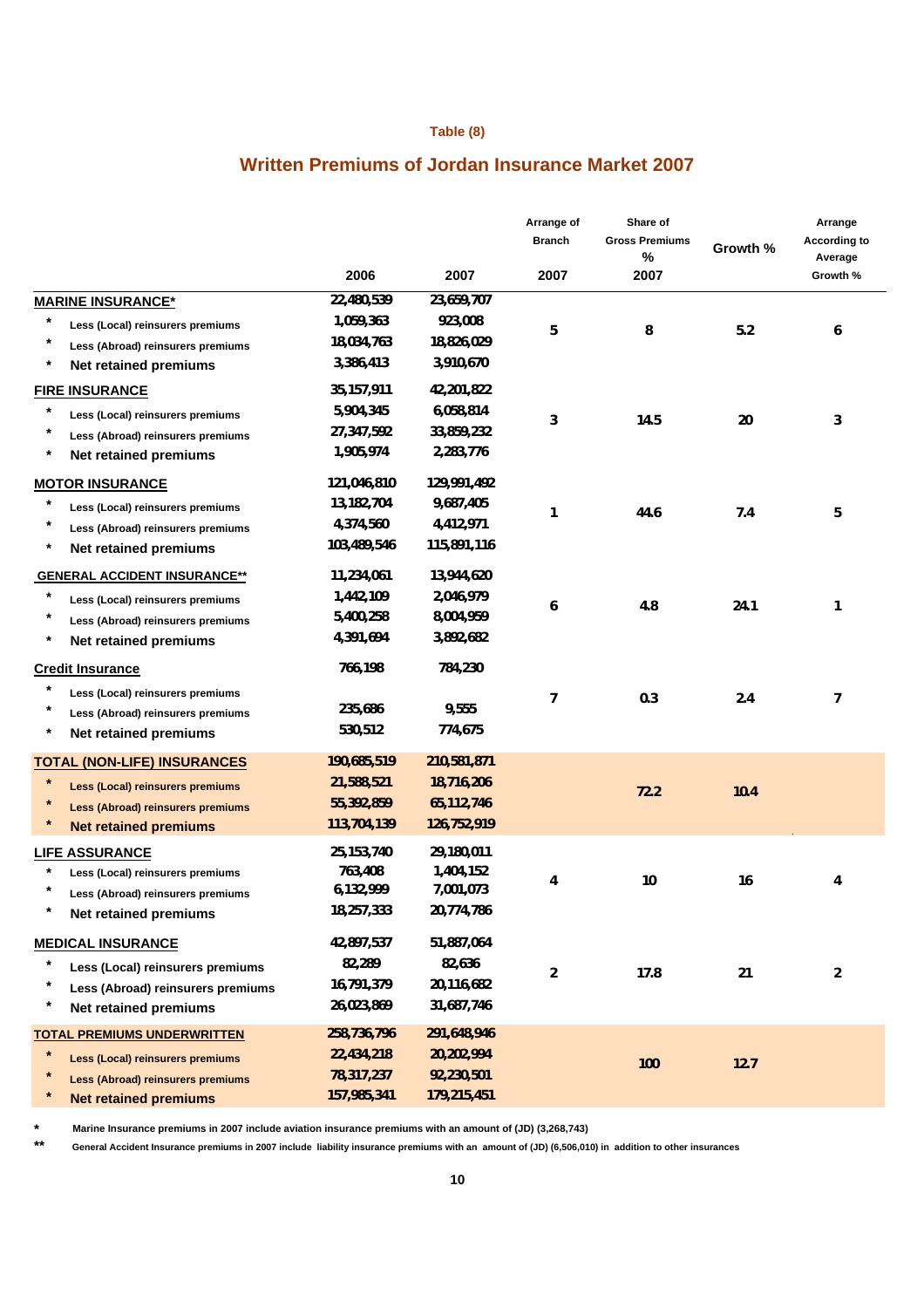#### **Table (9)**

## **Paid Claims of Jordan Insurance Market 2007**

|                                          |                   |                    | Arrange of     | Share of<br><b>Gross</b><br>Claims | Growth % | Arrange<br><b>According to</b><br>Average |
|------------------------------------------|-------------------|--------------------|----------------|------------------------------------|----------|-------------------------------------------|
|                                          |                   |                    | <b>Branch</b>  | %                                  |          | Growth %                                  |
|                                          | 2006              | 2007               | 2007           | 2007                               |          |                                           |
| <b>MARINE INSURANCE*</b>                 | 3,560,454         | 5,512,831          |                |                                    |          |                                           |
| Recoveries<br>$\ast$                     | 204,229<br>80,084 | 214,657<br>293,468 | 5              | 2.7                                | 54.8     | $\overline{c}$                            |
| <b>Less Local Reinsurers Share</b><br>*  | 2,770,051         | 3,174,326          |                |                                    |          |                                           |
| Less (Abroad)Reinsurers Share            | 506,090           |                    |                |                                    |          |                                           |
| *<br><b>Retained Claims</b>              |                   | 1,830,380          |                |                                    |          |                                           |
| <b>FIRE INSURANCE</b>                    | 21,218,351        | 25,228,349         |                |                                    |          |                                           |
| $\ast$<br>Recoveries                     | 183,209           | 479,600            | 3              | 12.2                               | 18.9     | 4                                         |
| *<br>Less Local Reinsurers Share         | 965,159           | 2,252,578          |                |                                    |          |                                           |
| *<br>Less (Abroad)Reinsurers Share       | 18,558,309        | 20,945,367         |                |                                    |          |                                           |
| *<br><b>Retained Claims</b>              | 1,511,674         | 1,550,804          |                |                                    |          |                                           |
| <b>MOTOR INSURANCE</b>                   | 103,299,965       | 122,812,040        |                |                                    |          |                                           |
| Recoveries                               | 14,687,134        | 17,079,791         | 1              | 59.2                               | 18.9     | 4                                         |
| $^{\ast}$<br>Less Local Reinsurers Share | 5,163,848         | 4,348,802          |                |                                    |          |                                           |
| *<br>Less (Abroad)Reinsurers Share       | 4,744,769         | 5,369,946          |                |                                    |          |                                           |
| $^{\ast}$<br><b>Retained Claims</b>      | 78,704,214        | 96,013,501         |                |                                    |          |                                           |
| <b>GENERAL ACCIDENT INSURANCE**</b>      | 1,729,187         | 1,638,804          |                |                                    |          |                                           |
| Recoveries                               | 5,645             | 25,008             | 6              | 0.8                                | $5-$     | 6                                         |
| *<br>Less Local Reinsurers Share         | 141,882           | 73,125             |                |                                    |          |                                           |
| *<br>Less (Abroad)Reinsurers Share       | 1,104,886         | 972,770            |                |                                    |          |                                           |
| $^{\ast}$<br><b>Retained Claims</b>      | 476,774           | 567,901            |                |                                    |          |                                           |
| <b>CREDIT INSURANCE</b>                  | 91,872            | 247,061            |                |                                    |          |                                           |
| *<br>Recoveries                          |                   | 98,082             |                |                                    |          |                                           |
| *<br>Less Local Reinsurers Share         |                   |                    | 7              | 0.1                                | 168.9    | 1                                         |
| *<br>Less (Abroad)Reinsurers Share       | 90,457            | 133,386            |                |                                    |          |                                           |
| *<br><b>Retained Claims</b>              | 1,415             | 15,593             |                |                                    |          |                                           |
| <b>TOTAL NON-LIFE INSURANCE</b>          | 129,899,829       | 155,439,085        |                |                                    |          |                                           |
| $\star$<br><b>Recoveries</b>             | 15,080,217        | 17,897,138         |                |                                    |          |                                           |
| <b>Less Local Reinsurers Share</b>       | 6,350,973         | 6,967,973          |                | 74.9                               | 19.7     |                                           |
| Less (Abroad) Reinsurers Share           | 27,268,472        | 30,595,795         |                |                                    |          |                                           |
|                                          | 81,200,167        | 99,978,179         |                |                                    |          |                                           |
| <b>Retained Claims</b>                   |                   |                    |                |                                    |          |                                           |
| <b>LIFE ASSURANCE ***</b>                | 10,946,351        | 13,994,725         |                |                                    |          |                                           |
| * Recoveries                             |                   | 4,097              | 4              | 6.7                                | 27.8     | 3                                         |
| * Less Local Reinsurers Share            | 85,894            | 211,264            |                |                                    |          |                                           |
| * Less (Abroad)Reinsurers Share          | 3,915,100         | 5,127,180          |                |                                    |          |                                           |
| * Retained Claims                        | 6,945,357         | 8,652,184          |                |                                    |          |                                           |
| <b>MEDICAL INSURANCE</b>                 | 33,592,633        | 38,126,942         | $\overline{2}$ | 18.3                               | 13.5     | 5                                         |
| *<br>Recoveries                          | 695,980           | 674,792            |                |                                    |          |                                           |
| *<br><b>Less Local Reinsurers Share</b>  | 45,402            | 66,123             |                |                                    |          |                                           |
| *<br>Less (Abroad)Reinsurers Share       | 11,980,181        | 14,481,427         |                |                                    |          |                                           |
| *<br><b>Retained Claims</b>              | 20,871,070        | 22,904,600         |                |                                    |          |                                           |
| <b>Total Paid Claims</b>                 | 174,438,813       | 207,560,752        |                |                                    |          |                                           |
| <b>Recoveries</b>                        | 15,776,197        | 18,576,027         |                |                                    |          |                                           |
| <b>Less Local Reinsurers Share</b>       | 6,482,269         | 7,245,360          |                | 100                                | 19       |                                           |
| Less (Abroad) Reinsurers Share           | 43, 163, 753      | 50,204,402         |                |                                    |          |                                           |
| <b>Retained Claims</b>                   | 109,016,594       | 131,534,963        |                |                                    |          |                                           |

\* **Marine insurance Claims in 2007 include aviation Claims in an amount ofJ.D (6,261).**

\*\* **General Accident Claims in 2007 include liability paid claims in an amount ofJ.D (978,163)in addition to other insurances.**

\*\*\*  **Life Assurance claims in 2007 include the amounts paid for surrender and maturity Policies in an amount ofJ.D (5,959,663).**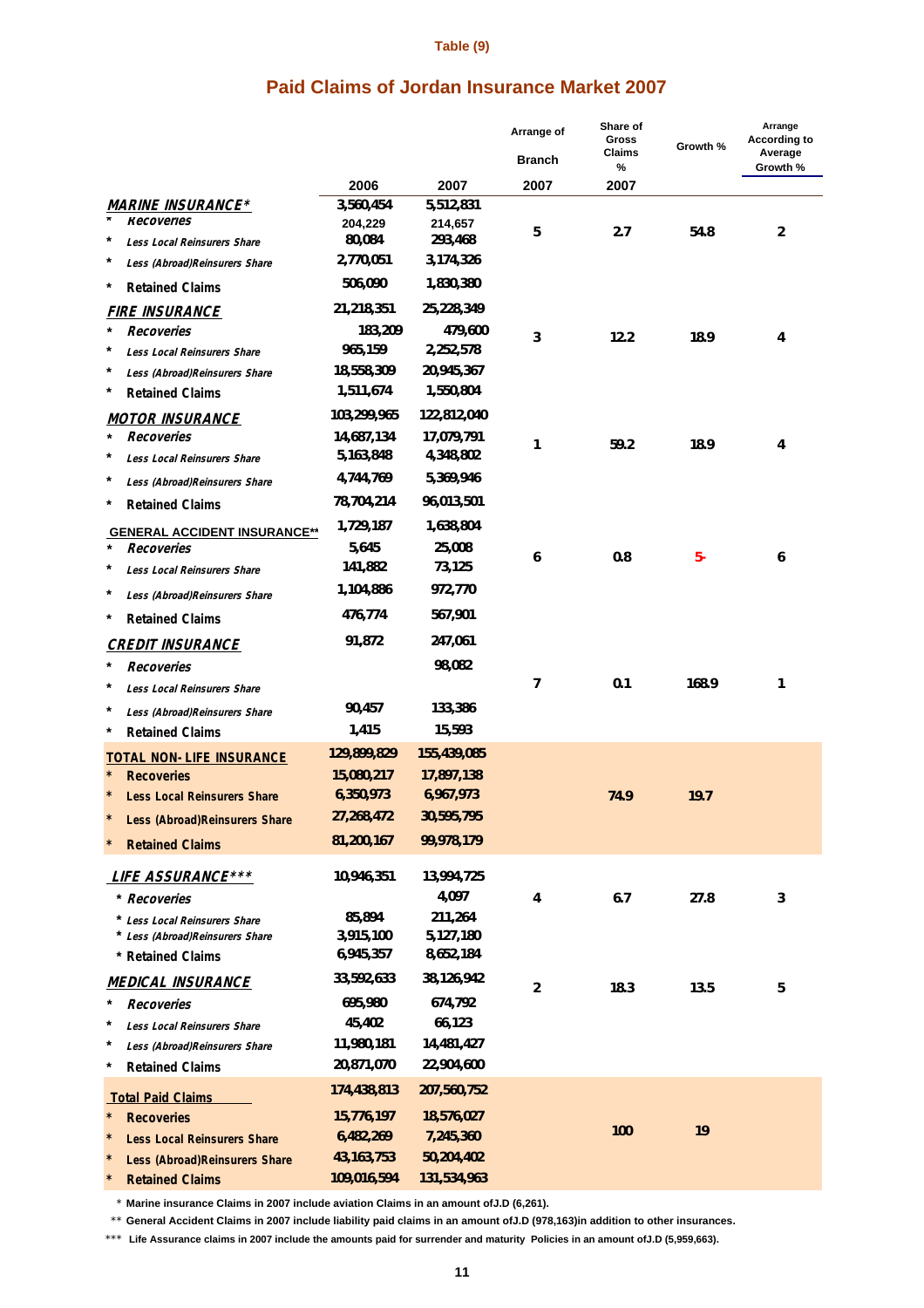# **Companies Share % in Gross Premiums 2007**

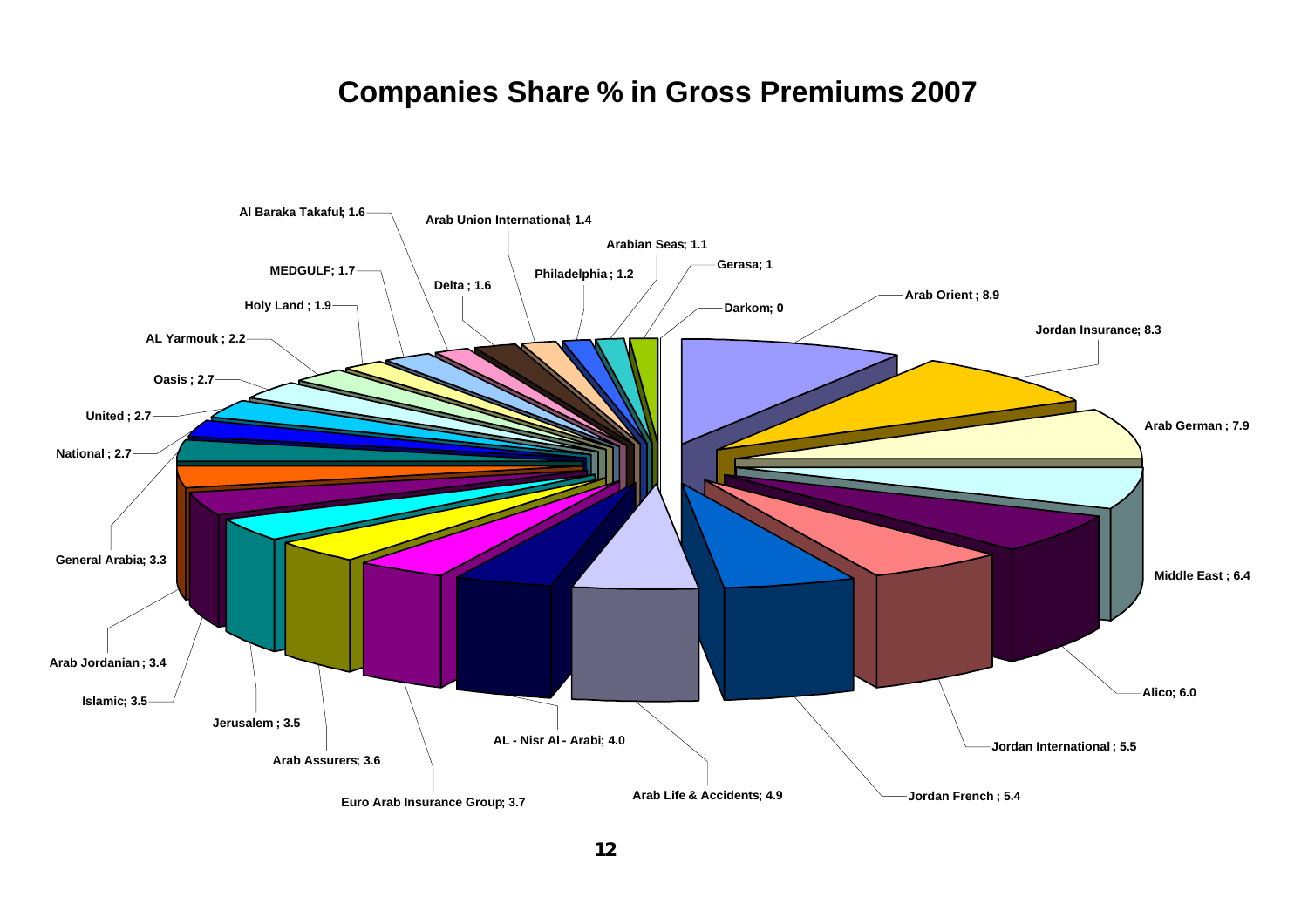|                                        | Table (10) |  |
|----------------------------------------|------------|--|
| <b>Underwritten Premiums 2007 (JD)</b> |            |  |
| (Companie's Share of All Classes)      |            |  |

|                   |                                      |           |           |         |                     |           |                              | <b>Fire&amp; Other Property</b> |                                                                                                                                                                                           |           |           |                       |           |                 |      |                      | Motor                          |                     |                     |
|-------------------|--------------------------------------|-----------|-----------|---------|---------------------|-----------|------------------------------|---------------------------------|-------------------------------------------------------------------------------------------------------------------------------------------------------------------------------------------|-----------|-----------|-----------------------|-----------|-----------------|------|----------------------|--------------------------------|---------------------|---------------------|
| No.               | <b>Companies</b>                     | Marine    |           |         | Aviation            |           | <b>Total Marine+Aviation</b> |                                 | Damages                                                                                                                                                                                   | Liability |           | <b>Other Branches</b> |           | Credit          |      | Liability Insurance) | <b>Compulsory</b> (Third Party | (Own Damages)       | Comprehensive       |
|                   |                                      | 2007      | 2006      | 2007    | 2006                | 2007      | 2006                         | 2007                            | 2006                                                                                                                                                                                      | 2007      | 2006      | 2007                  | 2006      | 2007            | 2006 | 2007                 | 2006                           | 2007                | 2006                |
| $\mathbf{1}$      | Jordan Insurance                     | 2,212,055 | 1,789,513 |         |                     | 2,212,055 | 1,789,513                    | 6,880,703                       | 6,300,140                                                                                                                                                                                 | 1,534,712 | 749,852   | 44,602                | 54,320    |                 |      | 1,921,092            | 1,909,567                      | 5,784,770 4,880,933 |                     |
| $\mathbf{2}$      | <b>Middle East Insurance</b>         | 3,438,134 | 3,132,587 | 688,270 | 755,168             | 4,126,404 | 3,887,755                    | 4,859,953                       | 4,527,510                                                                                                                                                                                 | 730,943   | 691,616   | 303,375               | 340,259   |                 |      | 2,293,452            | 1,984,269                      | 3,046,282 2,749,601 |                     |
| 3                 | <b>National Insurance</b>            | 674,703   | 720,775   |         |                     | 674,703   | 720.775                      | 2,432,399                       | 2,417,347                                                                                                                                                                                 | 157.833   | 123,934   | 8,193                 | 15,901    |                 |      | 2.751.172            | 2,946,012                      | 1,135,743 1,114,421 |                     |
|                   | <b>United Insurance</b>              | 321,399   | 1,310,164 |         |                     | 321,399   | 1,310,164                    | 1,291,597                       | 1,687,530                                                                                                                                                                                 | 206,358   | 276,825   | 30,930                | 80,542    |                 |      | 2,770,343            | 3,045,647                      | 2,338,454 3,582,427 |                     |
| 5                 | Arabian Seas Ins. (AL Manara)*       | 75,736    | 84,489    | 516,344 |                     | 592,080   | 84,489                       | 121,155                         | 568,106                                                                                                                                                                                   | 87,331    | 330,602   | 24,154                | 8,286     |                 |      | 1,440,682            | 1,128,058                      | 612,810             | 134,838             |
|                   | <b>General Arabia Insurance</b>      | 1,776,910 | 918,163   |         |                     | 1,776,910 | 918,163                      | 2,037,986                       | 1,718,401                                                                                                                                                                                 |           |           | 596,035               | 534,127   |                 |      | 1,315,902            | 1,213,894                      | 1,172,856           | 976,388             |
| 7                 | Jerusalem Insurance                  | 1,274,910 | 1,610,807 |         |                     | 1,274,910 | 1,610,807                    | 1,470,436                       | 1,157,815                                                                                                                                                                                 | 271.950   | 111.156   | 29,388                | 32,706    |                 |      | 2.961.116            | 3,376,042                      | 2,723,768 2,676,329 |                     |
|                   | -Nisr Al-Arabi Insurance<br>AL.      | 549,969   | 420,711   |         |                     | 549,969   | 420,711                      | 859,753                         | 923,801                                                                                                                                                                                   | 299,409   | 201,759   | 308,079               | 184,876   |                 |      | 1,637,631            | 1,653,831                      | 1,327,617 1,127,497 |                     |
| 9                 | Jordan French Insurance              | 1,256,178 | 1,328,784 | 73,561  | 155,583             | 1,329,739 | 1,484,367                    | 968,669                         | 744,977                                                                                                                                                                                   | 21,302    | 91,433    | 29,945                | 20,893    | 278,505 210,578 |      | 5,280,030            | 5,051,974                      | 2,513,477           | 2,328,595           |
| 10                | <b>Arab Union International Ins.</b> | 200,149   | 167,402   |         |                     | 200,149   | 167,402                      | 171,325                         | 154,313                                                                                                                                                                                   |           |           | 27,301                | 31,201    |                 |      | 3.155.435            | 3,149,969                      | 509,271             | 611,269             |
| 11                | Delta Insurance                      | 532,525   | 335,968   |         |                     | 532,525   | 335,968                      | 1,982,154                       | 1,344,852                                                                                                                                                                                 | 121,803   | 92,200    | 60,303                | 60,247    |                 |      | 947,224              | 1,141,475                      | 390,947             | 363,367             |
| $12 \,$           | <b>Oasis Insurance</b>               | 282,920   | 110,949   | 253,003 |                     | 535,923   | 110,949                      | 738,374                         | 562,677                                                                                                                                                                                   | 32,126    |           | 86,420                | 203,397   |                 |      | 3,772,837            | 7,269,770                      | 1,848,028           | 2,037,132           |
| 13                | Al Yarmouk Insurance                 | 758,144   | 488,385   |         |                     | 758,144   | 488,385                      | 1,641,554                       | 1,264,362                                                                                                                                                                                 | 14,333    | 11,134    | 24,838                | 10,617    |                 |      | 3,066,606            | 2,014,320                      | 143,678             | 136,812             |
| 14                | <b>Holy Land Insurance</b>           | 31,580    | 30,701    |         |                     | 31,580    | 30,701                       | 407,738                         | 351,865                                                                                                                                                                                   | 41,663    | 26,491    |                       |           |                 |      | 4,326,685            | 2,373,953                      | 734,080             | 473,396             |
| 15                | Arab Life & Accidents Ins.           | 767,233   | 790,557   |         |                     | 767,233   | 790,557                      | 1,405,582                       | 1,766,189                                                                                                                                                                                 | 323,252   | 229,849   |                       |           | 487,275 555,620 |      | 4,037,863            | 4,005,995                      | 4,241,180           | 4,072,686           |
| 16                | <b>Philadelphia Insurance</b>        | 67,462    | 250,553   |         |                     | 67,462    | 250,553                      | 64,451                          | 88,080                                                                                                                                                                                    | 43,535    | 3,029     | 6,200                 | 12,435    |                 |      | 2.654.097            | 2,374,633                      | 755,088             | 871.697             |
| 17                | American Life Insurance(Alico)       |           |           |         |                     | $\Omega$  | $\Omega$                     |                                 |                                                                                                                                                                                           |           |           | 2,034,638             | 1,969,955 |                 |      |                      |                                |                     |                     |
| 18                | Jordan International Ins.            | 1,630,170 | 1,384,269 | 291,519 | 506,163             | 1,921,689 | 1,890,432                    | 1,258,345                       | 1,193,689                                                                                                                                                                                 | 374,110   | 341,418   | 8,833                 | 7,894     |                 |      | 4,258,071            | 5,612,798                      | 2,469,618 3,959,576 |                     |
| 19                | <b>Arab German Insurance</b>         | 689,682   | 420,068   |         |                     | 689,682   | 420,068                      | 3,321,357                       | 2,966,567                                                                                                                                                                                 | 465,924   | 568,373   | 147,593               | 86,746    |                 |      | 6,074,974            |                                | 3,445,885           |                     |
| 20                | <b>Euro Arab Insurance Group</b>     | 852,194   | 290,385   |         |                     | 852,194   | 290,385                      | 459,816                         | 445,187                                                                                                                                                                                   | 1,305,401 | 1,095,782 |                       |           |                 |      | 2,902,482            | 2,572,804                      |                     | 1,956,013 1,102,946 |
| 21                | <b>Islamic Insurance</b>             | 849,271   | 780,871   |         |                     | 849,271   | 780,871                      | 856,525                         | 758,458                                                                                                                                                                                   |           |           | 238,477               | 193,192   |                 |      | 3,173,544            | 2,335,529                      | 1,986,377 1,419,050 |                     |
| $22 \overline{ }$ | <b>Arab Assurers</b>                 | 667.176   | 809,412   |         |                     | 667,176   | 809,412                      | 936,393                         | 644,409                                                                                                                                                                                   | 21,823    | 34,519    | 168,422               | 78,776    | 18,450          |      | 4,950,509            | 4,272,145                      | 2,885,750           | 1,221,829           |
| 23                | Al Baraka Takaful                    | 53.182    | 66,740    |         |                     | 53.182    | 66.740                       | 66,455                          | 38,978                                                                                                                                                                                    |           |           | 15.576                | 2.702     |                 |      | 3.717.634            | 3,025,894                      | 289,483             | 99.179              |
| 24                | <b>Arab Jordanian Ins. Group</b>     | 685,660   | 667,751   |         |                     | 685,660   | 667,751                      | 944.850                         | 819,851                                                                                                                                                                                   |           |           | 343,215               | 286,790   |                 |      | 5,179,395            | 3.977.644                      | 2,071,635 2,549,626 |                     |
| 25                | <b>Arab Orient Insurance</b>         | 650,280   | 625,407   |         | 1,446,046 2,425,282 | 2,096,326 | 3,050,689                    | 3,001,931                       | 2,460,368                                                                                                                                                                                 | 443,023   | 213,051   | 2,855,999             | 1,816,392 |                 |      | 2,813,855            | 3,073,378                      | 5,046,396 3,303,330 |                     |
| 26                | <b>Gerasa Insurance</b>              | 67,020    | 102,932   |         |                     | 67,020    | 102,932                      | 199,313                         | 252,438                                                                                                                                                                                   | 3,897     | 4,088     | 4,067                 | 4,695     |                 |      | 2,171,253            | 4,033,589                      | 394,546             | 448,027             |
| 27                | <b>MEDGULF Insurance</b>             | 26,322    |           |         |                     | 26,322    | 0                            | 3.823.008                       |                                                                                                                                                                                           | 5.282     |           | 42.025                |           |                 |      | 317.850              |                                | 276.008             |                     |
| 28                | <b>Housing Loans Ins. (Darkom)**</b> |           |           |         |                     |           |                              |                                 |                                                                                                                                                                                           |           |           |                       |           |                 |      |                      |                                |                     |                     |
|                   | <b>Total</b>                         |           |           |         |                     |           |                              |                                 | 20,390,964 18,638,343 3,268,743 3,842,196 23,659,707 22,480,539 42,201,822 35,157,910 6,506,010 5,197,111 7,438,608 6,036,949 784,230 766,198 79,891,734 73,543,190 50,099,760 42,240,951 |           |           |                       |           |                 |      |                      |                                |                     |                     |
|                   |                                      |           |           |         |                     |           |                              |                                 |                                                                                                                                                                                           |           |           |                       |           |                 |      |                      |                                |                     |                     |

**\* The company´s name was changed to Al Manara Insurance Co. since May 2008.**

**1-**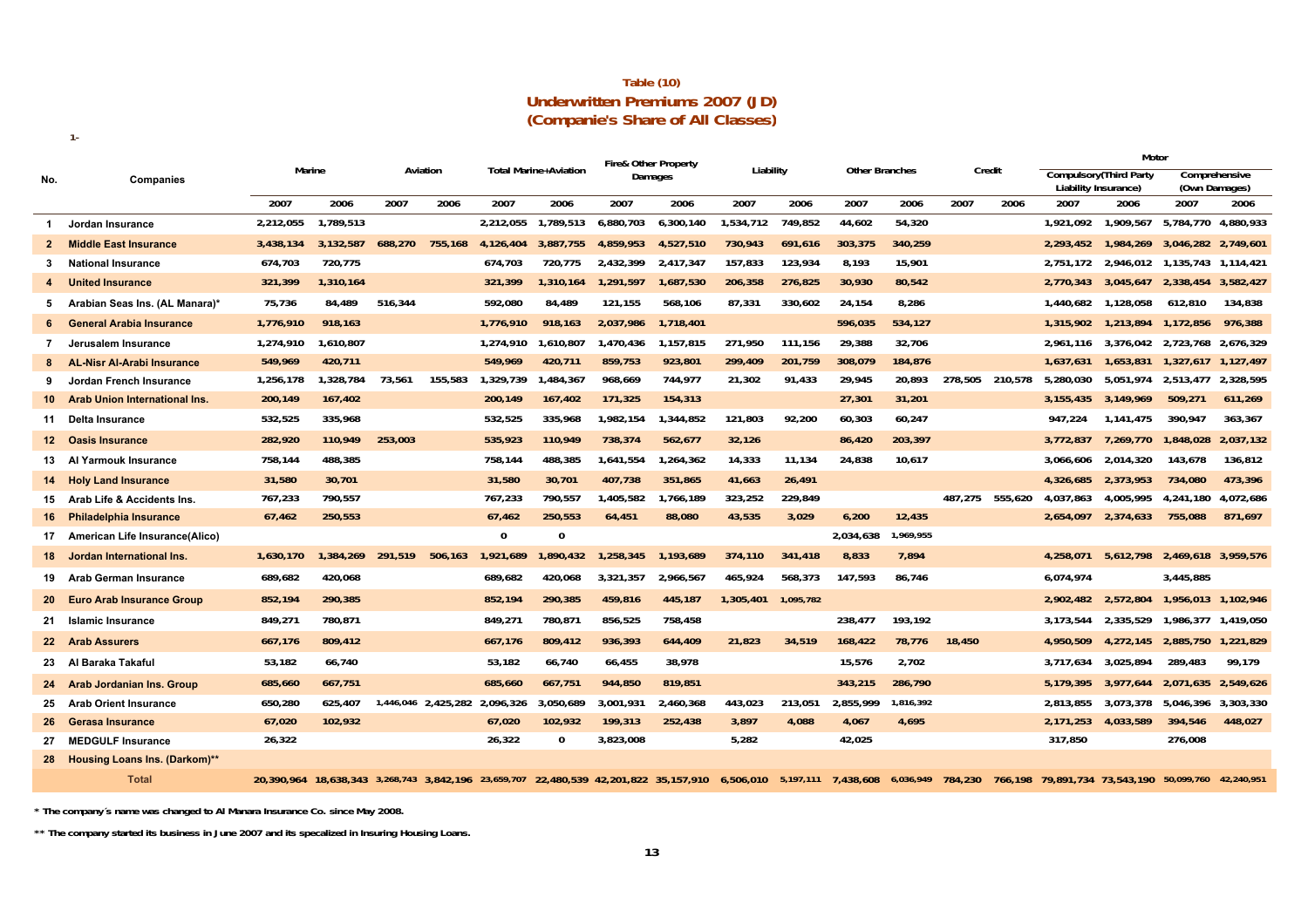#### **Underwritten Premiums 2007 (JD) (Companie's Share of All Classes) Table (10)**

**Cont.-2** 

|     |                                   | <b>Total Motor</b>                                                             |              |                     |                                                                                           |                     |           |                                                   |           |              |              | <b>Gross Underwritten</b>                                                   |             |                  |      |
|-----|-----------------------------------|--------------------------------------------------------------------------------|--------------|---------------------|-------------------------------------------------------------------------------------------|---------------------|-----------|---------------------------------------------------|-----------|--------------|--------------|-----------------------------------------------------------------------------|-------------|------------------|------|
| No. | Companies                         | <b>Compulsory (Third Party Liability</b><br>Ins.)& Comprehensive (Own Damages) |              | Non Life Insurances |                                                                                           | Medical             |           |                                                   | Life      | Medical+Life |              | Premiums                                                                    |             | Market s Share % |      |
|     |                                   | 2007                                                                           | 2006         | 2007                | 2006                                                                                      | 2007                | 2006      | 2007                                              | 2006      | 2007         | 2006         | 2007                                                                        | 2006        | 2007             | 2006 |
|     | 1 Jordan Insurance                | 7,705,862                                                                      | 6,790,500    | 18,377,934          | 15,684,325                                                                                | 2,391,512           | 1,810,910 | 3,419,318                                         | 2,237,456 | 5,810,830    | 4.048.366    | 24.188.764                                                                  | 19.732.691  | 8.29             | 7.63 |
|     | 2 Middle East Insurance           | 5,339,734                                                                      | 4,733,870    | 15,360,409          | 14,181,010                                                                                | 2,117,352           | 2,014,521 | 1,289,808                                         | 1,277,772 | 3,407,160    | 3,292,293    | 18,767,569                                                                  | 17,473,303  | 6.43             | 6.75 |
|     | 3 National Insurance              | 3,886,915                                                                      | 4,060,433    | 7,160,043           | 7,338,390                                                                                 | 479,896             | 366,232   | 228,903                                           | 223,525   | 708,799      | 589,757      | 7,868,842                                                                   | 7,928,147   | 2.70             | 3.06 |
|     | 4 United Insurance                | 5,108,797                                                                      | 6,628,074    | 6,959,081           | 9,983,135                                                                                 | 781,195             | 1,007,224 | 90,145                                            | 99,622    | 871,340      | 1,106,846    | 7,830,421                                                                   | 11,089,981  | 2.68             | 4.29 |
|     | 5 Arabian Seas Ins. (AL Manara)*  | 2,053,492                                                                      | 1,262,896    | 2,878,212           | 2,254,379                                                                                 | 32,616              |           |                                                   |           | 32.616       | 0            | 2,910,828                                                                   | 2,254,379   | 1.00             | 0.87 |
|     | 6 General Arabia Insurance        | 2,488,758                                                                      | 2,190,282    | 6,899,689           | 5,360,973                                                                                 | 2,084,067           | 1,612,775 | 672,588                                           | 679.280   | 2.756.655    | 2.292.055    | 9,656,344                                                                   | 7.653.028   | 3.31             | 2.96 |
|     | 7 Jerusalem Insurance             | 5,684,884                                                                      | 6,052,371    | 8,731,568           | 8,964,855                                                                                 | 992,599             | 1,044,816 | 493,268                                           | 517.761   | 1,485,867    | 1,562,577    | 10.217.435                                                                  | 10.527.432  | 3.50             | 4.07 |
|     | 8 AL-Nisr Al-Arabi Insurance      | 2,965,248                                                                      | 2,781,328    | 4,982,458           | 4,512,475                                                                                 | 3,046,757           | 2,612,315 | 3,548,617                                         | 2,534,906 | 6,595,374    | 5, 147, 221  | 11,577,832                                                                  | 9.659.696   | 3.97             | 3.73 |
|     | 9 Jordan French Insurance         | 7,793,507                                                                      | 7,380,569    | 10,421,667          | 9,932,817                                                                                 | 4,649,032           | 4,007,880 | 809,526                                           | 472,849   | 5,458,558    | 4.480.729    | 15,880,225                                                                  | 14,413,546  | 5.44             | 5.57 |
|     | 10 Arab Union International Ins.  | 3,664,706                                                                      | 3,761,238    | 4,063,481           | 4, 114, 154                                                                               | 127,328             | 41,564    |                                                   |           | 127,328      | 41,564       | 4,190,809                                                                   | 4, 155, 718 | 1.44             | 1.61 |
|     | 11 Delta Insurance                | 1,338,171                                                                      | 1,504,842    | 4,034,956           | 3,338,109                                                                                 | 499,280             | 485,600   | 7.173                                             | 7.161     | 506,453      | 492,761      | 4,541,409                                                                   | 3,830,870   | 1.56             | 1.48 |
|     | 12 Oasis Insurance                | 5,620,865                                                                      | 9,306,902    | 7,013,708           | 10,183,925                                                                                | 715,151             | 796,778   |                                                   |           | 715,151      | 796,778      | 7,728,859                                                                   | 10,980,703  | 2.65             | 4.24 |
|     | 13 Al Yarmouk Insurance           | 3,210,284                                                                      | 2,151,132    | 5,649,153           | 3,925,630                                                                                 | 681,266             | 605,762   | 18,764                                            | 18,271    | 700,030      | 624,033      | 6,349,183                                                                   | 4,549,663   | 2.18             | 1.76 |
|     | <b>14 Holy Land Insurance</b>     | 5,060,765                                                                      | 2.847.349    | 5.541.746           | 3,256,406                                                                                 |                     |           |                                                   |           | $\mathbf{0}$ | $\mathbf{0}$ | 5.541.746                                                                   | 3.256.406   | 1.90             | 1.26 |
|     | 15 Arab Life & Accidents Ins.     | 8,279,043                                                                      | 8,078,681    | 11,262,385          | 11,420,896                                                                                |                     |           | 1,058,787 1,243,858 1,871,676 1,606,510 2,930,463 |           |              | 2,850,368    | 14,192,848                                                                  | 14,271,264  | 4.87             | 5.52 |
|     | 16 Philadelphia Insurance         | 3,409,185                                                                      | 3,246,330    | 3,590,833           | 3,600,427                                                                                 |                     |           |                                                   |           | $\mathbf{0}$ | $\mathbf{0}$ | 3,590,833                                                                   | 3,600,427   | 1.23             | 1.39 |
|     | 17 American Life Insurance(Alico) | 0                                                                              | 0            | 2,034,638           | 1,969,955                                                                                 | 2,263,443           |           |                                                   |           |              |              | 2,402,748 13,070,274 12,553,641 15,333,717 14,956,389 17,368,355 16,926,344 |             | 5.96             | 6.54 |
|     | 18 Jordan International Ins.      | 6,727,689                                                                      | 9,572,374    | 10,290,666          | 13,005,807                                                                                | 5,107,496 3,773,377 |           | 715,735                                           | 513,996   | 5,823,231    |              | 4,287,373 16,113,897 17,293,180                                             |             | 5.53             | 6.68 |
|     | 19 Arab German Insurance          | 9,520,859                                                                      | 5,262,663    | 14, 145, 415        | 9,304,417                                                                                 | 7,870,643           | 5,956,584 | 955,721                                           | 761,150   | 8,826,364    |              | 6,717,734 22,971,779 16,022,151                                             |             | 7.88             | 6.19 |
|     | 20 Euro Arab Insurance Group      | 4,858,495                                                                      | 3,675,750    | 7,475,906           | 5,507,104                                                                                 | 3,033,067           | 2,004,886 | 382,888                                           | 301,004   | 3,415,955    | 2,305,890    | 10,891,861                                                                  | 7,812,994   | 3.73             | 3.02 |
|     | 21 Islamic Insurance              | 5,159,921                                                                      | 3,754,579    | 7,104,194           | 5,487,100                                                                                 | 1,879,382           | 1,693,712 | 1,086,535                                         | 874,769   | 2.965.917    | 2,568,481    | 10.070.111                                                                  | 8.055.581   | 3.45             | 3.11 |
|     | 22 Arab Assurers                  | 7,836,259                                                                      | 5,493,974    | 9,648,523           | 7,061,090                                                                                 | 653,222             | 429,012   | 329,782                                           | 305,057   | 983,004      | 734,069      | 10,631,527                                                                  | 7,795,159   | 3.65             | 3.01 |
|     | 23 Al Baraka Takaful              | 4,007,117                                                                      | 3,125,073    | 4,142,330           | 3,233,493                                                                                 | 404,255             |           |                                                   |           | 404,255      | 0            | 4,546,585                                                                   | 3,233,493   | 1.56             | 1.25 |
|     | 24 Arab Jordanian Ins. Group      | 7,251,030                                                                      | 6,527,270    | 9,224,755           | 8,301,662                                                                                 | 587,575             | 477.790   | 189,290                                           | 169,010   | 776.865      | 646,800      | 10.001.620                                                                  | 8.948.462   | 3.43             | 3.46 |
|     | 25 Arab Orient Insurance          | 7,860,251                                                                      | 6,376,708    | 16,257,530          | 13,917,208                                                                                | 9,566,930           | 8,219,428 |                                                   |           | 9,566,930    | 8.219.428    | 25,824,460 22,136,636                                                       |             | 8.85             | 8.56 |
|     | 26 Gerasa Insurance               | 2,565,799                                                                      | 4,481,616    | 2,840,096           | 4,845,769                                                                                 | 334,532             | 289,765   |                                                   |           | 334,532      | 289.765      | 3,174,628                                                                   | 5,135,534   | 1.09             | 1.98 |
|     | 27 MEDGULF Insurance              | 593,858                                                                        | 0            | 4,490,495           | 0                                                                                         | 529,681             |           |                                                   |           | 529,681      | $\Omega$     | 5.020.176                                                                   | 0           | 1.72             | 0.00 |
|     | 28 Housing Loans Ins. (Darkom)**  | $\mathbf{0}$                                                                   | $\mathbf{0}$ | $\mathbf{0}$        | $\Omega$                                                                                  |                     |           |                                                   |           | $\Omega$     | $\mathbf{0}$ | $\Omega$                                                                    | $\Omega$    | 0.00             | 0.00 |
|     | <b>Total</b>                      | 129.991.494                                                                    | 121.046.804  | 210.581.871         | 190,685,511 51,887,064 42,897,537 29,180,011 25,153,740 81,067,075 68,051,277 291,648,946 |                     |           |                                                   |           |              |              |                                                                             | 258.736.788 | 100              | 100  |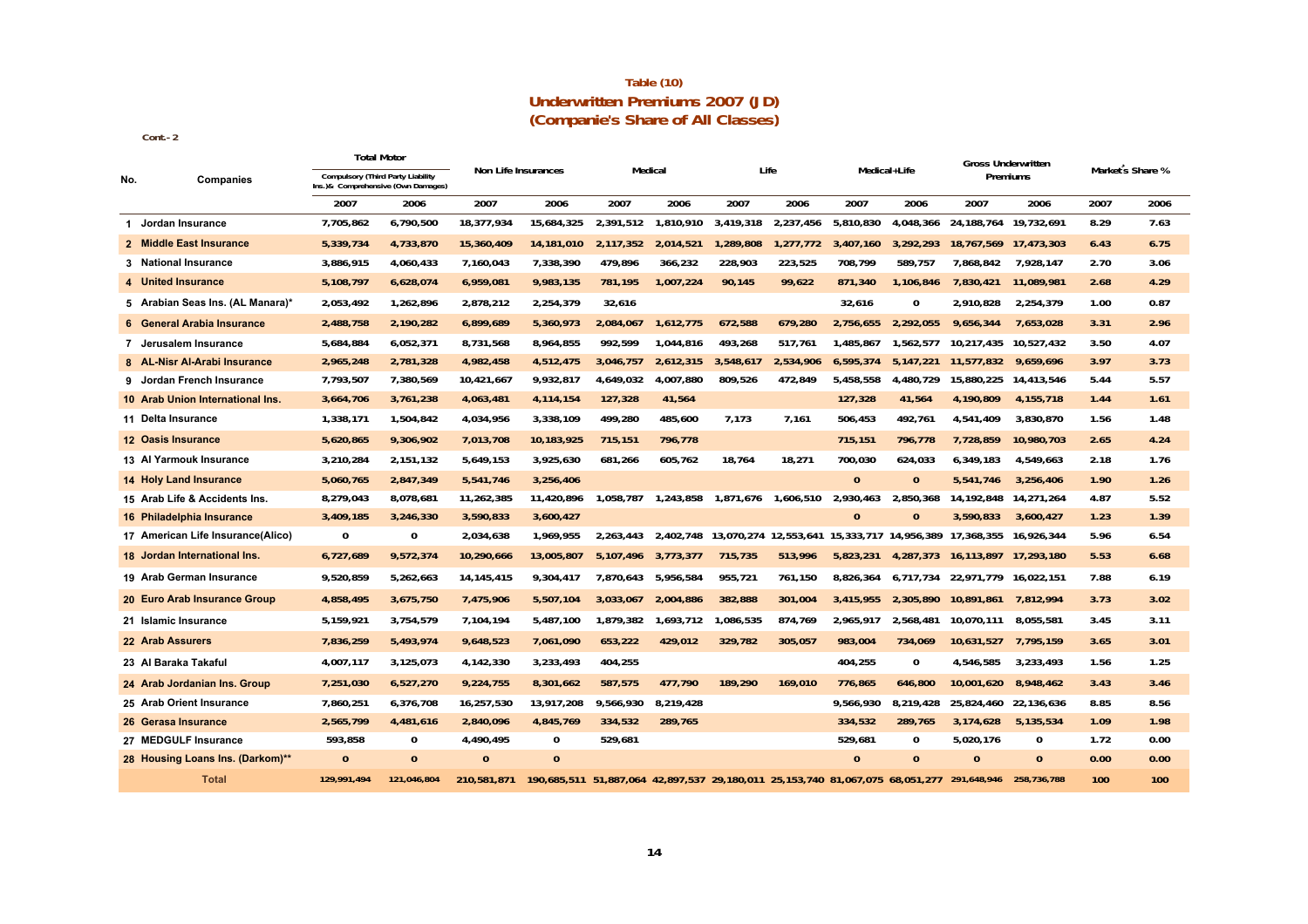## **As in 31/12/2007 compared with 31/12/2006(JD) Table (11) Motor Underwritten Premiums 2007\***

| No.          | <b>Companies</b>                 | Compulsory T.P.L | /Jordanian Vehicles** | Comprehensive | Compulsory T.P.L from |            | / Compulsory T.P.L<br><b>Foreign Vehicles</b> |            | Total Compulsory/T.P.L | Damages)   | Comprehensive (Own | <b>Total Motors</b> |             |
|--------------|----------------------------------|------------------|-----------------------|---------------|-----------------------|------------|-----------------------------------------------|------------|------------------------|------------|--------------------|---------------------|-------------|
|              |                                  | 2007             | 2006                  | 2007          | 2006                  | 2007       | 2006                                          | 2007       | 2006                   | 2007       | 2006               | 2007                | 2006        |
| $\mathbf{1}$ | Jordan Insurance                 | 775,305          | 659,332               | 628,154       | 733,247               | 517,633    | 516,988                                       | 1,921,092  | 1,909,567              | 5,784,770  | 4,880,933          | 7,705,862           | 6,790,500   |
|              | 2 Middle East Insurance          | 1,132,841        | 863,796               | 691,244       | 619,644               | 469,367    | 500,829                                       | 2,293,452  | 1,984,269              | 3,046,282  | 2,749,601          | 5,339,734           | 4,733,870   |
|              | 3 National Insurance             | 2,061,039        | 2,228,815             | 247,867       | 268,453               | 442,266    | 448,744                                       | 2,751,172  | 2,946,012              | 1,135,743  | 1,114,421          | 3,886,915           | 4,060,433   |
|              | 4 United Insurance               | 1,076,944        | 1,045,050             | 722,011       | 1,016,982             | 971,388    | 983,615                                       | 2,770,343  | 3,045,647              | 2,338,454  | 3,582,427          | 5,108,797           | 6,628,074   |
|              | 5 Arabian Seas Ins. (AL Manara)  | 715,264          | 566,992               | 270,734       | 43,559                | 454,684    | 517,507                                       | 1,440,682  | 1,128,058              | 612,810    | 134,838            | 2,053,492           | 1,262,896   |
|              | 6 General Arabia Insurance       | 529,549          | 475,691               | 291,069       | 267,759               | 495,284    | 470,444                                       | 1,315,902  | 1,213,894              | 1,172,856  | 976,388            | 2,488,758           | 2,190,282   |
|              | 7 Jerusalem Insurance            | 1,705,503        | 2,148,527             | 795,451       | 750,915               | 460,162    | 476,600                                       | 2,961,116  | 3,376,042              | 2,723,768  | 2,676,329          | 5,684,884           | 6,052,371   |
|              | 8 AL-Nisr Al-Arabi Insurance     | 690,856          | 774,742               | 492,091       | 393,845               | 454,684    | 485,244                                       | 1,637,631  | 1,653,831              | 1,327,617  | 1,127,497          | 2,965,248           | 2,781,328   |
|              | 9 Jordan French Insurance        | 3,988,515        | 3,773,675             | 796,895       | 809,496               | 494,620    | 468,803                                       | 5,280,030  | 5,051,974              | 2,513,477  | 2,328,595          | 7,793,507           | 7,380,569   |
|              | 10 Arab Union International Ins. | 2,590,540        | 2,567,341             | 88,761        | 91,129                | 476,134    | 491,499                                       | 3,155,435  | 3,149,969              | 509,271    | 611,269            | 3,664,706           | 3,761,238   |
|              | 11 Delta Insurance               | 402,260          | 551,409               | 93,207        | 77,432                | 451,757    | 512,634                                       | 947,224    | 1,141,475              | 390,947    | 363,367            | 1,338,171           | 1,504,842   |
|              | 12 Oasis Insurance               | 1,408,577        | 1,693,868             | 540,302       | 771,684               | 1,823,958  | 4,804,218                                     | 3,772,837  | 7,269,770              | 1,848,028  | 2,037,132          | 5,620,865           | 9,306,902   |
|              | 13 Al Yarmouk Insurance          | 2,532,823        | 1,534,840             | 24,835        | 23,591                | 508,948    | 455,889                                       | 3,066,606  | 2,014,320              | 143,678    | 136,812            | 3,210,284           | 2,151,132   |
|              | 14 Holy Land Insurance           | 3,487,243        | 1,613,734             | 363,308       | 292,623               | 476,134    | 467,596                                       | 4,326,685  | 2,373,953              | 734,080    | 473,396            | 5,060,765           | 2,847,349   |
|              | 15 Arab Life & Accidents Ins.    | 2,516,453        | 2,749,475             | 986,378       | 836,052               | 535,031    | 420,468                                       | 4,037,862  | 4,005,995              | 4,241,180  | 4,072,686          | 8,279,042           | 8,078,681   |
|              | 16 Philadelphia Insurance        | 1,668,676        | 1,348,311             | 388,207       | 467,291               | 597,214    | 559,031                                       | 2,654,097  | 2,374,633              | 755,088    | 871,697            | 3,409,185           | 3,246,330   |
| 17           | Jordan International Ins.        | 2,815,155        | 2,832,477             | 973,549       | 2,294,190             | 469,367    | 486,131                                       | 4,258,071  | 5,612,798              | 2,469,618  | 3,959,576          | 6,727,689           | 9,572,374   |
|              | 18 Arab German Insurance         | 4,688,884        |                       | 989,945       |                       | 396,145    |                                               | 6,074,974  | $\bf{0}$               | 3,445,885  |                    | 9,520,859           | 5,262,663   |
|              | 19 Euro Arab Insurance Group     | 1,784,076        | 1,607,514             | 828,113       | 634,621               | 290,293    | 330,669                                       | 2,902,482  | 2,572,804              | 1,956,013  | 1,102,946          | 4,858,495           | 3,675,750   |
|              | 20 Islamic Insurance             | 2,068,394        | 1,422,107             | 635,783       | 427,291               | 469,367    | 486,131                                       | 3,173,544  | 2,335,529              | 1,986,377  | 1,419,050          | 5,159,921           | 3,754,579   |
|              | 21 Arab Assurers                 | 3,149,638        | 3,399,042             | 1,527,151     | 478,542               | 273,720    | 394,561                                       | 4,950,509  | 4,272,145              | 2,885,750  | 1,221,829          | 7,836,259           | 5,493,974   |
|              | 22 Al Baraka Takaful             | 3,168,346        | 2,552,421             | 65,470        | 17,479                | 483,818    | 455,994                                       | 3,717,634  | 3,025,894              | 289,483    | 99,179             | 4,007,117           | 3,125,073   |
|              | 23 Arab Jordanian Ins. Group     | 4,135,760        | 2,793,304             | 517,769       | 656,755               | 525,866    | 527,585                                       | 5,179,395  | 3,977,644              | 2,071,635  | 2,549,626          | 7,251,030           | 6,527,270   |
|              | 24 Arab Orient Insurance         | 1,307,513        | 1,814,770             | 1,037,991     | 772,079               | 468,351    | 486,529                                       | 2,813,855  | 3,073,378              | 5,046,396  | 3,303,330          | 7,860,251           | 6,376,708   |
|              | 25 Gerasa Insurance              | 1,510,006        | 3,317,663             | 181,985       | 207,779               | 479,262    | 508,147                                       | 2,171,253  | 4,033,589              | 394,546    | 448,027            | 2,565,799           | 4,481,616   |
|              | 26 MEDGULF Insurance             | 23,160           |                       | 29,016        |                       | 265,674    |                                               | 317,850    |                        | 276,008    |                    | 593,858             | $\bf{0}$    |
|              | <b>Total</b>                     | 51,933,320       | 44,334,896            | 14,207,286    | 12,952,438            | 13,751,127 | 16,255,856                                    | 79,891,733 | 73,543,190             | 50,099,760 | 42,240,951         | 129,991,493         | 121,046,804 |

**\* These numbers are according to the tables issued by insurance companies.**

\*\* The premiums of T.P.L Jordanian Vehicles premiums include T.P.L policies issued by the unified office at JOIF + T.P.L tenders premiums + orange card premiums.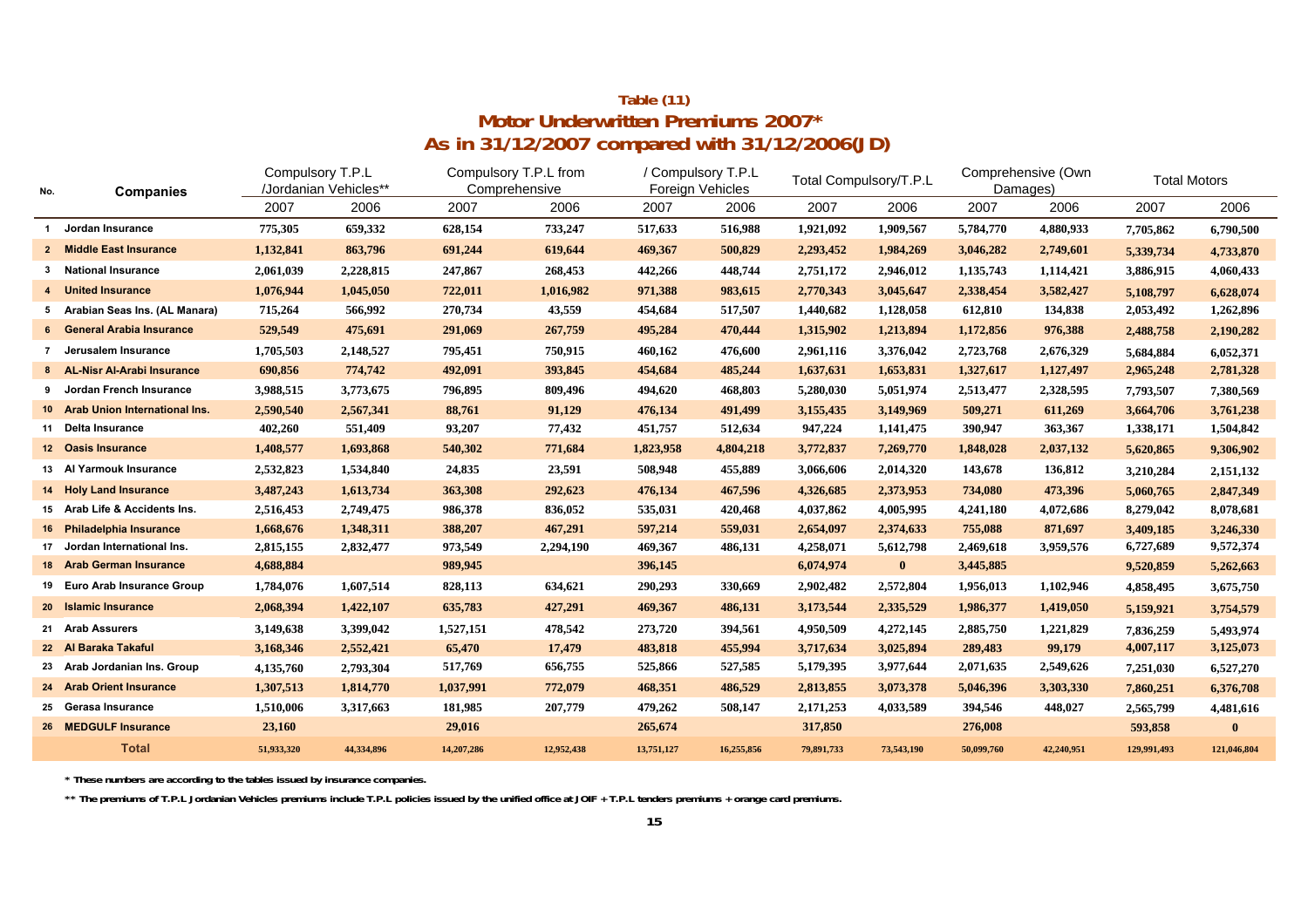## **As in 31/12/2007 Table (12) Companie's Classification & Share of Gross Written Premiums(JD)**

**-1**

#### **Classification of companies according to(Non Life Insurances Premiums)**

| $\frac{1}{2}$   | <b>Companies</b>                     | Non Life Insurance<br>Premiums | <b>Companies Share%</b> |
|-----------------|--------------------------------------|--------------------------------|-------------------------|
| 1               | Jordan Insurance                     | 18,377,934                     | 8.73                    |
| $\overline{2}$  | <b>Arab Orient Insurance</b>         | 16,257,530                     | 7.72                    |
| 3               | <b>Middle East Insurance</b>         | 15,360,409                     | 7.29                    |
| 4               | <b>Arab German Insurance</b>         | 14, 145, 415                   | 6.72                    |
| 5               | Arab Life & Accidents Ins.           | 11,262,385                     | 5.35                    |
| 6               | <b>Jordan French Insurance</b>       | 10,421,667                     | 4.95                    |
| 7               | Jordan International Ins.            | 10,290,666                     | 4.89                    |
| 8               | <b>Arab Assurers</b>                 | 9,648,523                      | 4.38                    |
| 9               | Arab Jordanian Ins. Group            | 9,224,755                      | 4.15                    |
| 10              | <b>Jerusalem Insurance</b>           | 8,731,568                      | 4.15                    |
| 11              | <b>Euro Arab Insurance Group</b>     | 7,475,906                      | 3.55                    |
| 12 <sub>2</sub> | <b>National Insurance</b>            | 7,160,043                      | 3.40                    |
| 13              | <b>Islamic Insurance</b>             | 7,104,194                      | 3.37                    |
| 14              | <b>Oasis Insurance</b>               | 7,013,708                      | 3.33                    |
| 15              | <b>United Insurance</b>              | 6,959,081                      | 3.30                    |
| 16              | <b>General Arabia Insurance</b>      | 6,899,689                      | 3.28                    |
| 17              | Al Yarmouk Insurance                 | 5,649,153                      | 2.68                    |
| 18              | <b>Holy Land Insurance</b>           | 5,541,746                      | 2.63                    |
| 19              | <b>AL-Nisr Al-Arabi Insurance</b>    | 4,982,458                      | 2.13                    |
| 20              | <b>MEDGULF Insurance</b>             | 4,490,495                      | 1.97                    |
| 21              | Al Baraka Takaful                    | 4,142,330                      | 1.97                    |
| 22              | <b>Arab Union International Ins.</b> | 4,063,481                      | 1.93                    |
| 23              | <b>Delta Insurance</b>               | 4,034,956                      | 1.92                    |
| 24              | <b>Philadelphia Insurance</b>        | 3,590,833                      | 1.71                    |
| 25              | Arabian Seas Ins. (AL Manara)*       | 2,878,212                      | 1.37                    |
| 26              | <b>Gerasa Insurance</b>              | 2,840,096                      | 1.35                    |
| 27              | American Life Insurance(Alico)       | 2,034,638                      | 0.97                    |
| 28              | <b>Housing Loans Ins. (Darkom)**</b> |                                |                         |
|                 | <b>Total</b>                         | 210,581,871                    | 100.00                  |
|                 |                                      |                                |                         |

|     | <b>Companies</b>                       | Non Life Insurance<br>Premiums | <b>Companies Share%</b> | %                 | <b>Companies</b>                     | <b>Life &amp; Medical</b><br><b>Insurance Premiums</b> | <b>Companies Share%</b> | $^{\prime\prime}$ |                 | <b>Companies</b>                      | <b>Gross Premiums</b> | <b>Companies SI</b> |
|-----|----------------------------------------|--------------------------------|-------------------------|-------------------|--------------------------------------|--------------------------------------------------------|-------------------------|-------------------|-----------------|---------------------------------------|-----------------------|---------------------|
|     | Jordan Insurance                       | 18,377,934                     | 8.73                    | -1                | American Life Insurance(Alico)       | 15,333,717                                             | 18.91                   |                   | $\mathbf{1}$    | <b>Arab Orient Insurance</b>          | 25,824,460            | 8.85                |
|     | <b>Arab Orient Insurance</b>           | 16,257,530                     | 7.72                    | $\overline{2}$    | <b>Arab Orient Insurance</b>         | 9,566,930                                              | 11.80                   |                   | $\overline{2}$  | <b>Jordan Insurance</b>               | 24, 188, 764          | 8.29                |
|     | <b>Middle East Insurance</b>           | 15,360,409                     | 7.29                    | 3                 | <b>Arab German Insurance</b>         | 8,826,364                                              | 10.89                   |                   | 3               | <b>Arab German Insurance</b>          | 22,971,779            | 7.88                |
|     | <b>Arab German Insurance</b>           | 14, 145, 415                   | 6.72                    | $\overline{4}$    | <b>AL-Nisr Al-Arabi Insurance</b>    | 6,595,374                                              | 8.14                    |                   | $\overline{4}$  | <b>Middle East Insurance</b>          | 18,767,569            | 6.43                |
|     | Arab Life & Accidents Ins.             | 11,262,385                     | 5.35                    | 5                 | Jordan International Ins.            | 5,823,231                                              | 7.18                    |                   | 5               | American Life Insurance(Alico)        | 17,368,355            | 5.96                |
|     | <b>Jordan French Insurance</b>         | 10,421,667                     | 4.95                    |                   | <b>Jordan Insurance</b>              | 5,810,830                                              | 7.17                    |                   | 6               | Jordan International Ins.             | 16,113,897            | 5.53                |
|     | Jordan International Ins.              | 10,290,666                     | 4.89                    | 7                 | Jordan French Insurance              | 5,458,558                                              | 6.73                    | $\overline{7}$    |                 | Jordan French Insurance               | 15,880,225            | 5.44                |
|     | <b>Arab Assurers</b>                   | 9,648,523                      | 4.38                    | 8                 | <b>Euro Arab Insurance Group</b>     | 3,415,955                                              | 4.21                    |                   | 8               | <b>Arab Life &amp; Accidents Ins.</b> | 14,192,848            | 4.87                |
|     | Arab Jordanian Ins. Group              | 9,224,755                      | 4.15                    | 9                 | <b>Middle East Insurance</b>         | 3,407,160                                              | 4.20                    |                   | 9               | AL-Nisr Al-Arabi Insurance            | 11,577,832            | 3.97                |
| 0   | Jerusalem Insurance                    | 8,731,568                      | 4.15                    | 10                | <b>Islamic Insurance</b>             | 2,965,917                                              | 3.66                    |                   | 10              | <b>Euro Arab Insurance Group</b>      | 10,891,861            | 3.73                |
|     | Euro Arab Insurance Group              | 7,475,906                      | 3.55                    | 11                | Arab Life & Accidents Ins.           | 2,930,463                                              | 3.61                    |                   | 11              | <b>Arab Assurers</b>                  | 10,631,527            | 3.65                |
|     | 2 National Insurance                   | 7,160,043                      | 3.40                    | $12 \overline{ }$ | <b>General Arabia Insurance</b>      | 2,756,655                                              | 3.40                    |                   | 12 <sup>2</sup> | Jerusalem Insurance                   | 10,217,435            | 3.50                |
|     | 3 Islamic Insurance                    | 7,104,194                      | 3.37                    | 13                | Jerusalem Insurance                  | 1,485,867                                              | 1.83                    |                   | 13              | <b>Islamic Insurance</b>              | 10,070,111            | 3.45                |
| 14  | <b>Oasis Insurance</b>                 | 7,013,708                      | 3.33                    | 14                | <b>Arab Assurers</b>                 | 983,004                                                | 1.21                    |                   | 14              | <b>Arab Jordanian Ins. Group</b>      | 10,001,620            | 3.43                |
|     | 5 United Insurance                     | 6,959,081                      | 3.30                    | 15                | <b>United Insurance</b>              | 871,340                                                | 1.07                    |                   | 15              | General Arabia Insurance              | 9,656,344             | 3.31                |
|     | 6 General Arabia Insurance             | 6,899,689                      | 3.28                    | 16                | <b>Arab Jordanian Ins. Group</b>     | 776,865                                                | 0.96                    |                   | 16              | <b>National Insurance</b>             | 7,868,842             | 2.70                |
|     | 7 Al Yarmouk Insurance                 | 5,649,153                      | 2.68                    | 17                | <b>Oasis Insurance</b>               | 715,151                                                | 0.88                    | 17                |                 | <b>United Insurance</b>               | 7,830,421             | 2.68                |
|     | <b>8 Holy Land Insurance</b>           | 5,541,746                      | 2.63                    | 18                | <b>National Insurance</b>            | 708,799                                                | 0.87                    |                   | 18              | <b>Oasis Insurance</b>                | 7,728,859             | 2.65                |
|     | 9 AL-Nisr Al-Arabi Insurance           | 4,982,458                      | 2.13                    | 19                | Al Yarmouk Insurance                 | 700,030                                                | 0.86                    |                   | 19              | Al Yarmouk Insurance                  | 6,349,183             | 2.18                |
|     | <b>MEDGULF Insurance</b>               | 4,490,495                      | 1.97                    | 20                | <b>MEDGULF Insurance</b>             | 529,681                                                | 0.65                    |                   | 20              | <b>Holy Land Insurance</b>            | 5,541,746             | 1.90                |
|     | 21 Al Baraka Takaful                   | 4,142,330                      | 1.97                    | 21                | Delta Insurance                      | 506,453                                                | 0.62                    |                   | 21              | <b>MEDGULF Insurance</b>              | 5,020,176             | 1.72                |
|     | <b>Arab Union International Ins.</b>   | 4,063,481                      | 1.93                    | 22                | Al Baraka Takaful                    | 404,255                                                | 0.50                    |                   | 22              | Al Baraka Takaful                     | 4,546,585             | 1.56                |
| '3  | Delta Insurance                        | 4,034,956                      | 1.92                    | 23                | Gerasa Insurance                     | 334,532                                                | 0.41                    |                   | 23              | <b>Delta Insurance</b>                | 4,541,408             | 1.56                |
|     | <b>Philadelphia Insurance</b>          | 3,590,833                      | 1.71                    | 24                | Arab Union International Ins.        | 127,328                                                | 0.16                    |                   | 24              | <b>Arab Union International Ins.</b>  | 4,190,809             | 1.44                |
|     | 25 Arabian Seas Ins. (AL Manara)*      | 2,878,212                      | 1.37                    | 25                | Arabian Seas Ins. (AL Manara)        | 32,616                                                 | 0.04                    |                   | 25              | Philadelphia Insurance                | 3,590,833             | 1.23                |
| 26. | <b>Gerasa Insurance</b>                | 2,840,096                      | 1.35                    | 26                | <b>Holy Land Insurance</b>           | $\star$                                                |                         |                   | 26              | <b>Gerasa Insurance</b>               | 3,174,629             | 1.09                |
|     | American Life Insurance(Alico)         | 2,034,638                      | 0.97                    | 27                | Philadelphia Insurance               | $\star$                                                |                         |                   | 27              | Arabian Seas Ins. (AL Manara)         | 2,910,828             | 1.00                |
|     | <b>8 Housing Loans Ins. (Darkom)**</b> |                                |                         | 28                | <b>Housing Loans Ins. (Darkom)**</b> |                                                        |                         |                   | 28              | <b>Housing Loans Ins. (Darkom)</b>    |                       |                     |
|     | <b>Total</b>                           | 210,581,871                    | 100.00                  |                   | <b>Total</b>                         | 81,067,075                                             | 100.00                  |                   |                 | <b>Total</b>                          | 291,648,946           | 100.00              |
|     |                                        |                                |                         |                   |                                      |                                                        |                         |                   |                 |                                       |                       |                     |

#### **Classification of companies according to (Life & Medical Premiums) Classification of companies according to (Gross Premiums)**

| ∕°             | <b>Companies</b>                     | Life & Medical<br><b>Insurance Premiums</b> | <b>Companies Share%</b> |
|----------------|--------------------------------------|---------------------------------------------|-------------------------|
| 1              | American Life Insurance(Alico)       | 15.333.717                                  | 18.91                   |
| $\overline{2}$ | <b>Arab Orient Insurance</b>         | 9.566.930                                   | 11.80                   |
| 3              | Arab German Insurance                | 8,826,364                                   | 10.89                   |
| 4              | <b>AL-Nisr Al-Arabi Insurance</b>    | 6,595,374                                   | 8.14                    |
| 5              | Jordan International Ins.            | 5,823,231                                   | 7.18                    |
| 6              | <b>Jordan Insurance</b>              | 5,810,830                                   | 7.17                    |
| 7              | Jordan French Insurance              | 5,458,558                                   | 6.73                    |
| 8              | <b>Euro Arab Insurance Group</b>     | 3,415,955                                   | 4.21                    |
| 9              | <b>Middle East Insurance</b>         | 3,407,160                                   | 4.20                    |
| 10             | <b>Islamic Insurance</b>             | 2,965,917                                   | 3.66                    |
| 11             | Arab Life & Accidents Ins.           | 2,930,463                                   | 3.61                    |
| 12             | <b>General Arabia Insurance</b>      | 2,756,655                                   | 3.40                    |
| 13             | Jerusalem Insurance                  | 1,485,867                                   | 1.83                    |
| 14             | <b>Arab Assurers</b>                 | 983,004                                     | 1.21                    |
| 15             | <b>United Insurance</b>              | 871,340                                     | 1.07                    |
| 16             | <b>Arab Jordanian Ins. Group</b>     | 776,865                                     | 0.96                    |
| 17             | <b>Oasis Insurance</b>               | 715,151                                     | 0.88                    |
| 18             | <b>National Insurance</b>            | 708,799                                     | 0.87                    |
| 19             | Al Yarmouk Insurance                 | 700,030                                     | 0.86                    |
| 20             | <b>MEDGULF Insurance</b>             | 529,681                                     | 0.65                    |
| 21             | Delta Insurance                      | 506,453                                     | 0.62                    |
| 22             | Al Baraka Takaful.                   | 404,255                                     | 0.50                    |
|                |                                      |                                             | 0.41                    |
| 23             | Gerasa Insurance                     | 334,532                                     |                         |
| 24             | <b>Arab Union International Ins.</b> | 127,328                                     | 0.16                    |
| 25<br>26       | Arabian Seas Ins. (AL Manara)        | 32,616<br>$\star$                           | 0.04                    |
|                | <b>Holy Land Insurance</b>           | $\star$                                     |                         |
| 27             | Philadelphia Insurance               | $\ddot{\phantom{1}}$                        |                         |
| 28             | <b>Housing Loans Ins. (Darkom)**</b> |                                             |                         |
|                | <b>Total</b>                         | 81,067,075                                  | 100.00                  |

**\* Companies classified from 26-28 don't practice Life& Medical Ins. in 2007**

**\*\* The company started its business in June 2007 and its specalized in Insuring Housing Loans.**

**\* The company´s name changed in May 2008**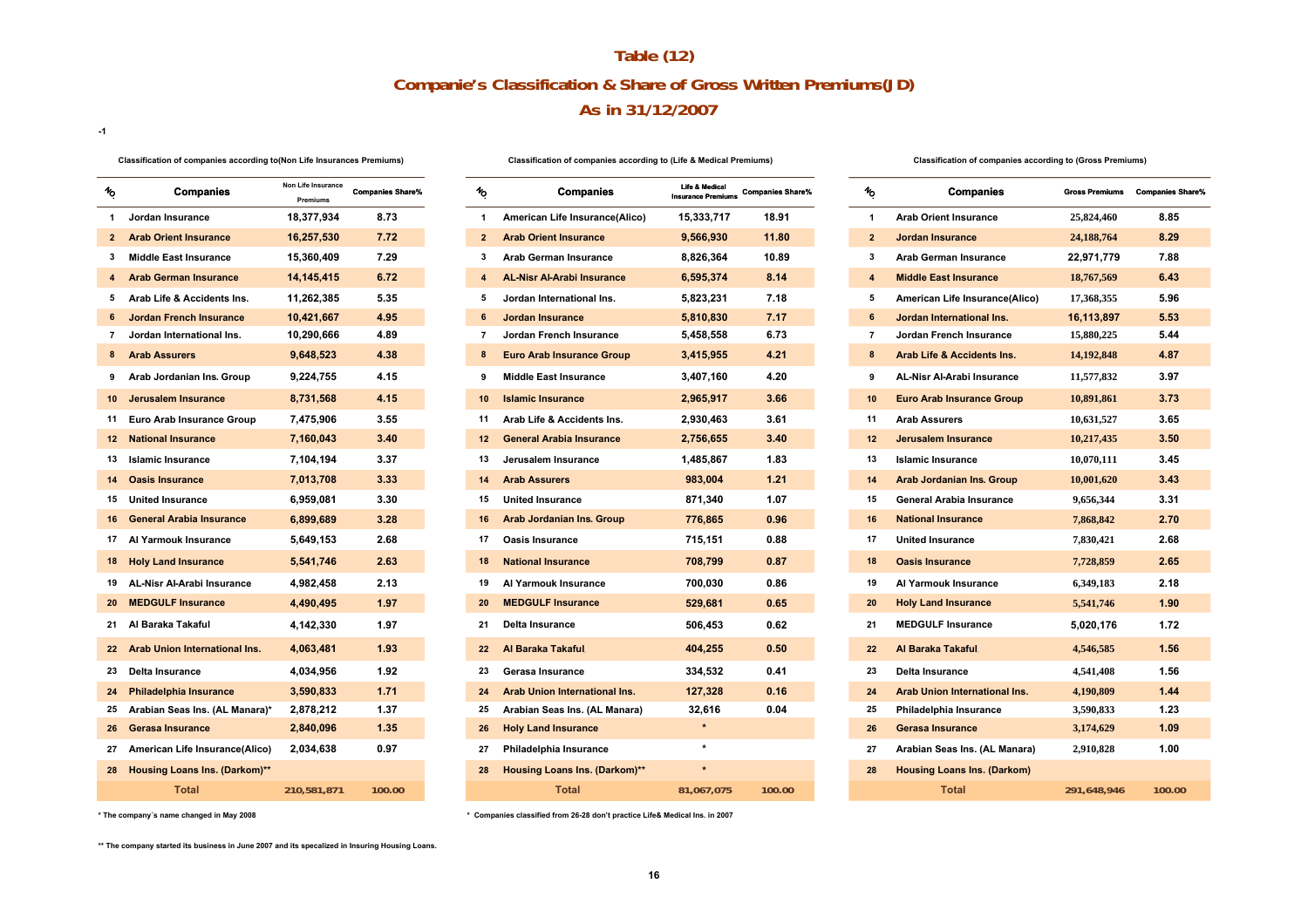## **Table (12) Companies Classification & Share of Gross Written Premiums Per Class As in 31/12/2007 (JD)**

**Cont.-2**

|                | <b>Marine &amp; Transport</b>        |                         |
|----------------|--------------------------------------|-------------------------|
| $\frac{1}{2}$  | <b>Companies</b>                     | <b>Written Premiums</b> |
| 1              | <b>Middle East Insurance</b>         | 4,126,404               |
| $\overline{2}$ | Jordan Insurance                     | 2,212,055               |
| 3              | <b>Arab Orient Insurance</b>         | 2,096,326               |
| 4              | Jordan International Ins.            | 1,921,689               |
| 5              | General Arabia Insurance             | 1,776,910               |
| 6              | <b>Jordan French Insurance</b>       | 1,329,739               |
| 7              | Jerusalem Insurance                  | 1,274,910               |
| 8              | <b>Euro Arab Insurance Group</b>     | 852,194                 |
| 9              | <b>Islamic Insurance</b>             | 849,271                 |
| 10             | Arab Life & Accidents Ins.           | 767,233                 |
| 11             | Al Yarmouk Insurance                 | 758,144                 |
| 12             | <b>Arab German Insurance</b>         | 689,682                 |
| 13             | Arab Jordanian Ins. Group            | 685,660                 |
| 14             | <b>National Insurance</b>            | 674,703                 |
| 15             | <b>Arab Assurers</b>                 | 667,176                 |
| 16             | Arabian Seas Ins. (AL Manara)*       | 592,080                 |
| 17             | <b>AL-Nisr Al-Arabi Insurance</b>    | 549,969                 |
| 18             | <b>Oasis Insurance</b>               | 535.923                 |
| 19             | Delta Insurance                      | 532,525                 |
| 20             | <b>United Insurance</b>              | 321,399                 |
| 21             | Arab Union International Ins.        | 200,149                 |
| 22             | <b>Philadelphia Insurance</b>        | 67,462                  |
| 23             | Gerasa Insurance                     | 67,020                  |
| 24             | Al Baraka Takaful.                   | 53,182                  |
| 25             | <b>Holy Land Insurance</b>           | 31,580                  |
| 26             | <b>MEDGULF Insurance</b>             | 26,322                  |
| 27             | American Life Insurance(Alico)       |                         |
| 28             | <b>Housing Loans Ins. (Darkom)**</b> |                         |
|                | <b>Total</b>                         | 23,659,707              |

|             | <b>Marine &amp; Transport</b>         |                         |                 | <b>Fire&amp;Other Property Damages</b> |                         |                                         | <b>General Accident</b>               |                         |
|-------------|---------------------------------------|-------------------------|-----------------|----------------------------------------|-------------------------|-----------------------------------------|---------------------------------------|-------------------------|
| I6          | <b>Companies</b>                      | <b>Written Premiums</b> | $\mathcal{H}_0$ | <b>Companies</b>                       | <b>Written Premiums</b> | $\boldsymbol{\mathcal{H}}_{\mathbf{o}}$ | <b>Companies</b>                      | <b>Written Premiums</b> |
| 1           | <b>Middle East Insurance</b>          | 4.126.404               |                 | Jordan Insurance                       | 6,880,703               | 1                                       | <b>Arab Orient Insurance</b>          | 3,299,022               |
| $\mathbf 2$ | <b>Jordan Insurance</b>               | 2,212,055               | $\mathbf{2}$    | <b>Middle East Insurance</b>           | 4,859,953               | 2                                       | <b>American Life Insurance(Alico)</b> | 2,034,638               |
| 3           | <b>Arab Orient Insurance</b>          | 2,096,326               | 3               | <b>MEDGULF Insurance</b>               | 3,823,008               | 3                                       | Jordan Insurance                      | 1,579,314               |
| 4           | Jordan International Ins.             | 1,921,689               | 4               | <b>Arab German Insurance</b>           | 3,321,357               | 4                                       | <b>Euro Arab Insurance Group</b>      | 1,305,401               |
| 5           | <b>General Arabia Insurance</b>       | 1,776,910               | 5               | <b>Arab Orient Insurance</b>           | 3,001,931               | 5                                       | <b>Middle East Insurance</b>          | 1,034,318               |
| 6           | <b>Jordan French Insurance</b>        | 1,329,739               | 6               | <b>National Insurance</b>              | 2,432,399               | 6                                       | <b>Arab German Insurance</b>          | 613,517                 |
| 7           | Jerusalem Insurance                   | 1,274,910               |                 | <b>General Arabia Insurance</b>        | 2,037,986               |                                         | <b>AL-Nisr Al-Arabi Insurance</b>     | 607,488                 |
| 8           | <b>Euro Arab Insurance Group</b>      | 852,194                 | 8               | Delta Insurance                        | 1,982,154               | 8                                       | <b>General Arabia Insurance</b>       | 596,035                 |
| 9           | <b>Islamic Insurance</b>              | 849,271                 | 9               | Al Yarmouk Insurance                   | 1,641,554               | 9                                       | Jordan International Ins.             | 382,943                 |
| 10          | <b>Arab Life &amp; Accidents Ins.</b> | 767,233                 | 10              | Jerusalem Insurance                    | 1,470,436               | 10                                      | <b>Arab Jordanian Ins. Group</b>      | 343,215                 |
| 11          | Al Yarmouk Insurance                  | 758,144                 | 11              | Arab Life & Accidents Ins.             | 1,405,582               | 11                                      | Arab Life & Accidents Ins.            | 323,252                 |
| 12          | <b>Arab German Insurance</b>          | 689,682                 | 12              | <b>United Insurance</b>                | 1,291,597               | 12                                      | <b>Jerusalem Insurance</b>            | 301,338                 |
| 13          | Arab Jordanian Ins. Group             | 685,660                 | 13.             | Jordan International Ins.              | 1,258,345               | 13.                                     | <b>Islamic Insurance</b>              | 238,477                 |
| 14          | <b>National Insurance</b>             | 674,703                 | 14              | <b>Jordan French Insurance</b>         | 968,669                 | 14.                                     | <b>United Insurance</b>               | 237,288                 |
| 15          | <b>Arab Assurers</b>                  | 667,176                 | 15              | Arab Jordanian Ins. Group              | 944,850                 | 15                                      | <b>Arab Assurers</b>                  | 190,245                 |
| 16          | Arabian Seas Ins. (AL Manara)*        | 592,080                 | 16              | <b>Arab Assurers</b>                   | 936,393                 | 16                                      | <b>Delta Insurance</b>                | 182,106                 |
| 17          | <b>AL-Nisr Al-Arabi Insurance</b>     | 549,969                 | 17              | <b>AL-Nisr Al-Arabi Insurance</b>      | 859,753                 | 17                                      | <b>National Insurance</b>             | 166,026                 |
| 18          | <b>Oasis Insurance</b>                | 535,923                 | 18              | <b>Islamic Insurance</b>               | 856,525                 | 18                                      | <b>Oasis Insurance</b>                | 118,546                 |
| 19          | <b>Delta Insurance</b>                | 532,525                 | 19              | <b>Oasis Insurance</b>                 | 738,374                 | 19                                      | Arabian Seas Ins. (AL Manara)*        | 111,485                 |
| 20          | <b>United Insurance</b>               | 321,399                 | 20              | <b>Euro Arab Insurance Group</b>       | 459,816                 | 20                                      | <b>Jordan French Insurance</b>        | 51,247                  |
| 21          | Arab Union International Ins.         | 200,149                 | 21              | <b>Holy Land Insurance</b>             | 407,738                 | 21                                      | Philadelphia Insurance                | 49,735                  |
| 22          | <b>Philadelphia Insurance</b>         | 67,462                  | 22              | <b>Gerasa Insurance</b>                | 199,313                 | 22                                      | <b>MEDGULF Insurance</b>              | 47,307                  |
| 23          | Gerasa Insurance                      | 67,020                  | 23              | Arab Union International Ins.          | 171,325                 | 23                                      | <b>Holy Land Insurance</b>            | 41,663                  |
| 24          | Al Baraka Takaful.                    | 53,182                  | 24              | Arabian Seas Ins. (AL Manara)*         | 121,155                 | 24                                      | <b>Al Yarmouk Insurance</b>           | 39,171                  |
| 25          | <b>Holy Land Insurance</b>            | 31,580                  | 25              | Al Baraka Takaful                      | 66,455                  | 25                                      | Arab Union International Ins.         | 27,301                  |
| 26          | <b>MEDGULF Insurance</b>              | 26,322                  | 26              | <b>Philadelphia Insurance</b>          | 64,451                  | 26                                      | Al Baraka Takaful.                    | 15,576                  |
| 27          | American Life Insurance(Alico)        |                         | 27              | American Life Insurance(Alico)         |                         | 27                                      | Gerasa Insurance                      | 7,964                   |
| 28          | <b>Housing Loans Ins. (Darkom)**</b>  |                         | 28              | <b>Housing Loans Ins. (Darkom)**</b>   |                         | 28                                      | <b>Housing Loans Ins. (Darkom)**</b>  |                         |
|             | <b>Total</b>                          | 23,659,707              |                 | <b>Total</b>                           | 42,201,822              |                                         | <b>Total</b>                          | 13.944.618              |

|                         | <b>General Accident</b>               |                         |
|-------------------------|---------------------------------------|-------------------------|
| ó                       | <b>Companies</b>                      | <b>Written Premiums</b> |
| 1                       | <b>Arab Orient Insurance</b>          | 3,299,022               |
| $\mathbf{2}$            | <b>American Life Insurance(Alico)</b> | 2.034.638               |
| 3                       | Jordan Insurance                      | 1,579,314               |
| $\overline{\mathbf{A}}$ | <b>Euro Arab Insurance Group</b>      | 1,305,401               |
| 5                       | <b>Middle East Insurance</b>          | 1,034,318               |
| 6                       | <b>Arab German Insurance</b>          | 613,517                 |
| 7                       | <b>AL-Nisr Al-Arabi Insurance</b>     | 607,488                 |
| 8                       | <b>General Arabia Insurance</b>       | 596,035                 |
| 9                       | Jordan International Ins.             | 382,943                 |
| 10                      | <b>Arab Jordanian Ins. Group</b>      | 343,215                 |
| 11                      | Arab Life & Accidents Ins.            | 323,252                 |
| 12                      | Jerusalem Insurance                   | 301,338                 |
| 13                      | Islamic Insurance                     | 238,477                 |
| 14                      | <b>United Insurance</b>               | 237,288                 |
| 15                      | <b>Arab Assurers</b>                  | 190,245                 |
| 16                      | <b>Delta Insurance</b>                | 182,106                 |
| 17                      | <b>National Insurance</b>             | 166,026                 |
| 18                      | <b>Oasis Insurance</b>                | 118.546                 |
| 19                      | Arabian Seas Ins. (AL Manara)*        | 111,485                 |
| 20                      | <b>Jordan French Insurance</b>        | 51,247                  |
| 21                      | Philadelphia Insurance                | 49,735                  |
| 22                      | <b>MEDGULF Insurance</b>              | 47,307                  |
| 23                      | <b>Holy Land Insurance</b>            | 41,663                  |
| 24                      | <b>Al Yarmouk Insurance</b>           | 39,171                  |
| 25                      | Arab Union International Ins.         | 27,301                  |
| 26                      | Al Baraka Takaful.                    | 15,576                  |
| 27                      | Gerasa Insurance                      | 7,964                   |
| 28                      | <b>Housing Loans Ins. (Darkom)**</b>  |                         |
|                         | エーティネット                               |                         |

\***The company´s name was changed to Al Manara Insurance Co. since May 2008.**

 \*\***The company started its business in June 2007 and its specalized in Insuring Housing Loans.**

\*\*\* **Companies classified from 27-28 doesn't practice Marine & Fire Insurances**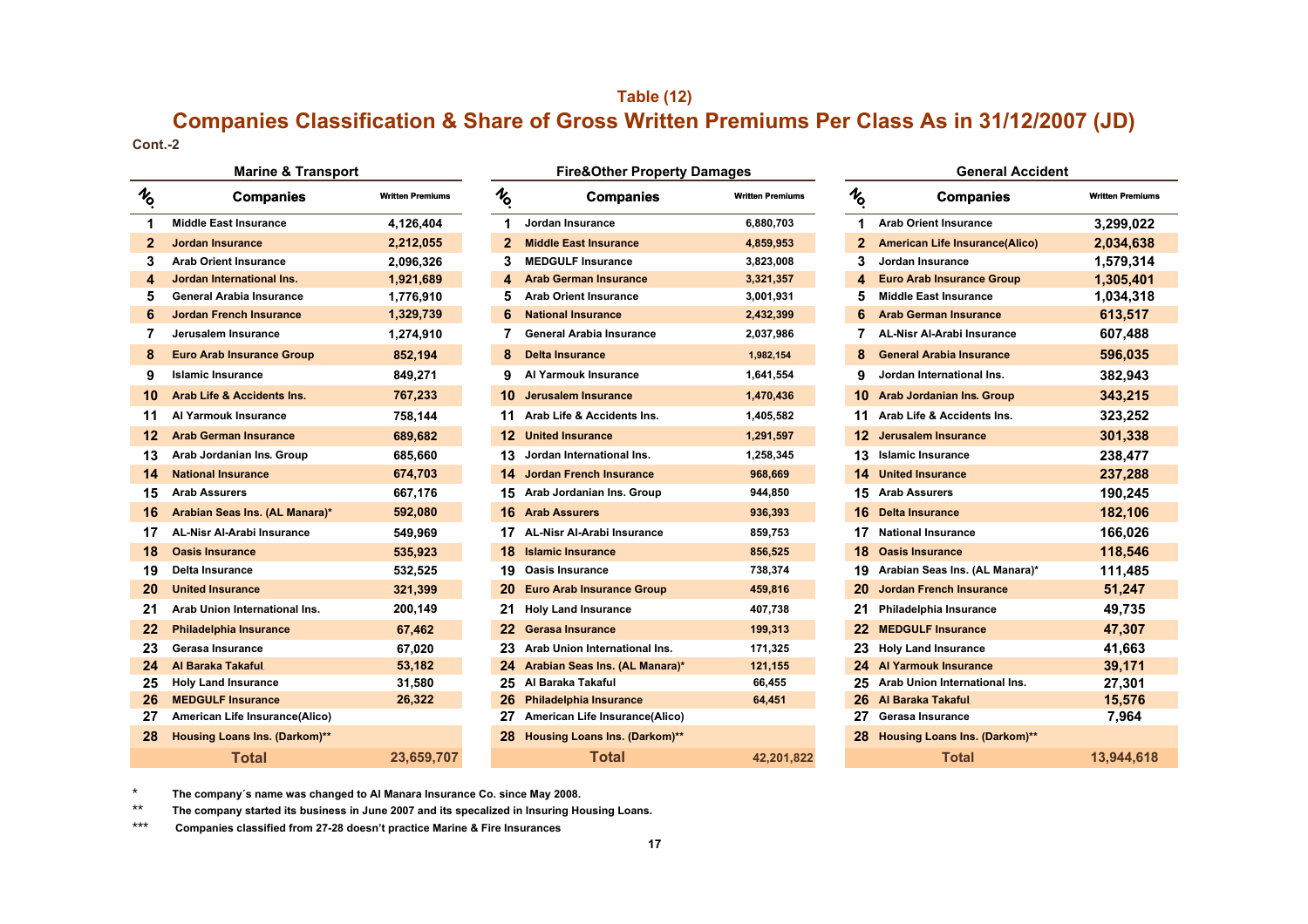## **Companie's Classification & Share of Gross Written Premiums Per Class As in 31/12/2007 (JD) Table (12)**

**Cont. -3**

| NO             | Lite<br><b>Companies</b>              | Written<br><b>Premiums</b> |
|----------------|---------------------------------------|----------------------------|
| $\mathbf 1$    | American Life Insurance(Alico)        | 13,070,274                 |
| $\overline{2}$ | <b>AL-Nisr Al-Arabi Insurance</b>     | 3,548,617                  |
| 3              | Jordan Insurance                      | 3,419,318                  |
| 4              | <b>Arab Life &amp; Accidents Ins.</b> | 1,871,676                  |
| 5              | <b>Middle East Insurance</b>          | 1,289,808                  |
| 6              | <b>Islamic Insurance</b>              | 1,086,535                  |
| 7              | Arab German Insurance                 | 955,721                    |
| 8              | <b>Jordan French Insurance</b>        | 809,526                    |
| 9              | Jordan International Ins.             | 715,735                    |
|                | 10 General Arabia Insurance           | 672,588                    |
|                | 11 Jerusalem Insurance                | 493,268                    |
|                | 12 Euro Arab Insurance Group          | 382,888                    |
|                | 13 Arab Assurers                      | 329,782                    |
|                | <b>14 National Insurance</b>          | 228,903                    |
|                | 15 Arab Jordanian Ins. Group          | 189,290                    |
|                | <b>16</b> United Insurance            | 90,145                     |
|                | 17 Al Yarmouk Insurance               | 18,764                     |
|                | <b>18 Delta Insurance</b>             | 7,173                      |
|                | 19 Gerasa Insurance                   |                            |
|                | 20 Arabian Seas Ins. (AL Manara)      | ÷                          |
| 21             | Arab Union International Ins.         | $\star$                    |
|                | 22 Oasis Insurance                    | $\star$                    |
|                | 23 Holy Land Insurance                |                            |
|                | 24 Philadelphia Insurance             | $\star$                    |
|                | 25 Al Baraka Takaful                  |                            |
|                | 26 Arab Orient Insurance              | ٠                          |
|                | 27 MEDGULF Insurance                  | $\star$                    |
| 28             | <b>Housing Loans Ins. (Darkom)</b>    | $\star\star$               |
|                | <b>Total</b>                          | 29,180,011                 |

|                                             | Life                                  |                            |               | <b>Medical</b>                        |                            |              | Motor(Compulsory(Third Party Liability Insurance)&Comprehensive(Own Dar |                    |  |
|---------------------------------------------|---------------------------------------|----------------------------|---------------|---------------------------------------|----------------------------|--------------|-------------------------------------------------------------------------|--------------------|--|
| $\imath_{\!\!\scriptscriptstyle\mathsf{O}}$ | <b>Companies</b>                      | Written<br><b>Premiums</b> | $\frac{1}{2}$ | <b>Companies</b>                      | Written<br><b>Premiums</b> | $\gamma$     | <b>Companies</b>                                                        | Written<br>Premium |  |
| 1                                           | American Life Insurance(Alico)        | 13,070,274                 | 1             | <b>Arab Orient Insurance</b>          | 9,566,930                  | 1            | <b>Arab German Insurance</b>                                            | 9,520,859          |  |
|                                             | <b>AL-Nisr Al-Arabi Insurance</b>     | 3,548,617                  | $\mathbf{2}$  | <b>Arab German Insurance</b>          | 7,870,643                  | $\mathbf{2}$ | <b>Arab Life &amp; Accidents Ins.</b>                                   | 8,279,043          |  |
|                                             | Jordan Insurance                      | 3,419,318                  |               | Jordan International Ins.             | 5,107,496                  | 3            | Arab Orient Insurance                                                   | 7,860,251          |  |
|                                             | <b>Arab Life &amp; Accidents Ins.</b> | 1,871,676                  | 4             | <b>Jordan French Insurance</b>        | 4,649,032                  |              | <b>Arab Assurers</b>                                                    | 7,836,259          |  |
| 5                                           | <b>Middle East Insurance</b>          | 1,289,808                  | 5.            | <b>AL-Nisr Al-Arabi Insurance</b>     | 3,046,757                  | 5            | <b>Jordan French Insurance</b>                                          | 7,793,507          |  |
| 6                                           | <b>Islamic Insurance</b>              | 1,086,535                  | 6             | <b>Euro Arab Insurance Group</b>      | 3,033,067                  | 6            | <b>Jordan Insurance</b>                                                 | 7,705,862          |  |
|                                             | 7 Arab German Insurance               | 955,721                    |               | Jordan Insurance                      | 2,391,512                  |              | Arab Jordanian Ins. Group                                               | 7,251,029          |  |
| 8                                           | Jordan French Insurance               | 809,526                    | 8             | <b>American Life Insurance(Alico)</b> | 2,263,443                  | 8            | Jordan International Ins.                                               | 6,727,689          |  |
|                                             | Jordan International Ins.             | 715,735                    | 9             | <b>Middle East Insurance</b>          | 2,117,352                  | 9            | Jerusalem Insurance                                                     | 5,684,884          |  |
|                                             | 10 General Arabia Insurance           | 672,588                    |               | 10 General Arabia Insurance           | 2,084,067                  | 10           | <b>Oasis Insurance</b>                                                  | 5,620,865          |  |
|                                             | 11 Jerusalem Insurance                | 493,268                    |               | 11 Islamic Insurance                  | 1,879,382                  | 11           | <b>Middle East Insurance</b>                                            | 5,339,734          |  |
|                                             | 12 Euro Arab Insurance Group          | 382,888                    |               | 12 Arab Life & Accidents Ins.         | 1,058,787                  | 12           | <b>Islamic Insurance</b>                                                | 5,159,921          |  |
|                                             | 13 Arab Assurers                      | 329,782                    |               | 13 Jerusalem Insurance                | 992,599                    | 13           | <b>United Insurance</b>                                                 | 5,108,797          |  |
|                                             | <b>14 National Insurance</b>          | 228,903                    |               | <b>14 United Insurance</b>            | 781,195                    | 14           | <b>Holy Land Insurance</b>                                              | 5,060,765          |  |
|                                             | 15 Arab Jordanian Ins. Group          | 189,290                    |               | 15 Oasis Insurance                    | 715,151                    | 15           | Euro Arab Insurance Group                                               | 4,858,495          |  |
|                                             | <b>16</b> United Insurance            | 90,145                     |               | <b>16 Al Yarmouk Insurance</b>        | 681,266                    | 16           | Al Baraka Takaful                                                       | 4,007,117          |  |
|                                             | 17 Al Yarmouk Insurance               | 18,764                     |               | 17 Arab Assurers                      | 653,222                    | 17           | <b>National Insurance</b>                                               | 3,886,915          |  |
|                                             | <b>18 Delta Insurance</b>             | 7,173                      |               | 18 Arab Jordanian Ins. Group          | 587,575                    | 18           | Arab Union International Ins.                                           | 3,664,706          |  |
|                                             | 19 Gerasa Insurance                   |                            |               | 19 MEDGULF Insurance                  | 529,681                    | 19           | Philadelphia Insurance                                                  | 3,409,185          |  |
|                                             | 20 Arabian Seas Ins. (AL Manara)      | $\star$                    |               | 20 Delta Insurance                    | 499,280                    | 20           | <b>Al Yarmouk Insurance</b>                                             | 3,210,284          |  |
|                                             | 21 Arab Union International Ins.      | $\star$                    |               | 21 National Insurance                 | 479,896                    | 21           | <b>AL-Nisr Al-Arabi Insurance</b>                                       | 2,965,248          |  |
|                                             | 22 Oasis Insurance                    | $\star$                    |               | 22 Al Baraka Takaful                  | 404,255                    | 22           | <b>Gerasa Insurance</b>                                                 | 2,565,800          |  |
|                                             | 23 Holy Land Insurance                | $\star$                    |               | 23 Gerasa Insurance                   | 334,532                    | 23           | <b>General Arabia Insurance</b>                                         | 2,488,758          |  |
|                                             | 24 Philadelphia Insurance             | $\star$                    |               | 24 Arab Union International Ins.      | 127,328                    | 24           | Arabian Seas Ins. (AL Manara)                                           | 2,053,492          |  |
|                                             | 25 Al Baraka Takaful                  | $\star$                    |               | 25 Arabian Seas Ins. (AL Manara)      | 32,616                     | 25           | <b>Delta Insurance</b>                                                  | 1,338,171          |  |
|                                             | 26 Arab Orient Insurance              | $\star$                    |               | 26 Holy Land Insurance                | $\star$                    | 26           | <b>MEDGULF Insurance</b>                                                | 593,858            |  |
|                                             | 27 MEDGULF Insurance                  |                            |               | 27 Philadelphia Insurance             |                            | 27           | American Life Insurance(Alico)                                          |                    |  |
|                                             | 28 Housing Loans Ins. (Darkom)        | $**$                       |               | 28 Housing Loans Ins. (Darkom)        |                            | 28           | <b>Housing Loans Ins. (Darkom)</b>                                      |                    |  |
|                                             | Total                                 | 29.180.011                 |               | Total                                 | 51.887.064                 |              | <b>Total</b>                                                            | 129.991.4          |  |

**Companies Motor(**Compulsory(Third Party Liability Insurance)&Comprehensive(Own Damages**)) Written Written Written Written Premiums Premiums Premiums Arab German Insurance 9,520,859 Arab Life & Accidents Ins. 8,279,043 Arab Orient Insurance 7,860,251 Jordan French Insurance 7,793,507 Arab Jordanian Ins. Group 7,251,029 Jordan International Ins. 6,727,689 Jerusalem Insurance 5,684,884 Oasis Insurance 5,620,865 Middle East Insurance 5,339,734 Islamic Insurance 5,159,921 National Insurance 228,903 14 United Insurance 781,195 14 Holy Land Insurance 5,060,765 Arab Jordanian Ins. Group 189,290 15 Oasis Insurance 715,151 15 Euro Arab Insurance Group 4,858,495 United Insurance 90,145 16 Al Yarmouk Insurance 681,266 16 ِAl Baraka Takaful 4,007,117 Al Yarmouk Insurance 18,764 17 Arab Assurers 653,222 17 National Insurance 3,886,915 18 Arab Union International Ins. 18 1887 1887,5864,706 Gerasa Insurance \* 19 MEDGULF Insurance 529,681 19 Philadelphia Insurance 3,409,185 Arab Union International Ins. \* 21 National Insurance 479,896 21 AL-Nisr Al-Arabi Insurance 2,965,248 Oasis Insurance \* 22 ِAl Baraka Takaful 404,255 22 Gerasa Insurance 2,565,800 Holy Land Insurance \* 23 Gerasa Insurance 334,532 23 General Arabia Insurance 2,488,758 Philadelphia Insurance \*** 24 **Arab Union International Ins. 127,328 24 Arabian Seas Ins. (AL Manara) 2,053,492 Arab Orient Insurance \* 26 Holy Land Insurance \* 26 MEDGULF Insurance 593,858 MEDGULF Insurance \* 27 Philadelphia Insurance \* 27 American Life Insurance(Alico) \* Housing Loans Ins. (Darkom) \*\* 28 Housing Loans Ins. (Darkom) \* 28 Housing Loans Ins. (Darkom) \* 29,180,011 51,887,064 129,991,494**

**\*\*The company started its business in June 2007 and its specalized in Insuring Housing Loans. \* Companies classified from 19-28 don't practice Life Assurance \* Companies classified from 26-28 dont practice Medical Insurance \* The company doesn't practice motor Insurance**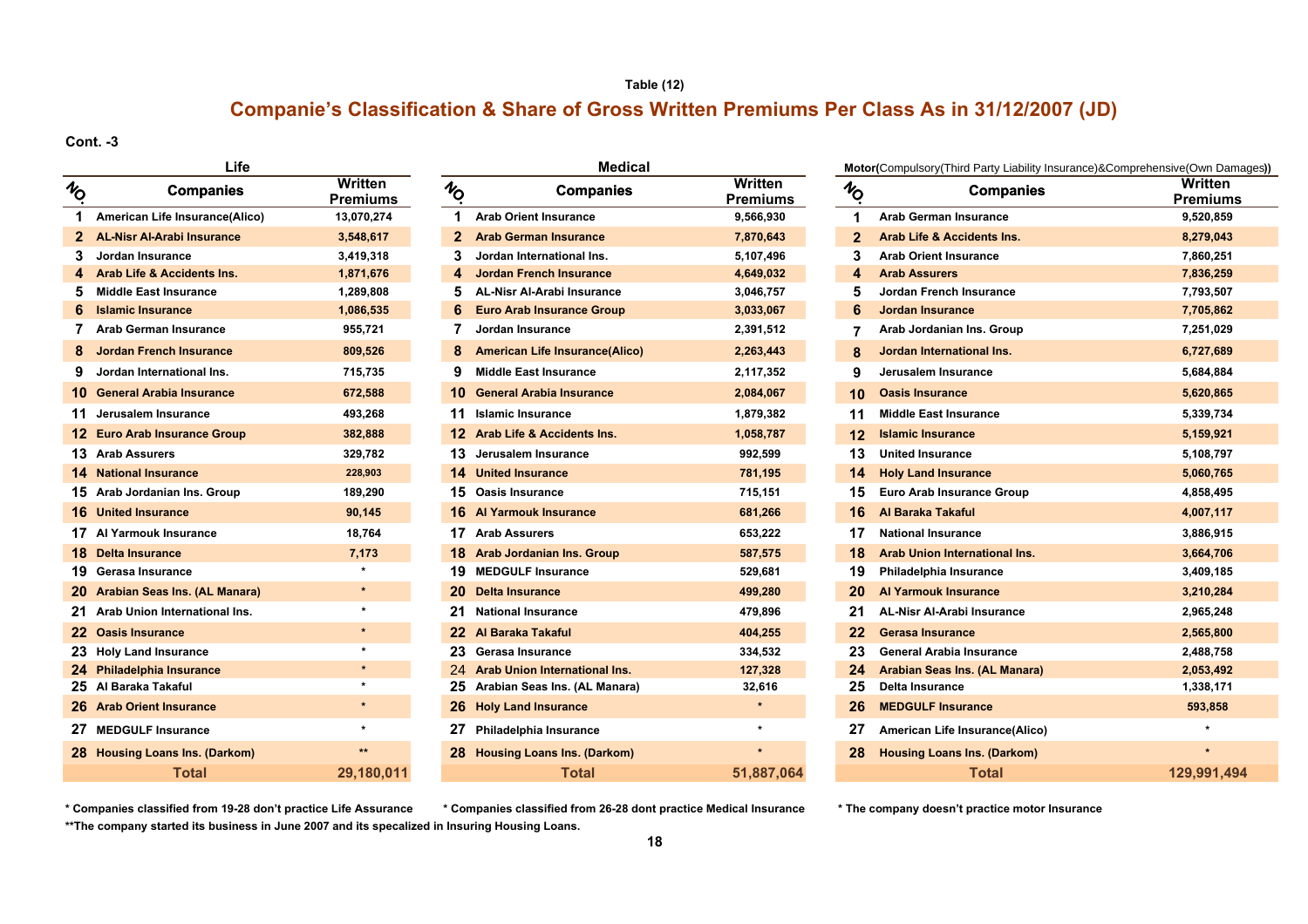# **Companies Share % in Paid Claims 2007**

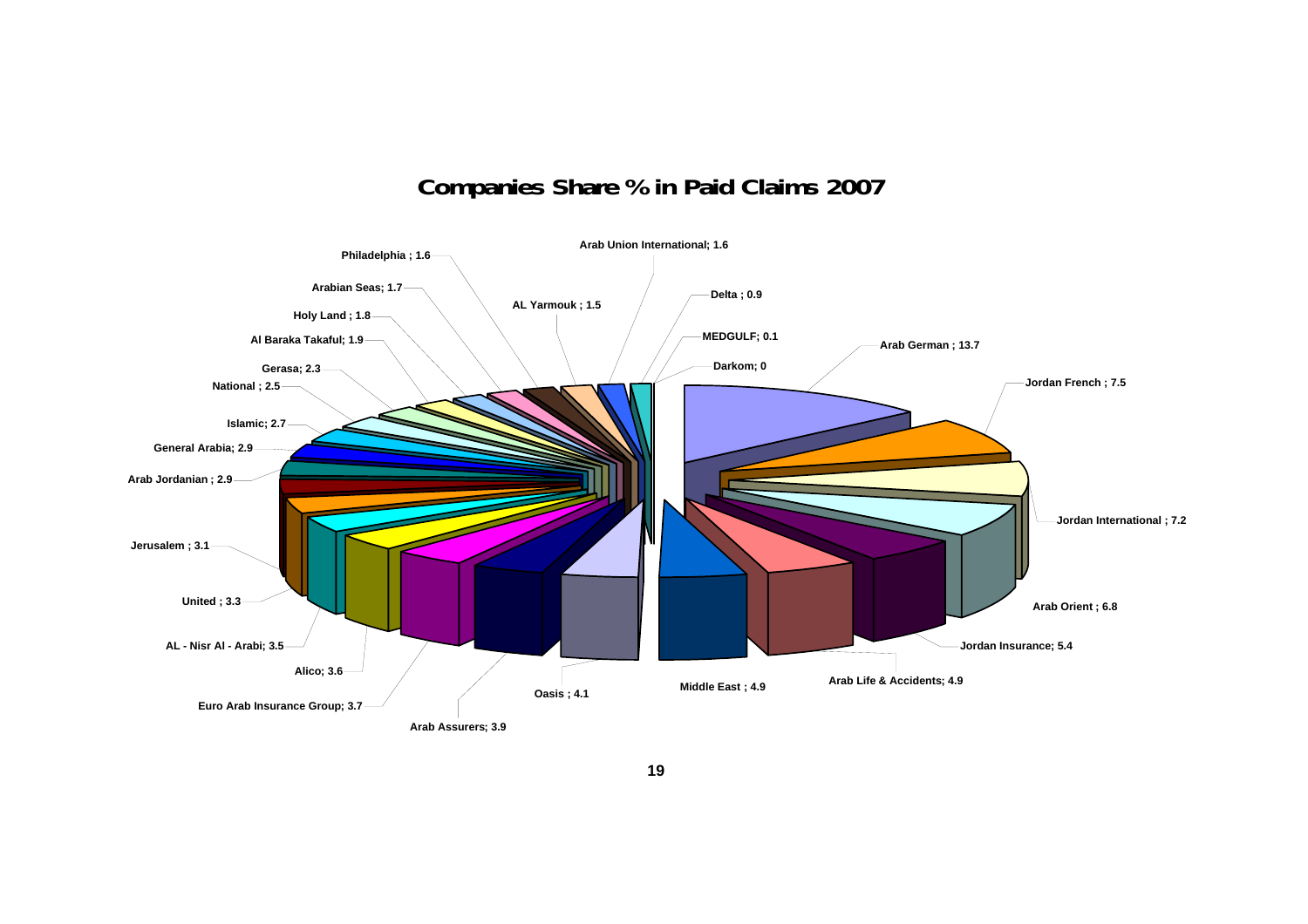## **Table ( 13 ) Paid Claims 2007 (JD) (Companie's Share of All Classes)**

|     |                                   |           | Marine    |       | Aviation |              | <b>Total Marine+Aviation</b> | <b>Fire&amp; Other Property</b> |            | Liability |         |         | <b>Other Branches</b> | Credit  |        |                                | Motor      |                       |               |
|-----|-----------------------------------|-----------|-----------|-------|----------|--------------|------------------------------|---------------------------------|------------|-----------|---------|---------|-----------------------|---------|--------|--------------------------------|------------|-----------------------|---------------|
| No. | Companies                         |           |           |       |          |              |                              | Damages                         |            |           |         |         |                       |         |        | <b>Compulsory</b> (Third Party |            |                       | Comprehensive |
|     |                                   | 2007      | 2006      | 2007  | 2006     | 2007         | 2006                         | 2007                            | 2006       | 2007      | 2006    | 2007    | 2006                  | 2007    | 2006   | Liability Insurance)<br>2007   | 2006       | (Own Damages)<br>2007 | 2006          |
|     | 1 Jordan Insurance                | 905,367   | 483,823   |       |          | 905,367      | 483,823                      | 2,059,131                       | 4,060,453  | 47,506    | 19,586  | 2,804   | 205,053               |         |        | 1,915,633                      | 1,540,278  | 3,195,451             | 2,053,759     |
|     | 2 Middle East Insurance           | 208,822   | 113,083   |       |          | 208,822      | 113,083                      | 1,701,004                       | 1,460,608  | 3,575     | 8,054   | 7,307   | 10,661                |         |        | 2,734,774                      | 2,691,731  | 2,911,475             | 3,051,552     |
|     | 3 National Insurance              | 358,785   | 26,050    |       |          | 358,785      | 26,050                       | 222,021                         | 1,138,463  | 3,664     | 10,151  | 6,702   | 6,517                 |         |        | 3,019,461                      | 2,907,167  | 1,243,489             | 1.407.112     |
|     | 4 United Insurance                | 345,770   | 325,004   |       |          | 345,770      | 325,004                      | 365,069                         | 257,688    | 14,716    | 19,540  | 13,504  | 10,275                |         |        | 2,239,080                      | 2,249,864  | 3,169,099             | 2,570,051     |
|     | 5 Arabian Seas Ins. (AL Manara)*  | 1,038,118 | 7.463     |       |          | 1.038.118    | 7.463                        | 14,706                          | 18,907     | 406,804   | 100,307 | 58      | 804                   |         |        | 1,590,659                      | 1,697,628  | 364,901               | 94,940        |
|     | 6 General Arabia Insurance        | 595,451   | 125,098   |       |          | 595,451      | 125,098                      | 994,179                         | 264,859    |           |         | 62,675  | 64,408                |         |        | 1,106,018                      | 1,313,652  | 1,156,007             | 1,115,390     |
|     | 7 Jerusalem Insurance             | 231,646   | 214,856   |       |          | 231,646      | 214,856                      | 300,891                         | 929,141    | 25,174    | 6,565   | 4,684   | 603                   |         |        | 3,335,639                      | 3,092,964  | 1,490,979             | 1,644,110     |
|     | 8 AL-Nisr Al-Arabi Insurance      | 77,856    | 132,706   |       |          | 77,856       | 132,706                      | 145,856                         | 74,933     | 15,646    | 3,616   | 55,187  | 14,494                |         |        | 1,933,577                      | 1,634,334  | 1,002,609             | 826,582       |
|     | 9 Jordan French Insurance         | 130,849   | 266-      |       |          | 130,849      | $266 -$                      | 315,724                         | 485,158    | 2,422     | 15,486  | 735     |                       |         |        | 6,350,645                      | 5,320,561  | 3,750,612             | 2,961,946     |
|     | 10 Arab Union International Ins.  | 471       | 6,441     |       |          | 471          | 6,441                        | 42,520                          | 51,822     |           |         | 1,761   | 591                   |         |        | 2,776,327                      | 2,922,033  | 366,236               | 453,936       |
|     | 11 Delta Insurance                | 111,399   | 222,165   |       |          | 111,399      | 222,165                      | 157,832                         | 149,229    | 6,894     | 1,564   | 4,666   | 6,862                 |         |        | 816,436                        | 1,108,697  | 428,371               | 507,770       |
|     | 12 Oasis Insurance                | 57.903    | 38,016    |       |          | 57,903       | 38,016                       | 773,055                         | 131,196    | 12        |         | 11.202  | 9.019                 |         |        | 4,416,438                      | 3,714,416  | 2,718,130             | 2,405,081     |
|     | 13 Al Yarmouk Insurance           | 116,701   | 42,609    |       |          | 116,701      | 42,609                       | 57.885                          | 113,504    | 5.003     | 1.098   | 150     | 219                   |         |        | 2,459,709                      | 1,230,802  | 68,350                | 43.527        |
|     | 14 Holy Land Insurance            | 1,500     | 35,757    |       |          | 1,500        | 35,757                       | 538,800                         | 667,127    | 1,993     | 13,622  |         |                       |         |        | 2,641,354                      | 2,306,230  | 697,044               | 621,027       |
|     | 15 Arab Life & Accidents Ins.     | 151,547   | 479,616   |       |          | 151,547      | 479,616                      | 565,189                         | 403,211    | 70,523    | 75,437  |         |                       | 247.061 | 91,872 | 3,750,366                      | 3,437,231  | 2,965,363             | 2,108,265     |
|     | 16 Philadelphia Insurance         | 40,179    | 95,977    |       |          | 40,179       | 95,977                       | 7,657                           | 16,944     | 5,532     |         |         | 5,071                 |         |        | 2,361,007                      | 2,270,210  | 895,468               | 860,563       |
|     | 17 American Life Insurance(Alico) |           |           |       |          | $\mathbf 0$  | $\bf{0}$                     |                                 |            |           |         | 188,293 | 171,690               |         |        |                                |            |                       |               |
|     | 18 Jordan International Ins.      | 180,873   | 188,750   |       | 264,151  | 180,873      | 452,901                      | 1,070,306                       | 285,723    | 11.084    | 6,529   |         | 2,408                 |         |        | 4,963,868                      | 3,933,285  | 4,211,410             | 3,962,800     |
|     | 19 Arab German Insurance          | 319,908   | 130,550   |       |          | 319,908      | 130,550                      | 13,875,773                      | 6,519,756  | 216,606   | 39,552  | 22,470  | 26,046                |         |        | 4,939,860                      |            | 3,179,051             |               |
|     | 20 Euro Arab Insurance Group      | 92,137    | 41,202    |       |          | 92,137       | 41,202                       | 160,752                         | 78,903     | 135,458   | 164,779 |         |                       |         |        | 2,209,657                      | 2,068,479  | 2,893,126             | 1,275,999     |
|     | 21 Islamic Insurance              | 147,058   | 181,406   |       |          | 147,058      | 181,406                      | 243,160                         | 98,364     |           |         | 65,324  | 42,391                |         |        | 2,390,961                      | 2,171,881  | 990,243               | 785,749       |
|     | 22 Arab Assurers                  | 116,472   | 208,052   |       |          | 116,472      | 208,052                      | 318,500                         | 344,263    | 4.611     | 995     | 5,247   | 5,998                 |         |        | 4,871,796                      | 3,695,752  | 1,997,363             | 1,123,878     |
|     | 23 Al Baraka Takaful              | 11.681    | 1,292     |       |          | 11,681       | 1,292                        | 25,661                          | 64,728     |           |         |         |                       |         |        | 3,736,510                      | 2.894.684  | 171.782               | 167,874       |
|     | 24 Arab Jordanian Ins. Group      | 173,141   | 56,230    |       |          | 173,141      | 56,230                       | 287,901                         | 2,894,422  |           |         | 39,063  | 51.503                |         |        | 3,280,032                      | 3,271,475  | 2,121,849             | 1,713,564     |
|     | 25 Arab Orient Insurance          | 91,811    | 94,101    | 6,261 | 1.644    | 98.072       | 95,745                       | 497,269                         | 654,281    | 20,118    | 22,135  | 148,660 | 583,168               |         |        | 2,938,193                      | 2,446,699  | 4,024,120             | 2,696,239     |
|     | 26 Gerasa Insurance               | 1,125     | 44,678    |       |          | 1,125        | 44,678                       | 476,241                         | 54,668     | 721       |         | 250     | 2,390                 |         |        | 3,445,837                      | 3,879,163  | 539,257               | 921,029       |
|     | 27 MEDGULF Insurance              |           |           |       |          | $\theta$     | $\bf{0}$                     | 11,267                          |            |           |         |         |                       |         |        | 13,241                         |            | 23,177                |               |
|     | 28 Housing Loans Ins. (Darkom)**  |           |           |       |          | $\mathbf{0}$ | $\mathbf{0}$                 |                                 |            |           |         |         |                       |         |        |                                |            |                       |               |
|     | <b>Total</b>                      | 5,506,570 | 3.294.659 | 6,261 | 265,795  | 5,512,831    | 3,560,454                    | 25,228,349                      | 21,218,351 | 998,062   | 509,016 | 640,742 | 1,220,171             | 247,061 | 91,872 | 76,237,078                     | 63,799.216 | 46,574,962            | 35,372,743    |
|     |                                   |           |           |       |          |              |                              |                                 |            |           |         |         |                       |         |        |                                |            |                       |               |

**\* The company´s name was changed to Al Manara Insurance Co. since May 2008.**

**1-**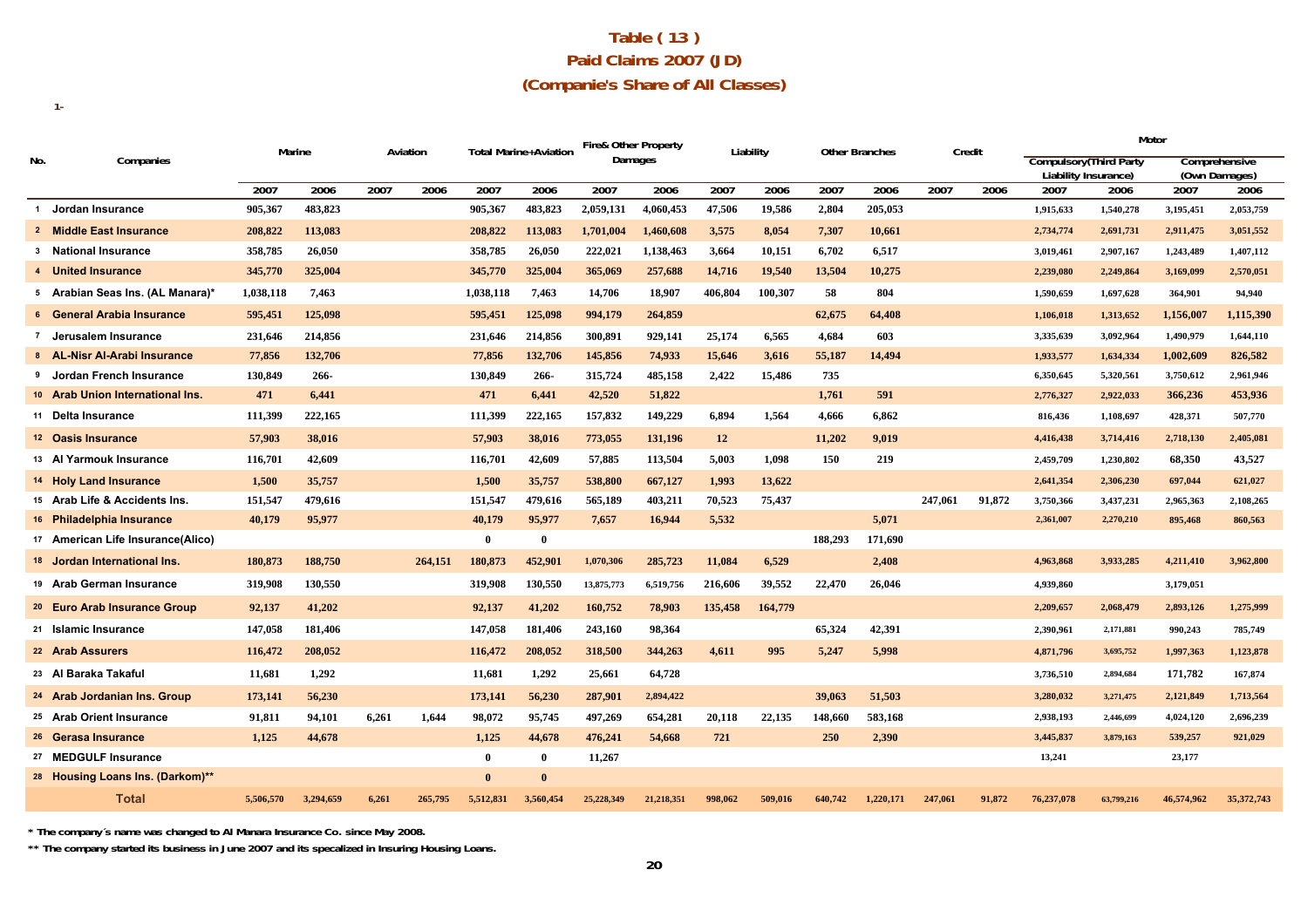## **Table ( 13 ) Paid Claims 2007 (JD) (Companie's Share of All Classes)**

 **Cont.-2**

|     |                                    |                                                                         | Total Motor | Non Life Insurances |              | Medical      |            |            | Life       |            | Medical+Life |             | Gross Paid Claims | Market s Share % |      |
|-----|------------------------------------|-------------------------------------------------------------------------|-------------|---------------------|--------------|--------------|------------|------------|------------|------------|--------------|-------------|-------------------|------------------|------|
| No. | Companies                          | Compulsory (Third Party Liability Ins.)&<br>Comprehensive (Own Damages) |             |                     |              |              |            |            |            |            |              |             |                   |                  |      |
|     |                                    | 2007                                                                    | 2006        | 2007                | 2006         | 2007         | 2006       | 2007       | 2006       | 2007       | 2006         | 2007        | 2006              | 2007             | 2006 |
|     | 1 Jordan Insurance                 | 5,111,084                                                               | 3,594,037   | 8,125,892           | 8,362,952    | 1,071,600    | 879,456    | 1,949,387  | 1,372,166  | 3,020,987  | 2,251,622    | 11,146,879  | 10,614,574        | 5.37             | 6.08 |
|     | 2 Middle East Insurance            | 5,646,249                                                               | 5,743,283   | 7,566,957           | 7,335,689    | 1,641,210    | 1,583,893  | 892,906    | 609,396    | 2,534,116  | 2,193,289    | 10,101,073  | 9,528,978         | 4.87             | 5.46 |
|     | 3 National Insurance               | 4,262,950                                                               | 4,314,279   | 4,854,122           | 5,495,460    | 298,386      | 226,366    | 74,991     | 94,153     | 373,377    | 320,519      | 5,227,499   | 5.815.979         | 2.52             | 3.33 |
|     | 4 United Insurance                 | 5,408,179                                                               | 4,819,915   | 6,147,238           | 5,432,422    | 739,643      | 713,901    | 31,300     | 60,500     | 770,943    | 774,401      | 6,918,181   | 6,206,823         | 3.33             | 3.56 |
|     | 5 Arabian Seas Ins. (AL Manara)*   | 1,955,560                                                               | 1,792,568   | 3,415,246           | 1,920,049    | 5,429        |            |            |            | 5,429      | $\bf{0}$     | 3,420,675   | 1,920,049         | 1.65             | 1.10 |
|     | 6 General Arabia Insurance         | 2,262,025                                                               | 2,429,042   | 3,914,330           | 2,883,407    | 1,848,142    | 1,459,472  | 199,568    | 317,745    | 2,047,710  | 1,777,217    | 5,962,040   | 4,660,624         | 2.87             | 2.67 |
|     | 7 Jerusalem Insurance              | 4,826,618                                                               | 4,737,074   | 5,389,013           | 5,888,239    | 630,385      | 630,726    | 493,322    | 476,201    | 1,123,707  | 1,106,927    | 6,512,720   | 6,995,166         | 3.14             | 4.01 |
|     | 8 AL-Nisr Al-Arabi Insurance       | 2,936,186                                                               | 2,460,916   | 3,230,731           | 2,686,665    | 2,470,162    | 2,154,839  | 1,558,820  | 944.698    | 4,028,982  | 3,099,537    | 7,259,713   | 5,786,202         | 3.50             | 3.32 |
|     | 9 Jordan French Insurance          | 10,101,257                                                              | 8,282,507   | 10,550,987          | 8,782,885    | 4,694,564    | 4,428,127  | 291,354    | 469,958    | 4,985,918  | 4,898,085    | 15,536,905  | 13,680,970        | 7.49             | 7.84 |
|     | 10 Arab Union International Ins.   | 3,142,563                                                               | 3,375,969   | 3,187,315           | 3,434,823    | 48,111       | 4,125      |            |            | 48,111     | 4,125        | 3,235,426   | 3,438,948         | 1.56             | 1.97 |
|     | 11 Delta Insurance                 | 1,244,807                                                               | 1,616,467   | 1,525,598           | 1,996,287    | 401,002      | 342,985    |            |            | 401,002    | 342,985      | 1,926,600   | 2,339,272         | 0.93             | 1.34 |
|     | 12 Oasis Insurance                 | 7,134,568                                                               | 6,119,497   | 7,976,740           | 6,297,728    | 453,006      | 371,541    |            |            | 453,006    | 371,541      | 8,429,746   | 6,669,269         | 4.06             | 3.82 |
|     | 13 Al Yarmouk Insurance            | 2,528,059                                                               | 1,274,329   | 2,707,798           | 1,431,759    | 512,601      | 463,127    | 20.035     | 1,362      | 532.636    | 464,489      | 3,240,434   | 1,896,248         | 1.56             | 1.09 |
|     | <b>14 Holy Land Insurance</b>      | 3,338,398                                                               | 2,927,257   | 3,880,691           | 3,643,763    |              |            |            |            | $\bf{0}$   | $\bf{0}$     | 3,880,691   | 3,643,763         | 1.87             | 2.09 |
|     | 15 Arab Life & Accidents Ins.      | 6,715,729                                                               | 5,545,496   | 7,750,049           | 6,595,632    | 1,045,629    | 1,216,800  | 1,411,468  | 910,383    | 2,457,097  | 2,127,183    | 10,207,146  | 8,722,815         | 4.92             | 5.00 |
|     | 16 Philadelphia Insurance          | 3,256,475                                                               | 3,130,773   | 3,309,843           | 3,248,765    |              |            |            |            | $\bf{0}$   | $\mathbf{0}$ | 3,309,843   | 3,248,765         | 1.59             | 1.86 |
|     | 17 American Life Insurance (Alico) | $\bf{0}$                                                                | $\bf{0}$    | 188,293             | 171,690      | 1,876,495    | 2,349,013  | 5,329,034  | 4,458,038  | 7,205,529  | 6,807,051    | 7,393,822   | 6,978,741         | 3.56             | 4.00 |
|     | 18 Jordan International Ins.       | 9,175,278                                                               | 7,896,085   | 10,437,541          | 8,643,646    | 4,169,760    | 3,132,196  | 231,965    | 180,161    | 4,401,725  | 3,312,357    | 14,839,266  | 11,956,003        | 7.15             | 6.85 |
|     | 19 Arab German Insurance           | 8,118,911                                                               | 4,128,006   | 22,553,668          | 10,843,910   | 5,445,616    | 4,485,186  | 534,879    | 393,179    | 5,980,495  | 4,878,365    | 28,534,163  | 15,722,275        | 13.75            | 9.01 |
|     | 20 Euro Arab Insurance Group       | 5,102,783                                                               | 3,344,478   | 5,491,130           | 3,629,362    | 1,762,396    | 1,520,908  | 352,752    | 96,114     | 2,115,148  | 1,617,022    | 7,606,278   | 5,246,384         | 3.66             | 3.01 |
|     | 21 Islamic Insurance               | 3,381,204                                                               | 2,957,630   | 3,836,746           | 3,279,791    | 1,460,172    | 1,246,906  | 397,648    | 383,050    | 1,857,820  | 1,629,956    | 5,694,566   | 4,909,747         | 2.74             | 2.81 |
|     | 22 Arab Assurers                   | 6,869,159                                                               | 4,819,630   | 7,313,989           | 5,378,938    | 446,931      | 609,412    | 224,536    | 92,939     | 671,467    | 702,351      | 7,985,456   | 6,081,289         | 3.85             | 3.49 |
|     | 23 Al Baraka Takaful               | 3,908,292                                                               | 3,062,558   | 3,945,634           | 3,128,578    | 101,274      |            |            |            | 101,274    | $\bf{0}$     | 4,046,908   | 3,128,578         | 1.95             | 1.79 |
|     | 24 Arab Jordanian Ins. Group       | 5,401,881                                                               | 4,985,039   | 5,901,986           | 7,987,194    | 306,101      | 216,772    | 760        | 86,308     | 306,861    | 303,080      | 6,208,847   | 8,290,274         | 2.99             | 4.75 |
|     | 25 Arab Orient Insurance           | 6,962,313                                                               | 5,142,938   | 7,726,432           | 6,498,267    | 6,318,233    | 5,405,049  |            |            | 6,318,233  | 5,405,049    | 14,044,665  | 11,903,316        | 6.77             | 6.82 |
|     | 26 Gerasa Insurance                | 3,985,094                                                               | 4,800,192   | 4,463,431           | 4,901,928    | 245,527      | 151,833    |            |            | 245,527    | 151,833      | 4,708,958   | 5,053,761         | 2.27             | 2.90 |
|     | 27 MEDGULF Insurance               | 36,418                                                                  | $\bf{0}$    | 47,685              | $\bf{0}$     | 134,567      |            |            |            | 134,567    | $\bf{0}$     | 182,252     | $\bf{0}$          | 0.09             | 0.00 |
|     | 28 Housing Loans Ins. (Darkom)**   | $\mathbf{0}$                                                            | $\theta$    |                     | $\mathbf{0}$ | $\mathbf{0}$ |            |            |            | $\bf{0}$   | $\mathbf{0}$ | $\bf{0}$    | $\mathbf{0}$      | 0.00             | 0.00 |
|     | <b>Total</b>                       | 122,812,040                                                             | 103,299,965 | 155,439,085         | 129,899,829  | 38,126,942   | 33,592,633 | 13,994,725 | 10.946.351 | 52,121,667 | 44,538,984   | 207,560,752 | 174,438,813       | <b>100</b>       | 100  |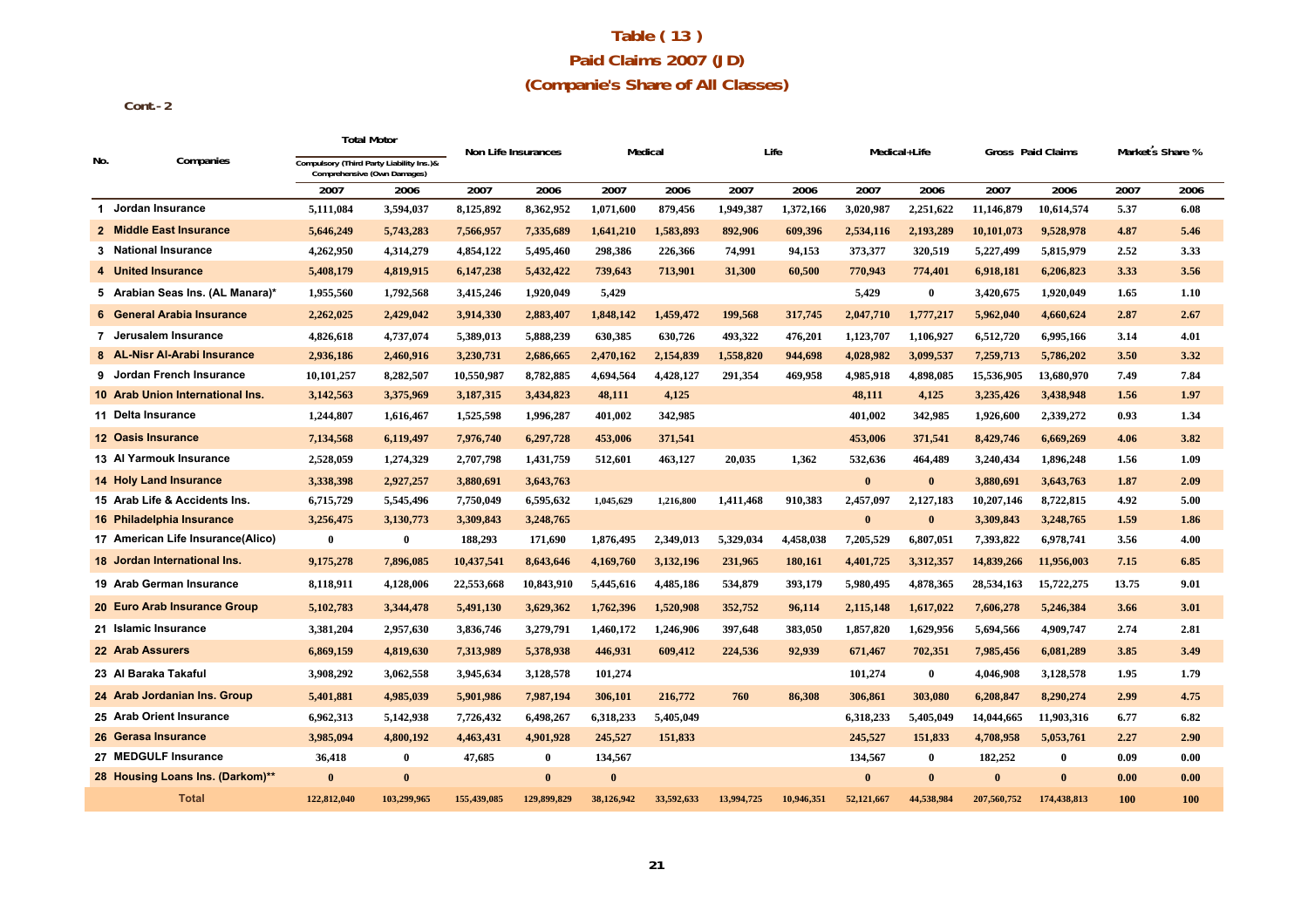## **Table (14) Motor Paid Claims As in 31/12/2007 compared with 31/12/2006(JD)**

|                 |                                      | Compulsory T.P.L |                     |            | Compulsory T.P.L from |           | Compulsory T.P.L.       |            | Total Compulsory/T.P.L | Comprehensive |               |             | <b>Total Motors</b> |
|-----------------|--------------------------------------|------------------|---------------------|------------|-----------------------|-----------|-------------------------|------------|------------------------|---------------|---------------|-------------|---------------------|
| NO              | <b>Companies</b>                     |                  | /Jordanian Vehicles |            | Comprehensive         |           | <b>Foreign Vehicles</b> |            |                        |               | (Own Damages) |             |                     |
|                 |                                      | 2007             | 2006                | 2007       | 2006                  | 2007      | 2006                    | 2007       | 2006                   | 2007          | 2006          | 2007        | 2006                |
| $\mathbf 1$     | Jordan Insurance                     | 950,373          | 804,694             | 847,004    | 654,043               | 118,256   | 81,541                  | 1,915,633  | 1,540,278              | 3,195,451     | 2,053,759     | 5,111,084   | 3,594,037           |
| $\mathbf{2}$    | <b>Middle East Insurance</b>         | 1,517,635        | 1,191,819           | 926,458    | 1,180,671             | 290,681   | 319,241                 | 2,734,774  | 2,691,731              | 2,911,475     | 3,051,552     | 5,646,249   | 5,743,283           |
| 3               | <b>National Insurance</b>            | 2,584,052        | 2,381,284           | 257,387    | 353,647               | 178,022   | 172,236                 | 3,019,461  | 2,907,167              | 1,243,489     | 1,407,112     | 4,262,950   | 4,314,279           |
|                 | <b>United Insurance</b>              | 958,636          | 1,234,718           | 1,197,754  | 941,935               | 82,690    | 73,211                  | 2,239,080  | 2,249,864              | 3,169,099     | 2,570,051     | 5,408,179   | 4,819,915           |
|                 | 5 Arabian Seas Ins. (AL Manara)      | 1,162,348        | 1,386,709           | 313,838    | 253,249               | 114,473   | 57,670                  | 1,590,659  | 1,697,628              | 364,901       | 94,940        | 1,955,560   | 1,792,568           |
|                 | 6 General Arabia Insurance           | 658,569          | 847,605             | 314,257    | 347,873               | 133,192   | 118,174                 | 1,106,018  | 1,313,652              | 1,156,007     | 1,115,390     | 2,262,025   | 2,429,042           |
| $\overline{7}$  | Jerusalem Insurance                  | 2,425,109        | 2,292,827           | 799,858    | 693,439               | 110,672   | 106,698                 | 3,335,639  | 3,092,964              | 1,490,979     | 1,644,110     | 4,826,618   | 4,737,074           |
|                 | 8 AL-Nisr Al-Arabi Insurance         | 1,343,474        | 1,233,178           | 475,629    | 296,494               | 114,474   | 104,662                 | 1,933,577  | 1,634,334              | 1,002,609     | 826,582       | 2,936,186   | 2,460,916           |
| 9               | Jordan French Insurance              | 5,079,606        | 4,290,623           | 1,040,594  | 742,248               | 230,445   | 287,690                 | 6,350,645  | 5,320,561              | 3,750,612     | 2,961,946     | 10,101,257  | 8,282,507           |
| 10 <sup>1</sup> | <b>Arab Union International Ins.</b> | 2,502,399        | 2,648,303           | 158,552    | 167,286               | 115,376   | 106,444                 | 2,776,327  | 2,922,033              | 366,236       | 453,936       | 3,142,563   | 3,375,969           |
| 11              | Delta Insurance                      | 615,205          | 884,554             | 72,819     | 114,059               | 128,412   | 110,084                 | 816,436    | 1,108,697              | 428,371       | 507,770       | 1,244,807   | 1,616,467           |
|                 | 12 Oasis Insurance                   | 2,901,561        | 2,238,408           | 612,753    | 238,855               | 902,124   | 1,237,153               | 4,416,438  | 3,714,416              | 2,718,130     | 2,405,081     | 7,134,568   | 6,119,497           |
|                 | 13 Al Yarmouk Insurance              | 2,200,879        | 1,096,717           | 103,000    | 23,465                | 155,830   | 110,620                 | 2,459,709  | 1,230,802              | 68,350        | 43,527        | 2,528,059   | 1,274,329           |
|                 | 14 Holy Land Insurance               | 2,122,502        | 1,758,674           | 388,248    | 453,642               | 130,604   | 93,914                  | 2,641,354  | 2,306,230              | 697,044       | 621,027       | 3,338,398   | 2,927,257           |
|                 | 15 Arab Life & Accidents Ins.        | 2,686,797        | 2,463,987           | 927,648    | 879.974               | 135,921   | 93,270                  | 3,750,366  | 3,437,231              | 2,965,363     | 2,108,265     | 6,715,729   | 5,545,496           |
|                 | 16 Philadelphia Insurance            | 1,574,499        | 1,706,898           | 621,750    | 398,600               | 164,758   | 164,712                 | 2,361,007  | 2,270,210              | 895,468       | 860,563       | 3,256,475   | 3,130,773           |
| 17              | Jordan International Ins.            | 3,094,996        | 2,480,362           | 1,350,882  | 1,255,981             | 517,990   | 196,942                 | 4,963,868  | 3,933,285              | 4,211,410     | 3,962,800     | 9,175,278   | 7,896,085           |
| 18              | <b>Arab German Insurance</b>         | 4,080,081        |                     | 759,989    |                       | 99,790    |                         | 4,939,860  | $\bf{0}$               | 3,179,051     |               | 8,118,911   | 4,128,006           |
|                 | 19 Euro Arab Insurance Group         | 2,209,657        | 1,922,777           |            | 145,702               |           |                         | 2,209,657  | 2,068,479              | 2,893,126     | 1,275,999     | 5,102,783   | 3,344,478           |
| 20 <sub>2</sub> | <b>Islamic Insurance</b>             | 1,793,660        | 1,666,227           | 480,835    | 393,335               | 116,466   | 112,319                 | 2,390,961  | 2,171,881              | 990,243       | 785,749       | 3,381,204   | 2,957,630           |
| 21              | <b>Arab Assurers</b>                 | 4,036,348        | 3,153,541           | 730,691    | 450,051               | 104,757   | 92,160                  | 4,871,796  | 3,695,752              | 1,997,363     | 1,123,878     | 6,869,159   | 4,819,630           |
|                 | 22 Al Baraka Takaful                 | 3,361,601        | 2,511,965           | 256,323    | 289,297               | 118,586   | 93,422                  | 3,736,510  | 2,894,684              | 171,782       | 167,874       | 3,908,292   | 3,062,558           |
| 23              | Arab Jordanian Ins. Group            | 2,646,587        | 2,329,781           | 550,568    | 810,772               | 82,877    | 130,922                 | 3,280,032  | 3,271,475              | 2,121,849     | 1,713,564     | 5,401,881   | 4,985,039           |
|                 | 24 Arab Orient Insurance             | 2,139,528        | 1,711,362           | 690,165    | 633,474               | 108,500   | 101,863                 | 2,938,193  | 2,446,699              | 4,024,120     | 2,696,239     | 6,962,313   | 5,142,938           |
|                 | 25 Gerasa Insurance                  | 3,006,563        | 3,491,681           | 309,429    | 252,262               | 129,845   | 135,220                 | 3,445,837  | 3,879,163              | 539,257       | 921,029       | 3,985,094   | 4,800,192           |
|                 | 26 MEDGULF Insurance                 | 1,135            |                     | <b>100</b> |                       | 12,006    |                         | 13,241     |                        | 23,177        |               | 36,418      | $\bf{0}$            |
|                 | <b>Total</b>                         | 57,653,800       | 47,728,694          | 14,186,531 | 11,970,354            | 4,396,747 | 4,100,168               | 76,237,078 | 63,799,216             | 46,574,962    | 35, 372, 743  | 122,812,040 | 103,299,965         |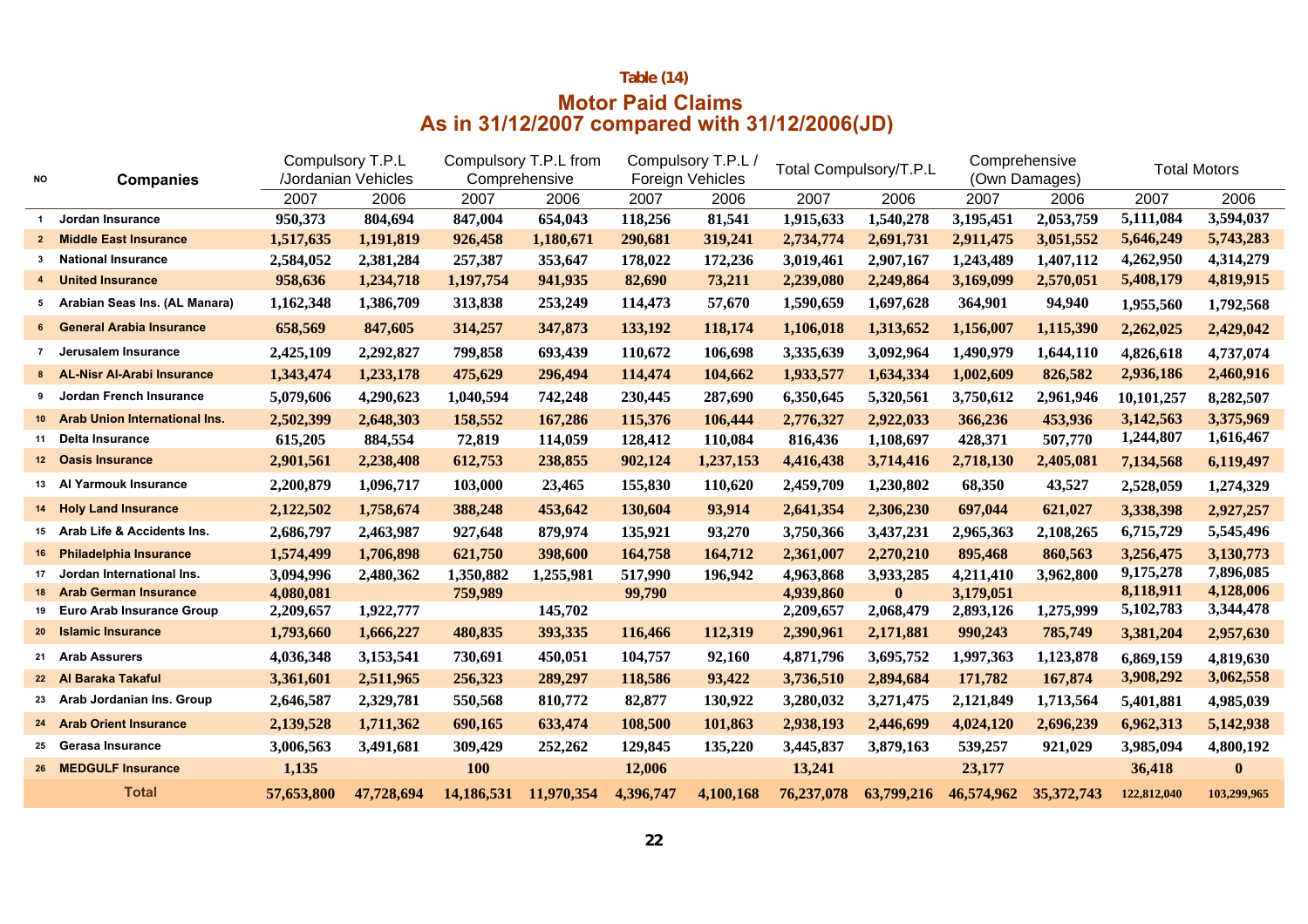## **Table (15) Companie's Classification & Share of Total Paid Claims As in 31/12/2007 (JD)**

-1

Classification of companies according to (Non Life Insurances Paid Claims) Classification of companies according to (Life & Medical Paid Claims) Classification of companies according to (Total Paid Claims)

| Classification of companies according to (Total Paid Clain |  |  |  |
|------------------------------------------------------------|--|--|--|
|------------------------------------------------------------|--|--|--|

| r. | <b>Companies</b>                  | <b>Non Life Paid Claims</b> | <b>Companies Share%</b> | ∕∿              | <b>Companies</b>                 | Life & Midical Paid<br>Claims | <b>Companies Share%</b> | h.                | <b>Companies</b>                      | <b>Total Paid Claims</b> | <b>Companies S</b> |
|----|-----------------------------------|-----------------------------|-------------------------|-----------------|----------------------------------|-------------------------------|-------------------------|-------------------|---------------------------------------|--------------------------|--------------------|
|    | 1 Arab German Insurance           | 22,553,668                  | 14.51                   | $\mathbf 1$     | American Life Insurance(Alico)   | 7,205,529                     | 13.82                   | 1                 | Arab German Insurance                 | 28,534,163               | 13.75              |
|    | 2 Jordan French Insurance         | 10,550,987                  | 6.79                    | $\mathbf{2}$    | <b>Arab Orient Insurance</b>     | 6,318,233                     | 12.12                   | $\mathbf{2}$      | <b>Jordan French Insurance</b>        | 15,536,915               | 7.49               |
|    | 3 Jordan International Ins.       | 10,437,541                  | 6.71                    | 3               | <b>Arab German Insurance</b>     | 5,980,495                     | 11.47                   | 3                 | Jordan International Ins.             | 14,839,266               | 7.15               |
|    | 4 Jordan Insurance                | 8,125,892                   | 5.23                    |                 | Jordan French Insurance          | 4,985,918                     | 9.57                    |                   | <b>Arab Orient Insurance</b>          | 14,044,665               | 6.77               |
|    | 5 Oasis Insurance                 | 7,976,740                   | 5.13                    | 5.              | Jordan International Ins.        | 4,401,725                     | 8.45                    | 5                 | Jordan Insurance                      | 11,146,879               | 5.37               |
|    | 6 Arab Life & Accidents Ins.      | 7,750,049                   | 4.99                    |                 | 6 AL-Nisr Al-Arabi Insurance     | 4,028,982                     | 7.73                    | 6                 | <b>Arab Life &amp; Accidents Ins.</b> | 10,207,146               | 4.92               |
|    | 7 Arab Orient Insurance           | 7,726,432                   | 4.97                    | 7               | Jordan Insurance                 | 3,020,987                     | 5.80                    | 7                 | <b>Middle East Insurance</b>          | 10,101,073               | 4.87               |
|    | 8 Middle East Insurance           | 7,566,957                   | 4.87                    | 8               | <b>Middle East Insurance</b>     | 2,534,116                     | 4.86                    | 8                 | <b>Oasis Insurance</b>                | 8,429,746                | 4.06               |
|    | 9 Arab Assurers                   | 7,313,989                   | 4.71                    | 9               | Arab Life & Accidents Ins.       | 2,457,097                     | 4.71                    | 9                 | <b>Arab Assurers</b>                  | 7,985,456                | 3.85               |
|    | <b>10 United Insurance</b>        | 6,147,238                   | 3.95                    |                 | 10 Euro Arab Insurance Group     | 2,115,148                     | 4.06                    | 10                | <b>Euro Arab Insurance Group</b>      | 7,606,278                | 3.66               |
|    | 11 Arab Jordanian Ins. Group      | 5,901,986                   | 3.80                    |                 | 11 General Arabia Insurance      | 2,047,710                     | 3.93                    | 11                | American Life Insurance(Alico)        | 7,393,822                | 3.56               |
|    | 12 Euro Arab Insurance Group      | 5,491,130                   | 3.53                    | 12 <sup>1</sup> | <b>Islamic Insurance</b>         | 1,857,820                     | 3.56                    | 12                | <b>AL-Nisr Al-Arabi Insurance</b>     | 7,259,713                | 3.50               |
|    | 13 Jerusalem Insurance            | 5,389,013                   | 3.47                    |                 | 13 Jerusalem Insurance           | 1,123,707                     | 2.16                    | 13                | <b>United Insurance</b>               | 6,918,181                | 3.33               |
|    | <b>14 National Insurance</b>      | 4,854,122                   | 3.12                    |                 | <b>14</b> United Insurance       | 770,943                       | 1.48                    | 14                | Jerusalem Insurance                   | 6,512,720                | 3.14               |
|    | 15 Gerasa Insurance               | 4,463,431                   | 2.87                    |                 | 15 Arab Assurers                 | 671,467                       | 1.29                    | 15                | Arab Jordanian Ins. Group             | 6,208,847                | 2.99               |
|    | 16 Al Baraka Takaful              | 3,945,634                   | 2.54                    |                 | 16 Al Yarmouk Insurance          | 532,636                       | 1.02                    | 16                | <b>General Arabia Insurance</b>       | 5,962,040                | 2.87               |
|    | 17 General Arabia Insurance       | 3,914,330                   | 2.52                    |                 | 17 Oasis Insurance               | 453,006                       | 0.87                    | 17                | <b>Islamic Insurance</b>              | 5,694,566                | 2.74               |
|    | <b>18 Holy Land Insurance</b>     | 3,880,691                   | 2.50                    |                 | 18 Delta Insurance               | 401,002                       | 0.77                    | 18                | <b>National Insurance</b>             | 5,227,499                | 2.52               |
|    | 19 Islamic Insurance              | 3,836,746                   | 2.47                    |                 | 19 National Insurance            | 373,377                       | 0.72                    | 19                | Gerasa Insurance                      | 4,708,958                | 2.27               |
|    | 20 Arabian Seas Ins. (AL Manara)  | 3,415,246                   | 2.20                    |                 | 20 Arab Jordanian Ins. Group     | 306,861                       | 0.59                    | 20                | Al Baraka Takaful                     | 4,046,908                | 1.95               |
|    | 21 Philadelphia Insurance         | 3,309,843                   | 2.13                    | 21              | Gerasa Insurance                 | 245,527                       | 0.47                    | 21                | <b>Holy Land Insurance</b>            | 3,880,691                | 1.87               |
|    | 22 AL-Nisr Al-Arabi Insurance     | 3,230,731                   | 2.08                    |                 | 22 MEDGULF Insurance             | 134,567                       | 0.26                    | $22 \overline{ }$ | Arabian Seas Ins. (AL Manara)         | 3,420,675                | 1.65               |
|    | 23 Arab Union International Ins.  | 3,187,315                   | 2.05                    |                 | 23 Al Baraka Takaful             | 101,274                       | 0.19                    | 23                | Philadelphia Insurance                | 3,309,843                | 1.59               |
|    | 24 Al Yarmouk Insurance           | 2,707,798                   | 1.74                    |                 | 24 Arab Union International Ins. | 48,111                        |                         | 24                | <b>Al Yarmouk Insurance</b>           | 3,240,434                | 1.56               |
|    | 25 Delta Insurance                | 1,525,598                   | 0.98                    |                 | 25 Arabian Seas Ins. (AL Manara) | 5,429                         |                         | 25                | Arab Union International Ins.         | 3,235,426                | 1.56               |
|    | 26 American Life Insurance(Alico) | 188,293                     | 0.12                    |                 | 26 Holy Land Insurance           | $\star$                       |                         | 26                | <b>Delta Insurance</b>                | 1,926,600                | 0.93               |
|    | 27 MEDGULF Insurance              | 47,685                      | 0.03                    |                 | 27 Philadelphia Insurance        | $\star$                       |                         | 27                | <b>MEDGULF Insurance</b>              | 182,252                  | 0.09               |
|    | 28 Housing Loans Ins. (Darkom)    |                             |                         |                 | 28 Housing Loans Ins. (Darkom)   | $\star$                       |                         | 28                | <b>Housing Loans Ins. (Darkom)</b>    |                          |                    |
|    | <b>Total</b>                      | 155,439,085                 | 100.00                  |                 | <b>Total</b>                     | 52,121,667                    | 100                     |                   | <b>Total</b>                          | 207,560,762              | 100.00             |

| <b>Companies</b>                      | Non Life Paid Claims Companies Share% |        | %               | <b>Companies</b>                                      | Life & Midical Paid<br><b>Claims</b> | <b>Companies Share%</b> | ∕∿           | <b>Companies</b>                      | <b>Total Paid Claims Companies Sh</b> |         |
|---------------------------------------|---------------------------------------|--------|-----------------|-------------------------------------------------------|--------------------------------------|-------------------------|--------------|---------------------------------------|---------------------------------------|---------|
| <b>Arab German Insurance</b>          | 22,553,668                            | 14.51  |                 | <b>American Life Insurance(Alico)</b><br>$\mathbf{1}$ | 7,205,529                            | 13.82                   | $\mathbf 1$  | <b>Arab German Insurance</b>          | 28,534,163                            | 13.75   |
| <b>Jordan French Insurance</b>        | 10,550,987                            | 6.79   | $\mathbf{2}$    | <b>Arab Orient Insurance</b>                          | 6,318,233                            | 12.12                   | $\mathbf{2}$ | <b>Jordan French Insurance</b>        | 15,536,915                            | 7.49    |
| Jordan International Ins.             | 10,437,541                            | 6.71   | 3               | <b>Arab German Insurance</b>                          | 5,980,495                            | 11.47                   | 3            | Jordan International Ins.             | 14,839,266                            | 7.15    |
| Jordan Insurance                      | 8,125,892                             | 5.23   |                 | <b>Jordan French Insurance</b><br>4                   | 4,985,918                            | 9.57                    | 4            | <b>Arab Orient Insurance</b>          | 14,044,665                            | 6.77    |
| <b>Oasis Insurance</b>                | 7,976,740                             | 5.13   | 5               | Jordan International Ins.                             | 4,401,725                            | 8.45                    | 5            | Jordan Insurance                      | 11,146,879                            | 5.37    |
| <b>Arab Life &amp; Accidents Ins.</b> | 7,750,049                             | 4.99   | 6               | <b>AL-Nisr Al-Arabi Insurance</b>                     | 4,028,982                            | 7.73                    | 6            | <b>Arab Life &amp; Accidents Ins.</b> | 10,207,146                            | 4.92    |
| <b>Arab Orient Insurance</b>          | 7,726,432                             | 4.97   |                 | 7<br>Jordan Insurance                                 | 3,020,987                            | 5.80                    | 7            | <b>Middle East Insurance</b>          | 10,101,073                            | 4.87    |
| <b>Middle East Insurance</b>          | 7,566,957                             | 4.87   | 8               | <b>Middle East Insurance</b>                          | 2,534,116                            | 4.86                    | 8            | <b>Oasis Insurance</b>                | 8,429,746                             | 4.06    |
| <b>Arab Assurers</b>                  | 7,313,989                             | 4.71   | 9               | Arab Life & Accidents Ins.                            | 2,457,097                            | 4.71                    | 9            | <b>Arab Assurers</b>                  | 7,985,456                             | 3.85    |
| 0 United Insurance                    | 6,147,238                             | 3.95   | 10 <sup>°</sup> | <b>Euro Arab Insurance Group</b>                      | 2,115,148                            | 4.06                    | 10           | <b>Euro Arab Insurance Group</b>      | 7,606,278                             | 3.66    |
| 1 Arab Jordanian Ins. Group           | 5,901,986                             | 3.80   |                 | 11 General Arabia Insurance                           | 2,047,710                            | 3.93                    | 11           | American Life Insurance(Alico)        | 7,393,822                             | 3.56    |
| 2 Euro Arab Insurance Group           | 5,491,130                             | 3.53   | 12 <sup>2</sup> | <b>Islamic Insurance</b>                              | 1,857,820                            | 3.56                    | 12           | <b>AL-Nisr Al-Arabi Insurance</b>     | 7,259,713                             | 3.50    |
| 3 Jerusalem Insurance                 | 5,389,013                             | 3.47   | 13              | Jerusalem Insurance                                   | 1,123,707                            | 2.16                    | 13           | <b>United Insurance</b>               | 6,918,181                             | 3.33    |
| 4 National Insurance                  | 4,854,122                             | 3.12   |                 | 14<br><b>United Insurance</b>                         | 770,943                              | 1.48                    | 14           | Jerusalem Insurance                   | 6,512,720                             | 3.14    |
| 5 Gerasa Insurance                    | 4,463,431                             | 2.87   |                 | 15 Arab Assurers                                      | 671,467                              | 1.29                    | 15           | Arab Jordanian Ins. Group             | 6,208,847                             | 2.99    |
| 6 Al Baraka Takaful                   | 3,945,634                             | 2.54   | 16              | <b>Al Yarmouk Insurance</b>                           | 532,636                              | 1.02                    | 16           | <b>General Arabia Insurance</b>       | 5,962,040                             | 2.87    |
| 7 General Arabia Insurance            | 3,914,330                             | 2.52   |                 | 17 Oasis Insurance                                    | 453,006                              | 0.87                    | 17           | <b>Islamic Insurance</b>              | 5,694,566                             | 2.74    |
| <b>8 Holy Land Insurance</b>          | 3,880,691                             | 2.50   | 18              | Delta Insurance                                       | 401,002                              | 0.77                    | 18           | <b>National Insurance</b>             | 5,227,499                             | 2.52    |
| 9 Islamic Insurance                   | 3,836,746                             | 2.47   |                 | 19<br><b>National Insurance</b>                       | 373,377                              | 0.72                    | 19           | Gerasa Insurance                      | 4,708,958                             | 2.27    |
| 0 Arabian Seas Ins. (AL Manara)       | 3,415,246                             | 2.20   | 20              | <b>Arab Jordanian Ins. Group</b>                      | 306,861                              | 0.59                    | 20           | Al Baraka Takaful                     | 4,046,908                             | 1.95    |
| 1 Philadelphia Insurance              | 3,309,843                             | 2.13   |                 | Gerasa Insurance<br>21.                               | 245,527                              | 0.47                    | 21           | <b>Holy Land Insurance</b>            | 3,880,691                             | 1.87    |
| 2 AL-Nisr Al-Arabi Insurance          | 3,230,731                             | 2.08   |                 | 22 <sub>2</sub><br><b>MEDGULF Insurance</b>           | 134,567                              | 0.26                    | 22           | Arabian Seas Ins. (AL Manara)         | 3,420,675                             | 1.65    |
| 3 Arab Union International Ins.       | 3,187,315                             | 2.05   | 23              | Al Baraka Takaful                                     | 101,274                              | 0.19                    | 23           | Philadelphia Insurance                | 3,309,843                             | 1.59    |
| 4 Al Yarmouk Insurance                | 2,707,798                             | 1.74   |                 | 24 Arab Union International Ins.                      | 48,111                               |                         | 24           | <b>Al Yarmouk Insurance</b>           | 3,240,434                             | 1.56    |
| 5 Delta Insurance                     | 1,525,598                             | 0.98   | 25              | Arabian Seas Ins. (AL Manara)                         | 5,429                                |                         | 25           | Arab Union International Ins.         | 3,235,426                             | 1.56    |
| 6 American Life Insurance(Alico)      | 188,293                               | 0.12   | 26              | <b>Holy Land Insurance</b>                            | $\star$                              |                         | 26           | <b>Delta Insurance</b>                | 1,926,600                             | 0.93    |
| 7 MEDGULF Insurance                   | 47,685                                | 0.03   | 27              | Philadelphia Insurance                                | $\star$                              |                         | 27           | <b>MEDGULF Insurance</b>              | 182,252                               | 0.09    |
| 8 Housing Loans Ins. (Darkom)         |                                       |        | 28              | <b>Housing Loans Ins. (Darkom)</b>                    | $\star$                              |                         | 28           | <b>Housing Loans Ins. (Darkom)</b>    |                                       |         |
| <b>Total</b>                          | 155,439,085                           | 100.00 |                 | <b>Total</b>                                          | 52,121,667                           | 100                     |              | <b>Total</b>                          | 207,560,762                           | 100,000 |
|                                       |                                       |        |                 |                                                       |                                      |                         |              |                                       |                                       |         |

| Non Life Paid Claims | <b>Companies Share%</b> | $\boldsymbol{\psi}$ | <b>Companies</b>                     | <b>Life &amp; Midical Paid</b><br><b>Claims</b> | <b>Companies Share%</b> | $\boldsymbol{\mathrm{v}}_{\!\scriptscriptstyle (\!\varsigma\!)}$ | Companies                             | <b>Total Paid Claims</b> | <b>Companies Share%</b> |
|----------------------|-------------------------|---------------------|--------------------------------------|-------------------------------------------------|-------------------------|------------------------------------------------------------------|---------------------------------------|--------------------------|-------------------------|
| 22,553,668           | 14.51                   | 1                   | American Life Insurance(Alico)       | 7,205,529                                       | 13.82                   | $\mathbf{1}$                                                     | Arab German Insurance                 | 28,534,163               | 13.75                   |
| 10,550,987           | 6.79                    | $\mathbf{2}$        | <b>Arab Orient Insurance</b>         | 6,318,233                                       | 12.12                   | $\mathbf{2}$                                                     | Jordan French Insurance               | 15,536,915               | 7.49                    |
| 10,437,541           | 6.71                    | 3                   | Arab German Insurance                | 5,980,495                                       | 11.47                   | 3                                                                | Jordan International Ins.             | 14,839,266               | 7.15                    |
| 8,125,892            | 5.23                    | 4                   | <b>Jordan French Insurance</b>       | 4,985,918                                       | 9.57                    | 4                                                                | <b>Arab Orient Insurance</b>          | 14,044,665               | 6.77                    |
| 7,976,740            | 5.13                    | 5                   | Jordan International Ins.            | 4,401,725                                       | 8.45                    | 5                                                                | Jordan Insurance                      | 11,146,879               | 5.37                    |
| 7,750,049            | 4.99                    | 6                   | <b>AL-Nisr Al-Arabi Insurance</b>    | 4,028,982                                       | 7.73                    | 6                                                                | <b>Arab Life &amp; Accidents Ins.</b> | 10,207,146               | 4.92                    |
| 7,726,432            | 4.97                    | 7                   | Jordan Insurance                     | 3,020,987                                       | 5.80                    | $\overline{7}$                                                   | <b>Middle East Insurance</b>          | 10,101,073               | 4.87                    |
| 7,566,957            | 4.87                    | 8                   | <b>Middle East Insurance</b>         | 2,534,116                                       | 4.86                    | 8                                                                | <b>Oasis Insurance</b>                | 8,429,746                | 4.06                    |
| 7,313,989            | 4.71                    | 9                   | Arab Life & Accidents Ins.           | 2,457,097                                       | 4.71                    | 9                                                                | <b>Arab Assurers</b>                  | 7,985,456                | 3.85                    |
| 6,147,238            | 3.95                    | 10                  | <b>Euro Arab Insurance Group</b>     | 2,115,148                                       | 4.06                    | 10                                                               | <b>Euro Arab Insurance Group</b>      | 7,606,278                | 3.66                    |
| 5,901,986            | 3.80                    | 11                  | <b>General Arabia Insurance</b>      | 2,047,710                                       | 3.93                    | 11                                                               | American Life Insurance(Alico)        | 7,393,822                | 3.56                    |
| 5,491,130            | 3.53                    | 12                  | Islamic Insurance                    | 1,857,820                                       | 3.56                    | 12                                                               | <b>AL-Nisr Al-Arabi Insurance</b>     | 7,259,713                | 3.50                    |
| 5,389,013            | 3.47                    | 13                  | Jerusalem Insurance                  | 1,123,707                                       | 2.16                    | 13                                                               | <b>United Insurance</b>               | 6,918,181                | 3.33                    |
| 4,854,122            | 3.12                    | 14                  | <b>United Insurance</b>              | 770,943                                         | 1.48                    | 14                                                               | <b>Jerusalem Insurance</b>            | 6,512,720                | 3.14                    |
| 4,463,431            | 2.87                    | 15                  | <b>Arab Assurers</b>                 | 671,467                                         | 1.29                    | 15                                                               | Arab Jordanian Ins. Group             | 6,208,847                | 2.99                    |
| 3,945,634            | 2.54                    | 16                  | <b>Al Yarmouk Insurance</b>          | 532,636                                         | 1.02                    | 16                                                               | <b>General Arabia Insurance</b>       | 5,962,040                | 2.87                    |
| 3,914,330            | 2.52                    | 17                  | <b>Oasis Insurance</b>               | 453,006                                         | 0.87                    | 17                                                               | <b>Islamic Insurance</b>              | 5,694,566                | 2.74                    |
| 3,880,691            | 2.50                    | 18                  | <b>Delta Insurance</b>               | 401,002                                         | 0.77                    | 18                                                               | <b>National Insurance</b>             | 5,227,499                | 2.52                    |
| 3,836,746            | 2.47                    | 19                  | <b>National Insurance</b>            | 373,377                                         | 0.72                    | 19                                                               | Gerasa Insurance                      | 4,708,958                | 2.27                    |
| 3,415,246            | 2.20                    | 20                  | <b>Arab Jordanian Ins. Group</b>     | 306,861                                         | 0.59                    | 20                                                               | <b>Al Baraka Takaful</b>              | 4,046,908                | 1.95                    |
| 3,309,843            | 2.13                    | 21                  | Gerasa Insurance                     | 245,527                                         | 0.47                    | 21                                                               | <b>Holy Land Insurance</b>            | 3,880,691                | 1.87                    |
| 3,230,731            | 2.08                    | $22 \,$             | <b>MEDGULF Insurance</b>             | 134,567                                         | 0.26                    | 22                                                               | Arabian Seas Ins. (AL Manara)         | 3,420,675                | 1.65                    |
| 3,187,315            | 2.05                    | 23                  | Al Baraka Takaful                    | 101,274                                         | 0.19                    | 23                                                               | Philadelphia Insurance                | 3,309,843                | 1.59                    |
| 2,707,798            | 1.74                    | 24                  | <b>Arab Union International Ins.</b> | 48,111                                          |                         | 24                                                               | <b>Al Yarmouk Insurance</b>           | 3,240,434                | 1.56                    |
| 1,525,598            | 0.98                    | 25                  | Arabian Seas Ins. (AL Manara)        | 5,429                                           |                         | 25                                                               | Arab Union International Ins.         | 3,235,426                | 1.56                    |
| 188,293              | 0.12                    | 26                  | <b>Holy Land Insurance</b>           | $\star$                                         |                         | 26                                                               | <b>Delta Insurance</b>                | 1,926,600                | 0.93                    |
| 47,685               | 0.03                    | 27                  | Philadelphia Insurance               | $\star$                                         |                         | 27                                                               | <b>MEDGULF Insurance</b>              | 182,252                  | 0.09                    |
| $\star$              |                         | 28                  | <b>Housing Loans Ins. (Darkom)</b>   | $\star$                                         |                         | 28                                                               | <b>Housing Loans Ins. (Darkom)</b>    |                          |                         |
| 155,439,085          | 100.00                  |                     | <b>Total</b>                         | 52,121,667                                      | 100                     |                                                                  | <b>Total</b>                          | 207,560,762              | 100.000                 |
|                      |                         |                     |                                      |                                                 |                         |                                                                  |                                       |                          |                         |

**\*\* The company started its business in June 2007 and its specalized in Insuring Housing Loans. \*Companies classified from 26-28 don't practice Life& Medical Insurance**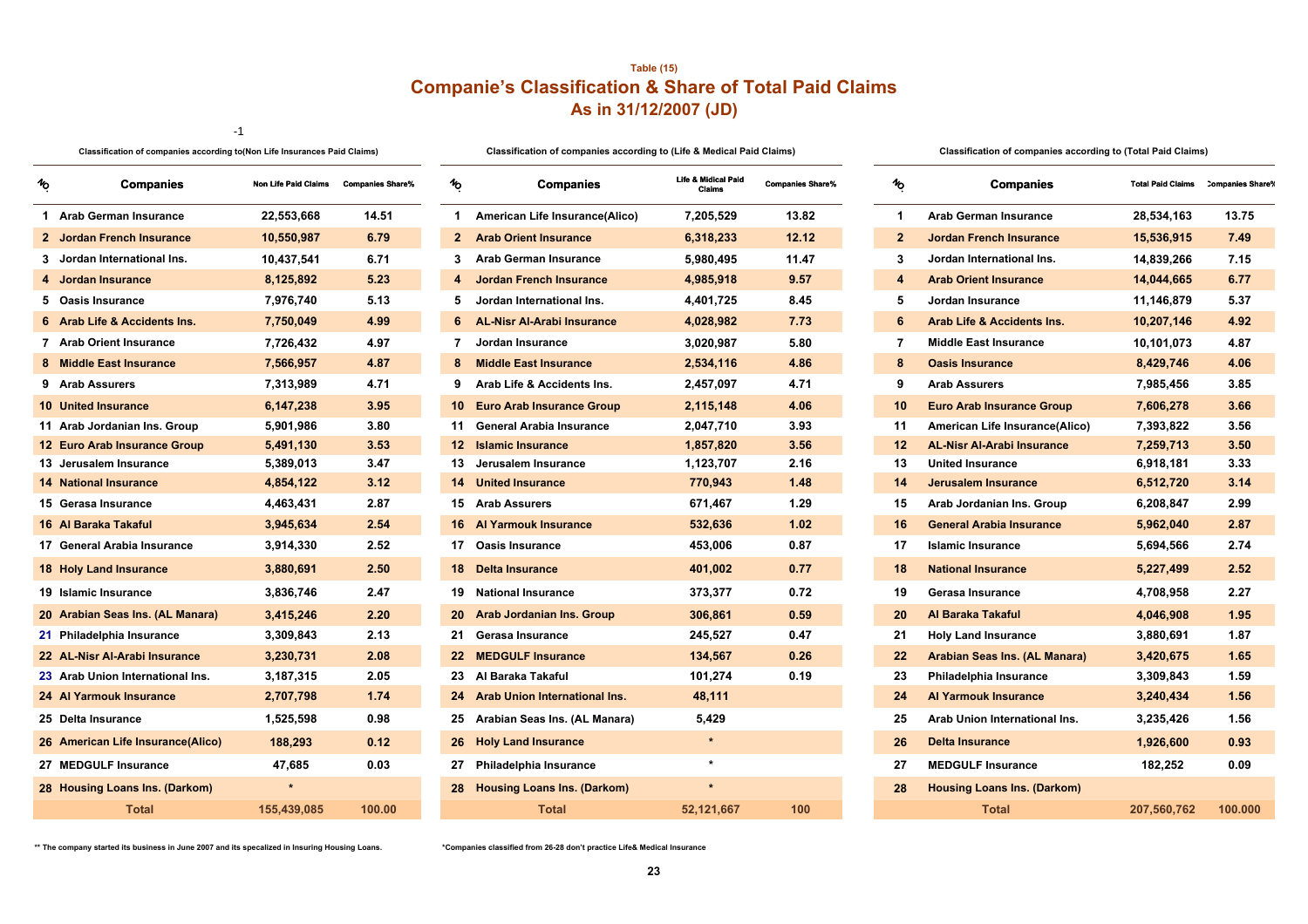#### **Table (15)**

## **Companies Classification & Share of Paid Claims Per Class As in 31/12/2007 (JD)**

**Cont. -2**

**No.**

# **Paid Claims**

| $\mathbf{2}$ | <b>Jordan Insurance</b>            | 905,367   | $\mathbf{2}$ | <b>Jordan Insurance</b>    |
|--------------|------------------------------------|-----------|--------------|----------------------------|
| 3            | General Arabia Insurance           | 595,451   | 3            | <b>Middle East Insurar</b> |
| 4            | <b>National Insurance</b>          | 358,785   | 4            | <b>Jordan Internationa</b> |
| 5            | <b>United Insurance</b>            | 345,770   | 5            | General Arabia Insu        |
| 6            | <b>Arab German Insurance</b>       | 319,908   | 6.           | <b>Oasis Insurance</b>     |
| 7            | Jerusalem Insurance                | 231,646   | 7            | Arab Life & Accider        |
| 8            | <b>Middle East Insurance</b>       | 208,822   | 8            | <b>Holy Land Insuranc</b>  |
| 9            | Jordan International Ins.          | 180,873   | 9            | <b>Arab Orient Insuran</b> |
|              | 10 Arab Jordanian Ins. Group       | 173,141   | 10           | <b>Gerasa Insurance</b>    |
| 11           | Arab Life & Accidents Ins.         | 151,547   | 11           | <b>United Insurance</b>    |
| $12 \,$      | <b>Islamic Insurance</b>           | 147,058   |              | <b>12 Arab Assurers</b>    |
| 13.          | Jordan French Insurance            | 130,849   |              | Jordan French Insu<br>13   |
|              | <b>14 Al Yarmouk Insurance</b>     | 116,701   |              | 14 Jerusalem Insurand      |
|              | <b>15 Arab Assurers</b>            | 116,472   |              | 15 Arab Jordanian Ins.     |
|              | 16 Delta Insurance                 | 111,399   |              | 16 Islamic Insurance       |
| 17           | <b>Arab Orient Insurance</b>       | 98,072    | 17           | <b>National Insurance</b>  |
|              | 18 Euro Arab Insurance Group       | 92,137    |              | 18 Euro Arab Insuranc      |
|              | 19 AL-Nisr Al-Arabi Insurance      | 77,856    | 19           | <b>Delta Insurance</b>     |
|              | 20 Oasis Insurance                 | 57,903    |              | 20 AL-Nisr Al-Arabi Ins    |
| 21           | Philadelphia Insurance             | 40,179    | 21           | Al Yarmouk Insurar         |
|              | 22 Al Baraka Takaful               | 11,681    |              | 22 Arab Union Internat     |
| 23           | <b>Holy Land Insurance</b>         | 1,500     | 23.          | Al Baraka Takaful          |
|              | 24 Gerasa Insurance                | 1,125     |              | 24 Arabian Seas Ins. (/    |
| 25           | Arab Union International Ins.      | 471       | 25           | <b>MEDGULF Insurand</b>    |
|              | 26 MEDGULF Insurance*              |           |              | 26 Philadelphia Insura     |
|              | 27 American Life Insurance(Alico)* |           | 27           | <b>American Life Insur</b> |
|              | 28 Housing Loans Ins. (Darkom)**   |           |              | 28 Housing Loans Ins.      |
|              | <b>Total</b>                       | 5,512,831 |              |                            |

## **Marine & Transport** *COLORER <b>EXALL* **E EXALLE EXALLE PROPERTY DAMAGES**

| Companies                 | <b>Paid Claims</b> | $\frac{1}{2}$ | <b>Companies</b>                     | <b>Paid Claims</b> | $\frac{1}{2}$ | <b>Companies</b>                     | <b>Paid Claims</b> |
|---------------------------|--------------------|---------------|--------------------------------------|--------------------|---------------|--------------------------------------|--------------------|
| s Ins. (AL Manara)        | 1,038,118          | 1             | <b>Arab German Insurance</b>         | 13,875,773         | 1             | Arabian Seas Ins. (AL Manara)        | 406,862            |
| ance <sup>.</sup>         | 905,367            | $\mathbf{2}$  | <b>Jordan Insurance</b>              | 2,059,131          | $\mathbf 2$   | <b>Arab German Insurance</b>         | 239,076            |
| pia Insurance             | 595,451            | 3             | <b>Middle East Insurance</b>         | 1,701,004          | 3             | American Life Insurance(Alico)       | 188,293            |
| <b>urance</b>             | 358,785            | 4             | Jordan International Ins.            | 1,070,306          | 4             | <b>Arab Orient Insurance</b>         | 168,778            |
| ance                      | 345,770            | 5             | <b>General Arabia Insurance</b>      | 994,179            | 5             | Euro Arab Insurance Group            | 135,458            |
| n Insurance               | 319,908            | 6             | <b>Oasis Insurance</b>               | 773,055            | 6             | <b>AL-Nisr Al-Arabi Insurance</b>    | 70,833             |
| ısurance                  | 231,646            | 7             | Arab Life & Accidents Ins.           | 565,189            | 7             | Arab Life & Accidents Ins.           | 70,523             |
| Insurance                 | 208,822            | 8             | <b>Holy Land Insurance</b>           | 538,800            | 8             | <b>Islamic Insurance</b>             | 65,324             |
| national Ins.             | 180,873            | 9             | <b>Arab Orient Insurance</b>         | 497,269            | 9             | <b>General Arabia Insurance</b>      | 62,675             |
| ian Ins. Group            | 173,141            | 10            | <b>Gerasa Insurance</b>              | 476,241            | 10            | <b>Jordan Insurance</b>              | 50,310             |
| <b>Accidents Ins.</b>     | 151,547            | 11            | <b>United Insurance</b>              | 365,069            | 11            | Arab Jordanian Ins. Group            | 39,063             |
| rance                     | 147,058            |               | <b>Arab Assurers</b>                 | 318,500            |               | <b>Jerusalem Insurance</b>           | 29,858             |
| ch Insurance              | 130,849            | 13            | Jordan French Insurance              | 315,724            | 13            | <b>United Insurance</b>              | 28,220             |
| Insurance                 | 116,701            | 14            | Jerusalem Insurance                  | 300,891            |               | <b>Delta Insurance</b>               | 11,560             |
| rs                        | 116,472            | 15            | Arab Jordanian Ins. Group            | 287,901            | 15            | <b>Oasis Insurance</b>               | 11,214             |
| nce                       | 111,399            | 16            | <b>Islamic Insurance</b>             | 243,160            |               | Jordan International Ins.            | 11,084             |
| Insurance                 | 98,072             | 17            | <b>National Insurance</b>            | 222,021            | 17            | <b>Middle East Insurance</b>         | 10,882             |
| surance Group             | 92,137             |               | <b>Euro Arab Insurance Group</b>     | 160,752            |               | <b>National Insurance</b>            | 10,366             |
| rabi Insurance            | 77,856             | 19            | Delta Insurance                      | 157,832            | 19            | <b>Arab Assurers</b>                 | 9,858              |
| nce                       | 57,903             |               | <b>AL-Nisr Al-Arabi Insurance</b>    | 145,856            |               | <b>Philadelphia Insurance</b>        | 5,532              |
| Insurance                 | 40,179             | 21            | Al Yarmouk Insurance                 | 57,885             | 21            | Al Yarmouk Insurance                 | 5,153              |
| ı <b>kaful</b>            | 11,681             |               | <b>Arab Union International Ins.</b> | 42,520             | 22            | <b>Jordan French Insurance</b>       | 3,157              |
| surance                   | 1,500              | 23            | Al Baraka Takaful                    | 25,661             | 23            | <b>Holy Land Insurance</b>           | 1,993              |
| rance                     | 1,125              | 24            | <b>Arabian Seas Ins. (AL Manara)</b> | 14,706             | 24            | <b>Arab Union International Ins.</b> | 1,761              |
| nternational Ins.         | 471                | 25            | <b>MEDGULF Insurance</b>             | 11,267             | 25            | Gerasa Insurance                     | 971                |
| <b>isurance*</b>          |                    | 26            | <b>Philadelphia Insurance</b>        | 7,657              | 26            | Al Baraka Takaful                    | $\star$            |
| fe Insurance(Alico)*      |                    | 27            | American Life Insurance(Alico)*      |                    | 27            | <b>MEDGULF Insurance</b>             | $\star$            |
| <b>ns Ins. (Darkom)**</b> |                    | 28            | <b>Housing Loans Ins. (Darkom)**</b> |                    | 28            | <b>Housing Loans Ins. (Darkom)</b>   | $***$              |
| <b>Total</b>              | 5,512,831          |               | <b>Total</b>                         | 25,228,349         |               | <b>Total</b>                         | 1,638,804          |

| <b>Marine &amp; Transport</b>         | <b>Fire&amp;Other Property Damages</b> |               |                                    | <b>General Accident</b> |               |                                    |                    |
|---------------------------------------|----------------------------------------|---------------|------------------------------------|-------------------------|---------------|------------------------------------|--------------------|
| <b>Companies</b>                      | <b>Paid Claims</b>                     | $\frac{1}{2}$ | <b>Companies</b>                   | <b>Paid Claims</b>      | $\frac{1}{2}$ | <b>Companies</b>                   | <b>Paid Claims</b> |
| Arabian Seas Ins. (AL Manara)         | 1,038,118                              |               | <b>Arab German Insurance</b>       | 13,875,773              |               | Arabian Seas Ins. (AL Manara)      | 406,862            |
| Jordan Insurance<br>2                 | 905,367                                |               | <b>Jordan Insurance</b>            | 2,059,131               | $\mathbf{2}$  | <b>Arab German Insurance</b>       | 239,076            |
| <b>General Arabia Insurance</b><br>3. | 595,451                                | 3             | <b>Middle East Insurance</b>       | 1,701,004               | 3.            | American Life Insurance(Alico)     | 188,293            |
| <b>National Insurance</b><br>4        | 358,785                                | 4             | Jordan International Ins.          | 1,070,306               | 4             | <b>Arab Orient Insurance</b>       | 168,778            |
| <b>United Insurance</b><br>5          | 345,770                                |               | General Arabia Insurance           | 994,179                 | 5             | Euro Arab Insurance Group          | 135,458            |
| <b>Arab German Insurance</b><br>6     | 319,908                                |               | <b>Oasis Insurance</b>             | 773,055                 |               | <b>AL-Nisr Al-Arabi Insurance</b>  | 70,833             |
| Jerusalem Insurance                   | 231,646                                |               | Arab Life & Accidents Ins.         | 565,189                 |               | Arab Life & Accidents Ins.         | 70,523             |
| <b>Middle East Insurance</b><br>8     | 208,822                                | 8             | <b>Holy Land Insurance</b>         | 538,800                 |               | <b>Islamic Insurance</b>           | 65,324             |
| Jordan International Ins.             | 180,873                                | 9             | <b>Arab Orient Insurance</b>       | 497,269                 | 9             | <b>General Arabia Insurance</b>    | 62,675             |
| <b>0</b> Arab Jordanian Ins. Group    | 173,141                                |               | 10 Gerasa Insurance                | 476,241                 | 10            | Jordan Insurance                   | 50,310             |
| 1 Arab Life & Accidents Ins.          | 151,547                                |               | 11 United Insurance                | 365,069                 | 11            | Arab Jordanian Ins. Group          | 39,063             |
| 2 Islamic Insurance                   | 147,058                                |               | <b>12 Arab Assurers</b>            | 318,500                 | 12.           | <b>Jerusalem Insurance</b>         | 29,858             |
| 3 Jordan French Insurance             | 130,849                                |               | 13 Jordan French Insurance         | 315,724                 |               | 13 United Insurance                | 28,220             |
| 4 Al Yarmouk Insurance                | 116,701                                |               | 14 Jerusalem Insurance             | 300,891                 | 14.           | <b>Delta Insurance</b>             | 11,560             |
| 5 Arab Assurers                       | 116,472                                |               | 15 Arab Jordanian Ins. Group       | 287,901                 | 15            | <b>Oasis Insurance</b>             | 11,214             |
| <b>6</b> Delta Insurance              | 111,399                                |               | <b>16</b> Islamic Insurance        | 243,160                 | 16            | Jordan International Ins.          | 11,084             |
| 7 Arab Orient Insurance               | 98,072                                 |               | 17 National Insurance              | 222,021                 | 17            | <b>Middle East Insurance</b>       | 10,882             |
| 8 Euro Arab Insurance Group           | 92,137                                 |               | 18 Euro Arab Insurance Group       | 160,752                 | 18.           | <b>National Insurance</b>          | 10,366             |
| 9 AL-Nisr Al-Arabi Insurance          | 77,856                                 |               | 19 Delta Insurance                 | 157,832                 |               | 19 Arab Assurers                   | 9,858              |
| 20 Oasis Insurance                    | 57,903                                 |               | 20 AL-Nisr Al-Arabi Insurance      | 145,856                 | 20            | <b>Philadelphia Insurance</b>      | 5,532              |
| 21 Philadelphia Insurance             | 40,179                                 |               | 21 Al Yarmouk Insurance            | 57,885                  | 21            | Al Yarmouk Insurance               | 5,153              |
| 22 Al Baraka Takaful                  | 11,681                                 |               | 22 Arab Union International Ins.   | 42,520                  | 22.           | Jordan French Insurance            | 3,157              |
| 23 Holy Land Insurance                | 1,500                                  |               | 23 Al Baraka Takaful               | 25,661                  |               | <b>Holy Land Insurance</b>         | 1,993              |
| 24 Gerasa Insurance                   | 1,125                                  |               | 24 Arabian Seas Ins. (AL Manara)   | 14,706                  |               | 24 Arab Union International Ins.   | 1,761              |
| 25 Arab Union International Ins.      | 471                                    |               | 25 MEDGULF Insurance               | 11,267                  | 25            | Gerasa Insurance                   | 971                |
| 26 MEDGULF Insurance*                 |                                        |               | 26 Philadelphia Insurance          | 7,657                   | 26.           | Al Baraka Takaful                  | $\star$            |
| 27 American Life Insurance(Alico)*    |                                        |               | 27 American Life Insurance(Alico)* |                         | 27            | <b>MEDGULF Insurance</b>           | $\star$            |
| 28 Housing Loans Ins. (Darkom)**      |                                        |               | 28 Housing Loans Ins. (Darkom)**   |                         | 28.           | <b>Housing Loans Ins. (Darkom)</b> | $\star\star$       |
| <b>Total</b>                          | 5,512,831                              |               | Total                              | 25.228.349              |               | Total                              | 1.638.804          |

\***The Company doesn't practice Marine & Fire Insurances** **\*The company didn't pay any claims for General Accident Insurance in 2007**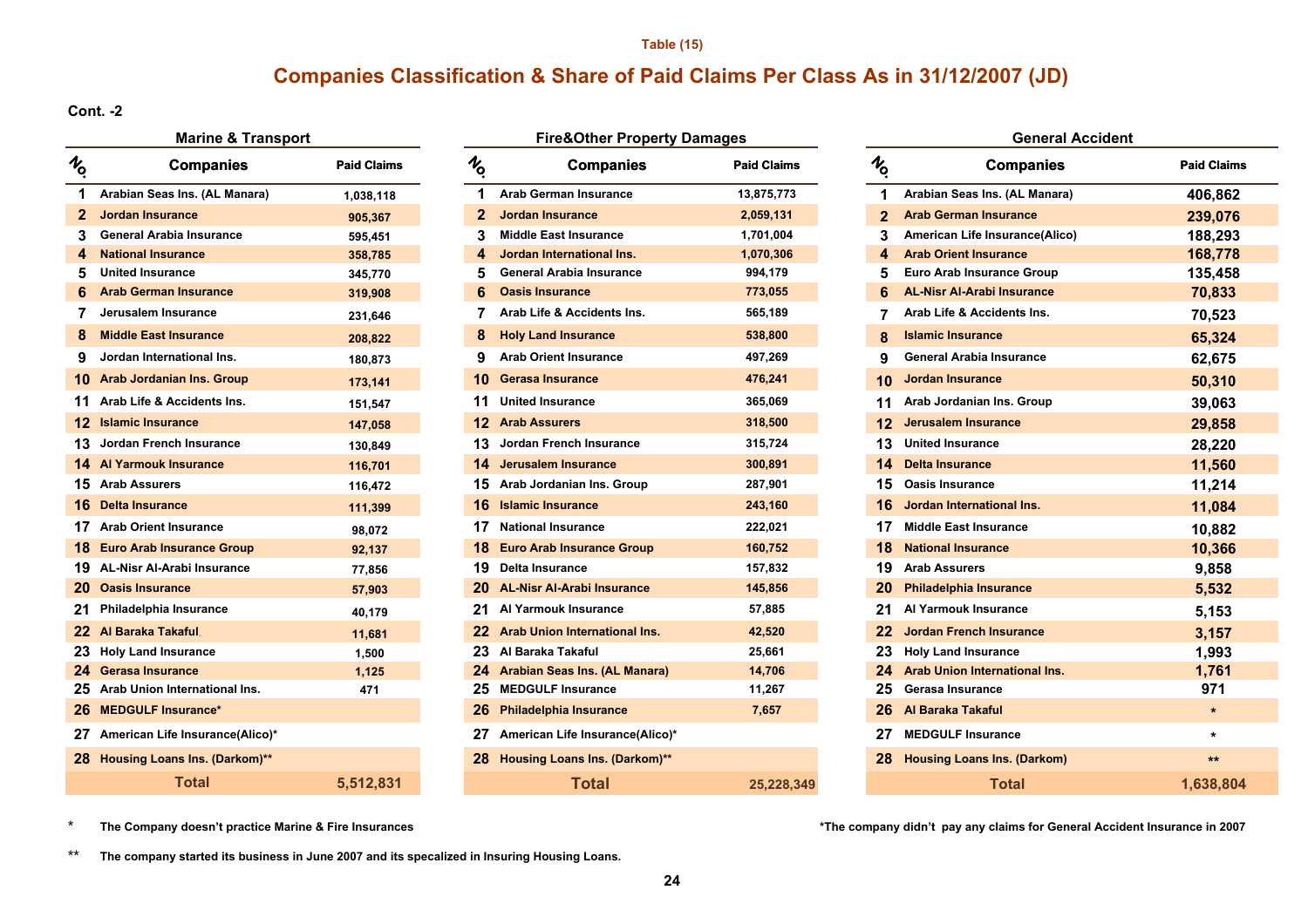#### **Table (15)**

## **Companie's Classification & Share of Paid Claims Per Class As in 31/12/2007 (JD)**

**Cont. -3**

| $\frac{1}{2}$           | <b>Companies</b>                  | <b>Paid Claims</b> |
|-------------------------|-----------------------------------|--------------------|
| 1                       | American Life Insurance(Alico)    | 5,329,034          |
| $\overline{2}$          | Jordan Insurance                  | 1,949,387          |
| 3                       | <b>AL-Nisr Al-Arabi Insurance</b> | 1,558,820          |
| $\overline{\mathbf{4}}$ | Arab Life & Accidents Ins.        | 1,411,468          |
| 5                       | <b>Middle East Insurance</b>      | 892,906            |
| 6                       | <b>Arab German Insurance</b>      | 534,879            |
| 7                       | Jerusalem Insurance               | 493,322            |
| 8                       | <b>Islamic Insurance</b>          | 397,648            |
| 9                       | Euro Arab Insurance Group         | 352,752            |
| 10                      | Jordan French Insurance           | 291,354            |
| 11                      | Jordan International Ins.         | 231,965            |
|                         | 12 Arab Assurers                  | 224,536            |
|                         | 13 General Arabia Insurance       | 199,568            |
|                         | <b>14 National Insurance</b>      | 74,991             |
| 15                      | <b>United Insurance</b>           | 31,300             |
|                         | <b>16 Al Yarmouk Insurance</b>    | 20,035             |
|                         | 17 Arab Jordanian Ins. Group      | 760                |
|                         | 18 Delta Insurance                | $\star$            |
|                         | 19 Gerasa Insurance               | $\star\star$       |
|                         | 20 Arabian Seas Ins. (AL Manara)  | $+ +$              |
| 21                      | Arab Union International Ins.     | $\star\star$       |
|                         | 22 Oasis Insurance                | $x +$              |
|                         | 23 Holy Land Insurance            | $\star\star$       |
|                         | 24 Philadelphia Insurance         | $**$               |
| 25                      | Al Baraka Takaful                 | $\star\star$       |
| 26                      | <b>Arab Orient Insurance</b>      | $\star\star$       |
| 27                      | <b>MEDGULF Insurance</b>          | $\star\star$       |
|                         | 28 Housing Loans Ins. (Darkom)    | ***                |
|                         | Total                             | 13,994,725         |

| Life |                                   |                    |                 | <b>Medical</b>                        | Motor(Compulsory(Third Party I |  |                  |                                  |  |
|------|-----------------------------------|--------------------|-----------------|---------------------------------------|--------------------------------|--|------------------|----------------------------------|--|
| 6    | <b>Companies</b>                  | <b>Paid Claims</b> | $\mathcal{H}_0$ | <b>Companies</b>                      | <b>Paid Claims</b>             |  | $\gamma_{\rm O}$ | Com                              |  |
| 1    | American Life Insurance(Alico)    | 5,329,034          | 1               | <b>Arab Orient Insurance</b>          | 6,318,233                      |  | 1                | Jordan French Insural            |  |
| 2.   | <b>Jordan Insurance</b>           | 1,949,387          | $\mathbf{2}$    | <b>Arab German Insurance</b>          | 5,445,616                      |  | $\overline{2}$   | Jordan International II          |  |
| 3    | <b>AL-Nisr Al-Arabi Insurance</b> | 1,558,820          | 3               | Jordan French Insurance               | 4,694,564                      |  | 3                | Arab German Insurano             |  |
| 4    | Arab Life & Accidents Ins.        | 1,411,468          | 4               | Jordan International Ins.             | 4,169,760                      |  | 4                | <b>Oasis Insurance</b>           |  |
| 5    | <b>Middle East Insurance</b>      | 892,906            | 5               | <b>AL-Nisr Al-Arabi Insurance</b>     | 2,470,162                      |  | 5                | <b>Arab Orient Insurance</b>     |  |
| 6    | <b>Arab German Insurance</b>      | 534,879            | 6               | <b>American Life Insurance(Alico)</b> | 1,876,495                      |  | 6                | <b>Arab Assurers</b>             |  |
|      | Jerusalem Insurance               | 493,322            | 7               | <b>General Arabia Insurance</b>       | 1,848,142                      |  | 7                | <b>Arab Life &amp; Accidents</b> |  |
| 8    | <b>Islamic Insurance</b>          | 397,648            | 8               | <b>Euro Arab Insurance Group</b>      | 1,762,396                      |  | 8                | <b>Middle East Insurance</b>     |  |
| 9    | Euro Arab Insurance Group         | 352,752            | 9               | <b>Middle East Insurance</b>          | 1,641,210                      |  | 9                | Jordan Insurance                 |  |
|      | <b>0</b> Jordan French Insurance  | 291,354            | 10              | <b>Islamic Insurance</b>              | 1,460,172                      |  | 10               | <b>United Insurance</b>          |  |
| 1.   | Jordan International Ins.         | 231,965            | 11              | Jordan Insurance                      | 1,071,600                      |  | 11               | Arab Jordanian Ins. G            |  |
|      | 2 Arab Assurers                   | 224,536            | 12              | <b>Arab Life &amp; Accidents Ins.</b> | 1,045,629                      |  | 12               | <b>Euro Arab Insurance (</b>     |  |
|      | 3 General Arabia Insurance        | 199,568            | 13              | <b>United Insurance</b>               | 739,643                        |  | 13               | Jerusalem Insurance              |  |
|      | 4 National Insurance              | 74,991             | 14.             | Jerusalem Insurance                   | 630,385                        |  | 14               | <b>National Insurance</b>        |  |
|      | 5 United Insurance                | 31,300             | 15              | Al Yarmouk Insurance                  | 512,601                        |  | 15               | Gerasa Insurance                 |  |
|      | <b>6 Al Yarmouk Insurance</b>     | 20,035             | 16              | <b>Oasis Insurance</b>                | 453,006                        |  | 16               | Al Baraka Takaful                |  |
|      | 7 Arab Jordanian Ins. Group       | 760                | 17              | <b>Arab Assurers</b>                  | 446,931                        |  | 17               | <b>Islamic Insurance</b>         |  |
|      | 8 Delta Insurance                 | $\star$            | 18              | <b>Delta Insurance</b>                | 401,002                        |  | 18               | <b>Holy Land Insurance</b>       |  |
|      | 9 Gerasa Insurance                | $\star\star$       | 19              | Arab Jordanian Ins. Group             | 306,101                        |  | 19               | Philadelphia Insuranc            |  |
|      | 20 Arabian Seas Ins. (AL Manara)  | $***$              | 20              | <b>National Insurance</b>             | 298,386                        |  | 20               | <b>Arab Union Internation</b>    |  |
|      | 21 Arab Union International Ins.  | $***$              | 21              | Gerasa Insurance                      | 245,527                        |  | 21               | <b>AL-Nisr Al-Arabi Insur</b>    |  |
|      | 22 Oasis Insurance                | $\star\star$       | 22              | <b>MEDGULF Insurance</b>              | 134,567                        |  | 22               | <b>Al Yarmouk Insurance</b>      |  |
|      | 23 Holy Land Insurance            | $**$               | 23              | Al Baraka Takaful                     | 101,274                        |  | 23               | <b>General Arabia Insura</b>     |  |
|      | 24 Philadelphia Insurance         | $***$              | 24              | Arab Union International Ins.         | 48,111                         |  | 24               | <b>Arabian Seas Ins. (AL</b>     |  |
|      | 25 Al Baraka Takaful              | $**$               | 25              | Arabian Seas Ins. (AL Manara)         | 5,429                          |  | 25               | Delta Insurance                  |  |
|      | 26 Arab Orient Insurance          | $\star\star$       | 26              | <b>Holy Land Insurance</b>            | $\star$                        |  | 26               | <b>MEDGULF Insurance</b>         |  |
|      | 27 MEDGULF Insurance              | $**$               | 27              | Philadelphia Insurance                |                                |  | 27               | <b>American Life Insuran</b>     |  |
|      | 28 Housing Loans Ins. (Darkom)    | $***$              | 28.             | <b>Housing Loans Ins. (Darkom)</b>    | $\star$                        |  | 28               | <b>Housing Loans Ins. (D</b>     |  |
|      | <b>Total</b>                      | 13,994,725         |                 | Total                                 | 38.126.942                     |  |                  | Total                            |  |

**Motor(**Compulsory(Third Party Liability Insurance)&Comprehensive(Own Damages**))**

| <b>Companies</b><br>ó                  | <b>Paid Claims</b> | $\frac{1}{2}$ | <b>Companies</b>                      | <b>Paid Claims</b> | $\frac{1}{2}$  | <b>Companies</b>                     | <b>Paid Claims</b> |
|----------------------------------------|--------------------|---------------|---------------------------------------|--------------------|----------------|--------------------------------------|--------------------|
| American Life Insurance(Alico)         | 5,329,034          | 1             | <b>Arab Orient Insurance</b>          | 6,318,233          | 1              | Jordan French Insurance              | 10,101,257         |
| Jordan Insurance                       | 1,949,387          |               | <b>Arab German Insurance</b>          | 5,445,616          | $\overline{2}$ | Jordan International Ins.            | 9,175,278          |
| <b>AL-Nisr Al-Arabi Insurance</b><br>3 | 1,558,820          | 3.            | <b>Jordan French Insurance</b>        | 4,694,564          | 3              | Arab German Insurance                | 8,118,911          |
| <b>Arab Life &amp; Accidents Ins.</b>  | 1,411,468          | 4             | Jordan International Ins.             | 4,169,760          | 4              | <b>Oasis Insurance</b>               | 7,134,568          |
| <b>Middle East Insurance</b><br>5      | 892,906            | 5             | <b>AL-Nisr Al-Arabi Insurance</b>     | 2,470,162          | 5              | <b>Arab Orient Insurance</b>         | 6,962,313          |
| <b>Arab German Insurance</b><br>6      | 534,879            | 6             | <b>American Life Insurance(Alico)</b> | 1,876,495          | 6              | <b>Arab Assurers</b>                 | 6,869,159          |
| Jerusalem Insurance                    | 493,322            |               | <b>General Arabia Insurance</b>       | 1,848,142          | 7              | Arab Life & Accidents Ins.           | 6,715,729          |
| <b>Islamic Insurance</b><br>8          | 397,648            | 8             | <b>Euro Arab Insurance Group</b>      | 1,762,396          | 8              | <b>Middle East Insurance</b>         | 5,646,249          |
| Euro Arab Insurance Group<br>9         | 352,752            | 9             | <b>Middle East Insurance</b>          | 1,641,210          | 9              | Jordan Insurance                     | 5,111,084          |
| <b>0</b> Jordan French Insurance       | 291,354            |               | <b>10</b> Islamic Insurance           | 1,460,172          | 10             | <b>United Insurance</b>              | 5,408,179          |
| Jordan International Ins.              | 231,965            | 11            | Jordan Insurance                      | 1,071,600          | 11             | Arab Jordanian Ins. Group            | 5,401,881          |
| 2 Arab Assurers                        | 224,536            |               | 12 Arab Life & Accidents Ins.         | 1,045,629          | 12             | <b>Euro Arab Insurance Group</b>     | 5,102,783          |
| 3 General Arabia Insurance             | 199,568            |               | 13 United Insurance                   | 739,643            | 13             | Jerusalem Insurance                  | 4,826,618          |
| 4 National Insurance                   | 74,991             |               | 14 Jerusalem Insurance                | 630,385            | 14             | <b>National Insurance</b>            | 4,262,950          |
| 5 United Insurance                     | 31,300             |               | 15 Al Yarmouk Insurance               | 512,601            | 15             | Gerasa Insurance                     | 3,985,094          |
| <b>6 Al Yarmouk Insurance</b>          | 20,035             |               | <b>16 Oasis Insurance</b>             | 453,006            | 16             | Al Baraka Takaful                    | 3,908,292          |
| 7 Arab Jordanian Ins. Group            | 760                |               | 17 Arab Assurers                      | 446,931            | 17             | <b>Islamic Insurance</b>             | 3,381,204          |
| 8 Delta Insurance                      | $\star$            |               | <b>18</b> Delta Insurance             | 401,002            | 18             | <b>Holy Land Insurance</b>           | 3,338,398          |
| 9 Gerasa Insurance                     | $^{\star\star}$    |               | 19 Arab Jordanian Ins. Group          | 306,101            | 19             | Philadelphia Insurance               | 3,256,475          |
| 20 Arabian Seas Ins. (AL Manara)       | $***$              |               | 20 National Insurance                 | 298,386            | 20             | <b>Arab Union International Ins.</b> | 3,142,563          |
| 21 Arab Union International Ins.       | $^{\star\star}$    | 21.           | Gerasa Insurance                      | 245,527            | 21             | <b>AL-Nisr Al-Arabi Insurance</b>    | 2,936,186          |
| 22 Oasis Insurance                     | $\star\star$       |               | 22 MEDGULF Insurance                  | 134,567            | 22             | <b>Al Yarmouk Insurance</b>          | 2,528,059          |
| 23 Holy Land Insurance                 | $***$              |               | 23 Al Baraka Takaful                  | 101,274            | 23             | <b>General Arabia Insurance</b>      | 2,262,025          |
| 24 Philadelphia Insurance              | $***$              |               | 24 Arab Union International Ins.      | 48,111             | 24             | Arabian Seas Ins. (AL Manara)        | 1,955,560          |
| 25 Al Baraka Takaful                   | $***$              |               | 25 Arabian Seas Ins. (AL Manara)      | 5,429              | 25             | <b>Delta Insurance</b>               | 1,244,807          |
| 26 Arab Orient Insurance               | $\star\star$       |               | 26 Holy Land Insurance                |                    | 26             | <b>MEDGULF Insurance</b>             | 36,418             |
| <b>MEDGULF Insurance</b>               | $^{\star\star}$    | 27            | Philadelphia Insurance                | $\star$            | 27             | American Life Insurance(Alico)       |                    |
| 28 Housing Loans Ins. (Darkom)         | $***$              |               | 28 Housing Loans Ins. (Darkom)        | $\star$            | 28             | <b>Housing Loans Ins. (Darkom)</b>   | $\star$            |
| <b>Total</b>                           | 13,994,725         |               | <b>Total</b>                          | 38,126,942         |                | <b>Total</b>                         | 122,812,040        |

**\*\*The company didn't pay any Life Claims in 2007**

**\* The company doesn't practice Motor Insurance Companies Classified from 26-28 don't practice Medical Insuranc**

**\*\* Companies Classified from 19-28 don't practice Life Assuranc**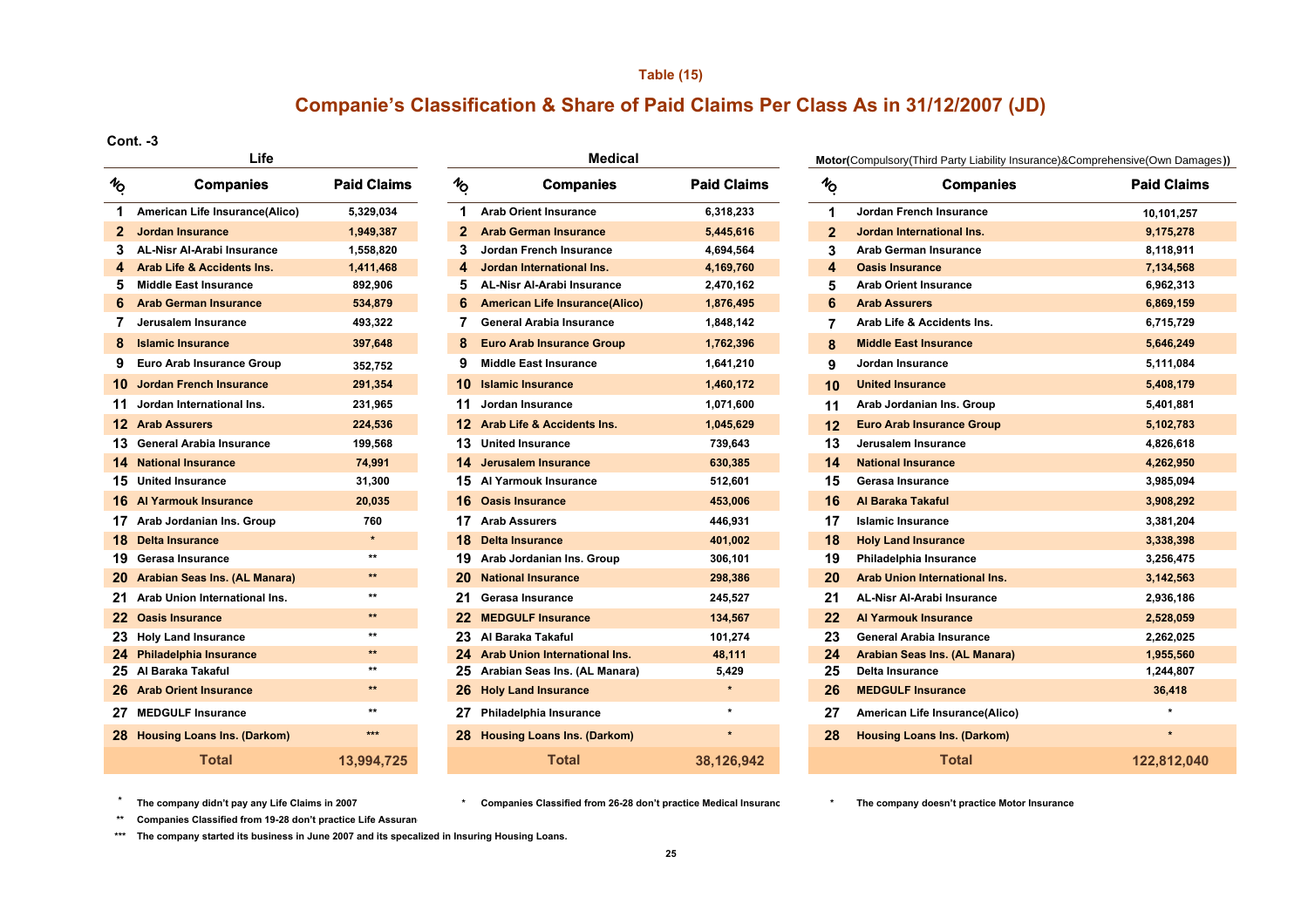## **Net Profit (Loss) For Jordan Insurance Companies as Per Class For The Year 2007 (JD) (According to Insurance Branches) Table (16)**

|              |                                    | Marine    |           | Aviation  |            | <b>Total Marine+Aviation</b> |              | <b>Fire&amp; Other</b>  |           | Liability |           |           |                       |         | Motor   |                                                               |              |
|--------------|------------------------------------|-----------|-----------|-----------|------------|------------------------------|--------------|-------------------------|-----------|-----------|-----------|-----------|-----------------------|---------|---------|---------------------------------------------------------------|--------------|
| No.          | Companies                          |           |           |           |            |                              |              | <b>Property Damages</b> |           |           |           |           | <b>Other Branches</b> |         | Credit  | <b>Compulsory</b> (Third Party<br><b>Liability Insurance)</b> |              |
|              |                                    | 2007      | 2006      | 2007      | 2006       | 2007                         | 2006         | 2007                    | 2006      | 2007      | 2006      | 2007      | 2006                  | 2007    | 2006    | 2007                                                          | 2006         |
| $\mathbf{1}$ | Jordan Insurance                   | 545,626   | 433,639   |           |            | 545,626                      | 433,639      | 102,034                 | 5,352-    | 203,882   | 62,892    | 4,611     | 24,497                |         |         | 1,363,755-                                                    | 314,326      |
|              | $_2$ Middle East Insurance         | 446,593   | 537,844   | 37,035-   | 51,360-    | 409,558                      | 486,484      | 231,422                 | 234,389   | 17,079-   | 19,162-   | 175,745   | 29,844                |         |         | 97,368                                                        | $-446,227$   |
|              | 3 National Insurance               | 222,011   | 199,033   |           |            | 222,011                      | 199,033      | 387,254                 | 291,017   | 31,316    | 34,205    | 2,559     | 6,168                 |         |         | 311,384                                                       | $-548,421$   |
|              | 4 United Insurance                 | 58,534    | 120,737   |           |            | 58,534                       | 120,737      | 119,227                 | 237,123   | 1,499     | 6,329     | 7,516     | 22,190                |         |         | 261,423-                                                      | 213,308-     |
|              | 5 Arabian Seas Ins. (AL Manara)*   | 1,004,162 | 28,804    | 54,164    |            | 949,998-                     | 28,804       | 26,423                  | 98,451    | -45,805   | 46,803    | $-19,214$ | 34,992                |         |         | 1,905,851-                                                    | 773,236-     |
|              | 6 General Arabia Insurance         | 226,161   | 162,004   |           |            | 226,161                      | 162,004      | 73,527                  | 67,512    |           |           | $-62,657$ | $-129,073$            |         |         | 261,668                                                       | 142,704      |
|              | 7 Jerusalem Insurance              | 459,478   | 415,339   |           |            | 459,478                      | 415,339      | 138,797                 | $1.145 -$ | 41.684    | 6,339     | 3,150     | 15,660                |         |         | 450,600-                                                      | 419,805-     |
|              | 8 AL-Nisr Al-Arabi Insurance       | 152,898   | 116,984   |           |            | 152,898                      | 116,984      | 114,036                 | 81,600    | 25,309    | 30,090    | 71,002    | 54,225                |         |         | 412,131-                                                      | 143,341-     |
| 9            | Jordan French Insurance            | 17,463    | 23,908    | 5,314     | 29,208-    | 22,777                       | 5,300-       | 301,340                 | 292,668-  | 56,112    | 1,247     | 3,758     | $-1,116$              | 231,675 | 130,797 | 1,873,968-                                                    | 2,013,175-   |
|              | 10 Arab Union International Ins.   | 45,245    | 45,770    |           |            | 45,245                       | 45,770       | 23,901                  | 11,905    |           |           | 584-      | 6,295                 |         |         | 554,633-                                                      | 438,058-     |
|              | 11 Delta Insurance                 | 110,984   | 76,087    |           |            | 110,984                      | 76,087       | 14,116                  | 25,269    | -4,475    | -4,517    | 15,172    | 10,045                |         |         | 129,210                                                       | 73,826       |
|              | 12 Oasis Insurance                 | 4,352     | 18,423    | 19,808-   |            | 15,456-                      | 18,423       | 10,994-                 | 43,046-   | $-53$     | 521       | 16,863    | 29,431                |         |         | $-2,024,442$                                                  | $-327,395$   |
|              | 13 Al Yarmouk Insurance            | 86,674-   | 166,171   |           |            | 86,674-                      | 166,171      | 151,154                 | 47,163    | 4,303     | 15,383-   | 3,571     | 3,299                 |         |         | -497,170                                                      | $-58,155$    |
|              | 14 Holy Land Insurance             | 25,331    | 7,459     |           |            | 25,331                       | 7,459        | 139,838                 | 113,754   | $-3,151$  | 10,649    |           |                       |         |         | 158,335-                                                      | 632,800-     |
|              | 15 Arab Life & Accidents Ins.      | 160,008   | 180,222   |           |            | 160,008                      | 180,222      | 275,740                 | 60,447    | 112,605   | 159,294   |           |                       | 177.112 | 187,502 | 603,276-                                                      | 751,156-     |
|              | 16 Philadelphia Insurance          | 41,289    | 152,826   |           |            | 41,289                       | 152,826      | 14,158                  | 23,580    | 11,106    | 8,798     | 2,084     | 2,654                 |         |         | 321,137-                                                      | 545,597-     |
|              | 17 American Life Insurance (Alico) |           |           |           |            | $\bf{0}$                     | $\bf{0}$     |                         |           |           |           | 928,304   | 970,608               |         |         |                                                               |              |
|              | 18 Jordan International Ins.       | 233,335   | 196,379   | 1,619     | 11,497     | 234,954                      | 207,876      | 15,194                  | 31,265    | $-5,756$  | $-8,345$  | 2,934     | 6,986                 |         |         | $-415,218$                                                    | 83,404       |
|              | 19 Arab German Insurance           | 101,503   | 98,693    |           |            | 101,503                      | 98,693       | 148,164                 | 88,819-   | 75,947    | $-43,655$ | 22,801    | 18,780                |         |         | 159,741                                                       |              |
|              | 20 Islamic Insurance               | 266,116   | 213,800   |           |            | 266,116                      | 213,800      | 85,866                  | 70,110    |           |           | 16,233    | 9,302                 |         |         | 458,295-                                                      | 208,848-     |
|              | 21 Euro Arab Insurance Group       | 228,012   | 66,631    |           |            | 228,012                      | 66,631       | 94,153                  | 55,459    | 329,531   | 298,569   |           |                       |         |         | 10,371                                                        | 250,535-     |
|              | 22 Arab Assurers                   | 340,400   | 429,646   |           |            | 340,400                      | 429,646      | 37,433                  | 52,245    | $-6,530$  | $-31,038$ | 27,687    | 39,286                | 844     |         | $-170,791$                                                    | 106,069      |
|              | 23 Al Baraka Takaful               | 11,703-   | 5,707     |           |            | 11,703-                      | 5,707        | 10,310-                 | 5,125-    |           |           | 1,716     | 657                   |         |         | 1,506,472-                                                    | 960,413-     |
|              | 24 Arab Jordanian Ins. Group       | 237,069   | 206,920   |           |            | 237,069                      | 206,920      | 132,567                 | 142,787   |           |           | 40,478    | 45,872                |         |         | 799,019                                                       | 82,899-      |
|              | 25 Arab Orient Insurance           | 151,883   | 162,017   | 48,852-   | 50,719-    | 103,031                      | 111,298      | 106,089                 | 175,918   | 15,452    | 26,994    | 96,824    | 185,575               |         |         | $-183,080$                                                    | 5,883        |
|              | 26 Gerasa Insurance                | 8,484     | 39.119    |           |            | 8,484                        | 39,119       | 61,820                  | 42,359    | 9,599-    | 1.627     | 2,777     | 140                   |         |         | 976,891-                                                      | 691,727-     |
| 27           | <b>MEDGULF Insurance</b>           | 7,396     |           |           |            | 7,396                        | 0            | 265,512-                |           | 1,005     |           | 1,599     |                       |         |         | 82,025                                                        |              |
|              | 28 Housing Loans Ins. (Darkom)**   |           |           |           |            | $\mathbf{0}$                 | $\mathbf{0}$ |                         |           |           |           |           |                       |         |         |                                                               |              |
|              | <b>Total</b>                       | 2.987.632 | 4.104.162 | $-44.598$ | $-119.790$ | 2.943.034                    | 3.984.372    | 2.507.437               | 1.426.198 | 817.303   | 572,257   | 1.364.929 | 1.386.317             | 409.631 | 318,299 | $-12,286,682$                                                 | $-8,778,884$ |

**\* The company´s name was changed to Al Manara Insurance Co. since May 2008.**

**1-**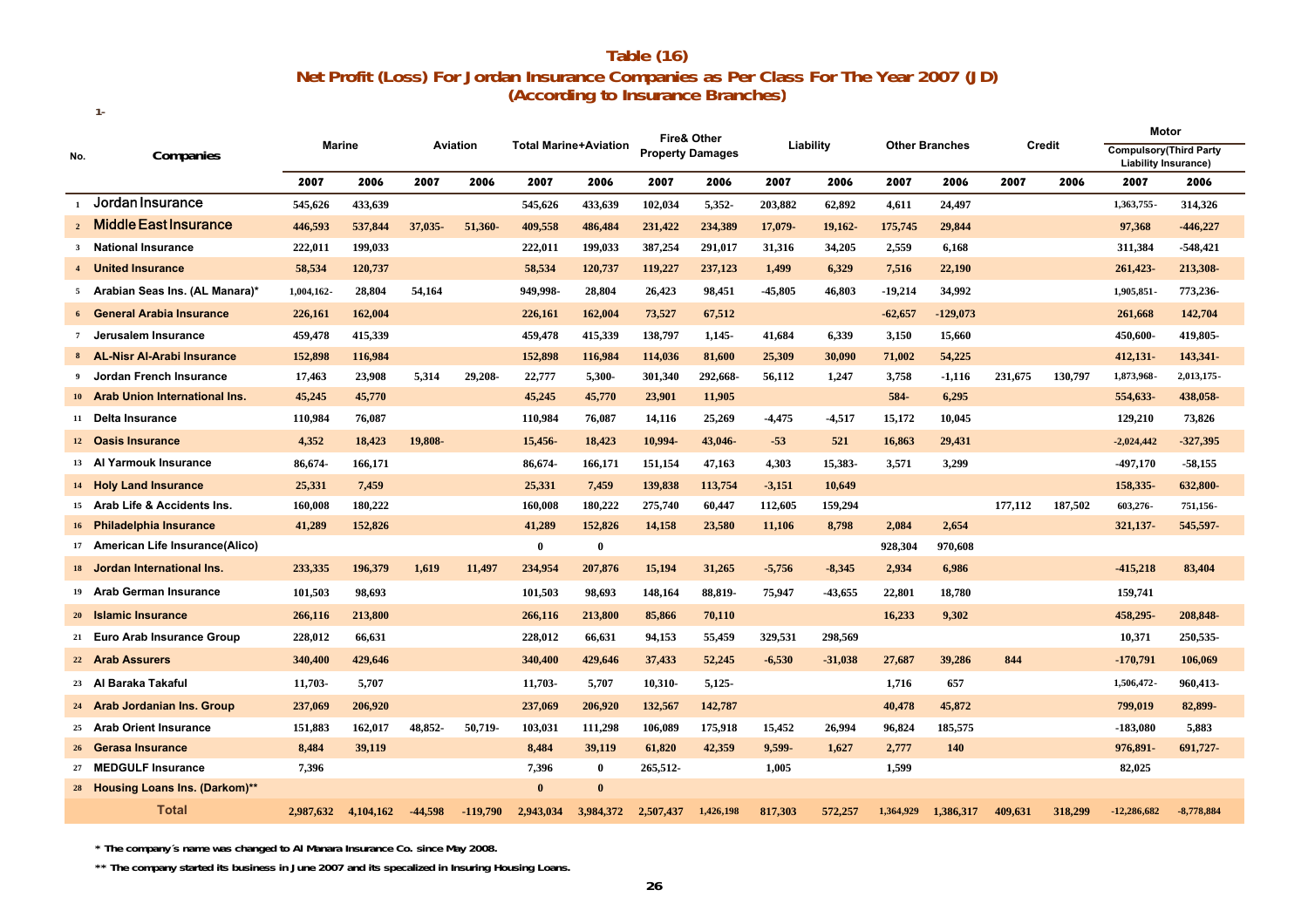## **(According to Insurance Branches) Table (16) Net Profit (Loss) For Jordan Insurance Companies as Per Class For The Year 2007 (JD)**

 **Cont.-2**

|     |                                   |                                |           | Motor                                                                          |              |                            |              |                |            |           |           |              |              | <b>Net Technical</b> |              |                         |              |
|-----|-----------------------------------|--------------------------------|-----------|--------------------------------------------------------------------------------|--------------|----------------------------|--------------|----------------|------------|-----------|-----------|--------------|--------------|----------------------|--------------|-------------------------|--------------|
| No. | Companies                         | Comprehensive<br>(Own Damages) |           | <b>Compulsory (Third Party Liability</b><br>Ins.)& Comprehensive (Own Damages) |              | <b>Non Life Insurances</b> |              | <b>Medical</b> |            |           | Life      |              | Medical+Life |                      | Profit(Loss) | <b>Net Profit(Loss)</b> |              |
|     |                                   | 2007                           | 2006      | 2007                                                                           | 2006         | 2007                       | 2006         | 2007           | 2006       | 2007      | 2006      | 2007         | 2006         | 2007                 | 2006         | 2007                    | 2006         |
|     | 1 Jordan Insurance                | 1.676.970                      | 840,212   | 313,215                                                                        | 1,154,538    | 1,169,368                  | 1,670,214    | 332,863        | 221,410    | 267,690   | 196,284   | 600,553      | 417,694      | 1,769,921            | 2,087,908    | 5,399,565               | 1,468,083    |
|     | 2 Middle East Insurance           | 411,647                        | 852,857   | 509,015                                                                        | 406,630      | 1,308,661                  | 1,138,185    | 170,255-       | 28,917-    | 824,472   | 1,075,836 | 654,217      | 1,046,919    | 1,962,878            | 2,185,104    | 3,695,663               | 4,026,156    |
|     | 3 National Insurance              | 2,577                          | 855,551   | 313,961                                                                        | 307,130      | 957,101                    | 837,553      | 9,465          | 14,383     | 56,183    | 21,709    | 65,648       | 36,092       | 1,022,749            | 873,645      | 265,465                 | 1,213,110-   |
|     | 4 United Insurance                | $-163,558$                     | 120,765   | $-424,981$                                                                     | $-92,543$    | $-238,205$                 | 293,836      | $-39,450$      | 218,815    | 16,498    | 14,935    | $-22,952$    | 233,750      | 261,157-             | 527,586      | 359,263                 | 60,518       |
|     | 5 Arabian Seas Ins. (AL Manara)*  | 330,797-                       | 208,597-  | $-2,236,648$                                                                   | -981,833     | -3,225,242                 | $-772,783$   | 5,119          |            |           |           | 5,119        | $\bf{0}$     | 3,220,123-           | 772,783-     | 5,710,863               | 1,126,106-   |
|     | 6 General Arabia Insurance        | 259                            | 90,539    | 261,927                                                                        | 233,243      | 498,958                    | 333,686      | $-132,236$     | $-115,381$ | 347,934   | 249,240   | 215,698      | 133,859      | 714,656              | 467,545      | 962,305                 | 417,615      |
|     | 7 Jerusalem Insurance             | 709,239                        | 578,276   | 258,639                                                                        | 158,471      | 901,748                    | 594,664      | 288,581        | 234,322    | 191,896   | 219,932   | 480,477      | 454,254      | 1,382,225            | 1,048,918    | 1,537,881               | 1,345,974    |
|     | -Nisr Al-Arabi Insurance<br>8 AL  | 321,897                        | 86,275    | $-90,234$                                                                      | $-57,066$    | 273,011                    | 225,833      | 325,152        | 252,714    | 849,772   | 706,869   | 1,174,924    | 959,583      | 1,447,935            | 1,185,416    | 2,063,580               | 1,909,341    |
|     | 9 Jordan French Insurance         | 1,092,164                      | 505,261-  | $-781,804$                                                                     | $-2,518,436$ | $-166, 142$                | $-2,685,476$ | -467,918       | -790,720   | 319,007   | 91,144    | -148,911     | 699,576-     | $-315,053$           | $-3,385,052$ | $-2,607,609$            | $-5,715,170$ |
|     | 10 Arab Union International Ins.  | 43,572                         | 173,085   | $-511,061$                                                                     | $-264,973$   | -442,499                   | $-201,003$   | 4,511          | 1,486      |           |           | 4,511        | 1,486        | -437,988             | $-199,517$   | 1,373,919               | $-1,800,129$ |
|     | 11 Delta Insurance                | 84.103                         | 46,824    | 213,313                                                                        | 120,650      | 349,110                    | 227,534      | 42,967         | 30.901     | 3,016     | 3,634     | 45,983       | 34.535       | 395,093              | 262,069      | 1,105,545               | 392,700      |
|     | 12 Oasis Insurance                | 586,701-                       | 491,565-  | $-2,611,143$                                                                   | $-818,960$   | $-2,620,783$               | $-813,631$   | $-31,186$      | 525        |           |           | 31,186-      | 525          | 2,651,969-           | 813,106-     | 4,576,406-              | 1,666,767-   |
|     | 13 Al Yarmouk Insurance           | 107,491                        | 103,222   | -389,679                                                                       | 45,067       | -317,325                   | 246,317      | 155,352        | 115,850    | 7,893     | 6,232     | 163,245      | 122,082      | $-154,080$           | 368,399      | 220,715-                | 1,270,256    |
|     | <b>14 Holy Land Insurance</b>     | 114,469                        | 223,334   | -43,866                                                                        | -409,466     | 118,152                    | $-277,604$   |                |            |           |           | $\bf{0}$     | $\mathbf{0}$ | 118,152              | $-277,604$   | 144,162                 | $-997,126$   |
|     | 15 Arab Life & Accidents Ins.     | 501,250                        | 935,244   | $-102,026$                                                                     | 184,088      | 623,439                    | 771,553      | $-65,717$      | 70,618     | 39,364    | 12,000    | $-26,353$    | 82,618       | 597,086              | 854,171      | 890,968                 | 36,614       |
|     | 16 Philadelphia Insurance         | 107,923                        | 144,906   | $-213,214$                                                                     | $-400,691$   | $-144,577$                 | $-212,833$   |                |            |           |           | $\mathbf{0}$ | $\bf{0}$     | $-144,577$           | $-212,833$   | 278,384                 | 8,474        |
|     | 17 American Life Insurance(Alico) |                                |           | $\bf{0}$                                                                       | $\bf{0}$     | 928,304                    | 970,608      | 114,965        | 509.417-   | 1.262.551 | 2,392,905 | 1,377,516    | 1,883,488    | 2,305,820            | 2,854,096    | 4,734,795               | 12,165,220   |
|     | 18 Jordan International Ins.      | 277,857                        | 363,543   | $-137,361$                                                                     | 446,947      | 109,965                    | 684,729      | 264,625        | 269,345    | 142,756   | 119,112   | 407,381      | 388,457      | 517,346              | 1,073,186    | 2,559,707               | 3,575,469    |
|     | 19 Arab German Insurance          | 287.725-                       |           | $-128,254$                                                                     | 436,667      | 220.161                    | 421.666      | 871,596        | 295,267    | 42,892    | 50,109    | 914,488      | 345,376      | 1.134.649            | 767,042      | 1,036,050               | 388,303      |
|     | 20 Islamic Insurance              | 101,736                        | 43,017    | 356,559-                                                                       | 165,831-     | 11,656                     | 127,381      | 257,710-       | 163,808-   | 231,767   | 101,169   | 25,943-      | 62,639-      | 14,287-              | 64,742       | 1,131,838               | 110,393      |
|     | 21 Euro Arab Insurance Group      | 229,558-                       | 279,746   | $-219,187$                                                                     | 29,211       | 432,509                    | 449,870      | 452,782        | 55,109-    | 94,773    | 94,206    | 547,555      | 39,097       | 980,064              | 488,967      | 1,343,844               | $-1,079,053$ |
|     | 22 Arab Assurers                  | 983,406                        | 348,144   | 812,615                                                                        | 454,213      | 1,212,449                  | 944,352      | 8,067-         | 51,434-    | 108,943   | 194,547   | 100,876      | 143,113      | 1,313,325            | 1,087,465    | 962,678                 | 412,899      |
|     | 23 Al Baraka Takaful              | 21,636-                        | 15,088-   | $-1,528,108$                                                                   | -975,501     | -1,548,405                 | $-974,262$   | $-30,960$      |            |           |           | $-30,960$    | $\mathbf{0}$ | $-1,579,365$         | -974,262     | 562,876                 | $-1,076,693$ |
|     | 24 Arab Jordanian Ins. Group      | 236,451                        | 658,136   | 1,035,470                                                                      | 575,237      | 1,445,584                  | 970,816      | 66,406         | 77,287     | 31,908    | 13,773    | 98,314       | 91.060       | 1,543,898            | 1,061,876    | 1,903,514               | $-582,960$   |
|     | 25 Arab Orient Insurance          | 225,922                        | 278,226   | 42,842                                                                         | 284,109      | 364,238                    | 783,894      | 871,541        | 635,050    |           |           | 871,541      | 635,050      | 1,235,779            | 1,418,944    | 1,462,523               | 1,367,324    |
|     | 26 Gerasa Insurance               | 99,186                         | 62,773    | $-877,705$                                                                     | $-628,954$   | $-814,223$                 | 545,709-     | $-5,926$       | 11,411     |           |           | $-5,926$     | 11,411       | $-820,149$           | 534,298-     | $-644,068$              | -339,981     |
|     | 27 MEDGULF Insurance              | 29,692-                        |           | 52,333                                                                         | $\bf{0}$     | $-203,179$                 |              | $-79,428$      |            |           |           | $-79,428$    | $\mathbf{0}$ | $-282,607$           | $\bf{0}$     | 95,730                  |              |
|     | 28 Housing Loans Ins. (Darkom)**  |                                |           | $\bf{0}$                                                                       | $\mathbf{0}$ |                            |              |                |            |           |           | $\mathbf{0}$ | $\bf{0}$     | $\theta$             | $\mathbf{0}$ | $-867,956$              |              |
|     | <b>Total</b>                      | 5.448.452                      | 5,864,164 | $-6,838,500$                                                                   | $-2,478,053$ | 1.203.834                  | 5.209.390    | 2.517,072      | 734.598    | 4,839,315 | 5,563,636 | 7.356.387    | 6.298.234    | 8.560.221            | 11,507,624   | 8.443.508               | 13,358,244   |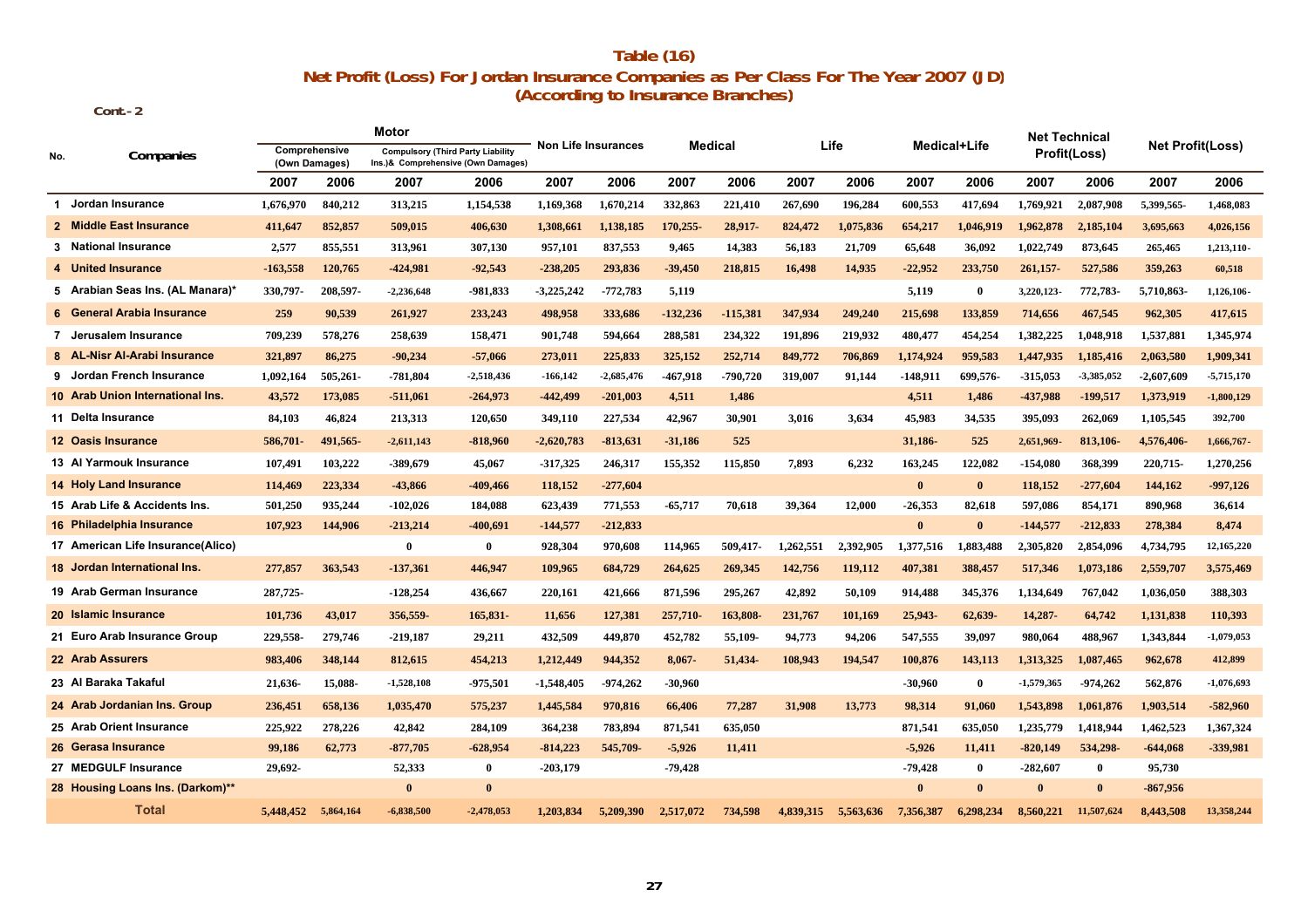## **Table (17)**

## **Motor Net Profit (Loss) As in 31/12/2007 Compared with 31/12/2006(JD)**

| NO           | <b>Companies</b>                 | Compulsory T.P.L | /Jordanian Vehicles     | Compulsory T.P.L from<br>Comprehensive |            | Compulsory T.P.L /<br>Foreign Vehicles |           |             | Total Compulsory/T.P.L | Comprehensive<br>(Own Damages) |           |            | <b>Total Motors</b> |
|--------------|----------------------------------|------------------|-------------------------|----------------------------------------|------------|----------------------------------------|-----------|-------------|------------------------|--------------------------------|-----------|------------|---------------------|
|              |                                  | 2007             | 2006                    | 2007                                   | 2006       | 2007                                   | 2006      | 2007        | 2006                   | 2007                           | 2006      | 2007       | 2006                |
| $\mathbf{1}$ | Jordan Insurance                 | 362,729-         | 248,936-                | 1,318,345-                             | 210,799    | 317,319                                | 352,463   | 1,363,755-  | 314,326                | 1,676,970                      | 840,212   | 313,215    | 1,154,538           |
|              | 2 Middle East Insurance          | 279,589-         | 417,879-                | 92,230                                 | 301,594-   | 284,727                                | 273,246   | 97,368      | 446,227-               | 411,647                        | 852,857   | 509,015    | 406,630             |
| 3            | <b>National Insurance</b>        | 16,924           | 611,530-                | 28,379                                 | 190,561-   | 266,081                                | 253,670   | 311,384     | 548,421-               | 2,577                          | 855,551   | 313,961    | 307,130             |
|              | 4 United Insurance               | 95,290           | 107,987-                | 549,365-                               | 392,397-   | 192,652                                | 287,076   | 261,423-    | 213,308-               | 163,558-                       | 120,765   | 424,981-   | 92,543-             |
|              | 5 Arabian Seas Ins. (AL Manara)  | 1,385,377-       | 1,099,628-              | 684,798-                               | 236,463-   | 164,324                                | 562,855   | 1,905,851-  | 773,236-               | 330,797-                       | 208,597-  | 2,236,648- | 981,833-            |
|              | 6 General Arabia Insurance       | 14,280           | 64,480-                 | 27,212-                                | 117,706-   | 274,600                                | 324,890   | 261,668     | 142,704                | 259                            | 90,539    | 261,927    | 233,243             |
|              | 7 Jerusalem Insurance            | 382,743-         | 543,157-                | 343,442-                               | 144,950-   | 275,585                                | 268,302   | 450,600-    | 419,805-               | 709,239                        | 578,276   | 258,639    | 158,471             |
|              | 8 AL-Nisr Al-Arabi Insurance     | 457,102-         | 335,597-                | 196,467-                               | 74,161-    | 241,438                                | 266,417   | 412,131-    | 143,341-               | 321,897                        | 86,275    | 90,234-    | 57,066-             |
|              | 9 Jordan French Insurance        | 1,843,071-       | 1,724,432-              | 492,945-                               | 650,276-   | 462,048                                | 361,533   | 1,873,968-  | 2,013,175-             | 1,092,164                      | 505,262-  | 781,804-   | 2,518,437-          |
|              | 10 Arab Union International Ins. | 652,226-         | 653,843-                | 77,989-                                | 38,306-    | 175,582                                | 254,091   | 554,633-    | 438,058-               | 43,572                         | 173,085   | 511,061-   | 264,973-            |
| 11           | Delta Insurance                  | 104,227-         | 232,864-                | 12,548                                 | 2,397      | 220,889                                | 304,293   | 129,210     | 73,826                 | 84,103                         | 46,824    | 213,313    | 120,650             |
|              | 12 Oasis Insurance               | 1,858,188-       | 976,080-                | 494,658-                               | 336,349    | 328,404                                | 312,335   | 2,024,442-  | 327,396-               | 586,701-                       | 491,565-  | 2,611,143- | 818,961-            |
|              | 13 Al Yarmouk Insurance          | 775,747-         | 366,092-                | 39,589-                                | 887-       | 318,166                                | 308,824   | 497,170-    | 58,155-                | 107,491                        | 103,222   | 389,679-   | 45,067              |
|              | 14 Holy Land Insurance           | 250,004-         | 512,152-                | 187,660-                               | 357,459-   | 279,329                                | 236,811   | 158,335-    | 632,800-               | 114,469                        | 223,334   | 43,866-    | 409,466-            |
|              | 15 Arab Life & Accidents Ins.    | 753,053-         | 529,657-                | 181,418-                               | 438,334-   | 331,195                                | 216,835   | 603,276-    | 751,156-               | 501,250                        | 935,244   | 102,026-   | 184,088             |
|              | 16 Philadelphia Insurance        | 480,152-         | 969,943-                | 98,911-                                | 55,506-    | 257,926                                | 479,852   | 321,137-    | 545,597-               | 107,923                        | 144,906   | 213,214-   | 400,691-            |
|              | 17 Jordan International Ins.     | 623,696-         | 49,264-                 | 29,436-                                | 137,849-   | 237,916                                | 270,517   | 415,216-    | 83,404                 | 277,857                        | 363,543   | 137,359-   | 446,947             |
| 18           | <b>Arab German Insurance</b>     | 339,740-         |                         | 229,956                                |            | 269,255                                |           | 159,471     | $\mathbf{0}$           | 287,725-                       |           | 128,254-   | 436,667             |
| 19           | <b>Euro Arab Insurance Group</b> | 410,468-         | 1,060,547-              | 48,227                                 | 497,201    | 372,612                                | 312,810   | 10,371      | 250,536-               | 229,558-                       | 279,745   | 219,187-   | 29,209              |
|              | 20 Islamic Insurance             | 544,008-         | 289,441-                | 150,286-                               | 145,069-   | 235,999                                | 225,662   | 458,295-    | 208,848-               | 101,736                        | 43,017    | 356,559-   | 165,831-            |
|              | 21 Arab Assurers                 | 571,246-         | 121,290-                | 208,650                                | 92,046-    | 191,805                                | 319,405   | 170,791-    | 106,069                | 983,406                        | 348,144   | 812,615    | 454,213             |
|              | 22 Al Baraka Takaful             | 1,561,919-       | 1,008,347-              | 103,663-                               | 106,476-   | 159,110                                | 154,410   | 1,506,472-  | 960,413-               | 21,636-                        | 15,088-   | 1,528,108- | 975,501-            |
|              | 23 Arab Jordanian Ins. Group     | 280,014          | 183,571-                | 151,730                                | 209,891-   | 367,275                                | 310,563   | 799,019     | 82,899-                | 236,451                        | 658,136   | 1,035,470  | 575,237             |
|              | 24 Arab Orient Insurance         | 262,033-         | 331,359-                | 214,159-                               | 193,314-   | 293,112                                | 530,556   | 183,080-    | 5,883                  | 225,922                        | 278,226   | 42,842     | 284,109             |
|              | 25 Gerasa Insurance              | 1,097,887-       | 1,037,734-              | 132,645-                               | 66,274     | 253,641                                | 279,733   | 976,891-    | 691,727-               | 99,186                         | 62,773    | 877,705-   | 628,954-            |
|              | 26 MEDGULF Insurance             | 7,839-           |                         | 25,812                                 |            | 64,052                                 |           | 82,025      |                        | 29,692-                        |           | 52,333     | 0                   |
|              | <b>Total</b>                     |                  | 14,596,536- 13,475,810- | 4,525,456-                             | 2,770,225- | 6,835,042                              | 7,467,149 | 12,286,950- | 8,778,886-             | 5,448,452                      | 5,864,162 | 6,838,498- | 2,478,057-          |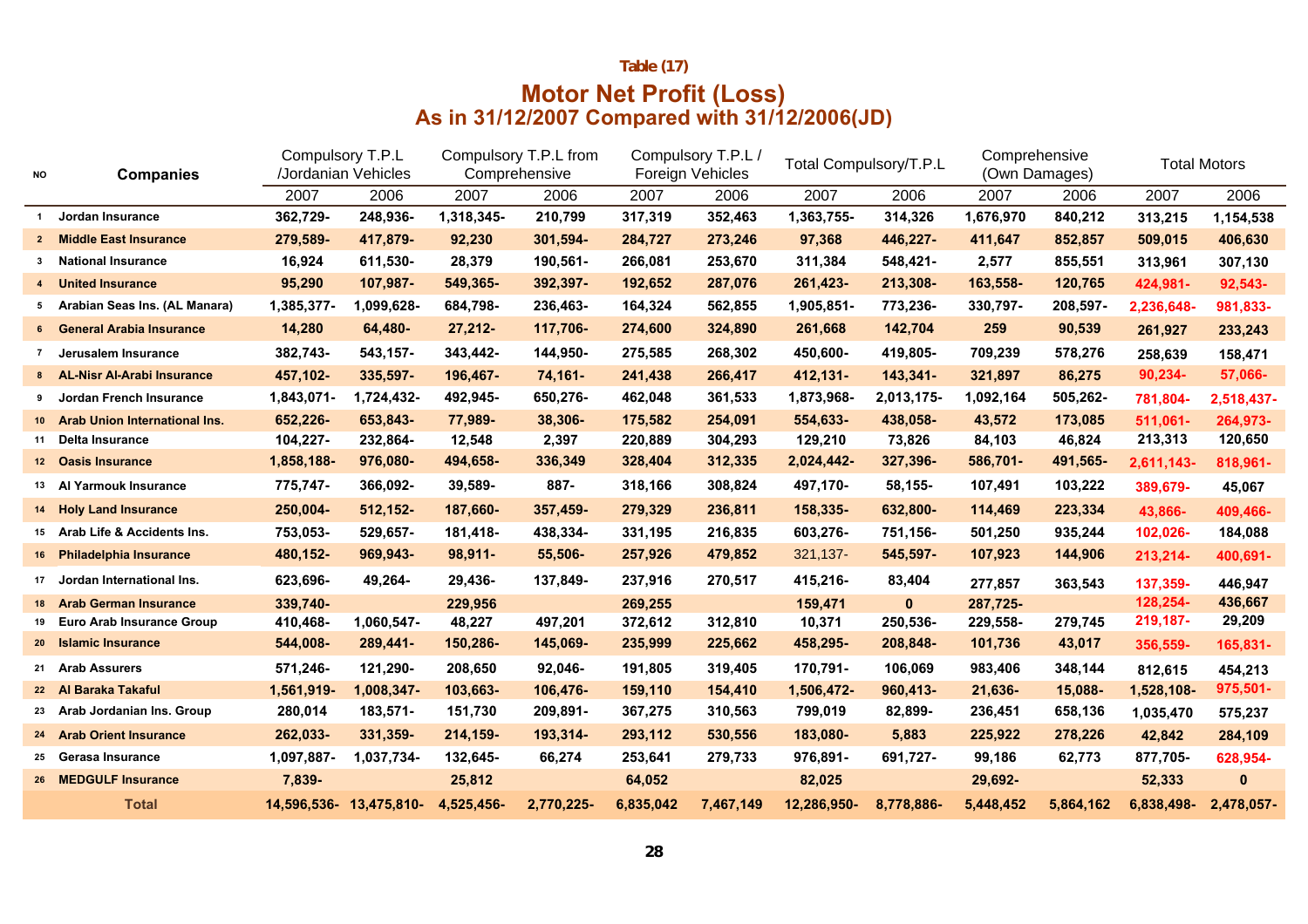## **Table (18) Insurance Companies According to Profit (Loss) Per Class as in 31/12/2007 (JD)**

**-1**

|                | <b>Marine &amp; Transport</b>      |                      |              |
|----------------|------------------------------------|----------------------|--------------|
| $\bar{\psi}$   | <b>Companies</b>                   | <b>Profit (Loss)</b> | $\bar{\psi}$ |
| 1              | Jordan Insurance                   | 545,626              |              |
| $\overline{2}$ | Jerusalem Insurance                | 459,478              |              |
| 3              | <b>Middle East Insurance</b>       | 409,558              |              |
| 4              | <b>Arab Assurers</b>               | 340,400              |              |
| 5              | <b>Islamic Insurance</b>           | 266,116              |              |
| 6.             | <b>Arab Jordanian Ins. Group</b>   | 237,069              |              |
| 7.             | Jordan International Ins.          | 234,954              |              |
| 8              | <b>Euro Arab Insurance Group</b>   | 228,012              |              |
| 9              | General Arabia Insurance           | 226,161              |              |
|                | <b>10 National Insurance</b>       | 222,011              |              |
|                | 11 Arab Life & Accidents Ins.      | 160,008              |              |
|                | 12 AL-Nisr Al-Arabi Insurance      | 152,898              |              |
|                | 13 Delta Insurance                 | 110,984              |              |
|                | <b>14 Arab Orient Insurance</b>    | 103,031              |              |
|                | 15 Arab German Insurance           | 101,503              |              |
|                | <b>16 United Insurance</b>         | 58,534               |              |
| 17             | Arab Union International Ins.      | 45,245               |              |
|                | 18 Philadelphia Insurance          | 41,289               |              |
|                | 19 Holy Land Insurance             | 25,331               |              |
|                | 20 Jordan French Insurance         | 22,777               |              |
|                | 21 Gerasa Insurance                | 8,484                |              |
|                | 22 MEDGULF Insurance               | 7,396                |              |
|                | 23 Al Baraka Takaful               | 11,703-              |              |
|                | 24 Oasis Insurance                 | $12,456 -$           |              |
|                | 25 Al Yarmouk Insurance            | 86,674-              |              |
|                | 26 Arabian Seas Ins. (AL Manara)   | 949,998-             |              |
|                | 27 American Life Insurance(Alico)* |                      |              |
|                | 28 Housing Loans Ins. (Darkom)**   |                      |              |
|                | <b>Total</b>                       | 2,946,034            |              |

| <b>Marine &amp; Transport</b> |                                    |                      | <b>Fire&amp;Other Property Damages</b> |                                      |                      |                 | General A                            |  |  |  |
|-------------------------------|------------------------------------|----------------------|----------------------------------------|--------------------------------------|----------------------|-----------------|--------------------------------------|--|--|--|
| ō                             | <b>Companies</b>                   | <b>Profit (Loss)</b> | $\mathcal{U}_0$                        | <b>Companies</b>                     | <b>Profit (Loss)</b> | $\mathcal{U}_0$ | <b>Companies</b>                     |  |  |  |
|                               | Jordan Insurance                   | 545,626              | 1                                      | <b>National Insurance</b>            | 387,254              | 1.              | American Life Insurance(Alico)       |  |  |  |
| 2                             | <b>Jerusalem Insurance</b>         | 459,478              | 2                                      | <b>Jordan French Insurance</b>       | 301,340              |                 | <b>Euro Arab Insurance Group</b>     |  |  |  |
| 3                             | <b>Middle East Insurance</b>       | 409,558              | 3                                      | Arab Life & Accidents Ins.           | 275,740              | 3               | Jordan Insurance                     |  |  |  |
| 4                             | <b>Arab Assurers</b>               | 340,400              | 4                                      | <b>Middle East Insurance</b>         | 231,422              | 4               | <b>Middle East Insurance</b>         |  |  |  |
| 5                             | <b>Islamic Insurance</b>           | 266,116              | 5                                      | Al Yarmouk Insurance                 | 151,154              | 5               | Arab Life & Accidents Ins.           |  |  |  |
| 6                             | <b>Arab Jordanian Ins. Group</b>   | 237,069              |                                        | <b>Arab German Insurance</b>         | 148,164              |                 | <b>Arab Orient Insurance</b>         |  |  |  |
|                               | Jordan International Ins.          | 234,954              |                                        | <b>Holy Land Insurance</b>           | 139,838              |                 | <b>Arab German Insurance</b>         |  |  |  |
| 8                             | <b>Euro Arab Insurance Group</b>   | 228,012              |                                        | <b>Jerusalem Insurance</b>           | 138,797              |                 | <b>AL-Nisr Al-Arabi Insurance</b>    |  |  |  |
| 9                             | <b>General Arabia Insurance</b>    | 226,161              | 9                                      | Arab Jordanian Ins. Group            | 132,567              | 9               | Jordan French Insurance              |  |  |  |
|                               | <b>0</b> National Insurance        | 222,011              |                                        | <b>United Insurance</b>              | 119,227              | 10              | <b>Jerusalem Insurance</b>           |  |  |  |
|                               | 1 Arab Life & Accidents Ins.       | 160,008              |                                        | <b>AL-Nisr Al-Arabi Insurance</b>    | 114,036              | 11              | Arab Jordanian Ins. Group            |  |  |  |
|                               | 2 AL-Nisr Al-Arabi Insurance       | 152,898              |                                        | <b>Arab Orient Insurance</b>         | 106,089              | 12              | <b>National Insurance</b>            |  |  |  |
|                               | 3 Delta Insurance                  | 110,984              | 13.                                    | Jordan Insurance                     | 102,034              |                 | 13 Arab Assurers                     |  |  |  |
|                               | 4 Arab Orient Insurance            | 103,031              |                                        | 14 Euro Arab Insurance Group         | 94,153               | 14.             | <b>Oasis Insurance</b>               |  |  |  |
|                               | 5 Arab German Insurance            | 101,503              | 15                                     | <b>Islamic Insurance</b>             | 85,866               | 15              | <b>Islamic Insurance</b>             |  |  |  |
|                               | <b>6</b> United Insurance          | 58,534               |                                        | <b>General Arabia Insurance</b>      | 73,527               |                 | 16 Philadelphia Insurance            |  |  |  |
|                               | 7 Arab Union International Ins.    | 45,245               | 17                                     | Gerasa Insurance                     | 61,820               | 17              | <b>Delta Insurance</b>               |  |  |  |
|                               | 8 Philadelphia Insurance           | 41,289               | 18                                     | <b>Arab Assurers</b>                 | 37,433               | 18              | <b>United Insurance</b>              |  |  |  |
|                               | 9 Holy Land Insurance              | 25,331               |                                        | 19 Arabian Seas Ins. (AL Manara)     | 26,423               | 19              | Al Yarmouk Insurance                 |  |  |  |
|                               | 20 Jordan French Insurance         | 22,777               | 20                                     | <b>Arab Union International Ins.</b> | 23,901               | 20              | <b>MEDGULF Insurance</b>             |  |  |  |
|                               | 21 Gerasa Insurance                | 8,484                |                                        | Jordan International Ins.            | 15,194               | 21.             | Al Baraka Takaful                    |  |  |  |
|                               | 22 MEDGULF Insurance               | 7,396                | 22                                     | <b>Philadelphia Insurance</b>        | 14,158               |                 | 22 Arab Union International Ins.     |  |  |  |
|                               | 23 Al Baraka Takaful               | 11,703-              | 23                                     | Delta Insurance                      | 14,116               | 23              | Jordan International Ins.            |  |  |  |
|                               | 24 Oasis Insurance                 | $12,456 -$           |                                        | Al Baraka Takaful                    | $10,310 -$           | 24              | <b>Holy Land Insurance</b>           |  |  |  |
|                               | 25 Al Yarmouk Insurance            | 86,674-              | 25                                     | <b>Oasis Insurance</b>               | 10,994-              | 25              | Gerasa Insurance                     |  |  |  |
|                               | 26 Arabian Seas Ins. (AL Manara)   | 949,998-             | 26                                     | <b>MEDGULF Insurance</b>             | 265,512-             | 26              | <b>General Arabia Insurance</b>      |  |  |  |
|                               | 27 American Life Insurance(Alico)* |                      |                                        | American Life Insurance(Alico)*      |                      | 27              | Arabian Seas Ins. (AL Manara)        |  |  |  |
|                               | 28 Housing Loans Ins. (Darkom)**   |                      | 28                                     | <b>Housing Loans Ins. (Darkom)**</b> |                      | 28.             | <b>Housing Loans Ins. (Darkom)**</b> |  |  |  |
|                               | Total                              | 2,946,034            |                                        | <b>Total</b>                         | 2.507.437            |                 | Total                                |  |  |  |

|    | <b>Marine &amp; Transport</b>      |                      |               | <b>Fire&amp;Other Property Damages</b>         | <b>General Accident</b> |                 |  |                                   |  |                      |
|----|------------------------------------|----------------------|---------------|------------------------------------------------|-------------------------|-----------------|--|-----------------------------------|--|----------------------|
| o  | <b>Companies</b>                   | <b>Profit (Loss)</b> | $\frac{1}{6}$ | <b>Companies</b>                               | <b>Profit (Loss)</b>    | $\mathcal{U}_0$ |  | <b>Companies</b>                  |  | <b>Profit (Loss)</b> |
|    | Jordan Insurance                   | 545,626              |               | 1<br><b>National Insurance</b>                 | 387,254                 | -1              |  | American Life Insurance(Alico)    |  | 928,304              |
| 2  | Jerusalem Insurance                | 459,478              |               | <b>Jordan French Insurance</b><br>$\mathbf{2}$ | 301,340                 | $\mathbf{2}$    |  | <b>Euro Arab Insurance Group</b>  |  | 329,532              |
| 3. | <b>Middle East Insurance</b>       | 409,558              |               | Arab Life & Accidents Ins.<br>3                | 275,740                 |                 |  | Jordan Insurance                  |  | 208,493              |
|    | 4 Arab Assurers                    | 340,400              |               | <b>Middle East Insurance</b>                   | 231,422                 |                 |  | <b>Middle East Insurance</b>      |  | 158,666              |
| 5  | <b>Islamic Insurance</b>           | 266,116              |               | Al Yarmouk Insurance<br>5.                     | 151,154                 |                 |  | Arab Life & Accidents Ins.        |  | 112,605              |
|    | 6 Arab Jordanian Ins. Group        | 237,069              |               | <b>Arab German Insurance</b><br>6              | 148,164                 |                 |  | <b>Arab Orient Insurance</b>      |  | 112,276              |
|    | Jordan International Ins.          | 234,954              |               | <b>Holy Land Insurance</b>                     | 139,838                 |                 |  | <b>Arab German Insurance</b>      |  | 98,748               |
| 8. | <b>Euro Arab Insurance Group</b>   | 228,012              |               | <b>Jerusalem Insurance</b><br>8                | 138,797                 |                 |  | <b>AL-Nisr Al-Arabi Insurance</b> |  | 96,311               |
|    | 9 General Arabia Insurance         | 226,161              |               | 9<br>Arab Jordanian Ins. Group                 | 132,567                 |                 |  | Jordan French Insurance           |  | 59,870               |
|    | 0 National Insurance               | 222,011              |               | <b>10 United Insurance</b>                     | 119,227                 | 10.             |  | Jerusalem Insurance               |  | 44,834               |
|    | 1 Arab Life & Accidents Ins.       | 160,008              |               | 11 AL-Nisr Al-Arabi Insurance                  | 114,036                 |                 |  | Arab Jordanian Ins. Group         |  | 40,478               |
|    | 2 AL-Nisr Al-Arabi Insurance       | 152,898              |               | <b>12 Arab Orient Insurance</b>                | 106,089                 |                 |  | <b>12 National Insurance</b>      |  | 33,875               |
|    | 3 Delta Insurance                  | 110,984              |               | 13 Jordan Insurance                            | 102,034                 |                 |  | <b>13 Arab Assurers</b>           |  | 21,157               |
|    | 4 Arab Orient Insurance            | 103,031              |               | 14 Euro Arab Insurance Group                   | 94,153                  |                 |  | <b>14 Oasis Insurance</b>         |  | 16,810               |
|    | 5 Arab German Insurance            | 101,503              |               | 15 Islamic Insurance                           | 85,866                  |                 |  | <b>15</b> Islamic Insurance       |  | 16,233               |
|    | <b>6</b> United Insurance          | 58,534               |               | 16 General Arabia Insurance                    | 73,527                  |                 |  | 16 Philadelphia Insurance         |  | 13,190               |
|    | 7 Arab Union International Ins.    | 45,245               |               | 17 Gerasa Insurance                            | 61,820                  |                 |  | 17 Delta Insurance                |  | 10,697               |
|    | 8 Philadelphia Insurance           | 41,289               |               | <b>18 Arab Assurers</b>                        | 37,433                  |                 |  | <b>18</b> United Insurance        |  | 9,015                |
|    | 9 Holy Land Insurance              | 25,331               |               | 19 Arabian Seas Ins. (AL Manara)               | 26,423                  |                 |  | 19 Al Yarmouk Insurance           |  | 7,874                |
|    | 20 Jordan French Insurance         | 22,777               |               | <b>Arab Union International Ins.</b><br>20.    | 23,901                  |                 |  | 20 MEDGULF Insurance              |  | 2,604                |
|    | 21 Gerasa Insurance                | 8,484                |               | 21 Jordan International Ins.                   | 15,194                  |                 |  | Al Baraka Takaful                 |  | 1,716                |
|    | 22 MEDGULF Insurance               | 7,396                |               | 22 Philadelphia Insurance                      | 14,158                  |                 |  | 22 Arab Union International Ins.  |  | 584-                 |
|    | 23 Al Baraka Takaful               | 11,703-              |               | 23 Delta Insurance                             | 14,116                  |                 |  | Jordan International Ins.         |  | 2,822-               |
|    | 24 Oasis Insurance                 | $12,456 -$           |               | 24 Al Baraka Takaful,                          | $10,310 -$              |                 |  | 24 Holy Land Insurance            |  | $3,151-$             |
|    | 25 Al Yarmouk Insurance            | 86,674-              |               | 25 Oasis Insurance                             | 10,994-                 |                 |  | Gerasa Insurance                  |  | 6,822-               |
|    | 26 Arabian Seas Ins. (AL Manara)   | 949,998-             |               | 26 MEDGULF Insurance                           | 265,512-                | 26              |  | <b>General Arabia Insurance</b>   |  | 62,657-              |
|    | 27 American Life Insurance(Alico)* |                      |               | 27 American Life Insurance(Alico)*             |                         |                 |  | 27 Arabian Seas Ins. (AL Manara)  |  | $-65,019$            |
|    | 28 Housing Loans Ins. (Darkom)**   |                      |               | 28 Housing Loans Ins. (Darkom)**               |                         |                 |  | 28 Housing Loans Ins. (Darkom)**  |  |                      |
|    | <b>Total</b>                       | 2,946,034            |               | Total                                          | 2,507,437               |                 |  | <b>Total</b>                      |  | 2,182,233            |

\***The Company doesn't practice Marine & Fire Insurances**

**\*\* The company started its business in June 2007 and its specalized in Insuring Housing Loans.**

**\*The company doesn't practice general accident insurance and its specalized in Insuring Housing Loans.**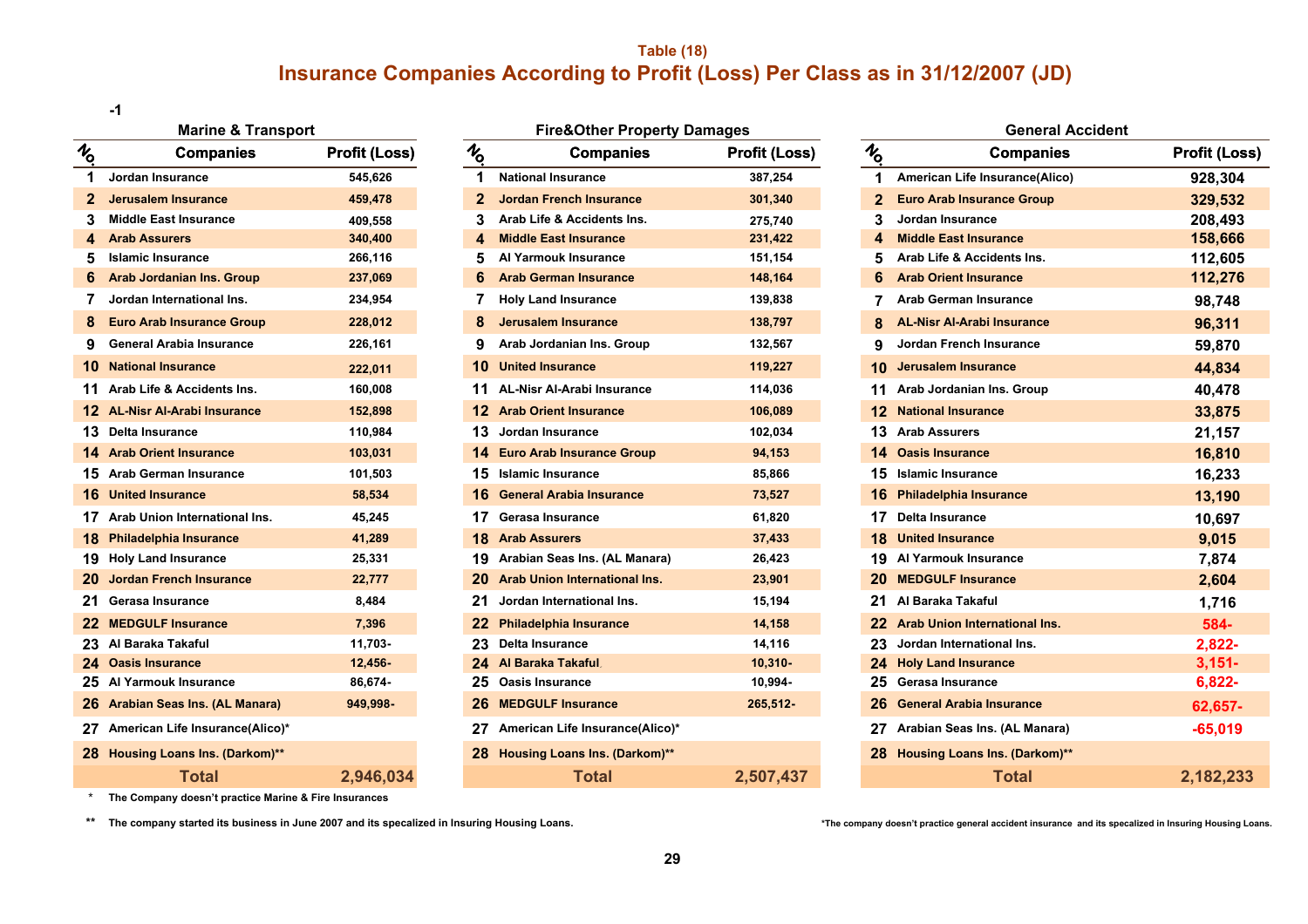#### **Table (18)**

## **Insurance Companies According to Profit (Loss) Per Class as in 31/12/2007 (JD)**

#### **Cont. -2**

|                | гие                               |                     |                |
|----------------|-----------------------------------|---------------------|----------------|
| $\frac{1}{2}$  | <b>Companies</b>                  | <b>Profit(Loss)</b> | $v_{\rm Q}$    |
| 1              | American Life Insurance(Alico)    | 1,262,551           | 1              |
| $\overline{2}$ | <b>AL-Nisr Al-Arabi Insurance</b> | 849,772             | $\overline{2}$ |
| 3              | <b>Middle East Insurance</b>      | 824,472             | 3              |
| 4              | General Arabia Insurance          | 347,934             | 4              |
| 5              | Jordan French Insurance           | 319,007             | 5              |
| 6              | <b>Jordan Insurance</b>           | 267,690             | 6              |
| 7              | <b>Islamic Insurance</b>          | 231,767             | 7              |
| 8              | <b>Jerusalem Insurance</b>        | 191,896             | 8              |
| 9              | Jordan International Ins.         | 142,756             | 9              |
|                | <b>10 Arab Assurers</b>           | 108,943             | 10             |
|                | 11 Euro Arab Insurance Group      | 94,773              | 11             |
|                | <b>12 National Insurance</b>      | 56,183              | 12             |
|                | 13 Arab German Insurance          | 42,892              | 13             |
|                | 14 Arab Life & Accidents Ins.     | 39,364              | 14             |
|                | 15 Arab Jordanian Ins. Group      | 31,908              | 15             |
|                | <b>16 United Insurance</b>        | 16,498              | 16             |
|                | 17 Al Yarmouk Insurance           | 7,893               | 17             |
|                | 18 Delta Insurance                | 3,016               | 18             |
|                | 19 Gerasa Insurance               | ÷                   | 19             |
|                | 20 Arabian Seas Ins. (AL Manara)  | $\star$             | 20             |
| 21             | Arab Union International Ins.     | ÷                   | 21             |
|                | 22 Oasis Insurance                | $\star$             | 22             |
|                | 23 Holy Land Insurance            | *                   | 23             |
|                | 24 Philadelphia Insurance         | $\star$             | 24             |
|                | 25 Al Baraka Takaful              | $\star$             | 25             |
|                | 26 Arab Orient Insurance          | $\star$             | 26             |
|                | 27 MEDGULF Insurance              | ÷                   | 27             |
|                | 28 Housing Loans Ins. (Darkom)    | $\star\star$        | 28             |
|                | <b>Total</b>                      | 4,839,315           |                |

| Life |                                   |                     |               | <b>Medical</b>                        |                     | Motor(Compulsory(Third Party Liability |                                    |  |  |
|------|-----------------------------------|---------------------|---------------|---------------------------------------|---------------------|----------------------------------------|------------------------------------|--|--|
| ь    | <b>Companies</b>                  | <b>Profit(Loss)</b> | $\frac{1}{6}$ | <b>Companies</b>                      | <b>Profit(Loss)</b> | $\frac{1}{2}$                          | <b>Companies</b>                   |  |  |
| 1    | American Life Insurance(Alico)    | 1,262,551           | 1             | Arab German Insurance                 | 871,596             | 1.                                     | Arab Jordanian Ins. Group          |  |  |
| 2    | <b>AL-Nisr Al-Arabi Insurance</b> | 849,772             |               | <b>Arab Orient Insurance</b>          | 871,541             | $\mathbf{2}$                           | <b>Arab Assurers</b>               |  |  |
| 3    | <b>Middle East Insurance</b>      | 824,472             | 3             | <b>Euro Arab Insurance Group</b>      | 452,782             | 3.                                     | <b>Middle East Insurance</b>       |  |  |
| 4    | <b>General Arabia Insurance</b>   | 347,934             | 4             | <b>Jordan Insurance</b>               | 332,863             | 4                                      | <b>National Insurance</b>          |  |  |
| 5    | Jordan French Insurance           | 319,007             | 5             | <b>AL-Nisr Al-Arabi Insurance</b>     | 325,152             | 5                                      | Jordan Insurance                   |  |  |
| 6    | <b>Jordan Insurance</b>           | 267,690             | 6             | <b>Jerusalem Insurance</b>            | 288,581             | 6                                      | <b>General Arabia Insurance</b>    |  |  |
|      | <b>Islamic Insurance</b>          | 231,767             |               | Jordan International Ins.             | 264,625             | 7                                      | Jerusalem Insurance                |  |  |
| 8    | Jerusalem Insurance               | 191,896             |               | <b>Al Yarmouk Insurance</b>           | 155,352             | 8                                      | <b>Delta Insurance</b>             |  |  |
| 9    | Jordan International Ins.         | 142,756             | 9             | American Life Insurance(Alico)        | 114,965             | 9                                      | <b>MEDGULF Insurance</b>           |  |  |
|      | 0 Arab Assurers                   | 108,943             |               | 10 Arab Jordanian Ins. Group          | 66,406              | 10                                     | <b>Arab Orient Insurance</b>       |  |  |
|      | 1 Euro Arab Insurance Group       | 94,773              | 11            | <b>Delta Insurance</b>                | 42,967              | 11                                     | <b>Holy Land Insurance</b>         |  |  |
|      | 2 National Insurance              | 56,183              | 12.           | <b>National Insurance</b>             | 9,465               | 12                                     | <b>AL-Nisr Al-Arabi Insurance</b>  |  |  |
|      | 3 Arab German Insurance           | 42,892              | 13.           | Arabian Seas Ins. (AL Manara)         | 5,119               | 13                                     | Arab Life & Accidents Ins.         |  |  |
|      | 4 Arab Life & Accidents Ins.      | 39,364              |               | 14 Arab Union International Ins.      | 4,511               | 14                                     | <b>Arab German Insurance</b>       |  |  |
|      | 5 Arab Jordanian Ins. Group       | 31,908              |               | 15 Gerasa Insurance                   | $-5,926$            | 15                                     | Jordan International Ins.          |  |  |
|      | <b>6</b> United Insurance         | 16,498              | 16            | <b>Arab Assurers</b>                  | $8,067 -$           | 16                                     | <b>Philadelphia Insurance</b>      |  |  |
|      | 7 Al Yarmouk Insurance            | 7,893               | 17            | Al Baraka Takaful                     | 30,960-             | 17                                     | <b>Euro Arab Insurance Group</b>   |  |  |
|      | <b>8</b> Delta Insurance          | 3,016               | 18            | <b>Oasis Insurance</b>                | 31,186-             | 18                                     | <b>Islamic Insurance</b>           |  |  |
|      | 9 Gerasa Insurance                | $\star$             |               | <b>19</b> United Insurance            | $39,450-$           | 19                                     | Al Yarmouk Insurance               |  |  |
|      | 20 Arabian Seas Ins. (AL Manara)  | $\star$             | 20            | <b>Arab Life &amp; Accidents Ins.</b> | $65,717-$           | 20                                     | <b>United Insurance</b>            |  |  |
|      | 21 Arab Union International Ins.  | $\star$             | 21            | <b>MEDGULF Insurance</b>              | 79,428-             | 21                                     | Arab Union International Ins.      |  |  |
|      | 22 Oasis Insurance                | $\star$             | 22.           | <b>General Arabia Insurance</b>       | $-132,236$          | 22                                     | <b>Jordan French Insurance</b>     |  |  |
|      | 23 Holy Land Insurance            | $\star$             | 23            | <b>Middle East Insurance</b>          | $-170,255$          | 23                                     | Gerasa Insurance                   |  |  |
|      | 24 Philadelphia Insurance         | $\star$             | 24            | <b>Islamic Insurance</b>              | $-257,710$          | 24                                     | Al Baraka Takaful                  |  |  |
|      | 25 Al Baraka Takaful              | $\star$             | 25.           | Jordan French Insurance               | -467,918            | 25                                     | Arabian Seas Ins. (AL Manara)      |  |  |
|      | 26 Arab Orient Insurance          |                     |               | 26 Holy Land Insurance                | $\star$             | 26                                     | <b>Oasis Insurance</b>             |  |  |
| 27.  | <b>MEDGULF Insurance</b>          |                     | 27            | Philadelphia Insurance                | $\star$             | 27                                     | American Life Insurance(Alico      |  |  |
|      | 28 Housing Loans Ins. (Darkom)    | $**$                | 28.           | <b>Housing Loans Ins. (Darkom)</b>    |                     | 28                                     | <b>Housing Loans Ins. (Darkom)</b> |  |  |
|      | Total                             | 4.839.315           |               | Total                                 | 2.517.072           |                                        | Total                              |  |  |

#### **Motor(**Compulsory(Third Party Liability Insurance)&Comprehensive(Own Damages**))**

| h<br>O | <b>Companies</b>                         | <b>Profit(Loss)</b> | $\frac{1}{2}$ | <b>Companies</b>                        | <b>Profit(Loss)</b> | $\frac{1}{6}$     | <b>Companies</b>                   | <b>Profit(Loss)</b> |
|--------|------------------------------------------|---------------------|---------------|-----------------------------------------|---------------------|-------------------|------------------------------------|---------------------|
| 1      | American Life Insurance(Alico)           | 1,262,551           | 1             | <b>Arab German Insurance</b>            | 871,596             | 1.                | Arab Jordanian Ins. Group          | 1,035,470           |
|        | 2 AL-Nisr Al-Arabi Insurance             | 849,772             | $\mathbf{2}$  | <b>Arab Orient Insurance</b>            | 871,541             | $\mathbf{2}$      | <b>Arab Assurers</b>               | 812,615             |
| 3      | Middle East Insurance                    | 824,472             | 3             | Euro Arab Insurance Group               | 452,782             |                   | <b>Middle East Insurance</b>       | 509,015             |
| 4      | <b>General Arabia Insurance</b>          | 347,934             |               | Jordan Insurance                        | 332,863             |                   | <b>National Insurance</b>          | 313,961             |
| 5.     | Jordan French Insurance                  | 319,007             | 5             | <b>AL-Nisr Al-Arabi Insurance</b>       | 325,152             | 5                 | Jordan Insurance                   | 313,215             |
| 6      | Jordan Insurance                         | 267,690             | 6             | Jerusalem Insurance                     | 288,581             |                   | <b>General Arabia Insurance</b>    | 261,927             |
|        | Islamic Insurance                        | 231,767             |               | Jordan International Ins.               | 264,625             |                   | Jerusalem Insurance                | 258,639             |
| 8      | Jerusalem Insurance                      | 191,896             | 8             | <b>Al Yarmouk Insurance</b>             | 155,352             | 8                 | Delta Insurance                    | 213,313             |
| 9      | Jordan International Ins.                | 142,756             | 9             | <b>American Life Insurance(Alico)</b>   | 114,965             | 9                 | <b>MEDGULF Insurance</b>           | 52,333              |
|        | <b>10 Arab Assurers</b>                  | 108,943             |               | 10 Arab Jordanian Ins. Group            | 66,406              | 10                | <b>Arab Orient Insurance</b>       | 42,842              |
|        | 11 Euro Arab Insurance Group             | 94,773              |               | 11 Delta Insurance                      | 42,967              | 11                | <b>Holy Land Insurance</b>         | -43,866             |
|        | <b>12 National Insurance</b>             | 56,183              |               | <b>12</b> National Insurance            | 9,465               | 12                | <b>AL-Nisr Al-Arabi Insurance</b>  | $-90,234$           |
|        | 13 Arab German Insurance                 | 42,892              |               | 13 Arabian Seas Ins. (AL Manara)        | 5,119               | 13                | Arab Life & Accidents Ins.         | -102,026            |
|        | <b>14 Arab Life &amp; Accidents Ins.</b> | 39,364              |               | <b>14 Arab Union International Ins.</b> | 4,511               | 14                | <b>Arab German Insurance</b>       | $-128,254$          |
|        | 15 Arab Jordanian Ins. Group             | 31,908              |               | 15 Gerasa Insurance                     | $-5,926$            | 15                | Jordan International Ins.          | $-137,361$          |
|        | <b>16 United Insurance</b>               | 16,498              |               | <b>16 Arab Assurers</b>                 | $8.067 -$           | 16                | <b>Philadelphia Insurance</b>      | $-213,214$          |
|        | 17 Al Yarmouk Insurance                  | 7,893               |               | 17 Al Baraka Takaful                    | 30,960-             | 17                | <b>Euro Arab Insurance Group</b>   | $-219,187$          |
|        | <b>18 Delta Insurance</b>                | 3,016               |               | <b>18 Oasis Insurance</b>               | 31,186-             | 18                | <b>Islamic Insurance</b>           | $-356,559$          |
|        | 19 Gerasa Insurance                      |                     |               | 19 United Insurance                     | 39,450-             | 19                | Al Yarmouk Insurance               | $-389,679$          |
|        | 20 Arabian Seas Ins. (AL Manara)         | $\star$             |               | 20 Arab Life & Accidents Ins.           | 65,717-             | 20                | <b>United Insurance</b>            | $-424,981$          |
|        | 21 Arab Union International Ins.         |                     |               | 21 MEDGULF Insurance                    | 79,428-             | 21                | Arab Union International Ins.      | $-511,061$          |
|        | 22 Oasis Insurance                       | $\star$             |               | 22 General Arabia Insurance             | $-132,236$          | $22 \overline{ }$ | <b>Jordan French Insurance</b>     | $-781,804$          |
|        | 23 Holy Land Insurance                   | $\star$             |               | 23 Middle East Insurance                | $-170,255$          | 23                | Gerasa Insurance                   | 877,705-            |
|        | 24 Philadelphia Insurance                |                     |               | 24 Islamic Insurance                    | $-257,710$          | 24                | Al Baraka Takaful                  | 1,528,108-          |
|        | 25 Al Baraka Takaful                     |                     |               | 25 Jordan French Insurance              | -467,918            | 25                | Arabian Seas Ins. (AL Manara)      | 2,236,648-          |
|        | 26 Arab Orient Insurance                 |                     |               | 26 Holy Land Insurance                  | $\star$             | 26                | <b>Oasis Insurance</b>             | $-2,611,143$        |
|        | 27 MEDGULF Insurance                     | $\star$             |               | 27 Philadelphia Insurance               | $\star$             | 27                | American Life Insurance(Alico)     |                     |
|        | 28 Housing Loans Ins. (Darkom)           | $***$               |               | 28 Housing Loans Ins. (Darkom)          |                     | 28                | <b>Housing Loans Ins. (Darkom)</b> |                     |
|        | <b>Total</b>                             | 4,839,315           |               | <b>Total</b>                            | 2,517,072           |                   | <b>Total</b>                       | $-6.838.500$        |

**\*Companies classified from 19-28 don't practice Life Assurance \* The company doesn't practice motor Insurance**

**\*\* The company started its business in June 2007 and its specalized in Insuring Housing Loans. \* Companies classified from 26-28 dont practice Medical Insurance**

**30**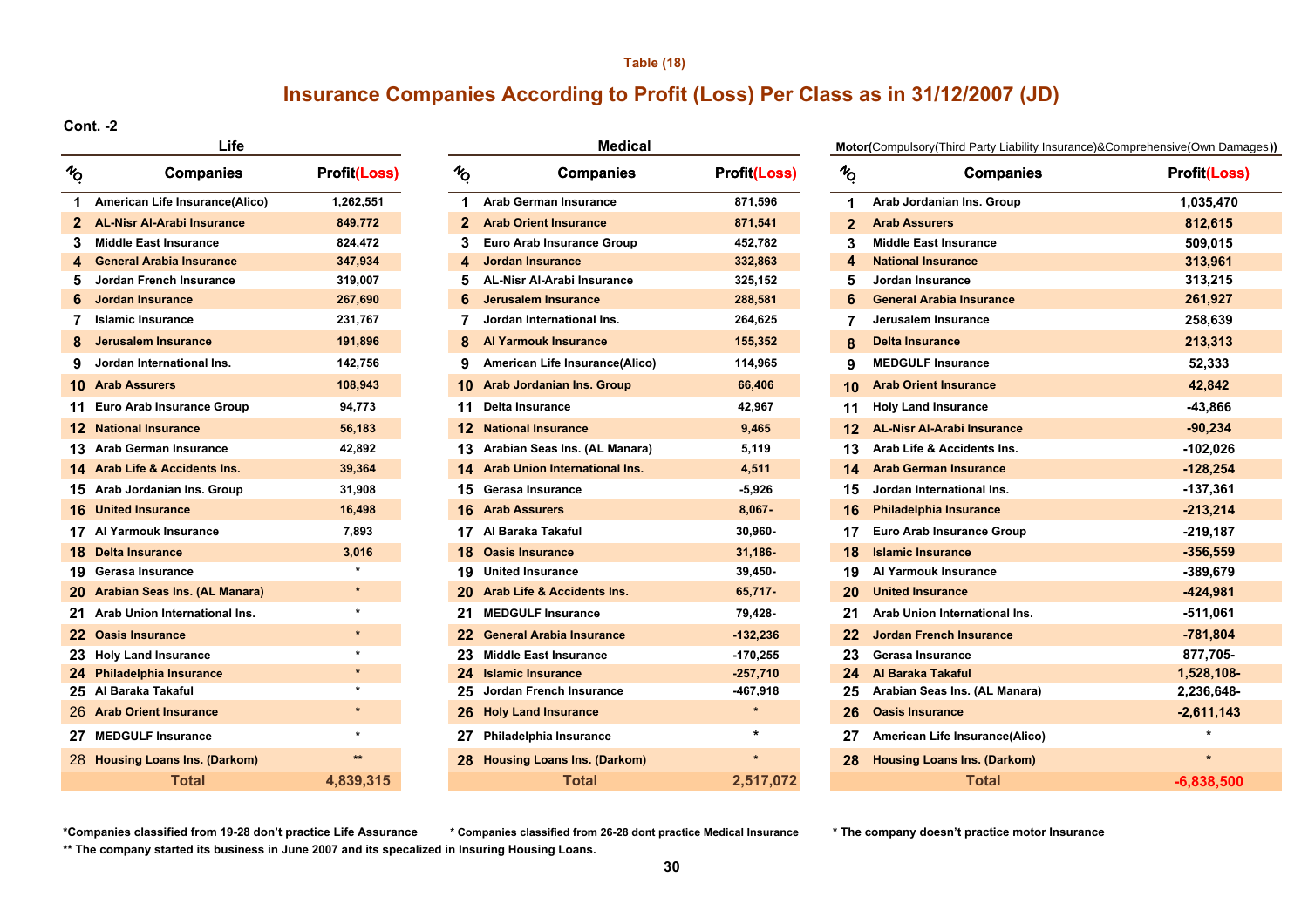#### **Table (19) For The Year 2007(JD) Insurance Companies Total Assets / Investments / Paid-up Capital / Shareholders' Equity /Retained Earnings (Accumulated Profit & (Loss))** Retained Earnings

|              |                                        |             |                     |             |              |             |                 |             | Retained Earnings           |            |                               |
|--------------|----------------------------------------|-------------|---------------------|-------------|--------------|-------------|-----------------|-------------|-----------------------------|------------|-------------------------------|
| r<br>o       | <b>Companies</b>                       |             | <b>Total Assets</b> |             | Investments  |             | Paid Up Capital |             | <b>Shareholders' Equity</b> |            | (Accumulated) Profit & (Loss) |
|              |                                        | 31/12/2007  | 31/12/2006          | 31/12/2007  | 31/12/2006   | 31/12/2007  | 31/12/2006      | 31/12/2007  | 31/12/2006                  | 31/12/2007 | 31/12/2006                    |
| 1.           | Jordan Insurance                       | 61,458,769  | 48,843,436          | 42,701,113  | 33,783,796   | 30,000,000  | 30,000,000      | 35,690,138  | 28,501,513                  | 4,738,352- | 661,213                       |
| $\mathbf{2}$ | <b>American Life Insurance (Alico)</b> | 80,779,959  | 79,731,178          | 76,084,572  | 75, 152, 853 | 4,000,000   | 4,000,000       | 28,227,731  | 28,849,115                  |            |                               |
| З.           | <b>Middle East Insurance</b>           | 66,285,046  | 55,232,066          | 58,763,146  | 49,330,599   | 18,000,000  | 15,000,000      | 39,601,120  | 37,385,011                  | 9,275,195  | 11,278,036                    |
|              | <b>National Insurance</b>              | 9,711,754   | 8,194,976           | 4,336,624   | 2,777,739    | 3,500,000   | 2,000,000       | 4,606,720   | 2,841,255                   | 48,866     | 330,255                       |
| 5.           | <b>United Insurance</b>                | 18,636,007  | 19,565,643          | 13,762,832  | 14,083,846   | 7,000,000   | 7,000,000       | 12,312,858  | 11,198,959                  | 1,201,768  | 975,539                       |
| 6            | Arabian Seas Ins. (AL Manara)*         | 18,755,736  | 21,519,663          | 17,298,281  | 16,138,339   | 21,000,000  | 21,000,000      | 14,723,582  | 20,220,111                  | 6,594,643- | 922,976-                      |
| 7            | General Arabia Insurance               | 19,335,252  | 13,285,017          | 14,507,752  | 9,625,788    | 7,722,504   | 4,000,000       | 12,244,901  | 7,109,277                   | 270,251    | 300,000                       |
|              | Jerusalem Insurance                    | 18,514,782  | 17,384,422          | 14,080,507  | 13,525,105   | 5,460,000   | 5,460,000       | 9,216,596   | 7,679,391                   |            | 809,222                       |
| 9            | <b>AL-Nisr Al-Arabi Insurance</b>      | 28,450,949  | 27,366,445          | 24,228,757  | 23,293,988   | 10,000,000  | 5,000,000       | 17,778,963  | 17,682,869                  | 283,449    | 276,813                       |
| $10-1$       | Jordan French Insurance                | 20,707,079  | 23,403,500          | 5,326,246   | 8,473,268    | 6,500,000   | 6,500,000       | 3,445,875   | 6,437,481                   | 5,156,372- | 2,013,905-                    |
|              | 11 Delta Insurance                     | 11,245,946  | 10,118,677          | 9,192,795   | 8,371,176    | 5,000,000   | 5,000,000       | 7,452,766   | 6,805,709                   | 27,719     | 361,625                       |
|              | 12 Oasis Insurance                     | 4,327,014   | 8,774,753           | 2,857,815   | 5,972,087    | 5,000,000   | 5,000,000       | 729,666-    | 3,468,345                   | 5,427,894- | 851,488-                      |
|              | 13 Al Yarmouk Insurance                | 12,381,818  | 11,373,067          | 9,978,211   | 9,721,625    | 5,000,000   | 5,000,000       | 7,165,943   | 7,429,611                   | 131,173    | 551,888                       |
|              | 14 Holy Land Insurance                 | 8,823,640   | 6,713,301           | 6,392,591   | 4,350,862    | 4,000,000   | 3,575,000       | 3,444,408   | 2,875,246                   | 1,152,964- | 1,297,126-                    |
|              | 15 Philadelphia Insurance              | 8,192,692   | 7,999,302           | 6,011,811   | 5,790,858    | 4,000,000   | 3,750,000       | 4,579,284   | 4,025,434                   | 259,092    | 12,938                        |
|              | 16 Arab Life & Accidents Ins.          | 25,758,171  | 24,063,372          | 17,810,955  | 16,464,229   | 8,000,000   | 8,000,000       | 10,272,188  | 9,381,220                   | 240,539    | 126,161                       |
|              | 17 Arab Union International Ins.       | 10,078,026  | 8,300,192           | 7,246,879   | 6,870,540    | 4,000,000   | 4,000,000       | 5,037,202   | 3,644,532                   | 275,721-   | 1,512,984-                    |
|              | <b>18 Arab Assurers</b>                | 18,223,368  | 16,410,983          | 10,233,540  | 10,813,623   | 7,974,319   | 5,900,000       | 9,245,424   | 7,054,069                   | 751,262    | 291,157                       |
|              | 19 Euro Arab Insurance Group           | 16,399,646  | 10,755,882          | 11,218,607  | 6,942,751    | 6,000,000   | 4,000,000       | 7,476,389   | 4,055,783                   | 118,235    | 248,275-                      |
|              | 20 Islamic Insurance                   | 19,015,513  | 15,400,636          | 16,067,821  | 13,171,021   | 8,000,000   | 8,000,000       | 12,004,778  | 10,344,726                  | 937,952    | 934,372                       |
|              | 21 Arab German Insurance               | 39,815,776  | 25,624,109          | 12,159,129  | 12,921,510   | 10,400,680  | 10,400,680      | 11,242,924  | 11,332,500                  | 1,231,080  | 313,556                       |
|              | 22 Jordan International Ins.           | 36,684,857  | 34,319,000          | 26,781,012  | 27,068,584   | 16,500,000  | 16,500,000      | 21,624,909  | 19,573,092                  | 3,356,382  | 3,590,191                     |
| 23           | Al Baraka Takaful                      | 9,899,245   | 8,277,236           | 8,377,377   | 6,675,331    | 5,944,797   | 5,944,797       | 5,457,203   | 3,968,401                   | 588,634-   | 1,087,755-                    |
|              | 24 Arab Jordanian Ins. Group           | 15,747,655  | 14,041,648          | 10,302,074  | 9,574,883    | 8,775,000   | 8,775,000       | 10,772,956  | 8,871,552                   | 1,249,897  | 431,872-                      |
|              | 25 Arab Orient Insurance               | 27,755,715  | 23,855,858          | 16,592,044  | 16,454,933   | 10,000,000  | 10,000,000      | 12,523,505  | 12,071,669                  | 553,525    | 285,844                       |
|              | 26 Gerasa Insurance                    | 6,042,804   | 6,851,763           | 3,339,995   | 2,950,340    | 2,800,000   | 2,800,000       | 1,801,234   | 2,088,812                   | 1,044,282- | 338,359-                      |
|              | 27 Housing Loans Ins. (Darkom)**       | 9,191,628   |                     | 6,997,418   |              | 10,000,000  |                 | 9,132,044   |                             |            |                               |
|              | 28 MEDGULF Insurance                   | 14,069,879  |                     | 9,791,158   |              | 10,000,000  |                 | 10,095,730  |                             |            |                               |
|              | Total                                  | 636,288,726 | 547,406,125         | 462,441,062 | 410,299,674  | 244,577,300 | 206,605,477     | 326,447,705 | 284,895,683                 | 5,042,477- | 12,394,070                    |

 **\* The company´s name was changed to Al Manara Insurance Co. since May 2008.**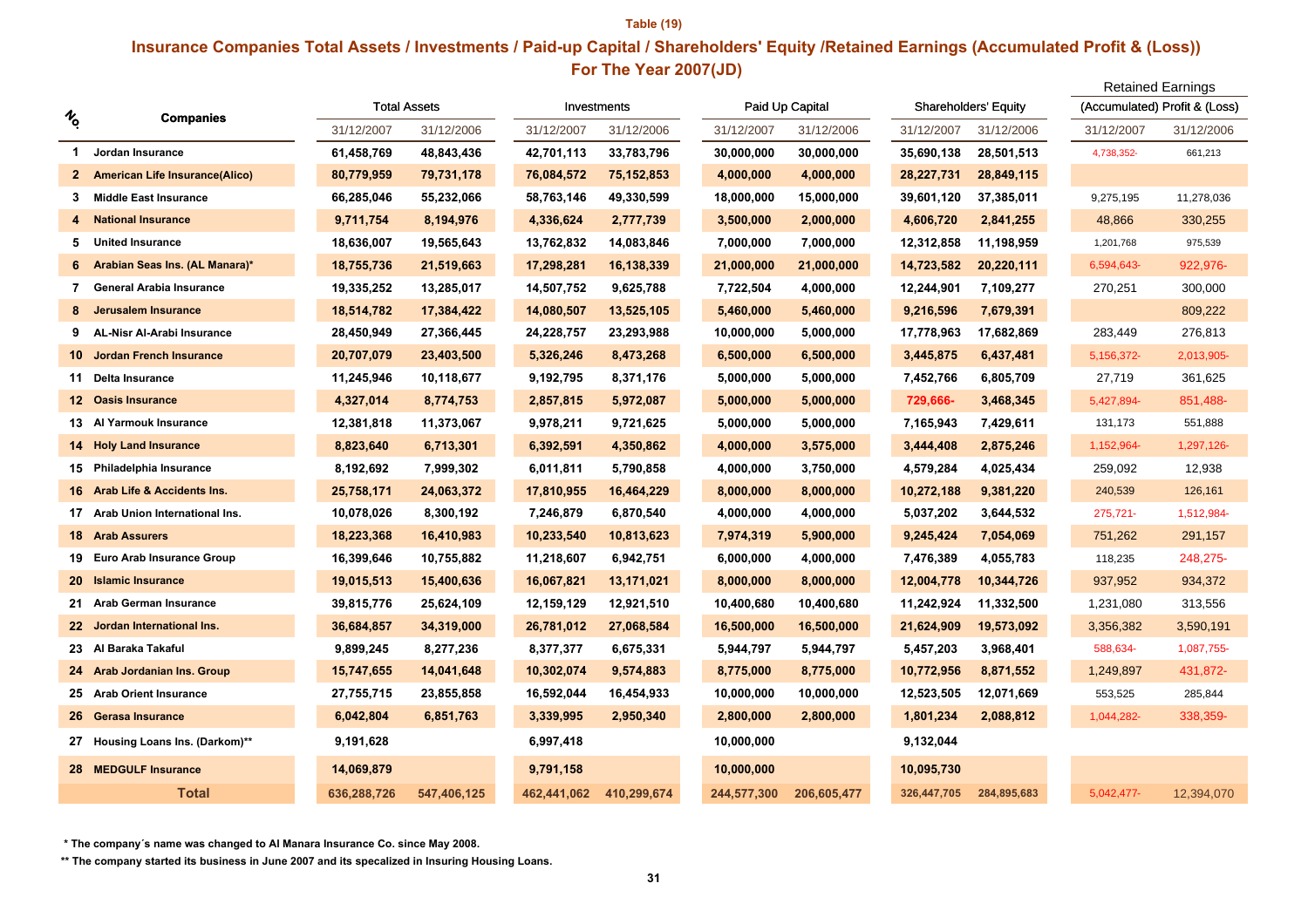## **Table (20) for the year 2007 (JD) Insurance Companies According to Total Assets,Investments,Paid Up Capital**

#### **Total Assets**

| $\mathcal{U}_O$ | <b>Companies</b>                 | <b>Total</b><br><b>Assets</b> | $\boldsymbol{\mathrm{\mathit{v}}}_{\!\mathit{O}}$ | <b>Companies</b>                      | <b>Investment</b> | $\mathcal{H}_{\text{O}}$ | <b>Companies</b>                     | Paid Up<br>Capital |
|-----------------|----------------------------------|-------------------------------|---------------------------------------------------|---------------------------------------|-------------------|--------------------------|--------------------------------------|--------------------|
| 1.              | American Life Insurance(Alico)   | 80,779,959                    | 1                                                 | American Life Insurance(Alico)        | 76,084,572        | $\blacktriangleleft$     | Jordan Insurance                     | 30,000,000         |
| $\mathbf{2}$    | <b>Middle East Insurance</b>     | 66,285,046                    | $\overline{2}$                                    | <b>Middle East Insurance</b>          | 58,763,146        | $\mathbf{2}$             | <b>Arabian Seas Ins. (AL Manara)</b> | 21,000,000         |
|                 | Jordan Insurance                 | 61,458,769                    | 3                                                 | Jordan Insurance                      | 42,701,113        | 3                        | <b>Middle East Insurance</b>         | 18,000,000         |
|                 | <b>Arab German Insurance</b>     | 39,815,776                    | 4                                                 | Jordan International Ins.             | 26,781,012        | 4                        | Jordan International Ins.            | 16,500,000         |
|                 | Jordan International Ins.        | 36,684,857                    | 5                                                 | AL-Nisr Al-Arabi Insurance            | 24,228,757        | 5                        | <b>Arab German Insurance</b>         | 10,400,680         |
|                 | 6 AL-Nisr Al-Arabi Insurance     | 28,450,949                    | 6                                                 | <b>Arab Life &amp; Accidents Ins.</b> | 17,810,955        | $6\phantom{1}$           | <b>Arab Orient Insurance</b>         | 10,000,000         |
|                 | 7 Arab Orient Insurance          | 27,755,715                    | 7                                                 | Arabian Seas Ins. (AL Manara)         | 17,298,281        | 7                        | <b>AL-Nisr Al-Arabi Insurance</b>    | 10,000,000         |
|                 | 8 Arab Life & Accidents Ins.     | 25,758,171                    | 8                                                 | <b>Arab Orient Insurance</b>          | 16,592,044        | 8                        | <b>MEDGULF Insurance</b>             | 10,000,000         |
| 9.              | Jordan French Insurance          | 20,707,079                    | 9                                                 | <b>Islamic Insurance</b>              | 16,067,821        | 9                        | Housing Loans Ins. (Darkom)*         | 10,000,000         |
| 10              | <b>General Arabia Insurance</b>  | 19,335,252                    | 10                                                | <b>General Arabia Insurance</b>       | 14,507,752        | 10                       | <b>Arab Jordanian Ins. Group</b>     | 8,775,000          |
|                 | 11 Islamic Insurance             | 19,015,513                    | 11                                                | Jerusalem Insurance                   | 14,080,507        | 11                       | Arab Life & Accidents Ins.           | 8,000,000          |
|                 | 12 Arabian Seas Ins. (AL Manara) | 18,755,736                    | 12 <sup>2</sup>                                   | <b>United Insurance</b>               | 13,762,832        | 12                       | <b>Islamic Insurance</b>             | 8,000,000          |
|                 | 13 United Insurance              | 18,636,007                    | 13                                                | <b>Arab German Insurance</b>          | 12,159,129        | 13                       | <b>Arab Assurers</b>                 | 7,974,319          |
| 14.             | Jerusalem Insurance              | 18,514,782                    | 14                                                | <b>Euro Arab Insurance Group</b>      | 11,218,607        | 14                       | <b>General Arabia Insurance</b>      | 7,722,504          |
|                 | <b>15 Arab Assurers</b>          | 18,223,368                    | 15                                                | <b>Arab Assurers</b>                  | 10,233,540        | 15                       | <b>United Insurance</b>              | 7,000,000          |
|                 | 16 Euro Arab Insurance Group     | 16,399,646                    | 16                                                | <b>Arab Jordanian Ins. Group</b>      | 10,302,074        | 16                       | <b>Jordan French Insurance</b>       | 6,500,000          |
|                 | 17 Arab Jordanian Ins. Group     | 15,747,655                    | 17                                                | Al Yarmouk Insurance                  | 9,978,211         | 17                       | Euro Arab Insurance Group            | 6,000,000          |
|                 | <b>18 MEDGULF Insurance</b>      | 14,069,879                    | 18                                                | <b>MEDGULF Insurance</b>              | 9,791,158         | 18                       | Al Baraka Takaful                    | 5,944,797          |
|                 | 19 Al Yarmouk Insurance          | 12,381,818                    | 19                                                | <b>Delta Insurance</b>                | 9,192,795         | 19                       | Jerusalem Insurance                  | 5,460,000          |
|                 | 20 Delta Insurance               | 11,245,946                    | 20                                                | Al Baraka Takaful                     | 8,377,377         | 20                       | <b>Delta Insurance</b>               | 5,000,000          |
|                 | 21 Arab Union International Ins. | 10,078,026                    | 21                                                | Arab Union International Ins.         | 7,246,879         | 21                       | <b>Oasis Insurance</b>               | 5,000,000          |
|                 | 22 Al Baraka Takaful             | 9,899,245                     | $22 \,$                                           | <b>Housing Loans Ins. (Darkom)*</b>   | 6,997,418         | $22 \,$                  | <b>Al Yarmouk Insurance</b>          | 5,000,000          |
|                 | 23 National Insurance            | 9,711,754                     | 23                                                | <b>Holy Land Insurance</b>            | 6,392,591         | 23                       | <b>Holy Land Insurance</b>           | 4,000,000          |
|                 | 24 Housing Loans Ins. (Darkom)*  | 9,191,628                     | 24                                                | <b>Philadelphia Insurance</b>         | 6,011,811         | 24                       | <b>Philadelphia Insurance</b>        | 4,000,000          |
|                 | 25 Holy Land Insurance           | 8,823,640                     | 25                                                | Jordan French Insurance               | 5,326,246         | 25                       | American Life Insurance(Alico)       | 4,000,000          |
|                 | 26 Philadelphia Insurance        | 8,192,692                     | 26                                                | <b>National Insurance</b>             | 4,336,624         | 26                       | <b>Arab Union International Ins.</b> | 4,000,000          |
|                 | Gerasa Insurance                 | 6,042,804                     | 27                                                | Gerasa Insurance                      | 3,339,995         | 27                       | <b>National Insurance</b>            | 3,500,000          |
|                 | 28 Oasis Insurance               | 4,327,014                     | 28                                                | <b>Oasis Insurance</b>                | 2,857,815         | 28                       | <b>Gerasa Insurance</b>              | 2,800,000          |
|                 | Total                            | 636.288.726                   |                                                   | <b>Total</b>                          | 462.441.062       |                          | <b>Total</b>                         | 244.577.30         |

| <b>Companies</b>         | <b>Total</b><br><b>Assets</b> | $\boldsymbol{\mathrm{\mathit{h}}}_{\mathbf{\mathrm{o}}}$ | <b>Companies</b>                      | Investment  | $\boldsymbol{\psi_{\mathrm{O}}}$ | <b>Companies</b>                     | Paid Up<br>Capital |
|--------------------------|-------------------------------|----------------------------------------------------------|---------------------------------------|-------------|----------------------------------|--------------------------------------|--------------------|
| Insurance(Alico)         | 80,779,959                    | 1                                                        | American Life Insurance(Alico)        | 76,084,572  | $\mathbf 1$                      | Jordan Insurance                     | 30,000,000         |
| າsurance                 | 66,285,046                    | $\mathbf{2}$                                             | <b>Middle East Insurance</b>          | 58,763,146  | $\mathbf{2}$                     | Arabian Seas Ins. (AL Manara)        | 21,000,000         |
| ınce                     | 61,458,769                    | 3                                                        | Jordan Insurance                      | 42,701,113  | 3                                | <b>Middle East Insurance</b>         | 18,000,000         |
| <b>Insurance</b>         | 39,815,776                    | 4                                                        | Jordan International Ins.             | 26,781,012  | 4                                | Jordan International Ins.            | 16,500,000         |
| ational Ins.             | 36,684,857                    | 5                                                        | <b>AL-Nisr Al-Arabi Insurance</b>     | 24,228,757  | 5                                | <b>Arab German Insurance</b>         | 10,400,680         |
| abi Insurance            | 28,450,949                    | 6                                                        | <b>Arab Life &amp; Accidents Ins.</b> | 17,810,955  | 6                                | <b>Arab Orient Insurance</b>         | 10,000,000         |
| ısurance                 | 27,755,715                    | 7                                                        | Arabian Seas Ins. (AL Manara)         | 17,298,281  | 7                                | AL-Nisr Al-Arabi Insurance           | 10,000,000         |
| ccidents Ins.            | 25,758,171                    | 8                                                        | <b>Arab Orient Insurance</b>          | 16,592,044  | 8                                | <b>MEDGULF Insurance</b>             | 10,000,000         |
| h Insurance              | 20,707,079                    | 9                                                        | <b>Islamic Insurance</b>              | 16,067,821  | 9                                | Housing Loans Ins. (Darkom)*         | 10,000,000         |
| ia Insurance             | 19,335,252                    | 10                                                       | <b>General Arabia Insurance</b>       | 14,507,752  | 10                               | <b>Arab Jordanian Ins. Group</b>     | 8,775,000          |
| ınce                     | 19,015,513                    | 11                                                       | Jerusalem Insurance                   | 14,080,507  | 11                               | Arab Life & Accidents Ins.           | 8,000,000          |
| Ins. (AL Manara)         | 18,755,736                    | $12 \overline{ }$                                        | <b>United Insurance</b>               | 13,762,832  | $12 \,$                          | <b>Islamic Insurance</b>             | 8,000,000          |
| nce                      | 18,636,007                    | 13                                                       | <b>Arab German Insurance</b>          | 12,159,129  | 13                               | <b>Arab Assurers</b>                 | 7,974,319          |
| surance                  | 18,514,782                    | 14                                                       | <b>Euro Arab Insurance Group</b>      | 11,218,607  | 14                               | <b>General Arabia Insurance</b>      | 7,722,504          |
|                          | 18,223,368                    | 15                                                       | <b>Arab Assurers</b>                  | 10,233,540  | 15                               | <b>United Insurance</b>              | 7,000,000          |
| urance Group             | 16,399,646                    | 16                                                       | <b>Arab Jordanian Ins. Group</b>      | 10,302,074  | 16                               | <b>Jordan French Insurance</b>       | 6,500,000          |
| an Ins. Group            | 15,747,655                    | 17                                                       | Al Yarmouk Insurance                  | 9,978,211   | 17                               | <b>Euro Arab Insurance Group</b>     | 6,000,000          |
| surance                  | 14,069,879                    | 18                                                       | <b>MEDGULF Insurance</b>              | 9,791,158   | 18                               | Al Baraka Takaful                    | 5,944,797          |
| ısurance                 | 12,381,818                    | 19                                                       | Delta Insurance                       | 9,192,795   | 19                               | Jerusalem Insurance                  | 5,460,000          |
| ce                       | 11,245,946                    | 20                                                       | Al Baraka Takaful                     | 8,377,377   | 20                               | <b>Delta Insurance</b>               | 5,000,000          |
| ternational Ins.         | 10,078,026                    | 21                                                       | Arab Union International Ins.         | 7,246,879   | 21                               | <b>Oasis Insurance</b>               | 5,000,000          |
| เaful                    | 9,899,245                     | 22                                                       | <b>Housing Loans Ins. (Darkom)*</b>   | 6,997,418   | 22                               | <b>Al Yarmouk Insurance</b>          | 5,000,000          |
| rance                    | 9,711,754                     | 23                                                       | <b>Holy Land Insurance</b>            | 6,392,591   | 23                               | <b>Holy Land Insurance</b>           | 4,000,000          |
| <b>is Ins. (Darkom)*</b> | 9,191,628                     | 24                                                       | <b>Philadelphia Insurance</b>         | 6,011,811   | 24                               | <b>Philadelphia Insurance</b>        | 4,000,000          |
| urance                   | 8,823,640                     | 25                                                       | Jordan French Insurance               | 5,326,246   | 25                               | American Life Insurance(Alico)       | 4,000,000          |
| nsurance                 | 8,192,692                     | 26                                                       | <b>National Insurance</b>             | 4,336,624   | 26                               | <b>Arab Union International Ins.</b> | 4,000,000          |
| ınce                     | 6,042,804                     | 27                                                       | Gerasa Insurance                      | 3,339,995   | 27                               | <b>National Insurance</b>            | 3,500,000          |
| ıce                      | 4,327,014                     | 28                                                       | <b>Oasis Insurance</b>                | 2,857,815   | 28                               | <b>Gerasa Insurance</b>              | 2,800,000          |
| <b>Total</b>             | 636,288,726                   |                                                          | <b>Total</b>                          | 462,441,062 |                                  | <b>Total</b>                         | 244,577,300        |

## **Investments Paid Up Capital**

| $\frac{1}{2}$  | <b>Companies</b>                     | Paid Up<br>Capital |
|----------------|--------------------------------------|--------------------|
| 1              | Jordan Insurance                     | 30,000,000         |
| $\overline{2}$ | Arabian Seas Ins. (AL Manara)        | 21,000,000         |
| 3              | <b>Middle East Insurance</b>         | 18,000,000         |
| 4              | Jordan International Ins.            | 16,500,000         |
| 5              | <b>Arab German Insurance</b>         | 10,400,680         |
| 6              | <b>Arab Orient Insurance</b>         | 10,000,000         |
| $\overline{7}$ | <b>AL-Nisr Al-Arabi Insurance</b>    | 10,000,000         |
| 8              | <b>MEDGULF Insurance</b>             | 10,000,000         |
| 9              | Housing Loans Ins. (Darkom)*         | 10,000,000         |
| 10             | <b>Arab Jordanian Ins. Group</b>     | 8,775,000          |
| 11             | Arab Life & Accidents Ins.           | 8,000,000          |
| 12             | <b>Islamic Insurance</b>             | 8,000,000          |
| 13             | <b>Arab Assurers</b>                 | 7,974,319          |
| 14             | <b>General Arabia Insurance</b>      | 7,722,504          |
| 15             | <b>United Insurance</b>              | 7,000,000          |
| 16             | <b>Jordan French Insurance</b>       | 6,500,000          |
| 17             | Euro Arab Insurance Group            | 6,000,000          |
| 18             | <b>Al Baraka Takaful</b>             | 5,944,797          |
| 19             | Jerusalem Insurance                  | 5,460,000          |
| 20             | Delta Insurance                      | 5,000,000          |
| 21             | <b>Oasis Insurance</b>               | 5,000,000          |
| 22             | <b>Al Yarmouk Insurance</b>          | 5,000,000          |
| 23             | <b>Holy Land Insurance</b>           | 4,000,000          |
| 24             | <b>Philadelphia Insurance</b>        | 4,000,000          |
| 25             | American Life Insurance(Alico)       | 4,000,000          |
| 26             | <b>Arab Union International Ins.</b> | 4,000,000          |
| 27             | <b>National Insurance</b>            | 3,500,000          |
| 28             | <b>Gerasa Insurance</b>              | 2,800,000          |
|                | Total                                | 244.577.300        |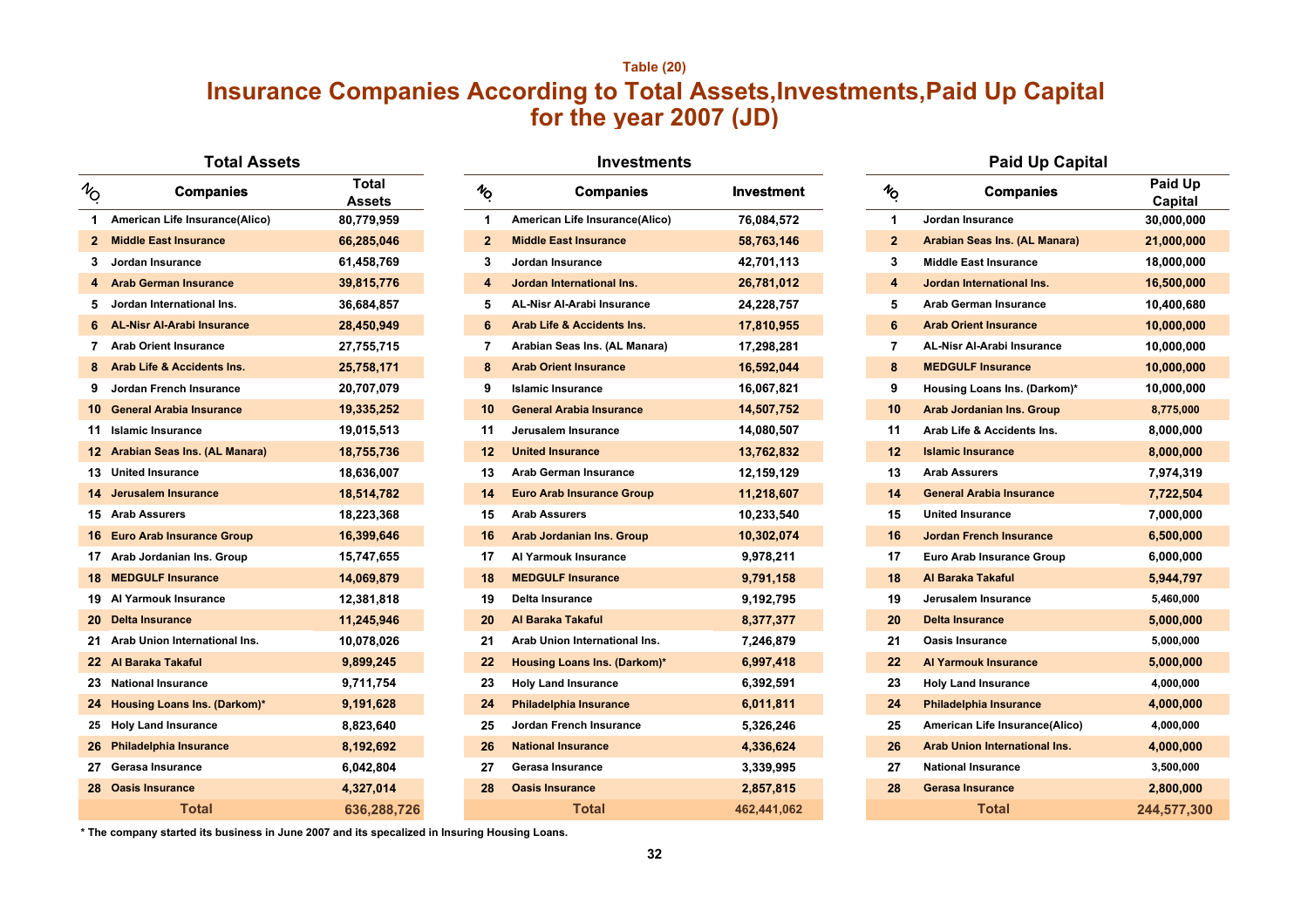## **Classification of the Insurance Companies According to Shareholders Equity,Retained Earnings,Statutory Reserve,Voluntary Reserve for the year 2007 Table (21) JD**

| NO. | Companies                        | Shareholders<br>Equity | NO. | Companies                         | <b>Retained Earnings</b><br><b>Accumulated Profit &amp; Loss</b> | NO. | Companies                         | Statutory<br>Reserve | NO.            | Companies                         | Voluntary<br>Reserve |
|-----|----------------------------------|------------------------|-----|-----------------------------------|------------------------------------------------------------------|-----|-----------------------------------|----------------------|----------------|-----------------------------------|----------------------|
| -1  | <b>Middle East Insurance</b>     | 39.601.120             |     | 1 Middle East Insurance           | 9,275,195                                                        |     | 1 Jordan Insurance                | 5.502.224            |                | 1 Jordan Insurance                | 3,400,000            |
|     | 2 Jordan Insurance               | 35,690,138             |     | 2 Jordan International Ins.       | 3,356,382                                                        |     | 2 Middle East Insurance           | 3,279,615            |                | 2 Middle East Insurance           | 1,200,000            |
|     | 3 American Life Insurance(Alico) | 28,227,731             |     | 3 Arab Jordanian Ins. Group       | 1,249,897                                                        |     | 3 Jordan International Ins.       | 1,988,709            |                | 3 AL-Nisr Al-Arabi Insurance      | 932,226              |
|     | 4 Jordan International Ins.      | 21,624,909             |     | 4 Arab German Insurance           | 1,231,080                                                        |     | 4 Arab Life & Accidents Ins.      | 1,391,649            | $\overline{4}$ | <b>Islamic Insurance</b>          | 540,000              |
|     | 5 AL-Nisr Al-Arabi Insurance     | 17,778,963             |     | 5 United Insurance                | 1,201,768                                                        |     | 5 Jerusalem Insurance             | 1,209,265            |                | 5 Al Yarmouk Insurance            | 400,000              |
|     | 6 Arabian Seas Ins. (AL Manara)  | 14,723,582             |     | 6 Islamic Insurance               | 937,952                                                          |     | 6 United Insurance                | 1,195,888            |                | 6 Arab Union International Ins.   | 336,863              |
|     | 7 Arab Orient Insurance          | 12,523,505             |     | 7 Arab Assurers                   | 751,262                                                          |     | 7 AL-Nisr Al-Arabi Insurance      | 1,138,352            |                | 7 Arab German Insurance           | 222,041              |
|     | 8 United Insurance               | 12,312,858             |     | 8 Arab Orient Insurance           | 553,525                                                          |     | 8 Al Yarmouk Insurance            | 1,078,022            |                | 8 Arab Orient Insurance           | 173,636              |
|     | 9 General Arabia Insurance       | 12,244,901             |     | 9 AL-Nisr Al-Arabi Insurance      | 283,449                                                          |     | 9 Jordan French Insurance         | 1,054,739            |                | 9 Arab Assurers                   | 124,682              |
|     | 10 Islamic Insurance             | 12,004,778             |     | 10 General Arabia Insurance       | 270,251                                                          |     | 10 Arab Orient Insurance          | 898,151              |                | 10 General Arabia Insurance       | 115,907              |
|     | 11 Arab German Insurance         | 11,242,924             |     | 11 Philadelphia Insurance         | 259,092                                                          |     | 11 Delta Insurance                | 855,191              |                | 11 United Insurance               | 88,689               |
|     | 12 Arab Jordanian Ins. Group     | 10,772,956             |     | 12 Arab Life & Accidents Ins.     | 240,539                                                          |     | 12 Arab Union International Ins.  | 801,265              |                | 12 Euro Arab Insurance Group      | 87,936               |
|     | 13 Arab Life & Accidents Ins.    | 10,272,188             |     | 13 Al Yarmouk Insurance           | 131,173                                                          |     | 13 Arab Jordanian Ins. Group      | 735,256              |                | 13 Holy Land Insurance            | 22,561               |
|     | 14 MEDGULF Insurance             | 10,095,730             |     | 14 Euro Arab Insurance Group      | 118,235                                                          |     | 14 General Arabia Insurance       | 692,581              |                | 14 Delta Insurance                | 15,948               |
|     | 15 Arab Assurers                 | 9,245,424              |     | 15 National Insurance             | 48.866                                                           |     | 15 Arab German Insurance          | 660,799              |                | 15 Arab Jordanian Ins. Group      | 12.803               |
|     | 16 Jerusalem Insurance           | 9,216,596              |     | 16 Delta Insurance                | 27,719                                                           |     | 16 Philadelphia Insurance         | 578,455              |                | <b>16 National Insurance</b>      | 11,000               |
|     | 17 Housing Loans Ins. (Darkom)*  | 9,132,044              |     | 17 Arab Union International Ins.  | 275,721-                                                         |     | 17 Arab Assurers                  | 549,773              |                | 17 Jerusalem Insurance            | 7,331                |
|     | 18 Euro Arab Insurance Group     | 7,476,389              |     | 18 Al Baraka Takaful              | 588,634-                                                         |     | <b>18 National Insurance</b>      | 546,854              |                | 18 Jordan French Insurance        | 2,000                |
|     | 19 Delta Insurance               | 7,452,766              |     | 19 Gerasa Insurance               | 1,044,282-                                                       |     | 19 Holy Land Insurance            | 536,590              |                | 19 Arabian Seas Ins. (AL Manara)  |                      |
|     | 20 Al Yarmouk Insurance          | 7,165,943              |     | 20 Holy Land Insurance            | 1,152,964-                                                       |     | 20 Islamic Insurance              | 521,668              |                | 20 Oasis Insurance                |                      |
|     | 21 Al Baraka Takaful             | 5,457,203              |     | 21 Jordan Insurance               | 4,738,352-                                                       |     | 21 Arabian Seas Ins. (AL Manara)  | 502,503              |                | 21 Philadelphia Insurance         |                      |
|     | 22 Arab Union International Ins. | 5,037,202              |     | 22 Jordan French Insurance        | 5,156,372-                                                       |     | 22 Euro Arab Insurance Group      | 443,456              |                | 22 Arab Life & Accidents Ins.     |                      |
|     | 23 Philadelphia Insurance        | 4,579,284              |     | 23 Oasis Insurance                | 5,427,894-                                                       |     | 23 Al Baraka Takaful              | 240,921              |                | 23 Jordan International Ins.      |                      |
|     | 24 National Insurance            | 4,606,720              |     | 24 Arabian Seas Ins. (AL Manara)  | 6,594,643-                                                       |     | 24 Oasis Insurance                | 196,228              |                | 24 Al Baraka Takaful              |                      |
|     | 25 Jordan French Insurance       | 3,445,875              |     | 25 Jerusalem Insurance            |                                                                  |     | 25 Gerasa Insurance               | 195,347              |                | 25 Gerasa Insurance               |                      |
|     | 26 Holy Land Insurance           | 3,444,408              |     | 26 MEDGULF Insurance              |                                                                  |     | 26 MEDGULF Insurance              | 13,228               |                | 26 MEDGULF Insurance              |                      |
|     | 27 Gerasa Insurance              | 1,801,234              |     | 27 Housing Loans Ins. (Darkom)*   |                                                                  |     | 27 Housing Loans Ins. (Darkom)*   |                      |                | 27 Housing Loans Ins. (Darkom)*   |                      |
|     | 28 Oasis Insurance               | 729,666-               |     | 28 American Life Insurance(Alico) |                                                                  |     | 28 American Life Insurance(Alico) |                      |                | 28 American Life Insurance(Alico) |                      |
|     | <b>Total</b>                     | 326,447,705            |     | <b>Total</b>                      | $5,042,477-$                                                     |     | <b>Total</b>                      | 26,806,729           |                | <b>Total</b>                      | 7,693,623            |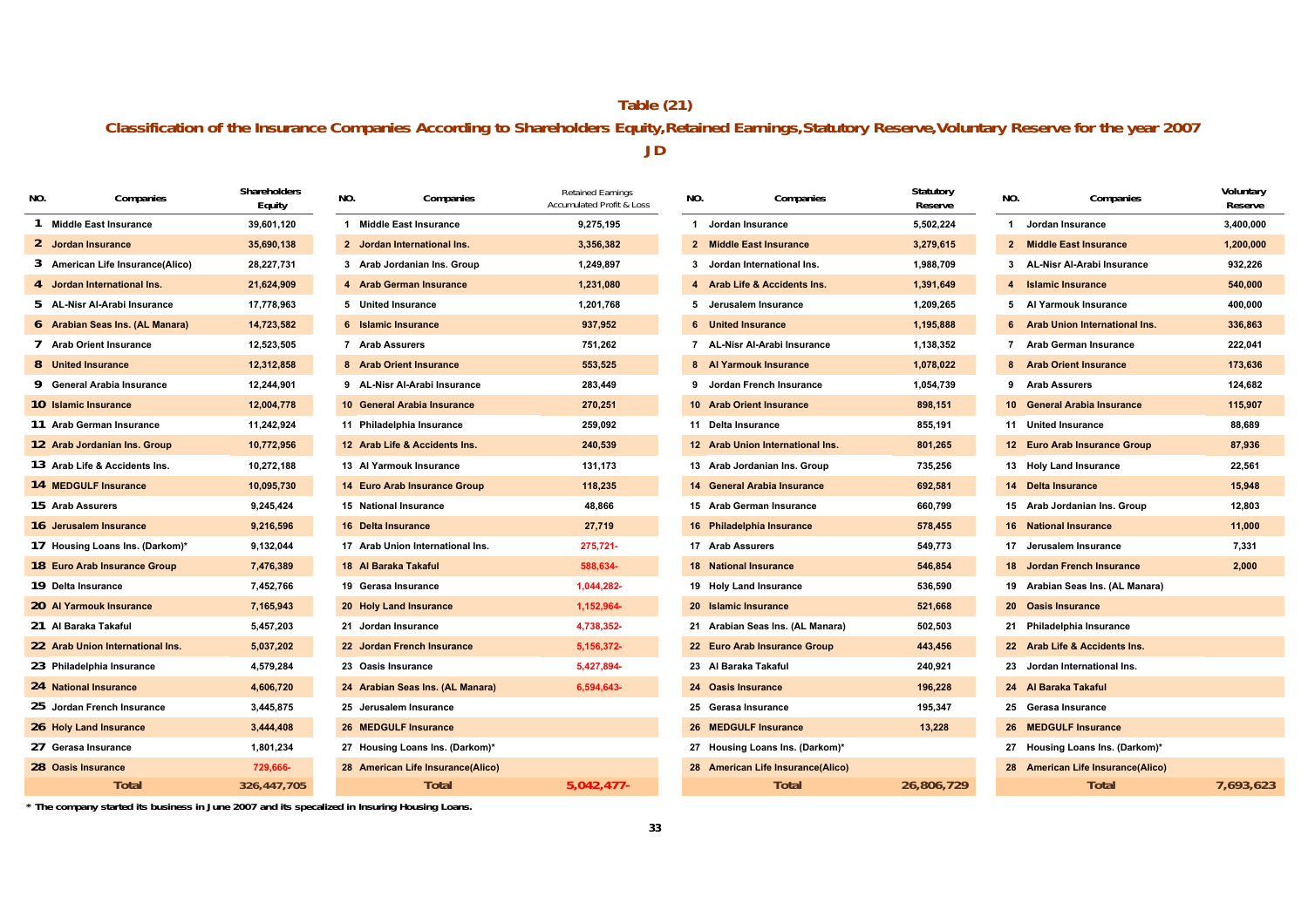#### **Table (22)**

## **Fixed & Other Assets for Jordan Insurance Market As in 31/12/2007 Compared with 31/12/2006 (JD)**

|               |                                       |            | <b>Fixed Assets</b> |            | <b>Other Assets</b> |
|---------------|---------------------------------------|------------|---------------------|------------|---------------------|
| $\frac{1}{2}$ | Companies                             | 31/12/2007 | 31/12/2006          | 31/12/2007 | 31/12/2006          |
| 1             | Jordan Insurance                      | 1,239,512  | 1,170,610           | 1,426,235  | 1,236,563           |
| $\mathbf{2}$  | <b>American Life Insurance(Alico)</b> | 1,333,355  | 1,513,510           | 1,248,558  | 1,090,274           |
| 3             | <b>Middle East Insurance</b>          | 953,173    | 913,544             | 249,992    | 115,985             |
| 4             | <b>National Insurance</b>             | 434,735    | 538,914             | 252,413    | 74,051              |
| 5             | <b>United Insurance</b>               | 273,487    | 215,825             | 266,872    | 363,419             |
| 6             | Arabian Seas Ins. (AL Manara)*        | 108,086    | 69,594              | 149,356    | 38,124              |
| 7             | <b>General Arabia Insurance</b>       | 238,422    | 219,094             | 50,740     | 49,736              |
| 8             | <b>Jerusalem Insurance</b>            | 818,998    | 752,957             | 211,842    | 214,233             |
| 9             | <b>AL-Nisr Al-Arabi Insurance</b>     | 358,622    | 430,164             | 311,266    | 366,712             |
| 10            | <b>Jordan French Insurance</b>        | 2,698,311  | 2,350,376           | 585,645    | 462,135             |
| 11            | Delta Insurance                       | 95,747     | 71,874              | 44,629     | 16,006              |
| 12            | <b>Oasis Insurance</b>                | 96,031     | 127,134             | 62,391     | 131,160             |
| 13            | Al Yarmouk Insurance                  | 389,495    | 383,956             | 78,082     | 95,971              |
| 14            | <b>Holy Land Insurance</b>            | 143,264    | 149,234             | 46,871     | 45,133              |
| 15            | Philadelphia Insurance                | 221,238    | 215,687             | 181,498    | 226,062             |
| 16            | Arab Life & Accidents Ins.            | 1,321,794  | 1,374,485           | 255,057    | 175,382             |
| 17            | Arab Union International Ins.         | 173,552    | 206,905             | 54,338     | 40,131              |
| 18            | <b>Arab Assurers</b>                  | 2,125,854  | 1,676,996           | 177,239    | 158,064             |
| 19            | <b>Islamic Insurance</b>              | 870,840    | 814,322             | 228,494    | 58,567              |
| 20            | <b>Euro Arab Insurance Group</b>      | 585,192    | 617,094             | 565,299    | 362,164             |
| 21            | <b>Arab German Insurance</b>          | 3,464,268  | 3,829,218           | 547,261    | 379,251             |
| 22            | Jordan International Ins.             | 2,581,398  | 278,012             | 242,594    | 1,721,883           |
| 23            | Al Baraka Takaful                     | 216,674    | 130,074             | 248,636    | 119,286             |
| 24            | <b>Arab Jordanian Ins. Group</b>      | 113,664    | 76,722              | 1,018,631  | 128,999             |
| 25            | <b>Arab Orient Insurance</b>          | 356,267    | 220,816             | 631,407    | 490,206             |
| 26            | <b>Gerasa Insurance</b>               | 76,553     | 95,674              | 52,297     | 63,104              |
| 27            | Housing Loans Ins. (Darkom)**         | 2,111,118  |                     | 49,834     |                     |
| 28            | <b>MEDGULF Insurance</b>              | 1,601,927  |                     | 165,343    |                     |
|               | <b>Total</b>                          | 25,001,577 | 18,442,791          | 9,402,820  | 8,222,601           |

**\* The company´s name was changed to Al Manara Insurance Co. since May 2008.**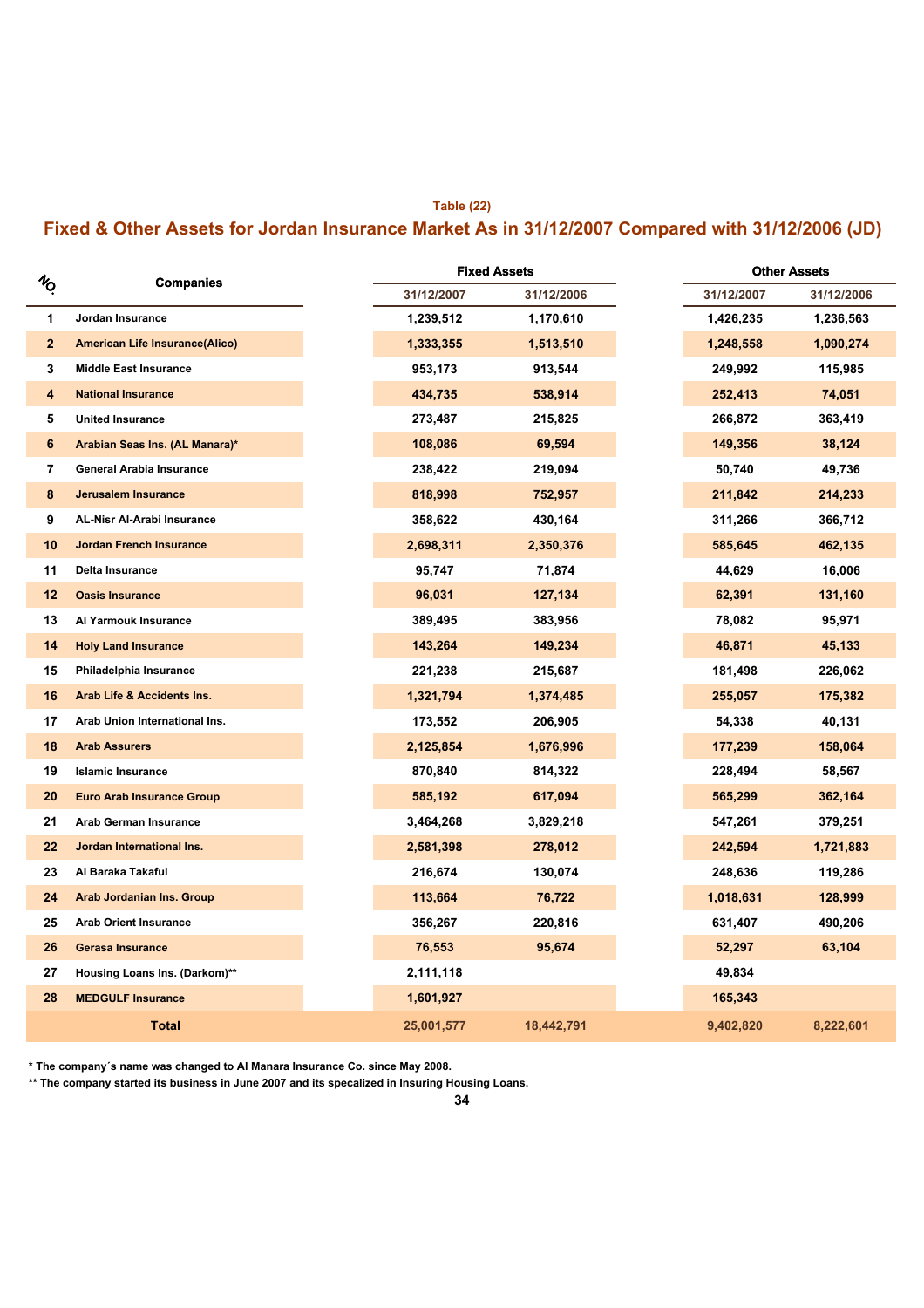## **Table (23)**

## **Reserves for Jordan Insurance Market As in 31/12/2007 Compared with 31/12/2006 (JD)**

| $\imath_{\!\scriptscriptstyle (\!\varsigma\!)}$<br><b>Companies</b> |                                       |
|---------------------------------------------------------------------|---------------------------------------|
|                                                                     |                                       |
| 1                                                                   | Jordan Insurance                      |
| $\mathbf{2}$                                                        | <b>American Life Insurance(Alico)</b> |
| 3                                                                   | <b>Middle East Insurance</b>          |
| 4                                                                   | <b>National Insurance</b>             |
| 5                                                                   | <b>United Insurance</b>               |
| 6                                                                   | Arabian Seas Ins. (AL Manara)*        |
| 7                                                                   | General Arabia Insurance              |
| 8                                                                   | <b>Jerusalem Insurance</b>            |
| 9                                                                   | <b>AL-Nisr Al-Arabi Insurance</b>     |
| 10                                                                  | <b>Jordan French Insurance</b>        |
| 11                                                                  | Delta Insurance                       |
| 12                                                                  | <b>Oasis Insurance</b>                |
| 13                                                                  | Al Yarmouk Insurance                  |
| 14                                                                  | <b>Holy Land Insurance</b>            |
| 15                                                                  | Philadelphia Insurance                |
| 16                                                                  | Arab Life & Accidents Ins.            |
| 17                                                                  | Arab Union International Ins.         |
| 18                                                                  | <b>Arab Assurers</b>                  |
| 19                                                                  | <b>Islamic Insurance</b>              |
| 20                                                                  | <b>Euro Arab Insurance Group</b>      |
| 21                                                                  | <b>Arab German Insurance</b>          |
| 22                                                                  | Jordan International Ins.             |
| 23                                                                  | Al Baraka Takaful                     |
| 24                                                                  | Arab Jordanian Ins. Group             |
| 25                                                                  | <b>Arab Orient Insurance</b>          |
| 26                                                                  | <b>Gerasa Insurance</b>               |
| 27                                                                  | Housing Loans Ins. (Darkom)**         |
| 28                                                                  | <b>MEDGULF Insurance</b>              |
|                                                                     | <b>Total</b>                          |

**\* The company´s name was changed to Al Manara Insurance Co. since May 2008.**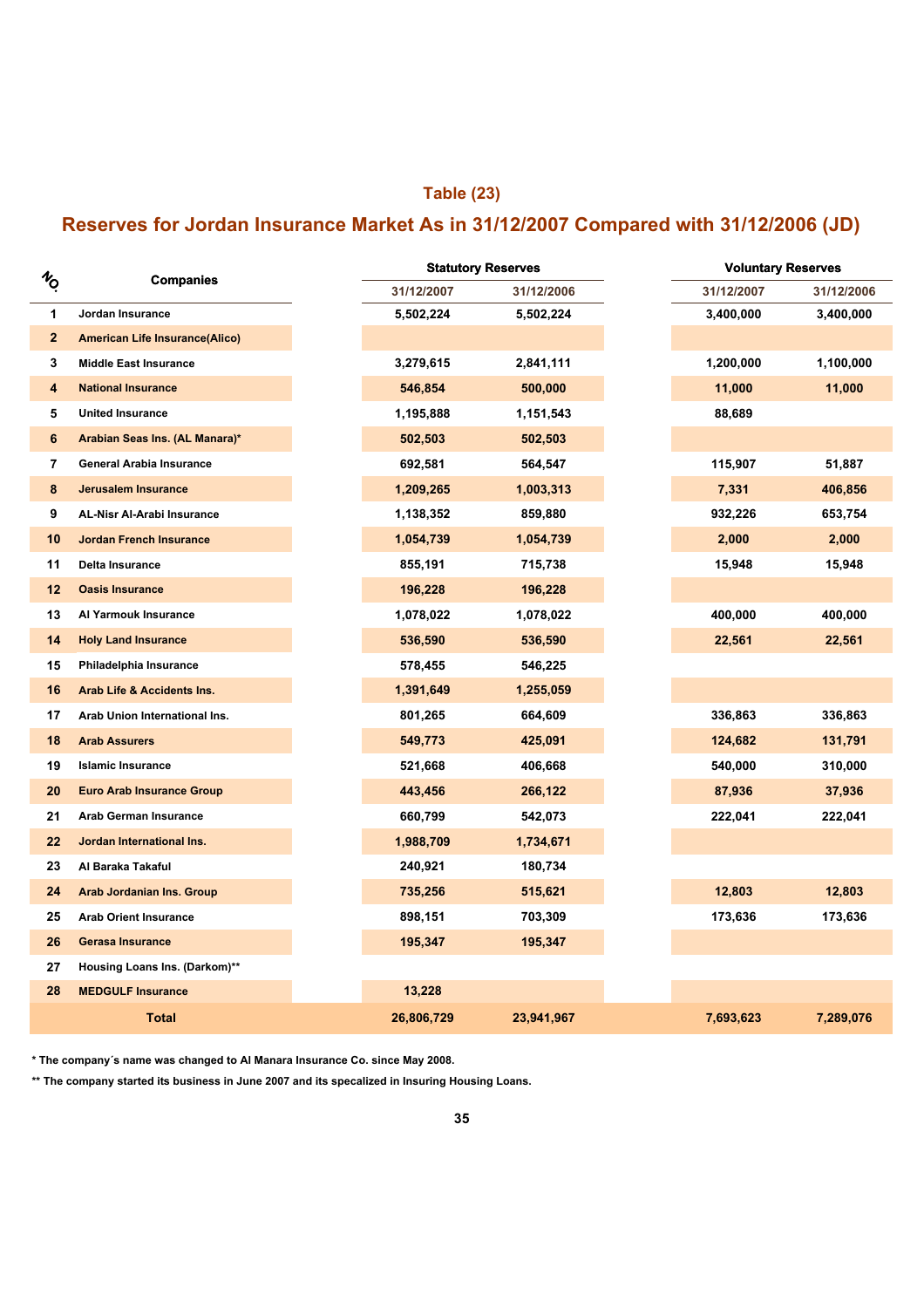# **Table (24) Insurance Companies Balance Sheet Indicators as in 31/12/2007 (JD)**

| NO.            | <b>Companies</b>                  | Paid Up<br>Capital | Statutory<br>Reserve | Voluntary<br>Reserve | <b>Other Capital</b><br>Reserves | <b>Retained Earnings</b><br><b>Accumulated Profit</b> | Premiums<br>(Discount) on | Change in Fair Value<br>for Property<br>Investments | <b>Accumulated Change</b><br>in Evaluating Financial<br>Assets Availabel for | Total               | Total<br>Shareholders |
|----------------|-----------------------------------|--------------------|----------------------|----------------------|----------------------------------|-------------------------------------------------------|---------------------------|-----------------------------------------------------|------------------------------------------------------------------------------|---------------------|-----------------------|
|                |                                   |                    |                      |                      |                                  | & Loss                                                | Paid Up Capital           |                                                     | Sale                                                                         | <b>Capital Base</b> | Equity                |
| $\overline{1}$ | Jordan Insurance                  | 30,000,000         | 5,502,224            | 3,400,000            |                                  | 4,738,352-                                            |                           | 1,526,266                                           |                                                                              | 35,690,138          | 35,690,138            |
|                | 2 Middle East Insurance           | 18,000,000         | 3,279,615            | 1,200,000            |                                  | 9,275,195                                             |                           | 5,686,310                                           |                                                                              | 37,441,120          | 39,601,120            |
|                | 3 National Insurance              | 3,500,000          | 546,854              | 11,000               |                                  | 48,866                                                |                           |                                                     |                                                                              | 4,106,720           | 4,606,720             |
|                | 4 United Insurance                | 7,000,000          | 1,195,888            | 88,689               |                                  | 1,201,768                                             | 41,507                    | 2,785,006                                           |                                                                              | 12,312,858          | 12,312,858            |
|                | 5 Arabian Seas Ins. (AL Manara)*  | 21,000,000         | 502,503              |                      |                                  | 6,594,643-                                            | 862,538                   | 191,317                                             |                                                                              | 15,961,715          | 14,723,582            |
|                | 6 General Arabia Insurance        | 7,722,504          | 692,581              | 115,907              |                                  | 270,251                                               |                           | 2,643,658                                           |                                                                              | 11,444,901          | 12,244,901            |
|                | 7 Jerusalem Insurance             | 5,460,000          | 1,209,265            | 7,331                |                                  |                                                       |                           |                                                     |                                                                              | 6,676,596           | 9,216,596             |
|                | 8 AL-Nisr Al-Arabi Insurance      | 10,000,000         | 1,138,352            | 932,226              |                                  | 283,449                                               | 3,750,000                 | 174,936                                             |                                                                              | 16,278,963          | 17,778,963            |
|                | 9 Jordan French Insurance         | 6,500,000          | 1,054,739            | 2,000                | 107,758                          | 5,156,372-                                            | 75,000                    | 862,750                                             |                                                                              | 3,445,875           | 3,445,875             |
|                | 10 Arab Union International Ins.  | 4,000,000          | 801,265              | 336,863              |                                  | 275,721-                                              | 159,943                   | 14,852                                              |                                                                              | 5,037,202           | 5,037,202             |
|                | 11 Delta Insurance                | 5,000,000          | 855,191              | 15,948               |                                  | 27,719                                                |                           | 253,908                                             |                                                                              | 6,152,766           | 7,452,766             |
|                | 12 Oasis Insurance                | 5,000,000          | 196,228              |                      |                                  | 5,427,894-                                            | 500,000-                  | 2,000                                               |                                                                              | 729,666-            | 729,666-              |
|                | 13 Al Yarmouk Insurance           | 5,000,000          | 1,078,022            | 400,000              |                                  | 131,173                                               |                           | 156,748                                             |                                                                              | 6,765,943           | 7,165,943             |
|                | 14 Holy Land Insurance            | 4,000,000          | 536,590              | 22,561               |                                  | 1,152,964-                                            | 38,221                    |                                                     |                                                                              | 3,444,408           | 3,444,408             |
|                | 15 Arab Life & Accidents Ins.     | 8,000,000          | 1,391,649            |                      |                                  | 240,539                                               |                           |                                                     |                                                                              | 9,632,188           | 10,272,188            |
|                | 16 Philadelphia Insurance         | 4,000,000          | 578,455              |                      |                                  | 259,092                                               |                           | 258,263-                                            |                                                                              | 4,579,284           | 4,579,284             |
|                | 17 Jordan International Ins.      | 16,500,000         | 1,988,709            |                      | 2,225                            | 3,356,382                                             |                           |                                                     |                                                                              | 21,847,316          | 21,624,909            |
|                | 18 Arab German Insurance          | 10,400,680         | 660,799              | 222,041              |                                  | 1,231,080                                             | 254,128                   |                                                     |                                                                              | 12,768,728          | 11,242,924            |
|                | 19 Islamic Insurance              | 8,000,000          | 521,668              | 540,000              |                                  | 937,952                                               | 1,000,000                 | 1,005,158                                           |                                                                              | 12,004,778          | 12,004,778            |
|                | 20 Arab Assurers                  | 7,974,319          | 549,773              | 124,682              |                                  | 751,262                                               |                           | 154,612-                                            |                                                                              | 9,245,424           | 9,245,424             |
|                | 21 Al Baraka Takaful              | 5,944,797          | 240,921              |                      |                                  | 588,634-                                              | 473,750-                  | 333,869                                             |                                                                              | 5,457,203           | 5,457,203             |
|                | 22 Arab Jordanian Ins. Group      | 8,775,000          | 735,256              | 12,803               |                                  | 1,249,897                                             |                           |                                                     |                                                                              | 10,772,956          | 10,772,956            |
|                | 23 Arab Orient Insurance          | 10,000,000         | 898,151              | 173,636              |                                  | 553,525                                               |                           | 101,807-                                            |                                                                              | 11,523,505          | 12,523,505            |
|                | 24 Euro Arab Insurance Group      | 6,000,000          | 443,456              | 87,936               |                                  | 118,235                                               |                           | 76,762                                              |                                                                              | 6,726,389           | 7,476,389             |
|                | 25 American Life Insurance(Alico) | 4,000,000          |                      |                      |                                  |                                                       |                           | 3,036,044                                           |                                                                              | 7,036,044           | 28,227,731            |
|                | 26 Gerasa Insurance               | 2,800,000          | 195,347              |                      |                                  | 1,044,282-                                            |                           | 149,831-                                            |                                                                              | 1,801,234           | 1,801,234             |
|                | 27 MEDGULF Insurance              | 10,000,000         | 13,228               |                      |                                  |                                                       |                           |                                                     |                                                                              | 10,013,228          | 10,095,730            |
|                | 28 Housing Loans Ins. (Darkom)**  | 10,000,000         |                      |                      |                                  |                                                       |                           |                                                     |                                                                              | 10,000,000          | 9,132,044             |
|                | <b>Total</b>                      | 244,577,300        | 26,806,729           | 7,693,623            | 109,983                          | 5,042,477-                                            | 5,207,587                 | 18,085,071                                          | $\bf{0}$                                                                     | 297,437,816         | 326,447,705           |

**\* The company´s name was changed to Al Manara Insurance Co. since May 2008.**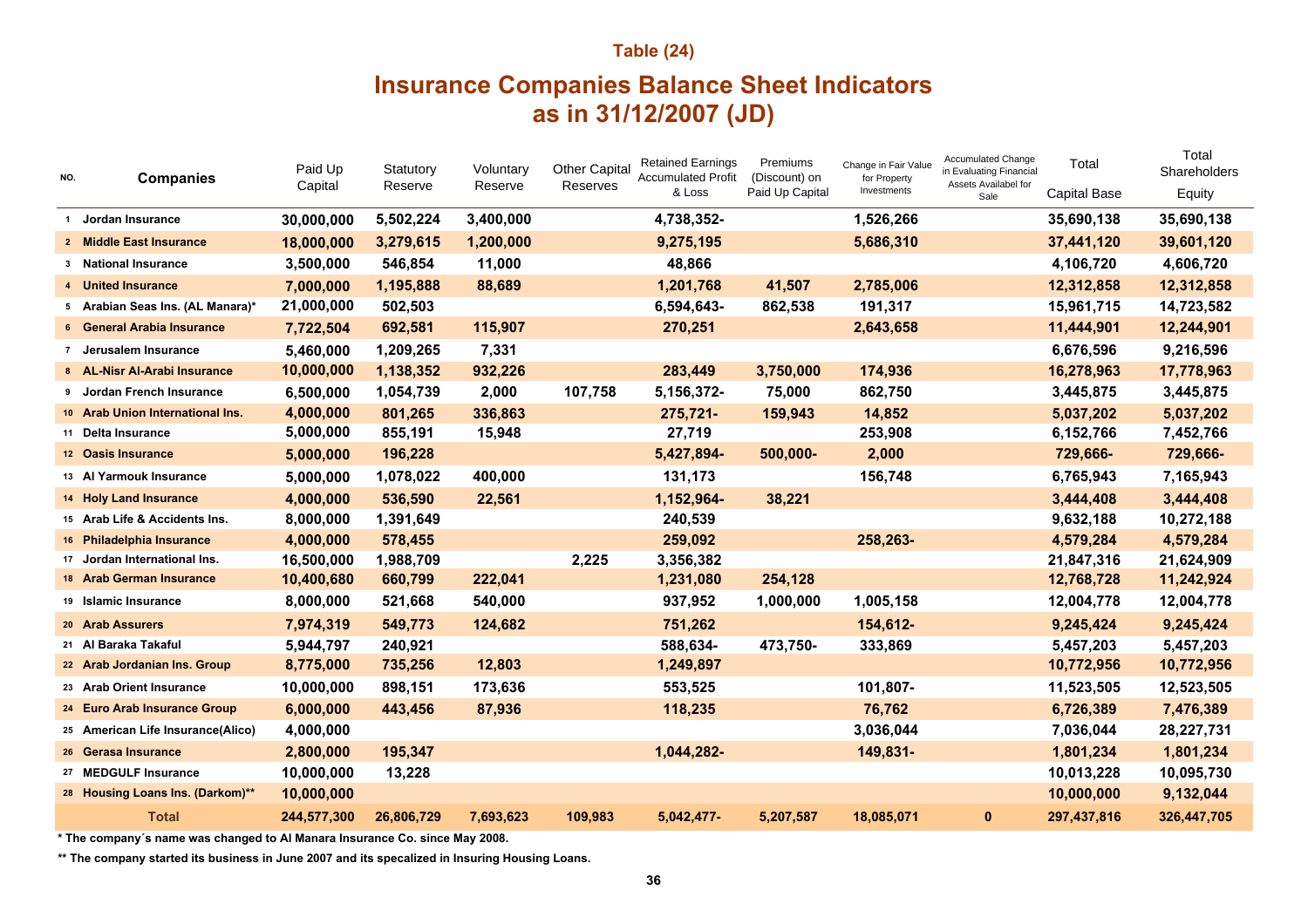## **Table (25) Insurance Companies Balance Sheet Indicators as in 31/12/2006 (JD)**

| NO.          | <b>Companies</b>                     | Paid Up<br>Capital | Statutory<br>Reserve | Voluntary<br>Reserve | <b>Other Capital</b><br>Reserves | Retained<br>Earnings<br><b>Accumulated Profit</b><br>& Loss | Premiums<br>(Discount) on<br>Paid Up Capital | Change in Fair Value<br>for Property Investments | <b>Accumulated Change</b><br>in Evaluating Financial<br>Assets Availabel for<br>Sale | Total<br><b>Capital Base</b> | <b>Total Shareholders</b><br>Equity |
|--------------|--------------------------------------|--------------------|----------------------|----------------------|----------------------------------|-------------------------------------------------------------|----------------------------------------------|--------------------------------------------------|--------------------------------------------------------------------------------------|------------------------------|-------------------------------------|
| $\mathbf{1}$ | Jordan Insurance                     | 30,000,000         | 5,502,224            | 3,400,000            |                                  | 661,213                                                     |                                              | 12,861,924-                                      |                                                                                      | 26,701,513                   | 28,501,513                          |
|              | 2 Middle East Insurance              | 15,000,000         | 2,841,111            | 1,100,000            |                                  | 11,278,036                                                  |                                              | 5,665,864                                        |                                                                                      | 35,885,011                   | 37,385,011                          |
| 3            | National Insurance                   | 2,000,000          | 500,000              | 11,000               |                                  | 330,255                                                     |                                              |                                                  |                                                                                      | 2,841,255                    | 2,841,255                           |
|              | <b>United Insurance</b>              | 7,000,000          | 1,151,543            |                      |                                  | 975,539                                                     | 41,507                                       | 2,030,370                                        |                                                                                      | 11,198,959                   | 11,198,959                          |
|              | 5 Arabian Seas Ins. (AL Manara)*     | 21,000,000         | 502,503              |                      |                                  | 922,976-                                                    | 862,538                                      | 272,489-                                         |                                                                                      | 21,169,576                   | 20,220,111                          |
|              | 6 General Arabia Insurance           | 4,000,000          | 564,547              | 51,887               |                                  | 300,000                                                     |                                              | 2,192,843                                        |                                                                                      | 7,109,277                    | 7,109,277                           |
|              | Jerusalem Insurance                  | 5,460,000          | 1,003,313            | 406,856              |                                  | 809,222                                                     |                                              |                                                  |                                                                                      | 7,679,391                    | 7,679,391                           |
|              | 8 AL-Nisr Al-Arabi Insurance         | 5,000,000          | 859,880              | 653,754              |                                  | 276,813                                                     | 8,750,000                                    | 642,422                                          |                                                                                      | 16,182,869                   | 17,682,869                          |
| 9            | Jordan French Insurance              | 6,500,000          | 1,054,739            | 2,000                | 107,758                          | 2,013,905-                                                  | 75,000                                       | 711,889                                          |                                                                                      | 6,437,481                    | 6,437,481                           |
| $10-1$       | <b>Arab Union International Ins.</b> | 4,000,000          | 664,609              | 336,863              |                                  | 1,512,984-                                                  | 159,943                                      | 3,899-                                           |                                                                                      | 3,644,532                    | 3,644,532                           |
| 11           | Delta Insurance                      | 5,000,000          | 715,738              | 15,948               |                                  | 361,625                                                     |                                              | 712,398                                          |                                                                                      | 6,805,709                    | 6,805,709                           |
|              | 12 Oasis Insurance                   | 5,000,000          | 196,228              |                      |                                  | 851,488-                                                    | 500,000-                                     | 376,395-                                         |                                                                                      | 3,468,345                    | 3,468,345                           |
| 13           | Al Yarmouk Insurance                 | 5,000,000          | 1,078,022            | 400,000              | 200,000                          | 551,888                                                     |                                              | 550,299-                                         |                                                                                      | 6,679,611                    | 7,429,611                           |
|              | 14 Holy Land Insurance               | 3,575,000          | 536,590              | 22,561               |                                  | 1,297,126-                                                  | 38,221                                       |                                                  |                                                                                      | 2,875,246                    | 2,875,246                           |
| 15           | Arab Life & Accidents Ins.           | 8,000,000          | 1,255,059            |                      |                                  | 126,161                                                     |                                              |                                                  |                                                                                      | 9,381,220                    | 9,381,220                           |
|              | 16 Philadelphia Insurance            | 3,750,000          | 546,225              |                      |                                  | 12,938                                                      |                                              | 283,729-                                         |                                                                                      | 4,025,434                    | 4,025,434                           |
| 17           | Jordan International Ins.            | 16,500,000         | 1,734,671            |                      | 2,225                            | 3,590,191                                                   |                                              |                                                  |                                                                                      | 21,827,087                   | 19,573,092                          |
| 18           | <b>Arab German Insurance</b>         | 10,400,680         | 542,073              | 222,041              |                                  | 313,556                                                     |                                              | 7,388                                            |                                                                                      | 11,485,738                   | 11,332,500                          |
| 19           | Islamic Insurance                    | 8,000,000          | 406,668              | 310,000              |                                  | 934,372                                                     | 1,000,000                                    | 306,314-                                         |                                                                                      | 10,344,726                   | 10,344,726                          |
|              | 20 Arab Assurers                     | 5,900,000          | 425,091              | 131,791              |                                  | 291,157                                                     | 441,000                                      | 134,970-                                         |                                                                                      | 7,054,069                    | 7,054,069                           |
| 21           | Al Baraka Takaful                    | 5,944,797          | 180,734              |                      |                                  | 1,087,755-                                                  | 473,750-                                     | 595,625-                                         |                                                                                      | 3,968,401                    | 3,968,401                           |
|              | 22 Arab Jordanian Ins. Group         | 8,775,000          | 515,621              | 12,803               |                                  | 431,872-                                                    |                                              |                                                  |                                                                                      | 8,871,552                    | 8,871,552                           |
|              | 23 Arab Orient Insurance             | 10,000,000         | 703,309              | 173,636              |                                  | 285,844                                                     |                                              | 91,120-                                          |                                                                                      | 11,071,669                   | 12,071,669                          |
| 24           | <b>Euro Arab Insurance Group</b>     | 4,000,000          | 266,122              | 37,936               |                                  | 248,275-                                                    |                                              |                                                  |                                                                                      | 4,055,783                    | 4,055,783                           |
| 25           | American Life Insurance(Alico)       | 4,000,000          |                      |                      |                                  |                                                             |                                              | 2,294,585                                        |                                                                                      | 6,294,585                    | 28,849,115                          |
|              | 26 Gerasa Insurance                  | 2,800,000          | 195,347              |                      |                                  | 338,359-                                                    |                                              | 568,176-                                         |                                                                                      | 2,088,812                    | 2,088,812                           |
|              | <b>Total</b>                         | 206,605,477        | 23,941,967           | 7,289,076            | 309,983                          | 12,394,070                                                  | 10,394,459                                   | 1,787,181-                                       | $\mathbf{0}$                                                                         | 259,147,851                  | 284,895,683                         |

**\* The company´s name was changed to Al Manara Insurance Co. since May 2008.**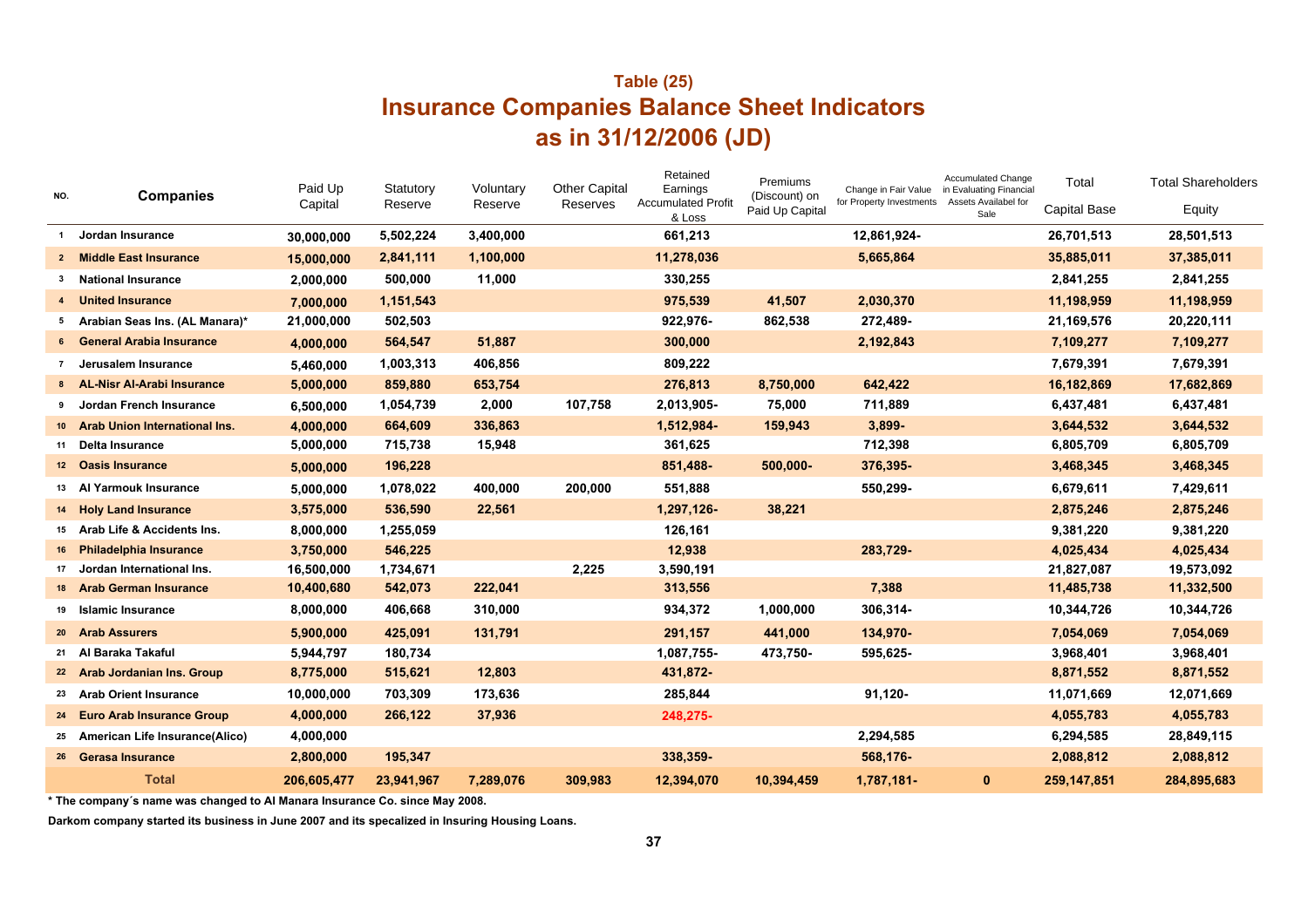**Table (26)**

## **(JD) Gross Administrative Expenses For Insurance Companies Distributed on Insurance Underwritting Branches for the year 2007**

|     |                                      |           | <b>Marine &amp; Transport</b> |         | Aviation | <b>Marine+Aviation</b> |              |                | <b>Fire&amp;Other Property</b> |         | Liability |         | <b>Other Branches</b> |         | Credit  | Motor                                           |           |                                |           |
|-----|--------------------------------------|-----------|-------------------------------|---------|----------|------------------------|--------------|----------------|--------------------------------|---------|-----------|---------|-----------------------|---------|---------|-------------------------------------------------|-----------|--------------------------------|-----------|
| NO. | Companies                            |           |                               |         |          |                        |              | <b>Damages</b> |                                |         |           |         |                       |         |         | Compulsory (Third Party<br>Liability Insurance) |           | Comprehensive (Own<br>Damages) |           |
|     |                                      | 2007      | 2006                          | 2007    | 2006     | 2007                   | 2006         | 2007           | 2006                           | 2007    | 2006      | 2007    | 2006                  | 2007    | 2006    | 2007                                            | 2006      | 2007                           | 2006      |
|     | 1 Jordan Insurance                   | 242,379   | 244,550                       |         |          | 242,379                | 244,550      | 814,521        | 662,339                        | 58,102  | 81,870    | 4,650   | 6,984                 |         |         | 199.101                                         | 262,949   | 599,532                        | 672,110   |
|     | 2 Middle East Insurance              | 460,058   | 327,858                       | 82.534  | 79,226   | 542,592                | 407,084      | 585,470        | 477,462                        | 87,651  | 72,560    | 43,428  | 39,969                |         |         | 309,752                                         | 221,549   | 411,427                        | 304,616   |
|     | <b>3</b> National Insurance          | 44,010    | 45,307                        |         |          | 44,010                 | 45,307       | 158,662        | 151,952                        | 10,295  | 7,790     | 534     | 1,000                 |         |         | 179,451                                         | 185,184   | 74,086                         | 70,051    |
|     | 4 United Insurance                   | 21,778    | 48,499                        |         |          | 21,778                 | 48,499       | 87,520         | 62,468                         | 13,983  | 10,247    | 2,096   | 2,981                 |         |         | 187,722                                         | 112,741   | 158,457                        | 132,612   |
|     | 5 Arabian Seas Ins. (AL Manara)*     | 738       |                               |         |          | 738                    | 0            | 2,010          |                                |         |           |         |                       |         |         | 47,373                                          |           |                                |           |
|     | 6 General Arabia Insurance           | 235,739   | 113,901                       |         |          | 235,739                | 113,901      | 270,375        | 213,173                        |         |           | 79,074  | 66,260                |         |         | 174,578                                         |           | 155,600                        | 121,124   |
|     | <sup>7</sup> Jerusalem Insurance     | 212,033   | 207,625                       |         |          | 212,033                | 207,625      | 204,925        | 197,830                        | 39,266  | 27,813    | 5,748   | 5,291                 |         |         | 428,753                                         |           | 346,336                        | 298,242   |
|     | 8 AL-Nisr Al-Arabi Insurance         | 80,435    | 58,934                        |         |          | 80,435                 | 58,934       | 125,742        | 129,126                        | 43,790  | 26,888    | 45,058  | 27,553                |         |         | 239,510                                         | 231,670   | 194,169                        | 157,941   |
|     | <sup>9</sup> Jordan French Insurance | 140.607   | 138,786                       | 8.234   | 16.250   | 148,841                | 155,036      | 108.425        | 77,810                         | 2,384   | 9.550     | 3,352   | 2,182                 | 31.174  | 21,994  | 872,347                                         |           |                                |           |
|     | 10 Arab Union International Ins.     | 28,909    | 21,170                        |         |          | 28,909                 | 21,170       | 17,773         | 12,446                         |         |           | 1,644   | 1,571                 |         |         | 444,415                                         | 387,739   | 61,825                         | 68,511    |
|     | <sup>11</sup> Delta Insurance        | 80,214    | 56,238                        |         |          | 80,214                 | 56,238       | 298,570        | 225,116                        | 18,347  | 15.433    | 9,083   | 10,085                |         |         | 139,745                                         | 191.073   | 61,822                         | 60,824    |
|     | 12 Oasis Insurance                   | 36,835    | 7.614                         | 32.940  |          | 69.775                 | 7,614        | 96.134         | 38,612                         | 4,183   | 614       | 11,252  | 13,344                |         |         | 429,379                                         | 393,550   | 302,438                        | 245,111   |
|     | 13 Al Yarmouk Insurance              | 38,100    | 58,164                        |         |          | 38,100                 | 58,164       | 82,497         | 150,578                        | 720     | 1,326     | 1,242   | 1,264                 |         |         | 158,431                                         | 242,987   | 2,904                          | 16,293    |
|     | 14 Holy Land Insurance               | 1,933     | 4,932                         |         |          | 1,933                  | 4,932        | 31,646         | 45,778                         | 4,841   | 6,807     |         |                       |         |         | 625,364                                         |           | 39,649                         | 51,956    |
|     | 15 Arab Life & Accidents Ins.        | 153,065   | 141,284                       |         |          | 153,065                | 141,284      | 181,081        | 198,953                        | 48,001  | 28,111    |         |                       | 90.635  | 79,691  | 555,168                                         | 511,648   | 632,845                        | 569,019   |
|     | 16 Philadelphia Insurance            | 12,008    | 42,210                        |         |          | 12,008                 | 42,210       | 11,433         | 14,838                         | 7,729   | 510       | 1,086   | 2,095                 |         |         | 416,763                                         | 364,982   | 189,714                        | 181,916   |
|     | 17 American Life Insurance(Alico)    |           |                               |         |          | 0                      | 0            |                |                                |         |           | 195,928 | 219,635               |         |         |                                                 |           |                                |           |
|     | 18 Jordan International Ins.         | 247,782   | 187,320                       | 3.000   | 14,527   | 250,782                | 201,847      | 260,781        | 105,214                        | 25,000  | 17,428    | 3,500   | 1,750                 |         |         | 387,414                                         | 446,352   | 304,479                        | 314,882   |
|     | <sup>19</sup> Arab German Insurance  | 89,278    | 28,602                        |         |          | 89,278                 | 28,602       | 185,286        | 82,177                         | 60,313  | 67.705    | 7,307   | 723                   |         |         | 640,481                                         |           | 574,217                        |           |
|     | 20 Euro Arab Insurance Group         | 86,235    | 32,777                        |         |          | 86,235                 | 32,777       | 46,530         | 50,250                         | 132,096 | 123,685   |         |                       |         |         | 293,820                                         | 290,401   | 197,822                        | 124,493   |
|     | 21 Islamic Insurance                 | 123,144   | 148,365                       |         |          | 123,144                | 148,365      | 124,196        | 144,107                        |         |           | 34,579  | 36,707                |         |         | 454,367                                         | 443,750   | 293,822                        | 269,620   |
|     | 22 Arab Assurers                     | 82,294    | 111,865                       |         |          | 82,294                 | 111,865      | 115,501        | 89,061                         | 2,692   | 4,771     | 20,774  | 10,887                | 2,276   |         | 610,629                                         |           | 355,948                        | 168,863   |
|     | 23 Al Baraka Takaful                 | 15.955    | 16,685                        |         |          | 15,955                 | 16,685       | 19,937         | 9,745                          |         |           | 4,673   | 675                   |         |         | 1,115,290                                       | 748,233   | 86,845                         | 24,795    |
|     | 24 Arab Jordanian Ins. Group         | 78,297    | 67,346                        |         |          | 78,297                 | 67,346       | 107,895        | 82,685                         |         |           | 39.192  | 28,924                |         |         | 569,463                                         | 492,936   | 258,550                        | 260.746   |
|     | 25 Arab Orient Insurance             | 78,342    | 69.890                        | 174,210 | 266.011  | 252,552                | 335.901      | 361,653        | 274,949                        | 53,372  | 32.838    | 344,072 | 198.971               |         |         | 338,995                                         | 342,343   | 607,957                        | 369.151   |
|     | 26 Gerasa Insurance                  | 9,087     | 10.408                        |         |          | 9.087                  | 10.408       | 27,024         | 25.525                         | 528     | 413       | 552     | 475                   |         |         | 292,756                                         | 407.112   | 53,493                         | 45.302    |
|     | 27 MEDGULF Insurance                 | 2,793     |                               |         |          | 2,793                  | 0            | 408,943        |                                | 591     |           | 4,511   |                       |         |         | 34,003                                          |           | 29,527                         |           |
|     | 28 Housing Loans Ins. (Darkom)**     |           |                               |         |          | $\mathbf{0}$           | $\mathbf{0}$ |                |                                |         |           |         |                       |         |         |                                                 |           |                                |           |
|     | <b>Total</b>                         | 2,602,048 | 2,190,330                     | 300,918 | 376.014  | 2,902,966              | 2.566.344    | 4,734,530      | 3.522.194                      | 613,884 | 536.359   | 863,335 | 679.326               | 124.085 | 101,685 | 10,145,070                                      | 6.277.199 | 5,993,464                      | 4,528,178 |

**\* The company´s name was changed to Al Manara Insurance Co. since May 2008.**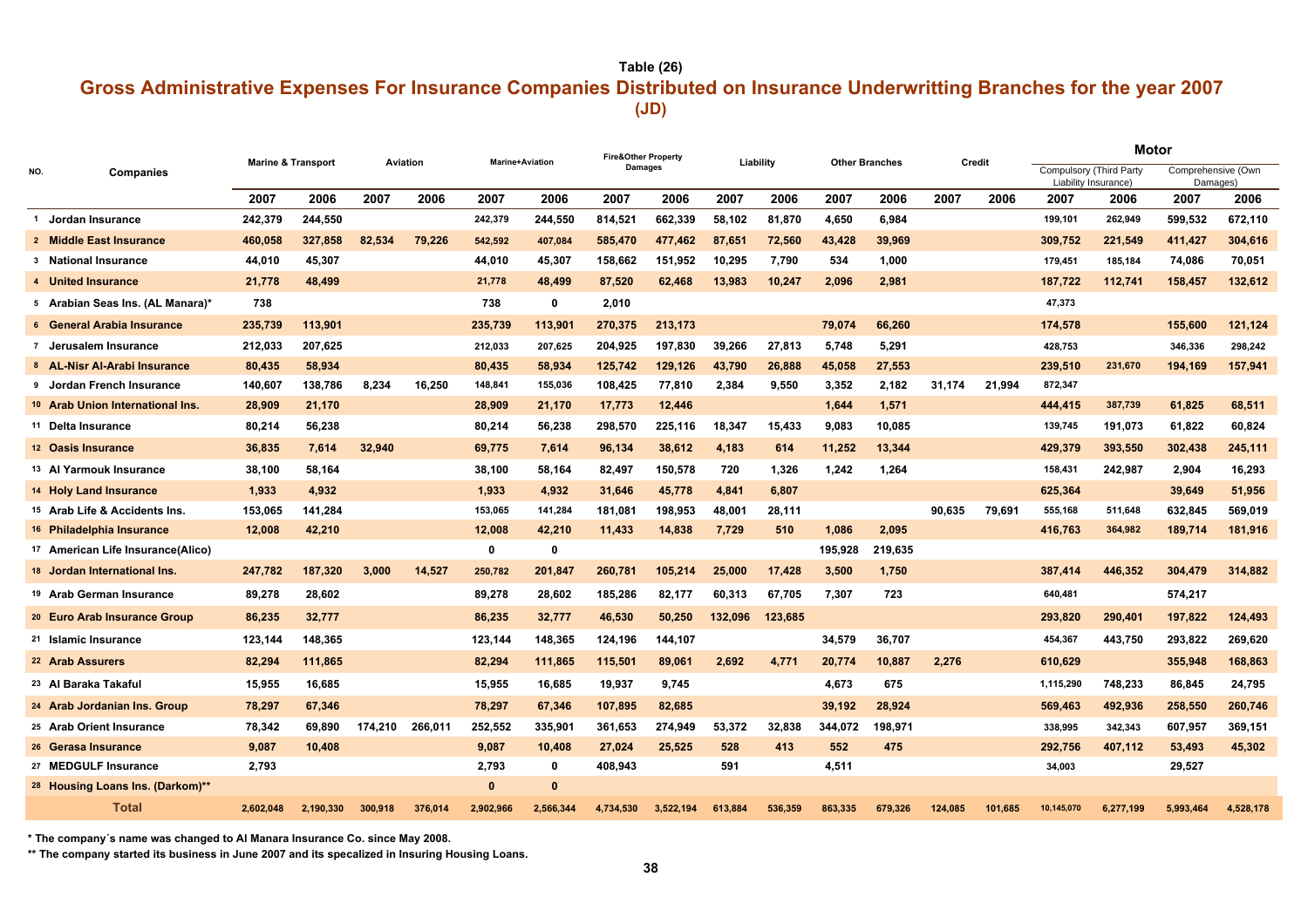## **Table (26) (JD) Gross Administrative Expenses For Insurance Companies Distributed on Insurance Underwritting Branches for the year 2007**

#### **Cont.-2**

|                |                                   |                                                                                  | Motor      |              | Medical<br><b>Non Life Insurances</b> |           | Life      |           | Medical+Life |              | <b>Gross Expenses</b> |            |            |
|----------------|-----------------------------------|----------------------------------------------------------------------------------|------------|--------------|---------------------------------------|-----------|-----------|-----------|--------------|--------------|-----------------------|------------|------------|
| NO.            | Companies                         | Motor (Compulsory (Third Party Liability Ins.) &<br>Comprehensive (Own Damages)) |            |              |                                       |           |           |           |              |              |                       |            |            |
|                |                                   | 2007                                                                             | 2006       | 2007         | 2006                                  | 2007      | 2006      | 2007      | 2006         | 2007         | 2006                  | 2007       | 2006       |
| 1              | Jordan Insurance                  | 798,633                                                                          | 935,059    | 1,918,285    | 1,930,802                             | 249,228   | 238,932   | 355,215   | 292,604      | 604,443      | 531,536               | 2,522,728  | 2,462,338  |
| $\mathbf{2}$   | <b>Middle East Insurance</b>      | 721,179                                                                          | 526,165    | 1,980,320    | 1,523,240                             | 208,321   | 237,073   | 188,414   | 151,387      | 396,735      | 388,460               | 2,377,055  | 1,911,700  |
| 3.             | <b>National Insurance</b>         | 253,537                                                                          | 255,235    | 467,038      | 461,284                               | 31,303    | 23,021    | 14,931    | 14,050       | 46,234       | 37,071                | 513,272    | 498,355    |
|                | <b>United Insurance</b>           | 346,179                                                                          | 245,353    | 471,556      | 369,548                               | 52,935    | 37,285    |           |              | 52,935       | 37,285                | 524,491    | 406,833    |
| 5              | Arabian Seas Ins. (AL Manara)*    | 47,373                                                                           | 0          | 50,121       | 0                                     | 3,260     |           |           |              | 3,260        | 0                     | 53,381     | 0          |
| 6              | <b>General Arabia Insurance</b>   | 330,178                                                                          | 271,711    | 915,366      | 665,045                               | 276,488   | 200,070   | 89,231    | 84,268       | 365,719      | 284,338               | 1,281,085  | 949,383    |
| $\overline{7}$ | Jerusalem Insurance               | 775,089                                                                          | 724,830    | 1,237,061    | 1,163,389                             | 194,188   | 172,288   | 96,309    | 85,135       | 290,497      | 257,423               | 1,527,558  | 1,420,812  |
|                | <b>AL-Nisr Al-Arabi Insurance</b> | 433,679                                                                          | 389,611    | 728,704      | 632,112                               | 445,600   | 365,939   | 518,999   | 355,092      | 964,599      | 721,031               | 1,693,303  | 1,353,143  |
| 9.             | Jordan French Insurance           | 872,347                                                                          | 770,867    | 1,166,523    | 1,037,439                             | 520,378   | 418,605   | 90,612    | 49,387       | 610,990      | 467,992               | 1,777,513  | 1,505,431  |
| 10             | Arab Union International Ins.     | 506,240                                                                          | 456,250    | 554,566      | 491,437                               | 18,391    | 5,256     |           |              | 18,391       | 5,256                 | 572,957    | 496,693    |
| 11             | Delta Insurance                   | 201,567                                                                          | 243,412    | 607,781      | 550,284                               | 75,206    | 81,285    | 1,501     | 1,433        | 76,707       | 82,718                | 684,488    | 633,002    |
| 12.            | <b>Oasis Insurance</b>            | 731,817                                                                          | 638,661    | 913,161      | 698,845                               | 93,110    | 54,677    |           |              | 93,110       | 54,677                | 1,006,271  | 753,522    |
|                | 13 Al Yarmouk Insurance           | 161,335                                                                          | 259,280    | 283,894      | 470,612                               | 34,238    | 72,143    | 944       | 2,176        | 35,182       | 74,319                | 319,076    | 544,931    |
| 14             | <b>Holy Land Insurance</b>        | 665,013                                                                          | 550,282    | 703,433      | 607,799                               |           |           |           |              | $\bf{0}$     | $\mathbf{0}$          | 703,433    | 607,799    |
|                | 15 Arab Life & Accidents Ins.     | 1,188,013                                                                        | 1,080,667  | 1,660,795    | 1,528,706                             | 137,228   | 137,204   | 262,584   | 257,409      | 399,812      | 394,613               | 2,060,607  | 1,923,319  |
| 16             | <b>Philadelphia Insurance</b>     | 606,477                                                                          | 546,898    | 638,733      | 606,551                               |           |           |           |              | $\mathbf{0}$ | $\mathbf{0}$          | 638,733    | 606,551    |
|                | 17 American Life Insurance(Alico) | $\mathbf 0$                                                                      | 0          | 195,928      | 219,635                               | 225,720   | 274,448   | 1,259,662 | 1,402,224    | 1,485,382    | 1,676,672             | 1,681,310  | 1,896,307  |
| 18             | Jordan International Ins.         | 691,893                                                                          | 761,234    | 1,231,956    | 1,087,473                             | 375,953   | 290,160   | 73,527    | 39,222       | 449,480      | 329,382               | 1,681,436  | 1,416,855  |
| 19             | <b>Arab German Insurance</b>      | 1,214,698                                                                        | 405,007    | 1,556,882    | 584,214                               | 389,650   | 168,807   | 47,315    | 22,143       | 436.965      | 190,950               | 1,993,847  | 775,164    |
| <b>20</b>      | <b>Euro Arab Insurance Group</b>  | 491,642                                                                          | 414,894    | 756,503      | 621,606                               | 306,923   | 226,298   | 38,745    | 33,975       | 345,668      | 260,273               | 1,102,171  | 881,879    |
| 21             | <b>Islamic Insurance</b>          | 748,189                                                                          | 713,370    | 1,030,108    | 1,042,549                             | 272,510   | 321,805   | 157,548   | 166,206      | 430,058      | 488,011               | 1,460,166  | 1,530,560  |
|                | 22 Arab Assurers                  | 966,577                                                                          | 759,296    | 1,190,114    | 975,880                               | 80,573    | 59,292    | 40,678    | 42,160       | 121,251      | 101,452               | 1,311,365  | 1,077,332  |
|                | 23 Al Baraka Takaful              | 1,202,135                                                                        | 773,028    | 1,242,700    | 800,133                               | 121,277   |           |           |              | 121,277      | 0                     | 1,363,977  | 800,133    |
|                | 24 Arab Jordanian Ins. Group      | 828,013                                                                          | 658,303    | 1,053,397    | 837,258                               | 67,097    | 48,187    | 34,787    | 27,777       | 101,884      | 75,964                | 1,155,281  | 913,222    |
|                | 25 Arab Orient Insurance          | 946,952                                                                          | 712,605    | 1,958,601    | 1,555,264                             | 1,152,562 | 918,531   |           |              | 1,152,562    | 918,531               | 3,111,163  | 2,473,795  |
| 26             | <b>Gerasa Insurance</b>           | 346,249                                                                          | 452,414    | 383,440      | 489,235                               | 45,355    | 29,299    |           |              | 45,355       | 29,299                | 428,795    | 518,534    |
| 27             | <b>MEDGULF Insurance</b>          | 63,530                                                                           | 0          | 480,368      | 0                                     | 56,656    |           |           |              | 56,656       | 0                     | 537,024    | 0          |
|                | 28 Housing Loans Ins. (Darkom)    | $\mathbf{0}$                                                                     | $\bf{0}$   | $\mathbf{0}$ | $\bf{0}$                              |           |           |           |              | $\mathbf{0}$ | $\mathbf{0}$          | $\bf{0}$   | $\bf{0}$   |
|                | <b>Total</b>                      | 16,138,534                                                                       | 13,544,432 | 25,377,334   | 20,950,340                            | 5,434,150 | 4,380,605 | 3,271,002 | 3,026,648    | 8,705,152    | 7,407,253             | 34,082,486 | 28,357,593 |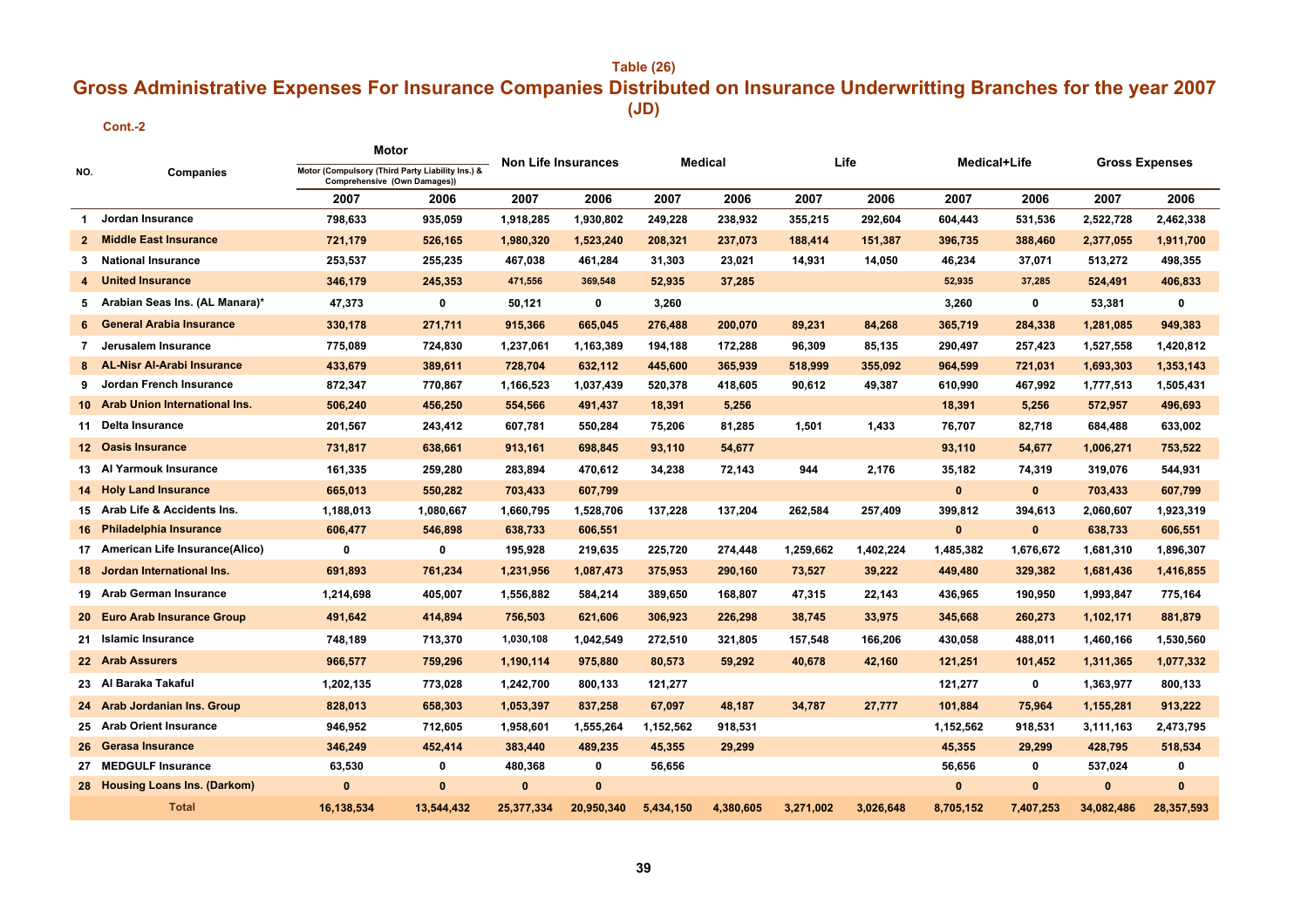## **Table (27) Jordan Insurance Companies As in 31/12/2007 Compared with 31/12/2006 (JD) Gross Administrative & General Expenses For Jordan Insurance Companies**

|                |                                       | <b>Administrative Expenses</b> |                                           |            | <b>Salaries, Wages</b> |            | <b>Insurance Commission's</b> | <b>Gross Administrative</b> |                 |  |
|----------------|---------------------------------------|--------------------------------|-------------------------------------------|------------|------------------------|------------|-------------------------------|-----------------------------|-----------------|--|
| $\frac{1}{2}$  | <b>Companies</b>                      |                                | <b>Allocated on Underwriting Accounts</b> |            | & Remunerations        |            | Fees                          |                             | <b>Expenses</b> |  |
|                |                                       | 31/12/2007                     | 31/12/2006                                | 31/12/2007 | 31/12/2006             | 31/12/2007 | 31/12/2006                    | 31/12/2007                  | 31/12/2006      |  |
| 1.             | Jordan Insurance                      | 2,522,728                      | 2,462,338                                 | 2,598,332  | 2,255,377              |            |                               | 2,982,982                   | 2,859,259       |  |
| $\mathbf{2}^-$ | <b>American Life Insurance(Alico)</b> | 1,681,310                      | 1,896,307                                 | 923,609    | 957,605                |            |                               | 1,913,143                   | 2,050,640       |  |
| 3              | <b>Middle East Insurance</b>          | 2,377,055                      | 1,911,700                                 | 1,499,886  | 1,238,526              |            |                               | 2,840,544                   | 2,313,041       |  |
| 4              | <b>National Insurance</b>             | 513,272                        | 498,355                                   | 509,385    | 476,469                |            |                               | 1,026,545                   | 996,710         |  |
| 5              | <b>United Insurance</b>               | 524,491                        | 406,833                                   | 258,892    | 176,493                |            |                               | 524,491                     | 406,833         |  |
| 6              | Arabian Seas Ins. (AL Manara)*        | 53,381                         |                                           | 439,327    | 219,917                |            |                               | 1,007,417                   | 733,411         |  |
|                | General Arabia Insurance              | 1,281,085                      | 949,383                                   | 649,611    | 501,778                | 59,206     | 51,258                        | 1,281,085                   | 949,383         |  |
| 8              | <b>Jerusalem Insurance</b>            | 1,527,558                      | 1,420,812                                 | 771,956    | 686,061                | 94,248     | 97,880                        | 1,530,815                   | 1,425,913       |  |
| 9              | <b>AL-Nisr Al-Arabi Insurance</b>     | 1,693,303                      | 1,353,143                                 | 1,158,721  | 979,454                | 98,743     | 81,230                        | 2,116,629                   | 1,691,427       |  |
| 10             | <b>Jordan French Insurance</b>        | 1,777,513                      | 1,505,431                                 | 1,066,383  | 897,374                | 172,290    | 50,467                        | 2,288,000                   | 1,941,821       |  |
| 11             | <b>Delta Insurance</b>                | 684,488                        | 633,002                                   | 434,873    | 408,109                | 25,254     | 22,947                        | 684,489                     | 633,002         |  |
| 12.            | <b>Oasis Insurance</b>                | 1,006,271                      | 753,522                                   | 514,665    | 360,554                | 62,255     | 40,796                        | 903,221                     | 753,521         |  |
|                | 13 Al Yarmouk Insurance               | 319,076                        | 544,931                                   | 303,761    | 304,531                | 42,036     | 30,010                        | 531,804                     | 544,931         |  |
|                | <b>14 Holy Land Insurance</b>         | 703,433                        | 607,799                                   | 374,742    | 333,710                |            |                               | 703,432                     | 607,799         |  |
|                | 15 Philadelphia Insurance             | 638,733                        | 606,551                                   | 343,143    | 340,200                | 25,405     | 21,517                        | 638,733                     | 606,551         |  |
|                | 16 Arab Life & Accidents Ins.         | 2,060,607                      | 1,923,319                                 | 1,320,134  | 1,111,266              |            |                               | 2,060,607                   | 1,923,319       |  |
| 17             | Arab Union International Ins.         | 572,957                        | 496,693                                   | 353,071    | 298,176                | 63,938     | 36,939                        | 719,598                     | 622,276         |  |
|                | <b>18 Arab Assurers</b>               | 1,311,365                      | 1,077,332                                 | 773,583    | 669,507                |            |                               |                             | 1,346,665       |  |
|                | 19 Islamic Insurance                  | 1,460,166                      | 1,530,560                                 | 677,408    | 589,749                |            |                               | 1,209,567                   | 1,067,378       |  |
| 20 -           | <b>Euro Arab Insurance Group</b>      | 1,102,171                      | 881,879                                   | 522,016    | 410,069                | 79,429     | 61,396                        | 1,102,171                   | 881,879         |  |
| 21             | <b>Arab German Insurance</b>          | 1,993,847                      | 755,164                                   | 1,107,256  | 444,293                |            |                               | 1,993,840                   | 851,079         |  |
| 22.            | <b>Jordan International Ins.</b>      | 1,681,436                      | 1,416,855                                 | 1,076,424  | 1,031,763              |            |                               | 2,216,599                   | 1,969,239       |  |
|                | 23 Al Baraka Takaful                  | 1,363,977                      | 800,133                                   | 284,838    | 212,010                | 66,609     | 49,723                        |                             | 800,133         |  |
|                | 24 Arab Jordanian Ins. Group          | 1,155,281                      | 913,222                                   | 606,918    | 535,915                |            |                               | 1,444,101                   | 1,141,528       |  |
|                | 25 Arab Orient Insurance              | 3,111,163                      | 2,473,795                                 | 1,341,411  | 1,021,644              | 200,740    | 183,308                       | 3,111,163                   | 2,473,795       |  |
| 26.            | <b>Gerasa Insurance</b>               | 428,795                        | 518,534                                   | 217,599    | 265,885                |            |                               | 428,795                     | 518,534         |  |
| 27             | <b>MEDGULF Insurance</b>              | 537,024                        |                                           | 175,889    |                        | 41,814     |                               | 537,024                     |                 |  |
| 28 .           | <b>Housing Loans Ins. (Darkom)**</b>  |                                |                                           | 269,274    |                        |            |                               | 982,676                     |                 |  |
|                | <b>Total</b>                          | 34,082,486                     | 28,337,593                                | 20,573,107 | 16,726,435             | 1,031,967  | 727,471                       | 36,779,471                  | 32,110,067      |  |

**\* The company´s name was changed to Al Manara Insurance Co. since May 2008.**